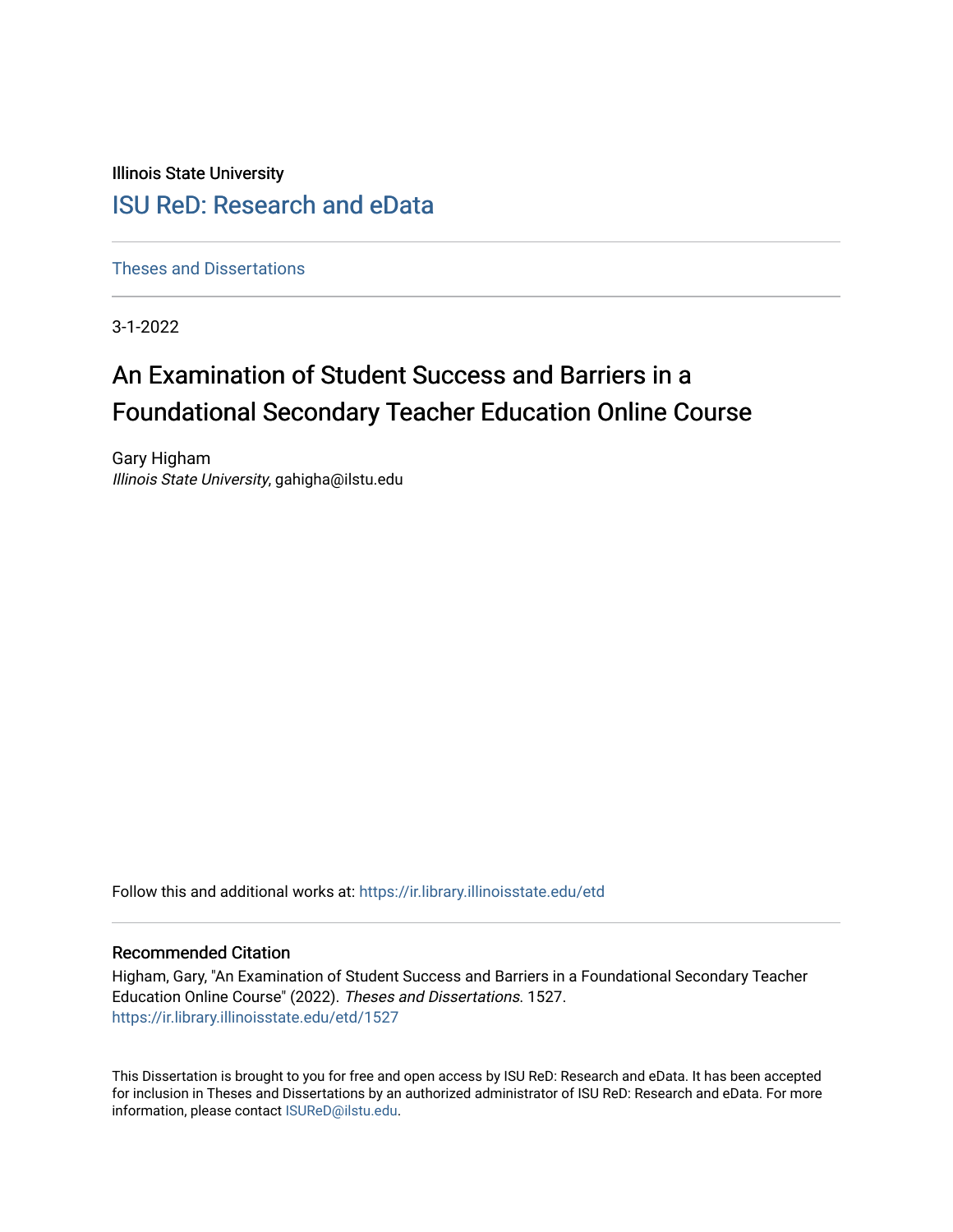# AN EXAMINATION OF STUDENT SUCCESS AND BARRIERS IN A FOUNDATIONAL SECONDARY TEACHER EDUCATION ONLINE COURSE

### GARY HIGHAM

### 121 Pages

The continual attempts by higher education to create more learning opportunities for students through distance learning programs tend to focus on increasing enrollment and providing an opportunity for students to obtain a degree in higher education. This study aimed to bring to light any significant differences when comparing student performance, completion, and dropout rates in traditional face-to-face (F2F) versus online versions of the same foundational course in a secondary education teacher preparation program at one university in the midwestern part of the country. Additionally, this study concentrated on identifying what connections may be drawn to the teacher shortage issue in the state.

This study utilized pre-existing university data gathered over a two-year or six-semester period from Spring 2018 through Fall 2019 to determine to what degree students who enroll in the online version of the initial foundational course in a teacher preparation program are at a disadvantage for completing the course. The study revealed a significantly higher rate of failure for students enrolled in the online modality of the course, either by earning less than a passing grade (14.72%) or dropping out prior to completion (18.09%). This research also uncovered that if students are not equally successful in each course modality of the foundational course in a teacher preparation program, adverse impacts on overall program completion may continually strain the teacher shortage issue in the state.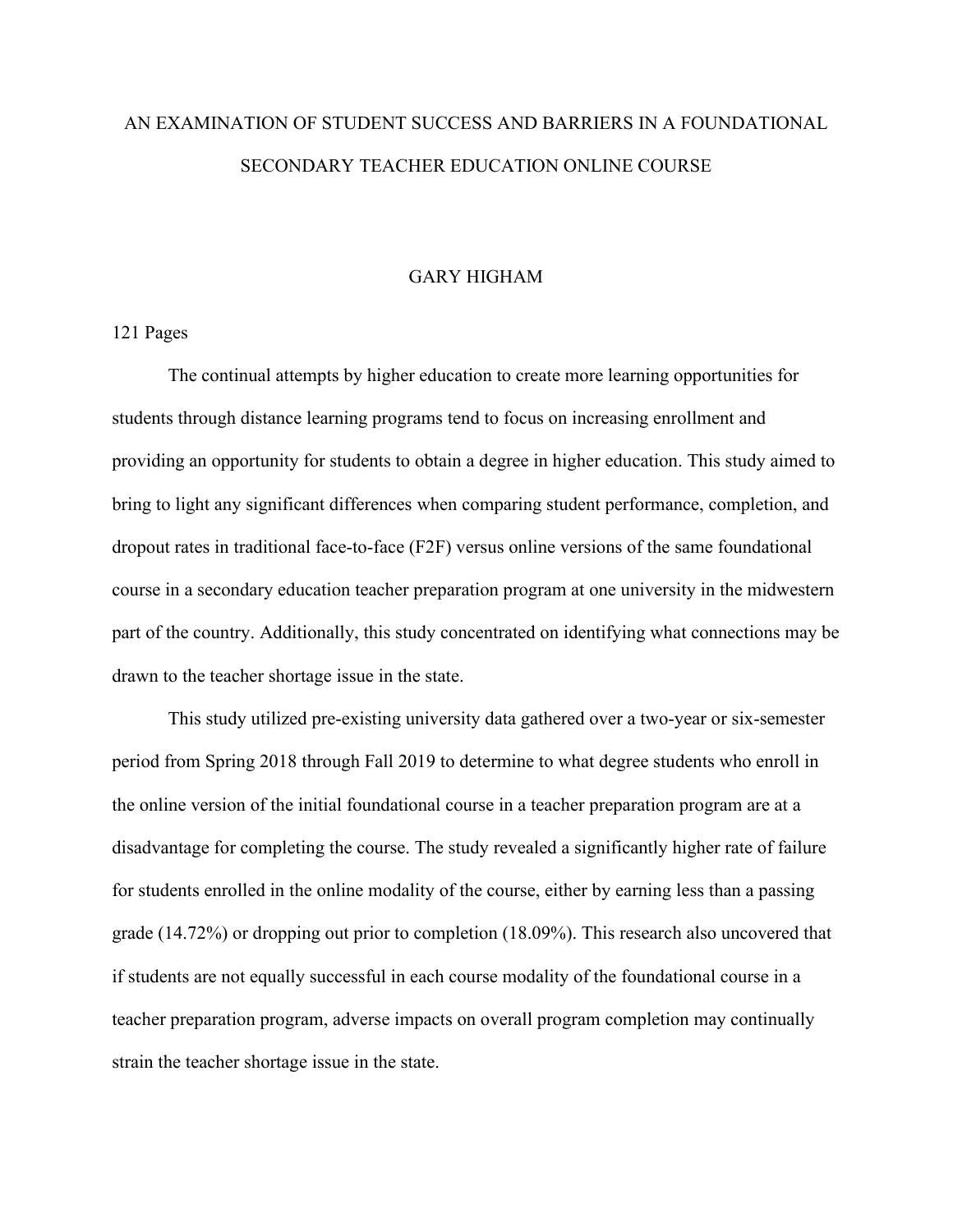KEYWORDS: distance education, Transactional Distance Theory, teacher preparation, online student success, online learning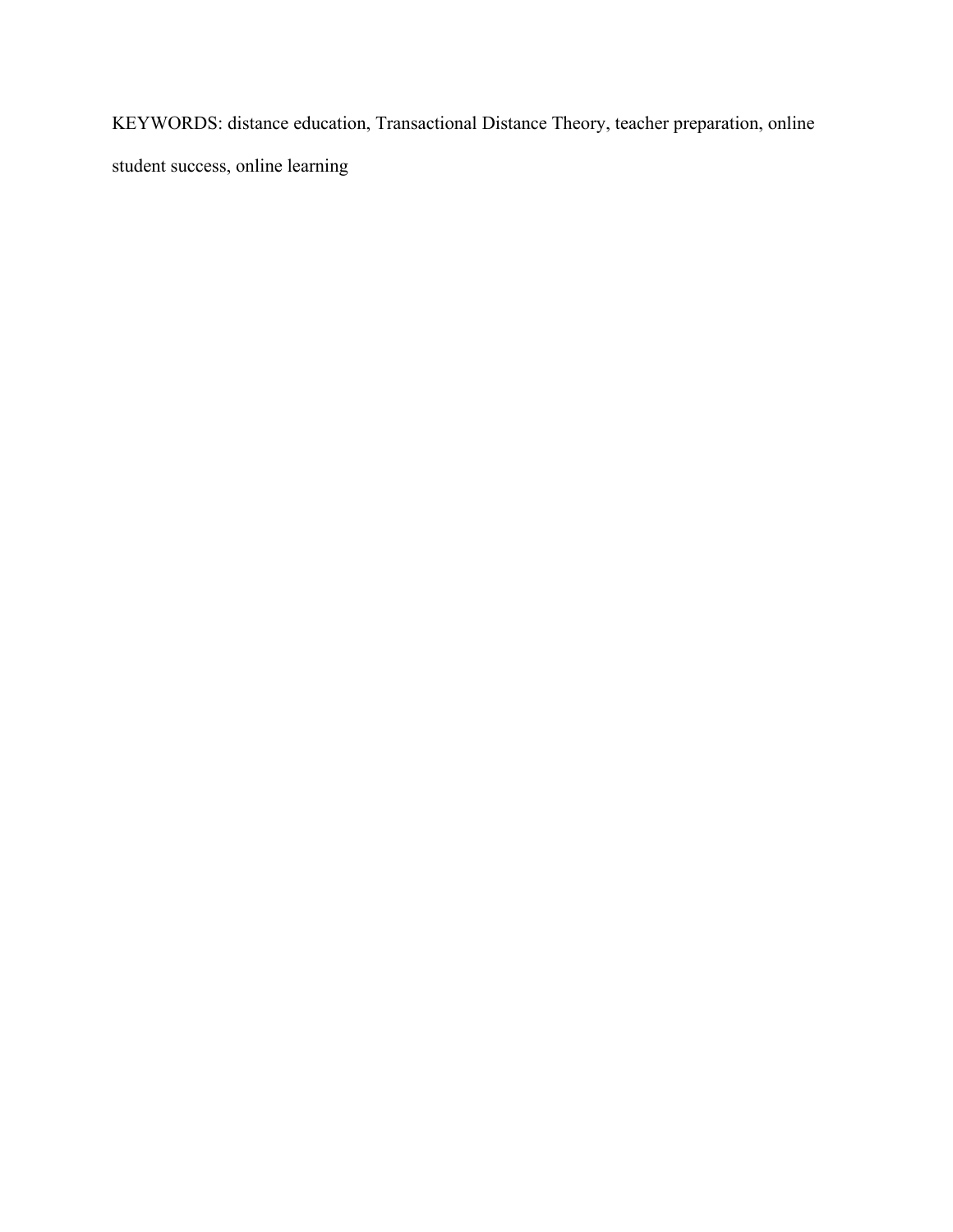## AN EXAMINATION OF STUDENT SUCCESS AND BARRIERS IN A FOUNDATIONAL

### SECONDARY TEACHER EDUCATION ONLINE COURSE

GARY HIGHAM

A Dissertation Submitted in Partial Fulfillment of the Requirements for the Degree of

### DOCTOR OF PHILOSOPHY

Department of Educational Administration and Foundations

### ILLINOIS STATE UNIVERSITY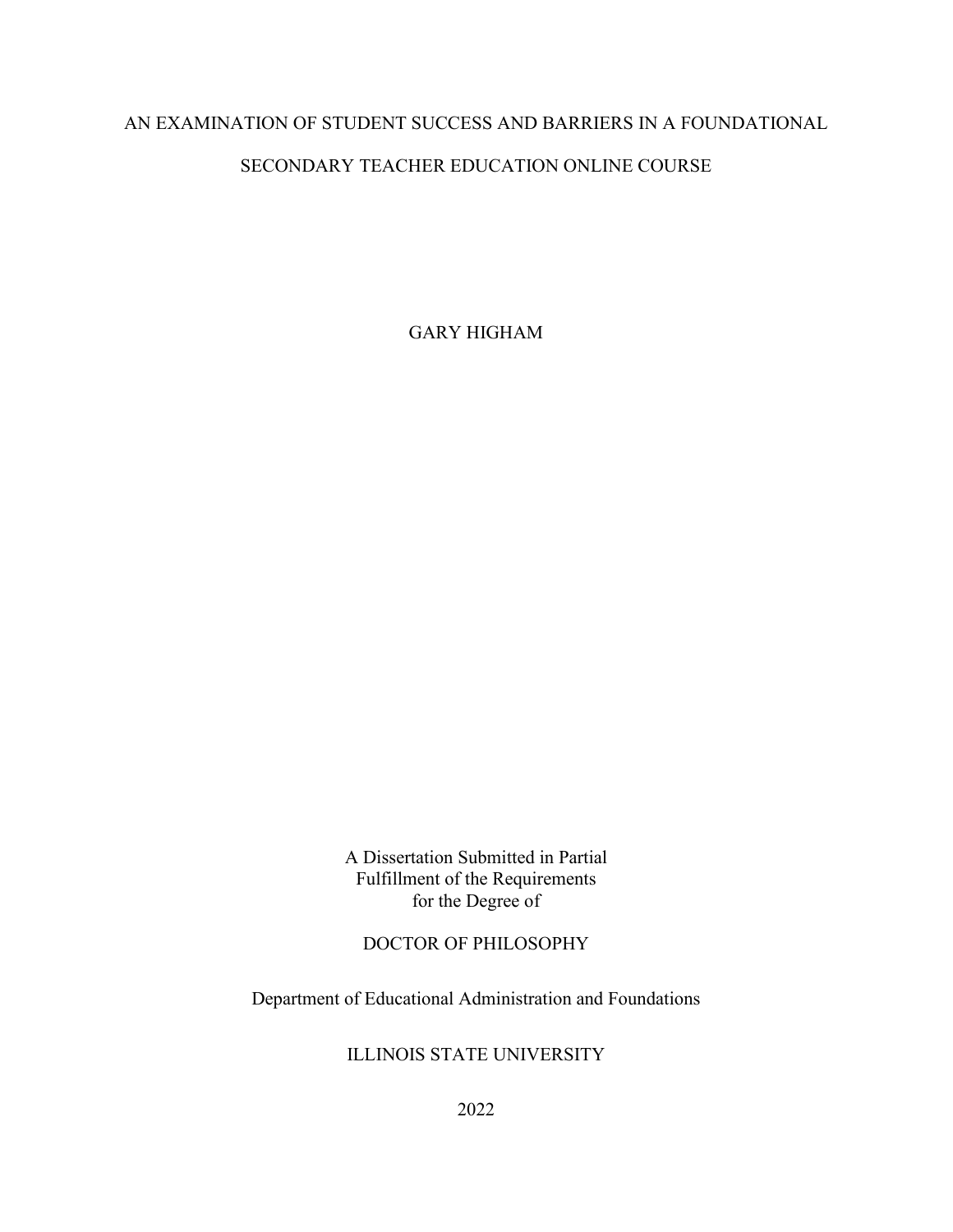© 2022 Gary Higham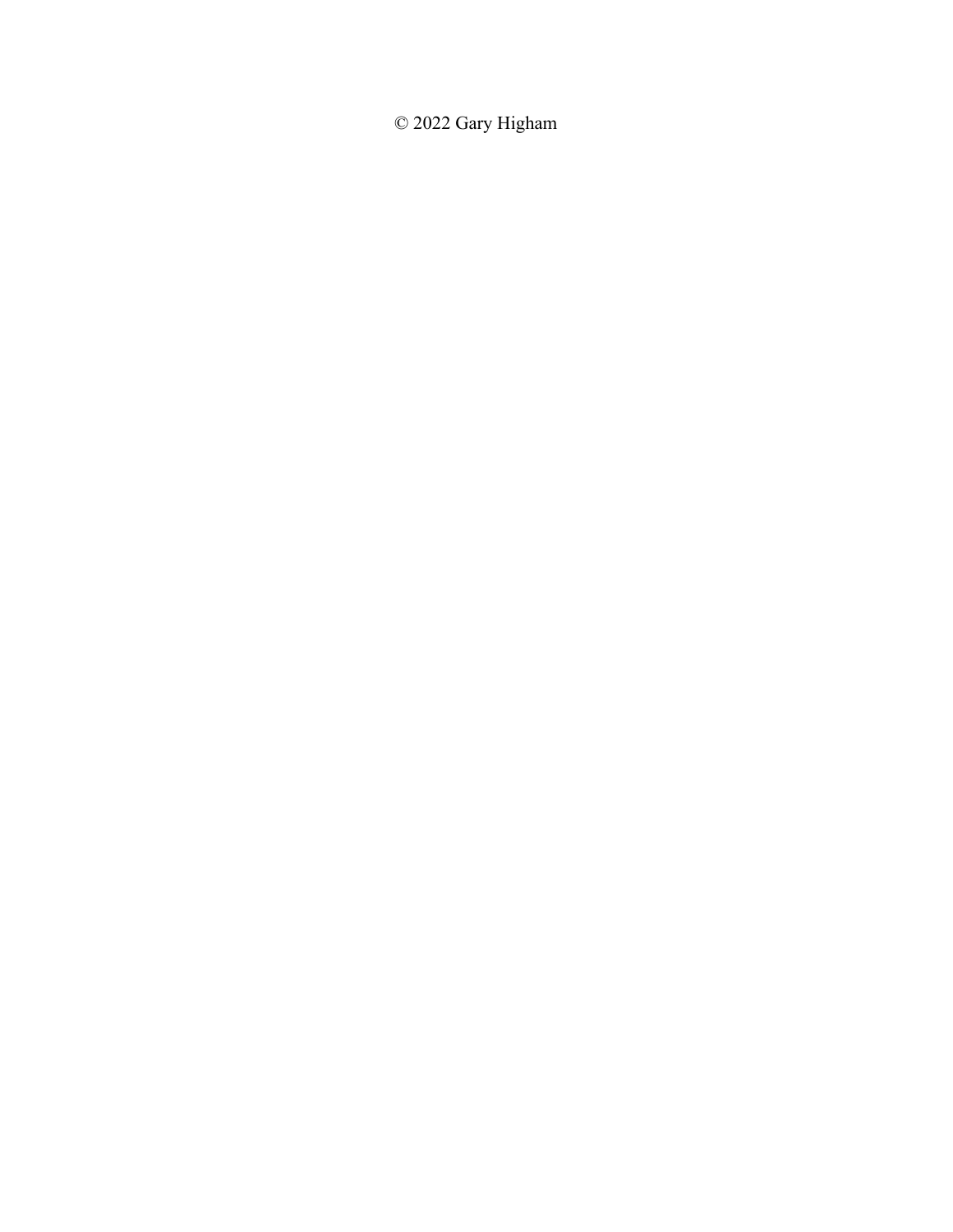# AN EXAMINATION OF STUDENT SUCCESS AND BARRIERS IN A FOUNDATIONAL

## SECONDARY TEACHER EDUCATION ONLINE COURSE

GARY HIGHAM

COMMITTEE MEMBERS:

Lydia Kyei-Blankson, Chair

Mohamed Nur-Awaleh

John Rugutt

Jay Percell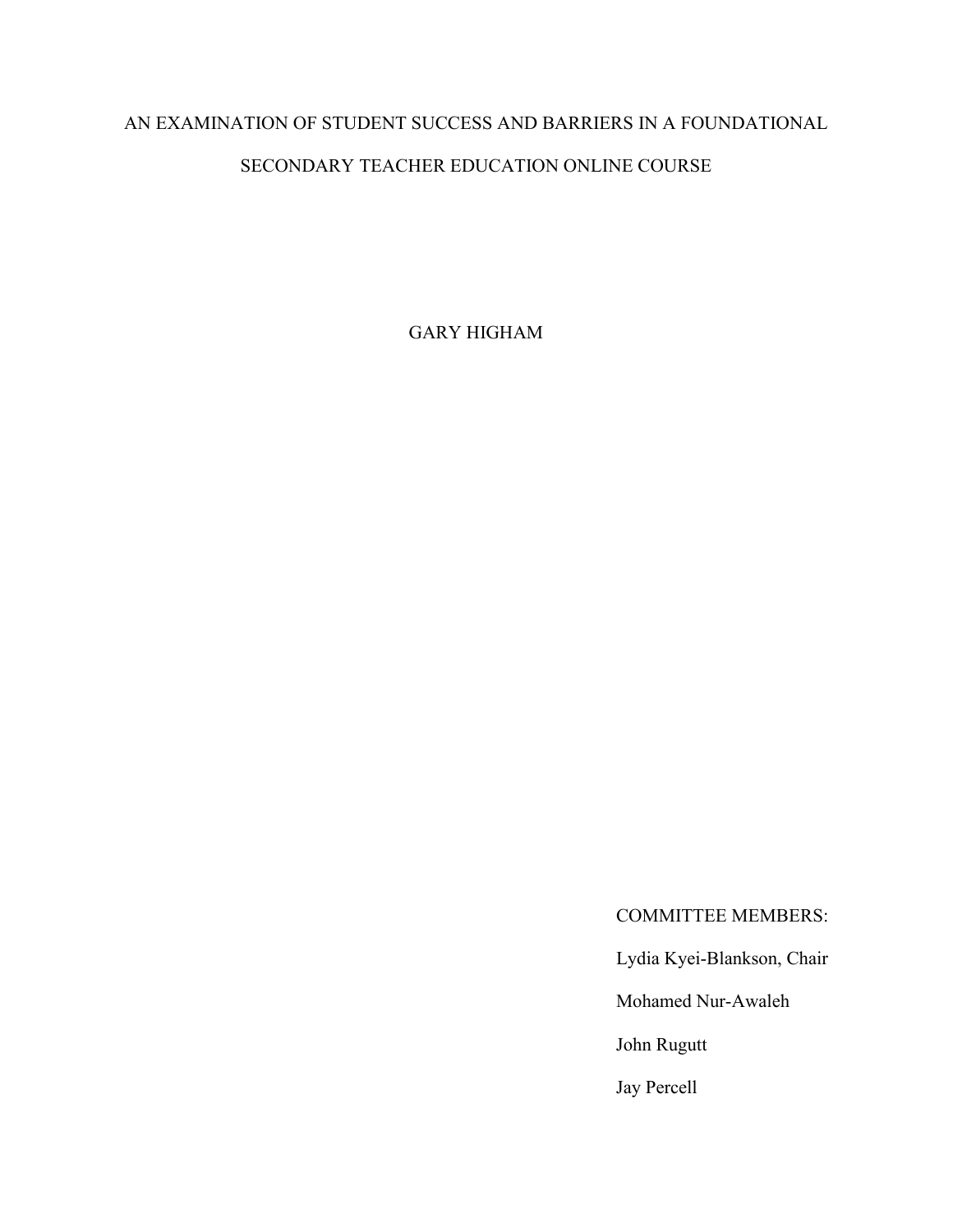### ACKNOWLEDGMENTS

<span id="page-6-0"></span>To start, I would like to extend my appreciation and gratitude to my entire dissertation committee for the continuous encouragement, the ability to have unapologetic discourse related to my topics, and for the support throughout this transformative experience. To my chair, Dr. Lydia Kyei-Blankson, I am forever indebted to you as my dissertation committee chair. Through many conversations navigating each new step in my learning evolution, you helped me shape, rework, and focus my "random" thoughts to properly articulate my vision for this study, reimaging my "idea" into a tangible research concept and starting point. I thank you and appreciate all of your guidance.

I am forever grateful for the group of scholars I had the opportunity to work with throughout this journey. Dr. Mohamed "Mo" Nur-Awaleh, thank you for the support, guidance, and connection. You were one of the first people I met after the initial program "kick-off" event, and I appreciated your honesty throughout our classes together. You worked to push our cohort and cultivate our learning while seeing us as individuals. Thank you to Dr. John Rugutt for taking the time to teach, and reteach, me the statistical needs of my study using quantitative research methodology. Our hours-long conversations attempting to learn and understand the connection to statistical data was a journey that took time, patience, and understanding. This research would not exist without your guidance. To Dr. Jay Percell, thank you for your insight, similar mindset, and friendship. The decision to include you as part of my dissertation committee was made with intention due to the value and insight you bring to my personal and professional growth.

i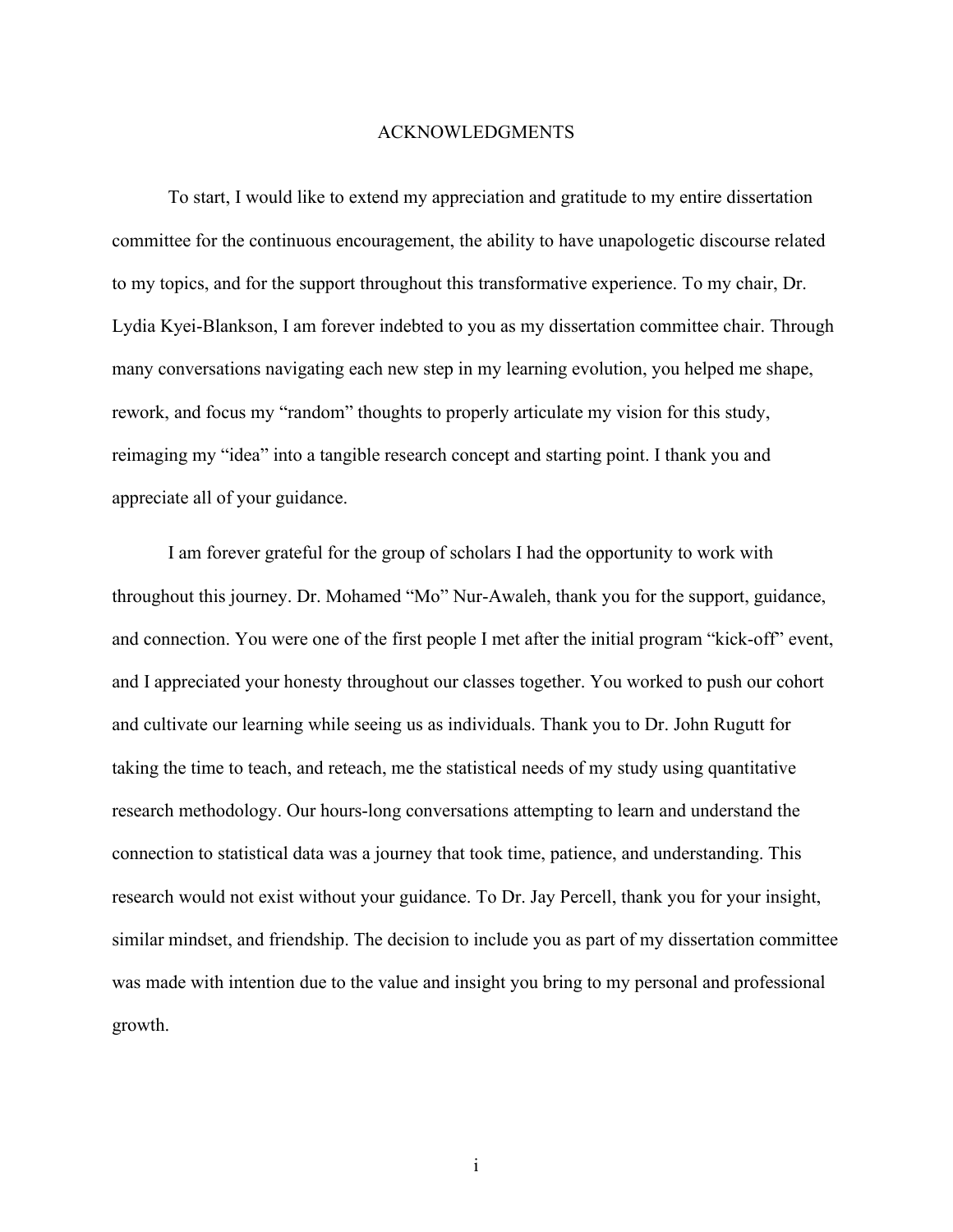A quick mention of my cohort community is essential to recognize our bond and shared experiences. Amber, Derrek, Judy, Lauren, and Zack, we started as a large cohort and walked out a small group with a lasting connection. Our shared program experiences formed a learning community that challenged, respected, and supported each other resulting in great learning and success. Amber (battle buddy) and Derrek, thank you for turning a classroom relationship into a lifelong friendship. I thank each of you for the knowledge you possess, the voice you shared, and the motivations you provided me throughout this journey. Furthermore, to the special group of scholars alphabetized in bound manuscripts on the 6<sup>th</sup> floor of Milner, when I struggled to articulate my thoughts, sneaking away to walk the aisles of previous dissertations and thumb through the pages of your success, thank you for the inspiration to continue pushing forward!

I am humbled to take this opportunity to thank those closest to me, as I believe this program is an individual's journey motivated by a collective group required for success. First, I want to thank my family for always showing the support and need to challenge me. Thank you to my parents, who never took my decision to enter education as an opportunity to redirect my interests. Once I learned my mind was stronger than my right arm, my career path was set. You both recognized my passion for learning, tenacity to ask questions, and always supported my life's direction. Mom & Dad, thank you for raising a strong-minded, resilient man who pushes through walls to achieve his goals! My brothers, Chris and Tim, you have spent a lifetime "teaching me" how to be strong and resilient, as well as learn through your attempts to "take care of me" through conversation and interactions. We are a family that does not talk about feelings often, but it is imperative that I recognize the bond we have and the unspoken reliance on each other that exists. I hope you are proud of the person you both helped raise. To my sisters-in-law, Jeanette and Anna, thank you for the support, care, closeness, and motivation to always push

ii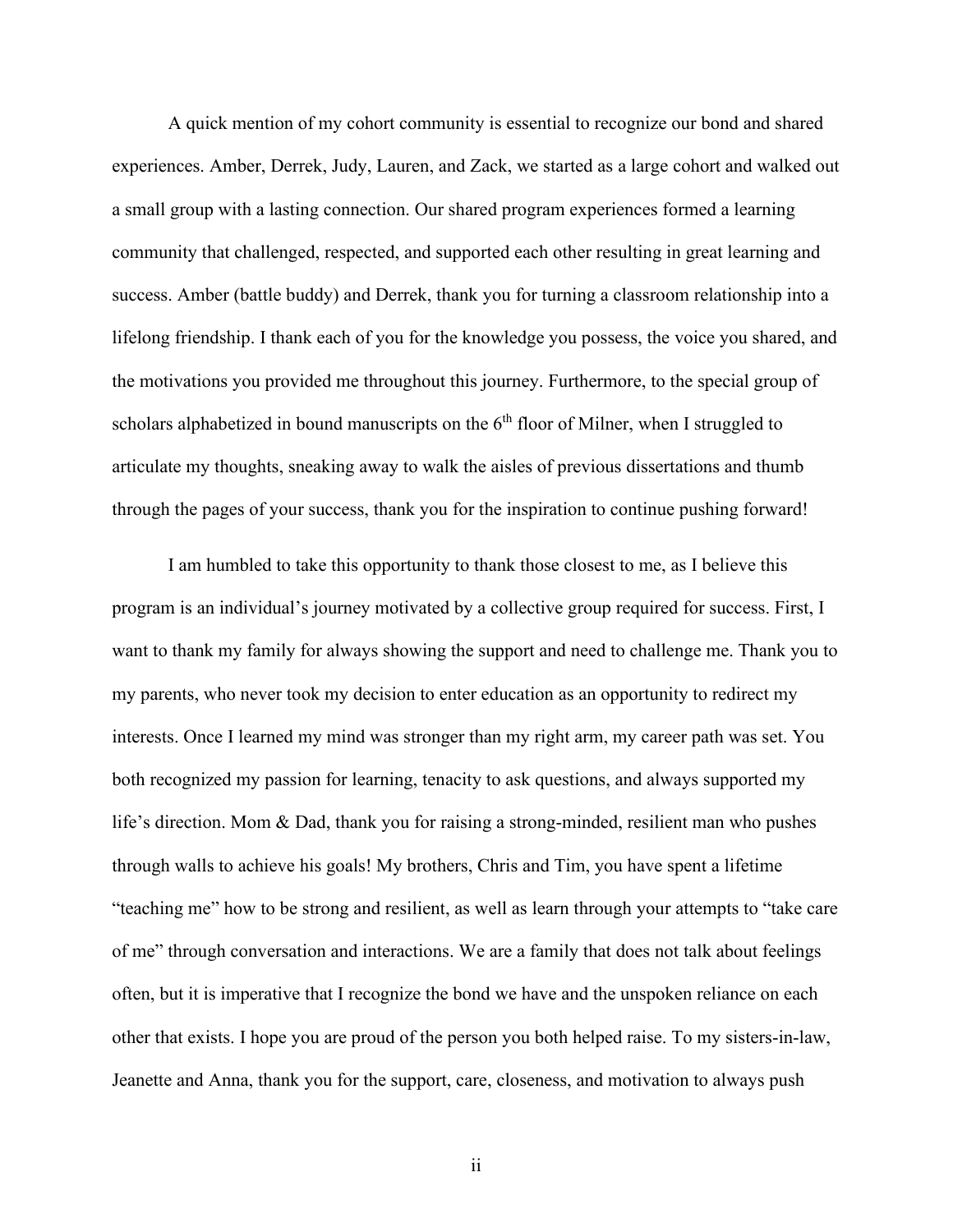forward. You both are phenomenal additions to a family of boys, and the perfect compliments to our clan.

My support system has been vast, often changed throughout the years, but always a constant part of my journey to success. To professional colleagues, work friends, my "inner circle," and to all that have taken part in conversations along the way to bring me to this moment, thank you. Thank you to my professional mentors: Linda, Scott, Wayne, Fred, and Monica, for your wisdom, openness, and willingness to enhance my professional growth. To the people I am lucky enough to call friends, thank you! History writes great stories describing a friendship; Robbie, I thank you for ours. You are always present for new experiences, creating new shared interests, navigating new hobbies, working through challenges, and always reliable for my family. Robbie and Amy, you both are part of our family and need special recognition for the amount of time and support you have provided Deanna and I throughout this academic expedition. To my longtime friends: Steve, Courtney, Tina, Chris, Amie, Ben, Jarod, Sara, and countless others along the way, thank you for all you have done, the conversations we have had, and for understanding the times when I needed to cancel last minute plans to work through a thought I needed to put on paper. To Jeff, thank you for the guidance, friendship, and willingness to help however our family needed over the last few years; your efforts are immeasurable and greatly appreciated.

To our little girl Sophie Mae, I know you will not remember the times I had to be away from you during the first three years of your life, but know you were always on my mind. I continuously wondered what new things you learned while I was away, and I could not wait to return home for you to show off your new words, new skills, and a big smile! On nights I worked late, please know I still tried to rush home to see you, hoping to read one of your favorite books

iii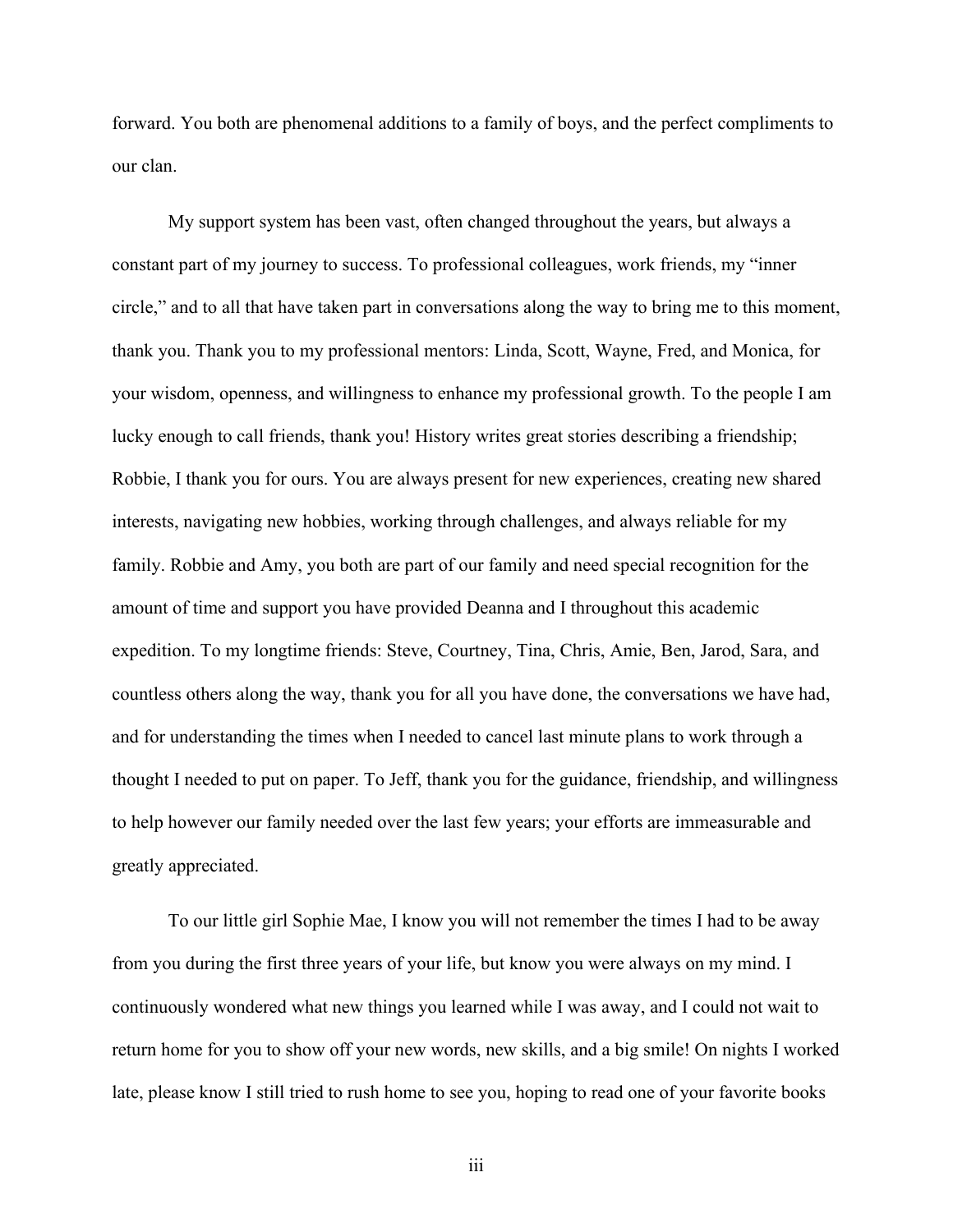and watch you fall asleep. Remember that knowledge is the most powerful attribute you can possess when attempting to change the world, and that great opportunity will come from conquering great challenges. Let this dissertation provide an example to always push through adversity and motivate you to accomplish your dreams! Your journey is just starting, but the story will be great! As mama says, always Be Silly, Be Brave, Be Kind!

Lastly, to my wife, Deanna. To date, our marriage has never known a period of time without me working towards this degree. Our relationship has always adjusted to allow for long hours in class, writing late at night, missing events on the weekend to research, and even changes to summer plans. Your willingness to sacrifice, take on additional family burdens, delay your own interests, and give up countless hours raising our daughter while I worked to complete this academic challenge can never be equaled. You never stopped supporting this goal, never stopped motivating, pushing me to write, planning schedules around the need to complete this goal. Your support will never be forgotten. Your inner strength and selflessness are unparalleled and the foundation of our family. We made a decision to enter into this challenge together, shared many sacrifices, and found strength together, culminating in a wonderful document. WE did it! I love you and THANK YOU!

### *Propter Scientiae Amorem*

G.H.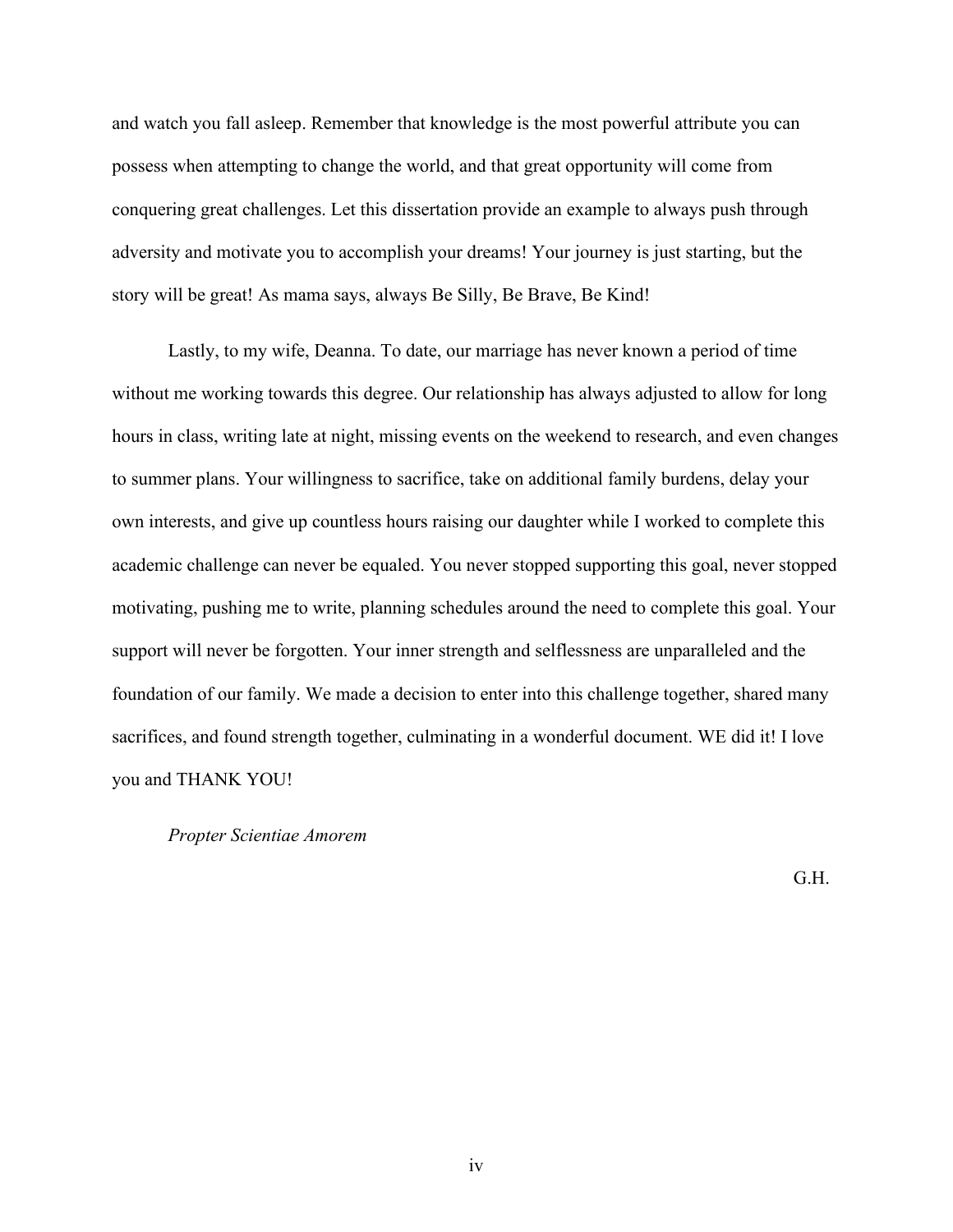# **CONTENTS**

|                                           | Page         |
|-------------------------------------------|--------------|
| <b>ACKNOWLEDGMENTS</b>                    | $\mathbf{i}$ |
| <b>LIST OF TABLES</b>                     | viii         |
| <b>CHAPTER I: INTRODUCTION</b>            | $\mathbf{1}$ |
| Overview                                  | $\mathbf{1}$ |
| Background of the Study                   | 6            |
| Problem Statement                         | 9            |
| <b>Purpose Statement</b>                  | 12           |
| <b>Research Questions</b>                 | 13           |
| Definitions                               | 14           |
| <b>Theoretical Framework</b>              | 16           |
| Significance of the Study                 | 21           |
| <b>Chapter Summary</b>                    | 22           |
| CHAPTER II: REVIEW OF LITERATURE          | 24           |
| Early Development                         | 24           |
| Trends                                    | 25           |
| <b>Online Learning Student Needs</b>      | 27           |
| <b>Barriers to Student Online Success</b> | 29           |
| Access to Higher Education Courses        | 32           |
| <b>Instructor Needs</b>                   | 33           |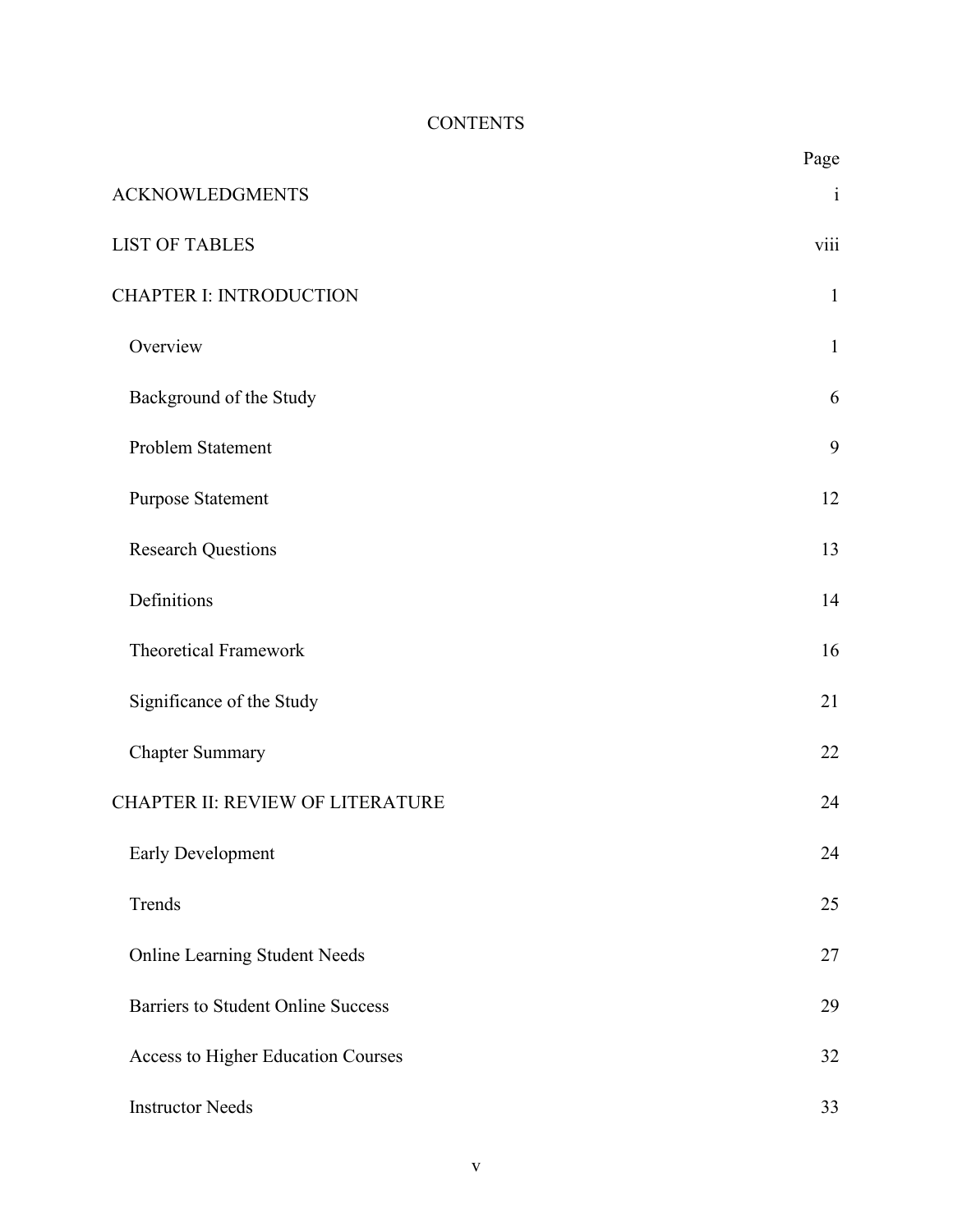| Transactional Distance Education Theory      | 35 |
|----------------------------------------------|----|
| Proponents of Transactional Distance Theory  | 38 |
| Dialogue and Structure                       | 41 |
| Teacher Presence in Online Teacher Education | 43 |
| <b>Chapter Summary</b>                       | 49 |
| CHAPTER III: METHODOLOGY                     | 51 |
| <b>Research Questions</b>                    | 51 |
| Research Design                              | 52 |
| Data Sources                                 | 55 |
| Data Collection                              | 57 |
| Participants of the Study                    | 57 |
| Data Analysis Procedure                      | 60 |
| <b>Ethical Considerations</b>                | 61 |
| Summary                                      | 62 |
| <b>CHAPTER IV: RESULTS</b>                   | 64 |
| <b>Research Questions</b>                    | 65 |
| Variables                                    | 65 |
| <b>Research Question 1</b>                   | 72 |
| <b>Research Question 2</b>                   | 74 |
| Summary                                      | 76 |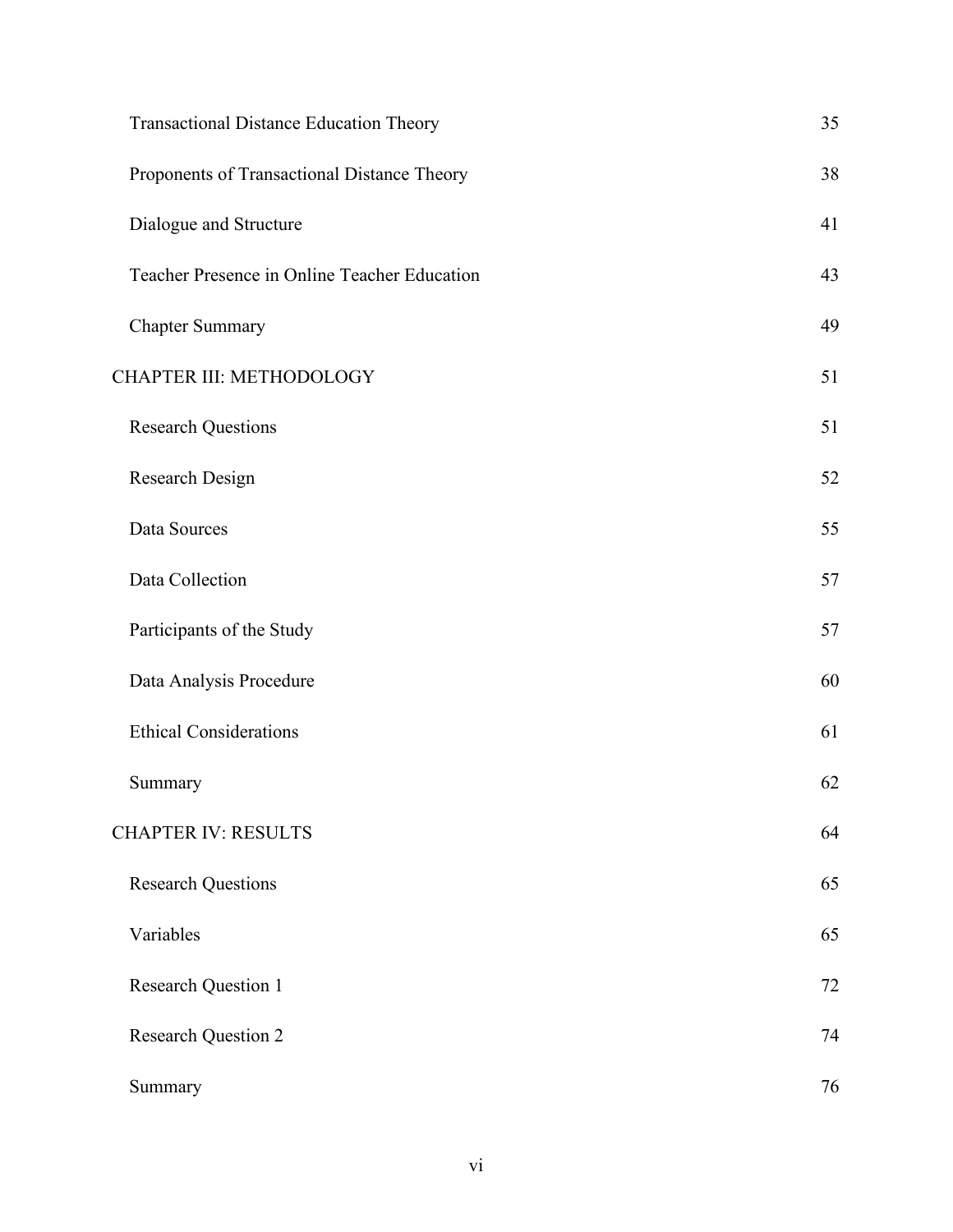| CHAPTER V: DISCUSSION OF FINDINGS, RECOMMENDATIONS, IMPLICATIONS, |     |
|-------------------------------------------------------------------|-----|
| AND FUTURE RESEARCH                                               | 78  |
| Summary of the Study                                              | 78  |
| Limitations of the Study                                          | 79  |
| Discussion of the Findings                                        | 81  |
| <b>Research Question 3</b>                                        | 81  |
| Recommendations for Practice and Further Research                 | 84  |
| Programmatic Training in Online Teaching                          | 85  |
| <b>Examination of Student Demographics</b>                        | 86  |
| <b>Student Voice</b>                                              | 86  |
| A Focus on Underrepresented Groups                                | 88  |
| <b>Investigate Student Acceptance</b>                             | 92  |
| Faculty Instruction and Voice                                     | 95  |
| Program Development                                               | 100 |
| Summary and Conclusion                                            | 105 |
| <b>REFERENCES</b>                                                 | 107 |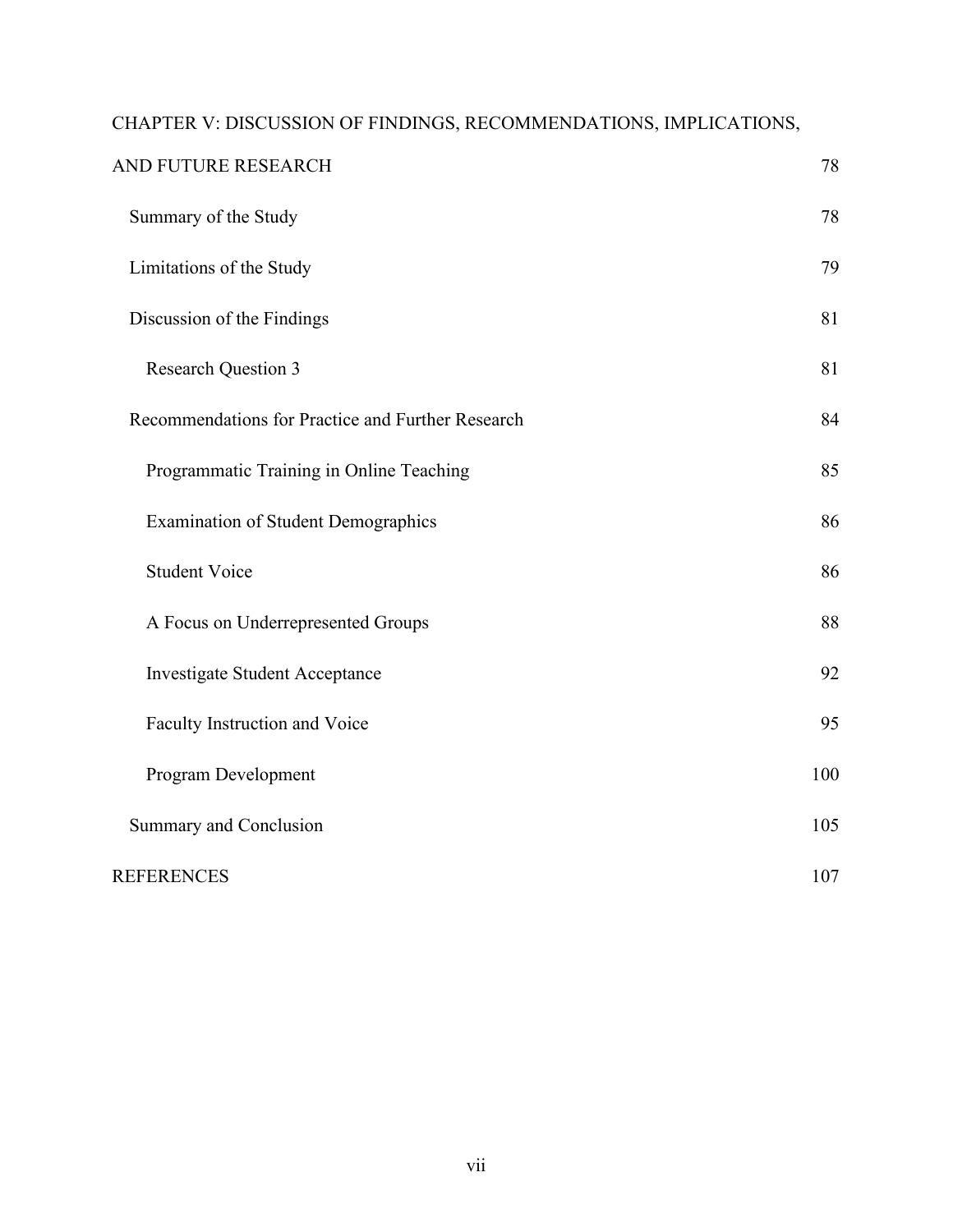# LIST OF TABLES

<span id="page-13-0"></span>

| Table |                                                                                    | Page |
|-------|------------------------------------------------------------------------------------|------|
| 1.    | Foundations Course #1 Total Students Enrolled, Dropped, Failed, and Passed by      |      |
|       | Modality                                                                           | 59   |
|       | 2. Percentages of Students Enrolled, Dropped, Failed, and Passed in F2F and Online |      |
|       | Courses                                                                            | 60   |
| 3.    | Breakdown of Student Data in All Sections of Foundations Course #1 over Six        |      |
|       | <b>Semesters</b>                                                                   | 66   |
| 4.    | <b>Student Success Rates by Course Modality</b>                                    | 73   |
| 5.    | <b>Student Failure Rates by Course Modality</b>                                    | 74   |
| 6.    | <b>Student Dropout Rates by Course Modality</b>                                    | 76   |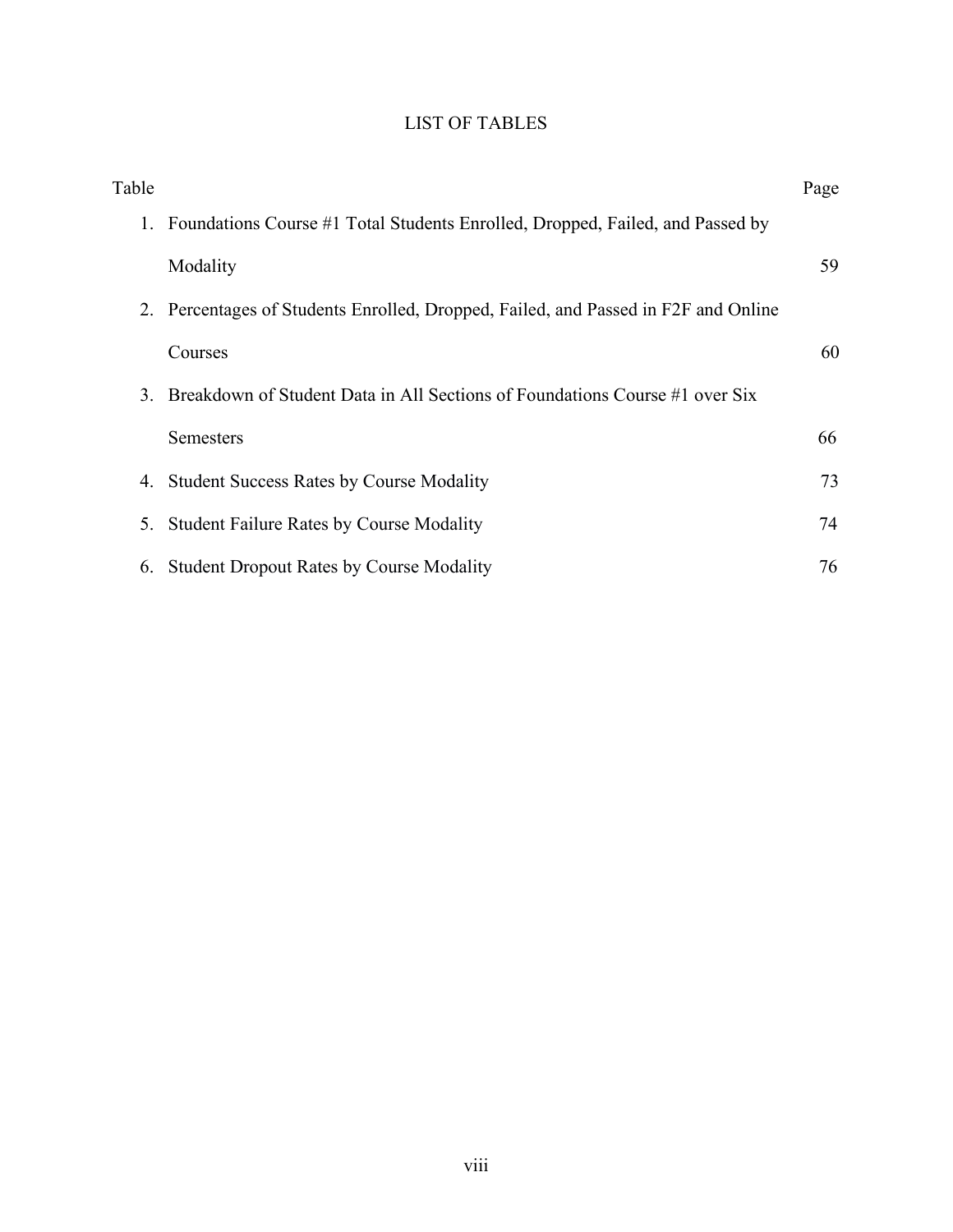#### CHAPTER I: INTRODUCTION

#### **Overview**

<span id="page-14-1"></span><span id="page-14-0"></span>Distance education, distance learning, online learning, remote learning, and virtual learning are used interchangeably to describe learning that occurs when physical distance separates an instructor from a student in a learning space. Distance education is defined as "The interplay between people who are teachers and learners in environments that have the special characteristic of being separate from one another" (Moore & Kearsley, 2012, p. 209). As the  $21<sup>st</sup>$ century continues, online education is the newest iteration of distance learning, separating the student and the instructor spatially but still utilizing a connected learning environment (Moore & Kearsley, 2012). As students continue to seek different learning modalities connecting them to higher education classrooms, online education highlights student access and ability to navigate their own learning schedules while simultaneously providing higher education institutions the platform to recruit and retain higher enrollment (Lederman, 2018).

The theory of transactional distance details how distance should not be a factor in learning, citing, "Distance is not a matter of geographic location, but a pedagogical phenomenon" (Moore & Kearsley, 2012, p. 209). A further interpretation describes how the effect that geographic distance, or separation, has on instructors' and learners' interactions should not negatively impact learning if instruction and learning transactions are conducted correctly (M. Moore, 2013; Moore & Kearsley, 2012). Interactions between instructors and learners must exist for a learning environment to develop for student success (M. Moore, 1989, 1993; Moore & Kearsley, 2012). Throughout this study, these interactions will be defined, explained, and theorized to create the research's focal point to identify student success when enrolled in an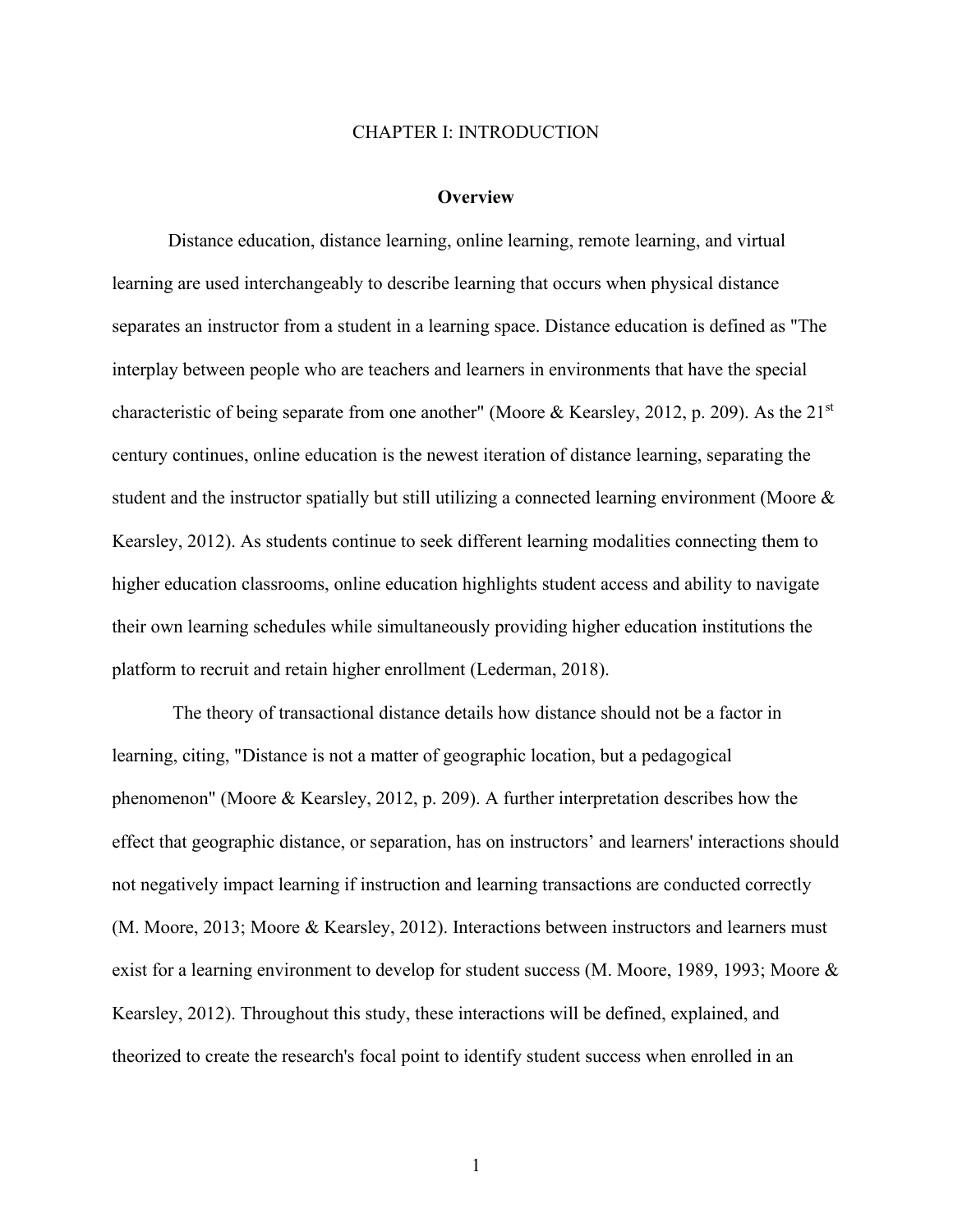online foundational course as part of a teacher education course sequence in the College of Education at a university in the Midwestern region of the United States of America.

Student interest in seeking distance learning opportunities in online education formats is the number one rising demographic when looking at college enrollment (Allen & Seaman, 2017). This trend is supported by an overall increase in distance education course enrollment for the past fourteen years, representing the only consistent increase in postsecondary enrollment (Allen & Seaman, 2017). As more students enroll in online education, higher education institutions continue to design online courses utilizing transactional distance theory as a way to contest potential barriers to creating successful experiences (Allen & Seamen, 2006; Moore & Kearsley, 2012). More than 33% of college students registered in at least one distance learning course during the 2016-2017 college year (Allen & Seaman, 2017). By 2019, this number rose to 37.2% (National Center for Educational Statistics, 2019). As mentioned previously, with the fourteenyear continual growth in student enrollment in online education, it is estimated the overall enrollment could surpass 40% by 2022, pre COVID-19 Pandemic (Allen & Seaman, 2017). Several examples of these trends are illustrated states across the United States, with approximately 50% of students in Arizona, New Hampshire, and West Virginia enrolled in online education courses compared to a low of 13% of students in Rhode Island (Allen & Seaman, 2017).

Higher education institutions will continuously focus on increasing student enrollment by providing options for students seeking distance learning coursework, aligning this priority with the need to provide continuous instruction to promote student success when enrolled in online courses. Instructors are continuously encouraged to develop learning interactions with students that allow for distance collaboration and positive outcomes between instructor and student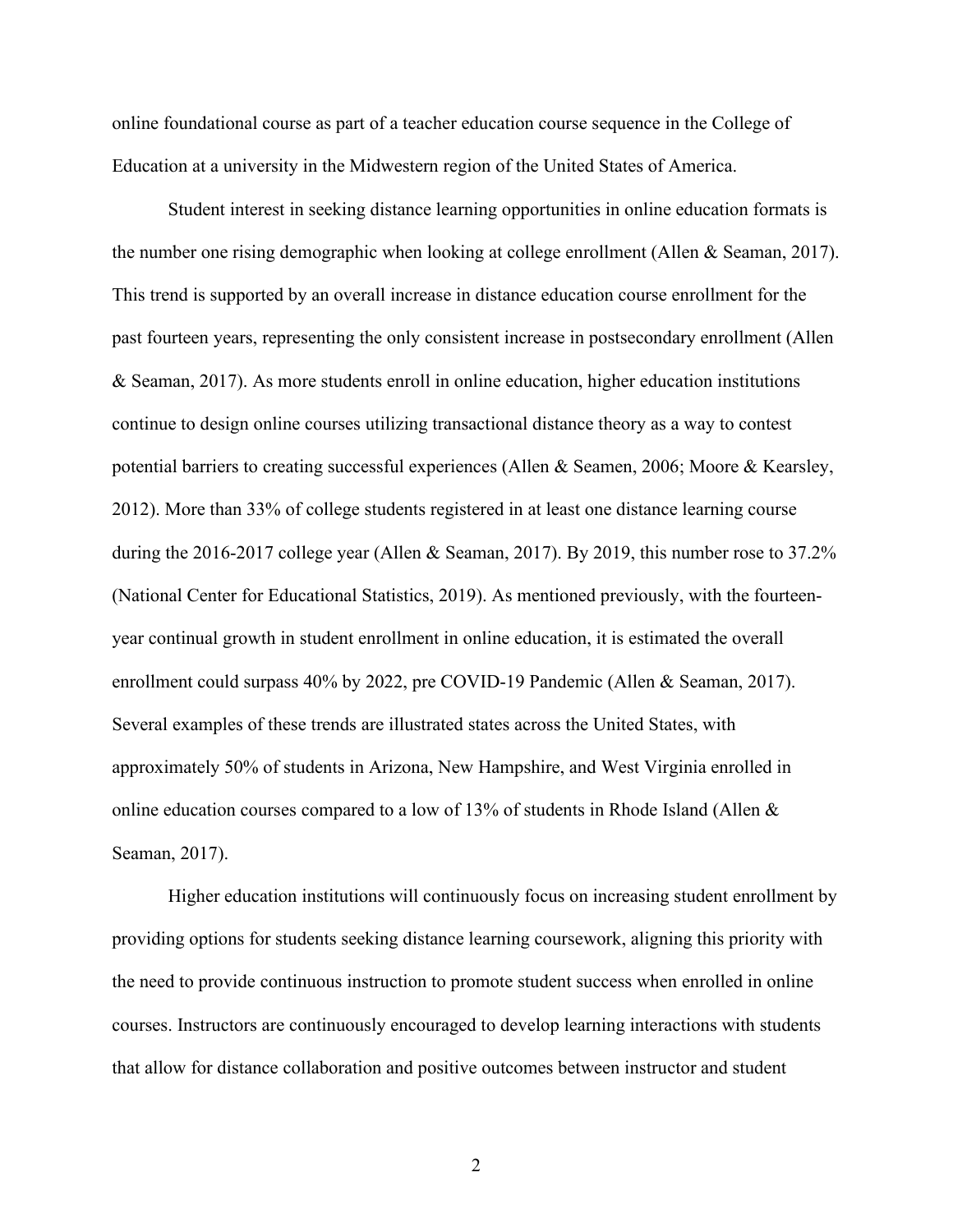(Picciano, 2017). Instructors responsible for online course design must be cognizant of the elements of transactional distance, as outlined by Moore's theory, as they develop online learning environments allowing learning interactions to take place (Moore & Kearsley, 2012, Picciano (2017). Without an instructor's proper academic training and online pedagogy ability, students may feel unprepared and lack the sense of a personal connection to the course, instructor, or institution (Lederman, 2018; Moore & Kearsley, 2012).

According to data compiled by the Education Department's National Center for Education Statistics (NCES), more than 350,000 college students, or approximately 5.7% of students enrolled in college, registered for at least some online courses in 2016 (NCES, 2017). In 2017, more than six million students were taking at least one online learning course, representing a ratio of 1 student enrolled in an online course for every six students enrolled in higher education (NCES, 2017). Further detailing these enrollment growth trends, an article referenced by Lederman (2018) cited an approximate 6.6 million students enrolled in at least some online courses in 2017 as part of their academic program in higher education.

By 2019, college enrollment in all degree-granting postsecondary institutions was approximately 19,637,500 total students (NCES, 2019). A 19.7% increase of college level students enrolled in at least one online distance education course, or close to 7.31 million students in post-secondary, degree-granting institutions (NCES, 2019). In comparison, just over 3.5 million students are enrolled in some, but not all, distance learning courses as part of their higher education enrollment (NCES, 2019). These numbers support an overwhelming interest and represent the norm for online education growth, with students seeking out academic programs and access to undergraduate and graduate programs at an increased rate from students looking to enroll in online courses as part of their programs (Allen & Seaman, 2017).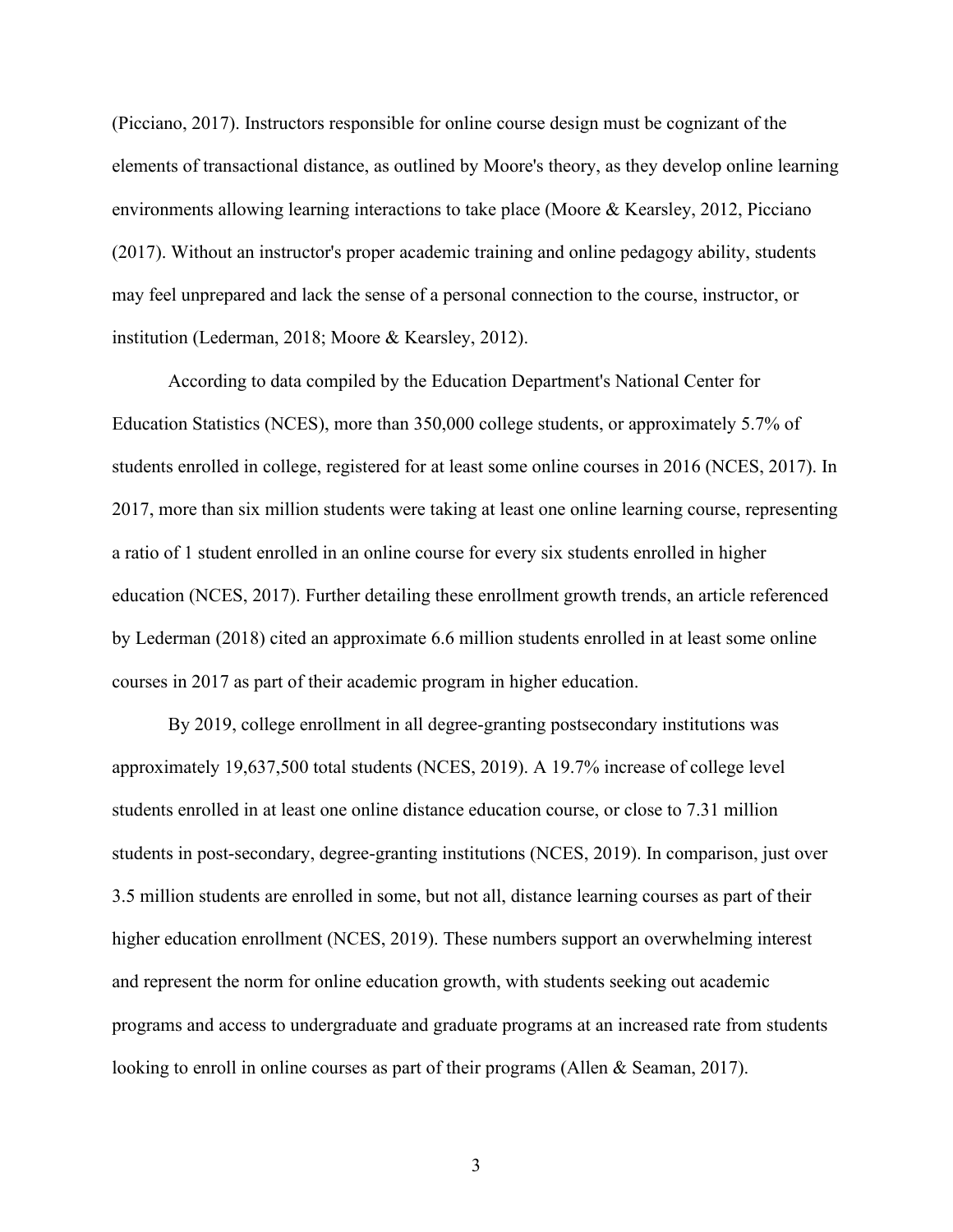As a recent example of the higher education's reliability on online education, the COVID-19 pandemic severely impacted education during the spring semester of 2020 by moving almost all courses in higher education online for a minimum of a year and a half. This major shift showed both the reliance and the trust in online education for most universities. Furthermore, a report in 2018-2019 outlined that 70% of all academic leaders in higher education believed that online learning outcomes are the same as those in F2F course settings (Magda et al., 2020). In addition, over 71% of chief academic leaders in the same report felt online education was a vital component of their overall long-term enrollment strategy. These statistics help create a clear interpretation of higher education's overall comfort with moving courses online during the pandemic. Although sufficient data may not be available at the time of this dissertation's completion, the belief is that some of this information will coincide with the overall understanding of the need for online education enrollment to match student interest.

Even though there is no wealth of data supporting online teacher preparation coursework, it is crucial to at least outline the landscape of online education enrollment. It is essential to provide a snapshot of the overall student demographics across U.S. college campuses concerning gender, ethnicity, race, and age when considering college enrollment, specifically when registering for online courses provided by higher education institutions. Highlighting these demographics will result in an understanding of the students enrolling in online courses and how higher education institutions must continue to focus on access and recruiting. Providing these statistics will make the necessary connection between how online education drives student access in higher education and how this access is supported through student success and achievement.

Turning attention specifically to student demographics by race and gender, in 2016, white students comprised nearly 57% of the college student population. This was compared to African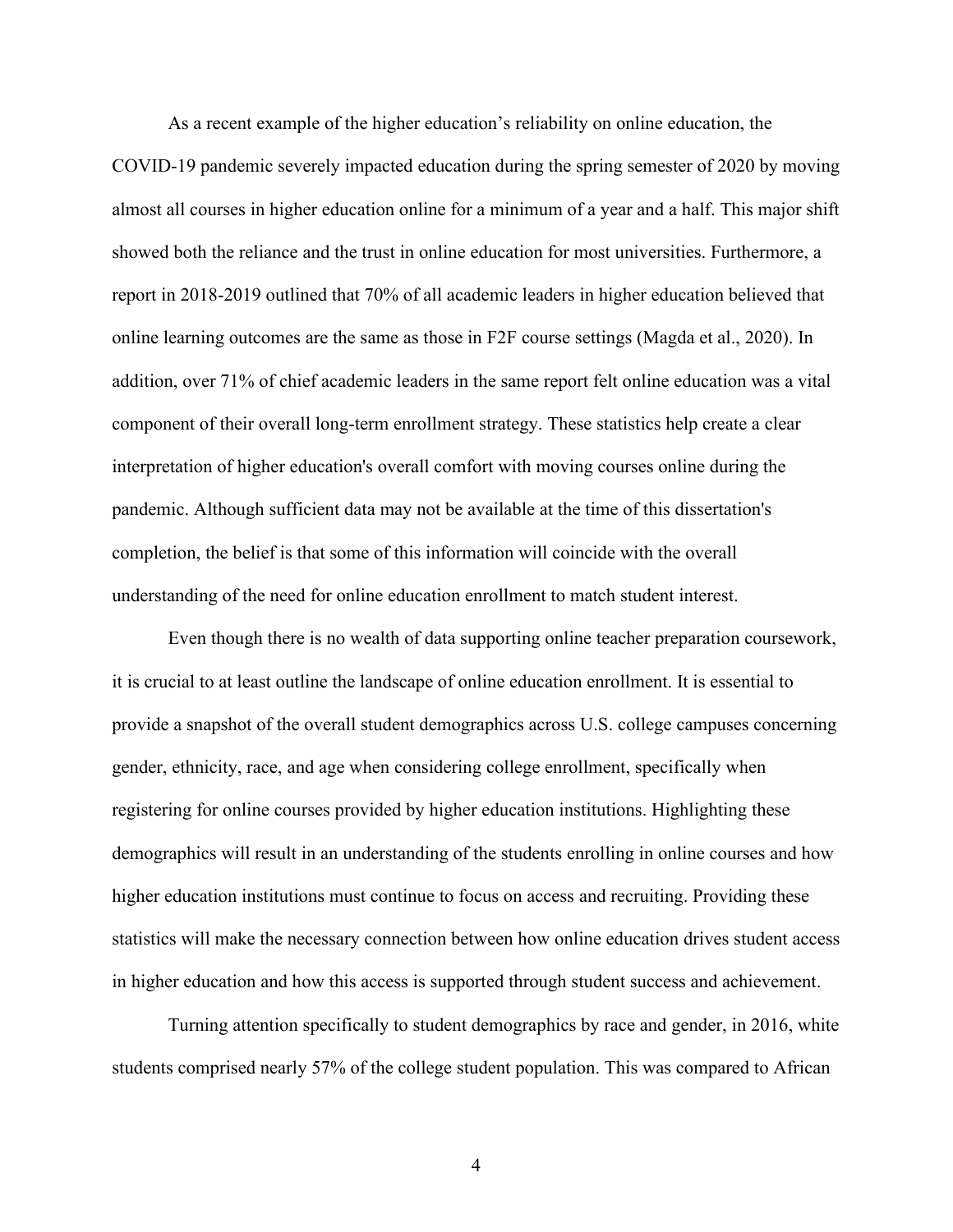American students, 13.7% of the overall college students, and Hispanic students, 18.2% of the total college population (NCES, 2017). Moving deeper into these statistics, white undergraduate students made up 55.7% of the student population and 64.1% of the graduate student population. Undergraduate total enrollment numbers for African American (13.7%) and Hispanic students (19.4%), as well as graduate totals for African American students (14.3%) and Hispanic students (10.2%), represent the three highest student demographic populations currently in higher education (NCES, 2017).

Overall, the NCES (2017) reported that white student college enrollment has declined over the last three decades and was at just over 70% in 2000, with males 71.2% and females 69.7% of the college population demographics. In comparison, in 2000, African American students comprised 11.7% of the total student population, with males counting for 8.0% and females 13.1%. Hispanic student totals in 2000 were at 9.9% of the overall college population, with males enrolled at approximately 9.8% of the population demographics and female students 10.0% (NCES, 2017). Overall, white college students have had a steady 1-2% decline over the last twenty years, while African American and Hispanic student populations have grown steadily. Specifically, both African American and Hispanic female student demographics have seen a considerable increase during the same time period (NCES, 2017).

Much of the online learning growth is attributed to higher education's response to students wishing to obtain a college education while also working through personal time constraints (Lehman & Conceição, 2014). This creates a student need to recognize barriers created in busy schedules needing flexible learning time, inability to attend F2F courses on campus, and perceived lower cost (Allen & Seaman, 2014). With a continued increase in college students enrolling in online courses, colleges and universities must keep up with demand or risk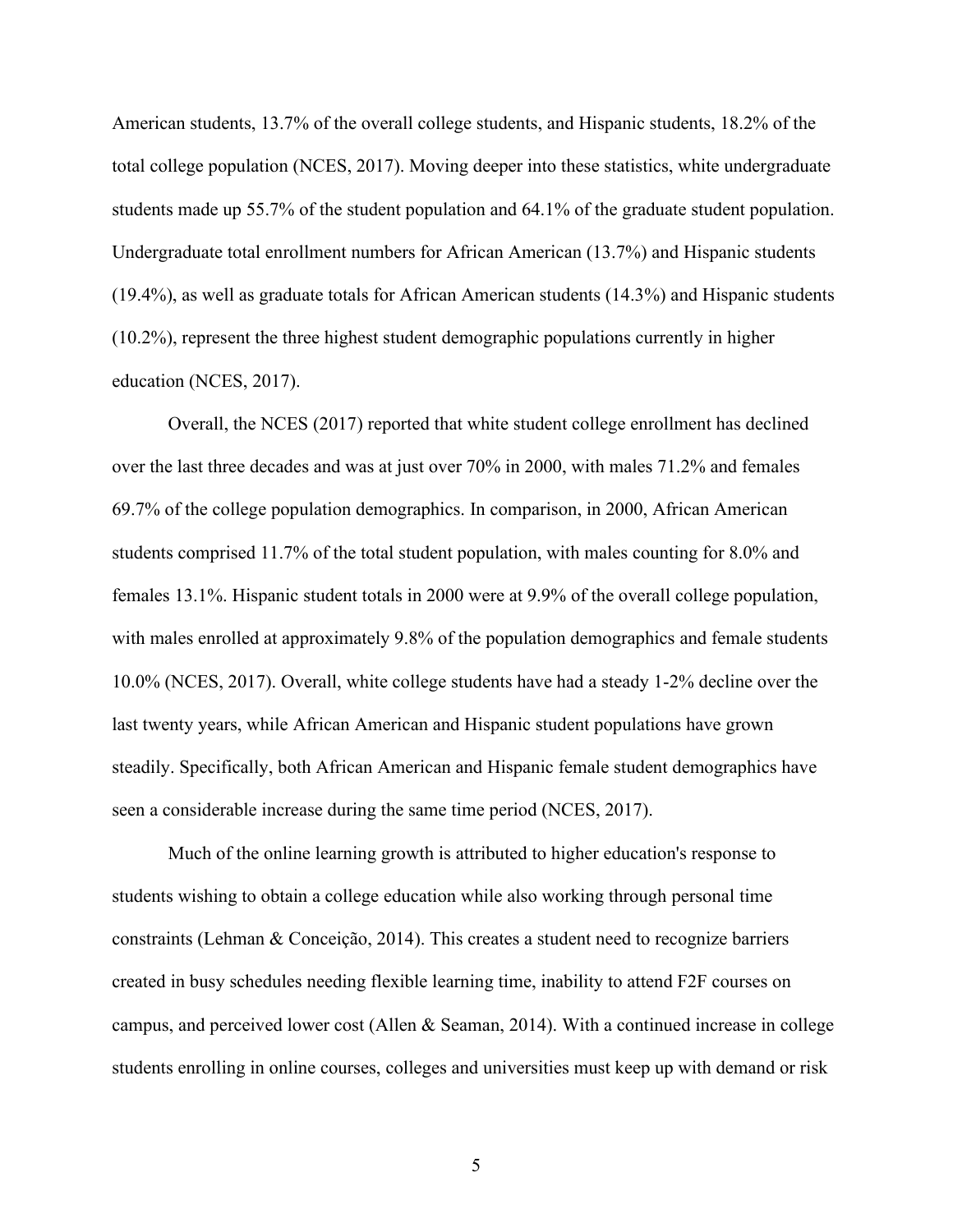losing potential student enrollment and enrollment dollars. Higher education must develop course offerings, provide innovative teaching technologies for online learning, and match student demand for online learning options (Parker et al., 2011). This allows institutions to increase online programs that are typically more cost-effective to students while creating course and program availability (House-Peters et al., 2019). These factors will help higher education institutions roll out more online course options while focusing on student access to help students, specifically those from the demographics cited above (Alexious-Ray  $\&$  Bentley, 2015; Lehman & Conceição, 2014).

### **Background of the Study**

<span id="page-19-0"></span>Distance education first emerged during the late 1800s and continues to be reshaped, restructured, and reorganized into the current edition used in higher education today (Miller et al., 2014). During the Industrial Revolution and between the late  $19<sup>th</sup>$  and early  $20<sup>th</sup>$  centuries, higher education used correspondence education to overcome the distance barriers in higher education to individuals who needed to learn skilled work while eliminating distance (Miller et al., 2014). Higher Education, as it was known, shifted directions from land grant liberal arts colleges and clergy colleges to focusing on the development of urbanization and industry through education for a growing immigrant population with skill development. Higher education began to train workers for the early 20th century's urbanization boon and made academic attainment easier by eliminating the limitations and expanding reach (Miller et al., 2014). Higher education attempted to diminish the distance in education with a system called Rural Free Delivery. Higher education institutions utilized home delivery to minimize distance excuses and bring education to rural areas in America. This system was initially used by three institutions and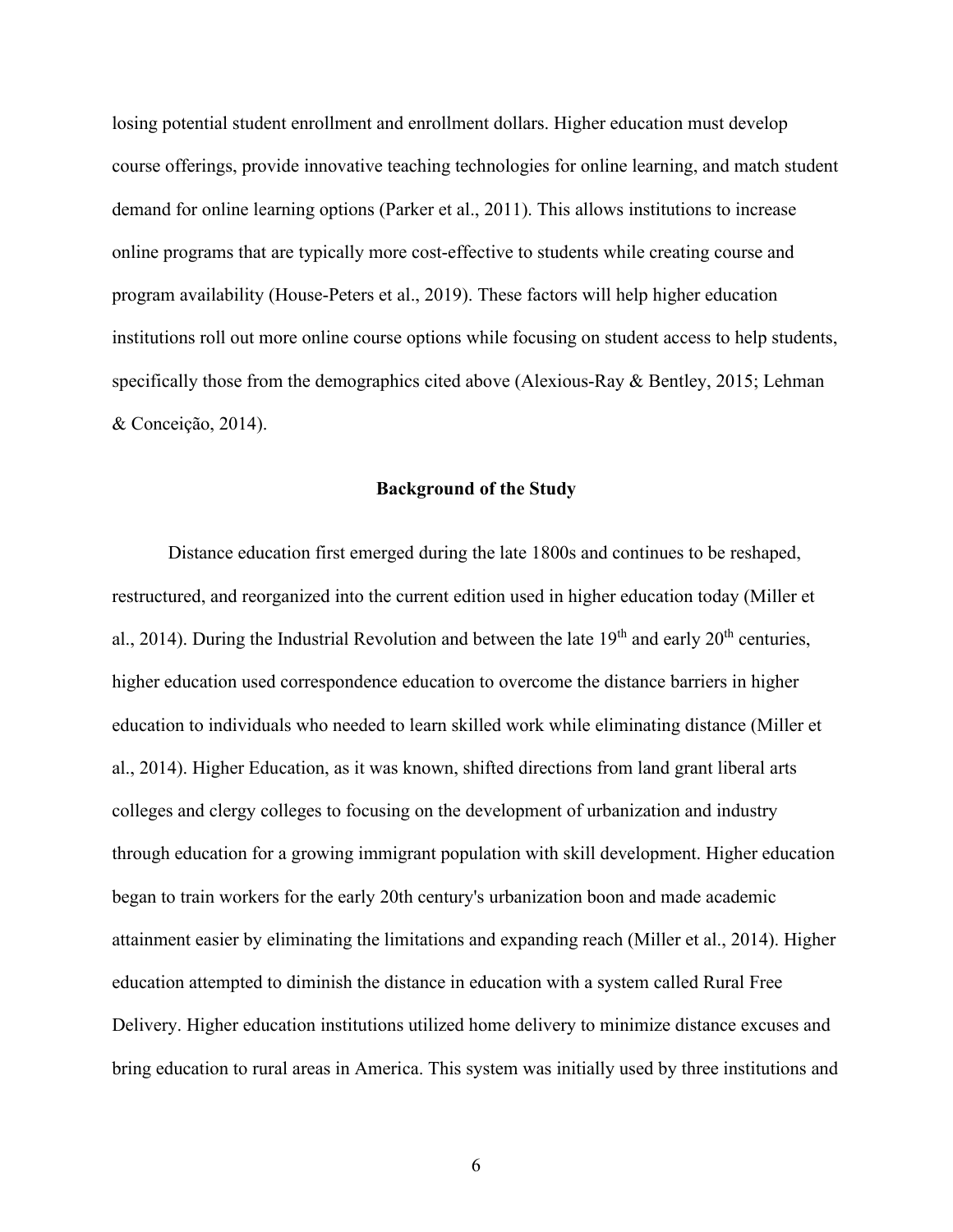is considered the "genesis of modern university outreach efforts" in higher education (Miller et al., 2014. p. 5).

As America went through another economic and social shift in 1950-1970 with social and technological advancements, higher education began using the television to diminish the limitations of distance again and reach students and help extend college access (Miller et al., 2014). Through the use of televisions, the "telecourse" was created using a combination of recorded video lectures, study guides, course work, and textbooks to allow students to be part of the higher education system. These courses were implemented through local broadcast areas and had a limited expansive nature but offered a broader range of higher education opportunities to prospective students (Miller et al., 2014). For the first time, students could see and listen to instructor lectures without a physical presence with the professors, allowing students to feel more connected to the university and coursework.

Soon, both the communication and technology paradigms shifted again to satellite and long-ranged television. Higher education began using some of these same technologies to create more access to distance education and reach more students who had an interest in attending college. Satellite technology created what became known as the telecourse, which combined video programs and highly developed printed materials in several areas of study (Miller et al., 2014). The telecourse became a model example of an open university. The use of telecommunications emerged as the next building block for distance learning as students from multistate and even international populations were able to become distance learners. These programs and courses were initial examples focused on adult learners in higher education as well as interdisciplinary and international programs generating a vast scale of student enrollment opportunities (Miller et al., 2014).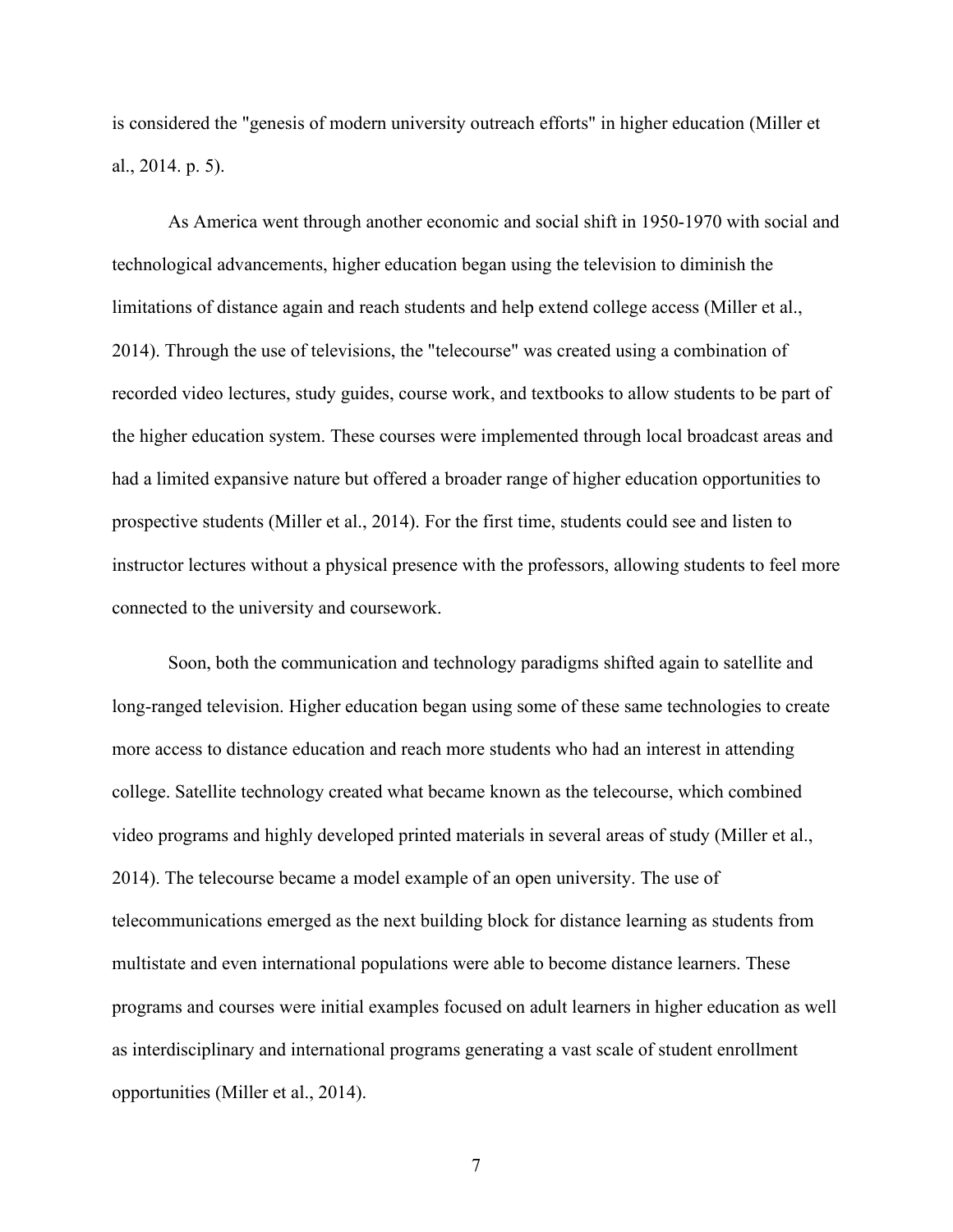Finally, in the mid-1990's the creation of the World Wide Web allowed for an expansive new role in distance education throughout higher education. Higher Education experienced another paradigm shift due to technological advances and could finally reach students and create access without barriers. This new vision of education created a meld of higher education access goals to reach any student through a more expansive role to align with the needs of qualified, motivated students who only had distance as a barrier to seeking higher education degrees. For instance, the University of Illinois developed and activated the first internet web browser, which quickly adapted to housing a system for distance education to flourish (Miller et al., 2014). Pennsylvania State University and Maryland University constructed higher education courses infusing what is known as "synchronous delivery" into distance education, primarily focusing on adult learning. The programs concentrated on bachelor's as well as master's degree programs, hoping to expand higher education access internationally throughout Mexico and Europe (Miller et al., 2014). The development of the internet allowed higher education institutions to partner with other universities, both in the United States and internationally, to design programs sought out by students worldwide. Distance learning has taken on various online forms of online education, produced various instructor teaching methods, generated different learner environments, all under the premise of instructional design. Program design must continue to use intentionality when establishing ways to connect students to institutions when enrolled in distance programs (Saba & Shearer, 2018).

As higher education institutions continue looking to gain an advantage in student recruitment and retention, online education programs maintain a focus on developing improved student access methods. The key to long-lasting success will be constructing programs that nurture institutional learning and a high degree of academic success. Rehn et al. (2016) discussed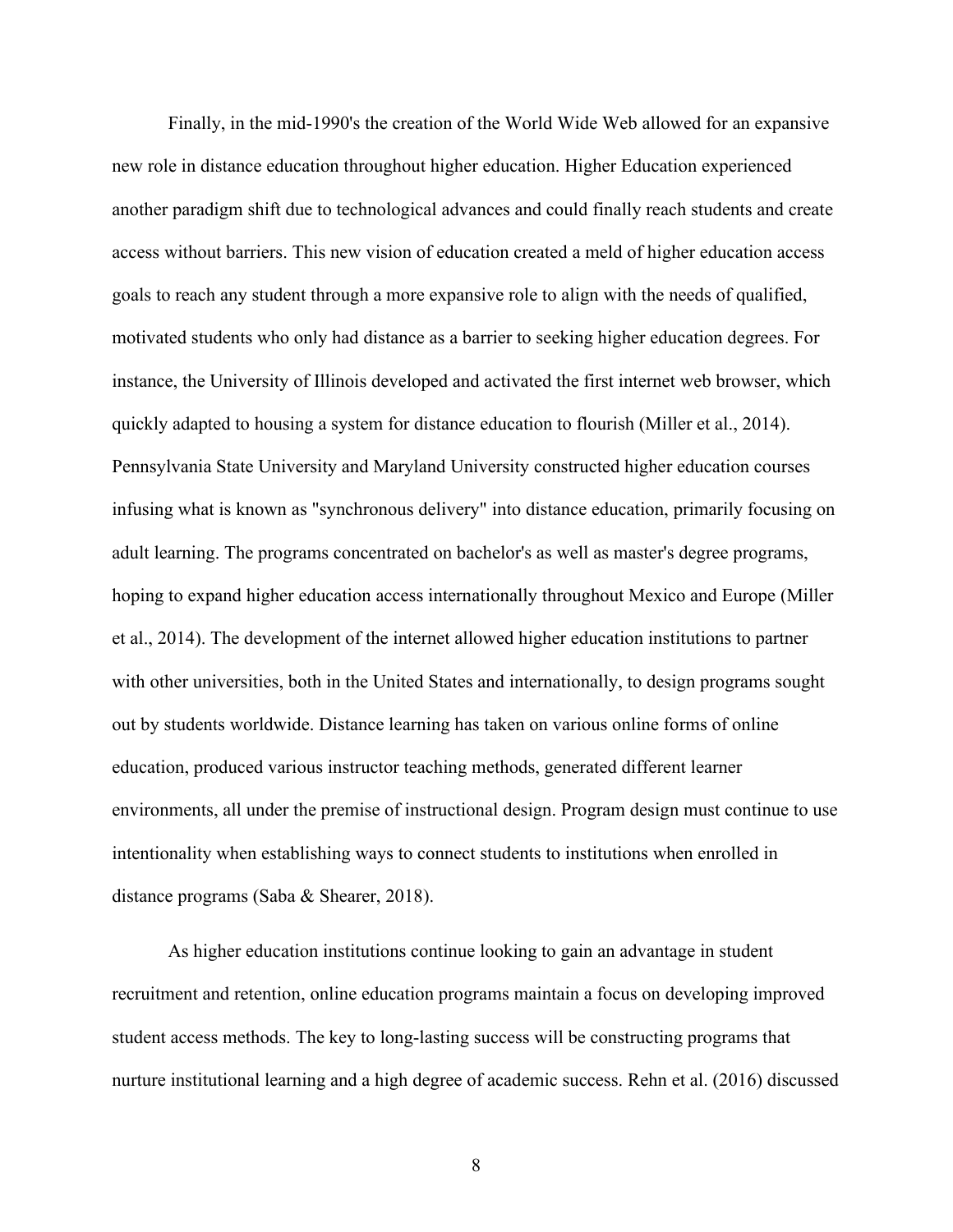how F2F transition to online learning requires significant consideration to develop relationships and rapport through teacher-student interactions as critical to a positive learning environment. Rehn et al. (2016) also addressed the idea of teacher presence and the need for students to feel connected to the faculty members on the other side of the screen in an academic setting.

Educators can be confident of one idea, that technology is not the problem anymore, but what higher education institutions do with technology to implement the best learning practices and create access for students is the main concern (Lehman & Conceição, 2014). As more students continue to seek enrollment in online courses and learn through distance learning, higher education institutions need to develop programs to meet student demand needs. To ensure program development and student success in online courses, academic leadership must concentrate on both the student's support in these programs and the faculty who instruct these courses. A wealth of literature exists, explaining both the needs of students seeking success in online courses as well as faculty searching for pedagogical techniques to promote best practices in student learning online.

### **Problem Statement**

<span id="page-22-0"></span>Scholars have identified online education and enrollment in online courses as the next iteration of distance learning since the mid-1990s. The next wave of distance education has expanded to the highest available option to date, creating the most available online course development of the time (Miller et al., 2014). However, institutional concern remains related to overall student success when enrolled in online education courses based on statistics that show higher than average dropout and withdrawal rates (Lehman & Conceição, 2014). During the early part of the 21<sup>st</sup> century, research showed 50-70% of students drop out of online classes for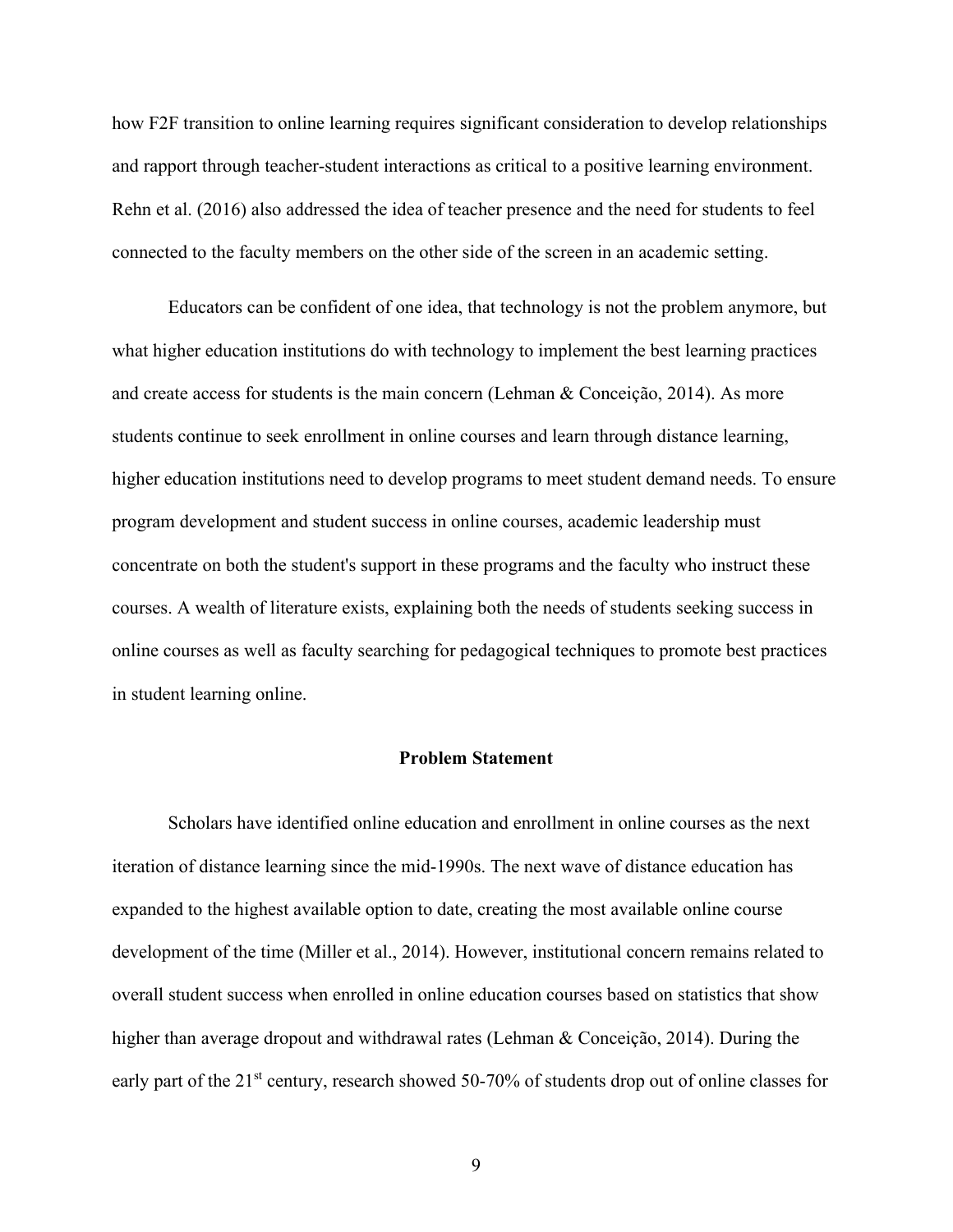various reasons (Carr, 2000; Roblyer, 2006; Rovai & Wighting, 2005; Gibbs & Simpson, 2004). While student success has increased, dropout rates have declined over the last decade. The factors influencing these student outcomes remain the same but are highlighted by the continued growth of online education (Lehman & Conceição, 2014). Those reasons include student feelings of isolation, lack of a student's online identity, lack of connection to the course and instructor, and low student satisfaction levels (Roblyer, 2006; Lehman & Conceição, 2014). Research completed by Tucker (2014) identified factors within a learning environment that contributed to student success or failure. In contrast, the study also identified factors stretching beyond institutional support and described them as students' influences such as self-efficacy, educational resilience, and motivation (Tucker, 2014). Furthermore, Lehman & Conceição (2014) claimed the following about such factors:

Among the reasons for student dropout are feelings of isolation, frustration with teaching methods, disconnection, technology issues, student failure to connect with faculty, inadequate contact with students by faculty, lack of student support, lack of clarity with teaching methods, lack of instructor participation, and lack of social interaction. (p. 5)

In addition, student learning concerns are connected to their interactions with faculty (Lehman & Conceição, 2014). Lehman and Conceição (2014) noted, "Students' rate of contact with faculty as more important than contact with other students" (p. 6). Student contact with faculty can be described as "proactive" with instructors either taking the initiative to contact students or being reactive and responding to student-initiated communication (Lehman & Conceição, 2014; Gibbs & Simpson, 2004). Teacher presence and significant interaction between student and instructor continue to have a broad scope of potentially positive and negative effects on student success (Lehman & Conceição, 2014; Moore & Kearsley, 2012).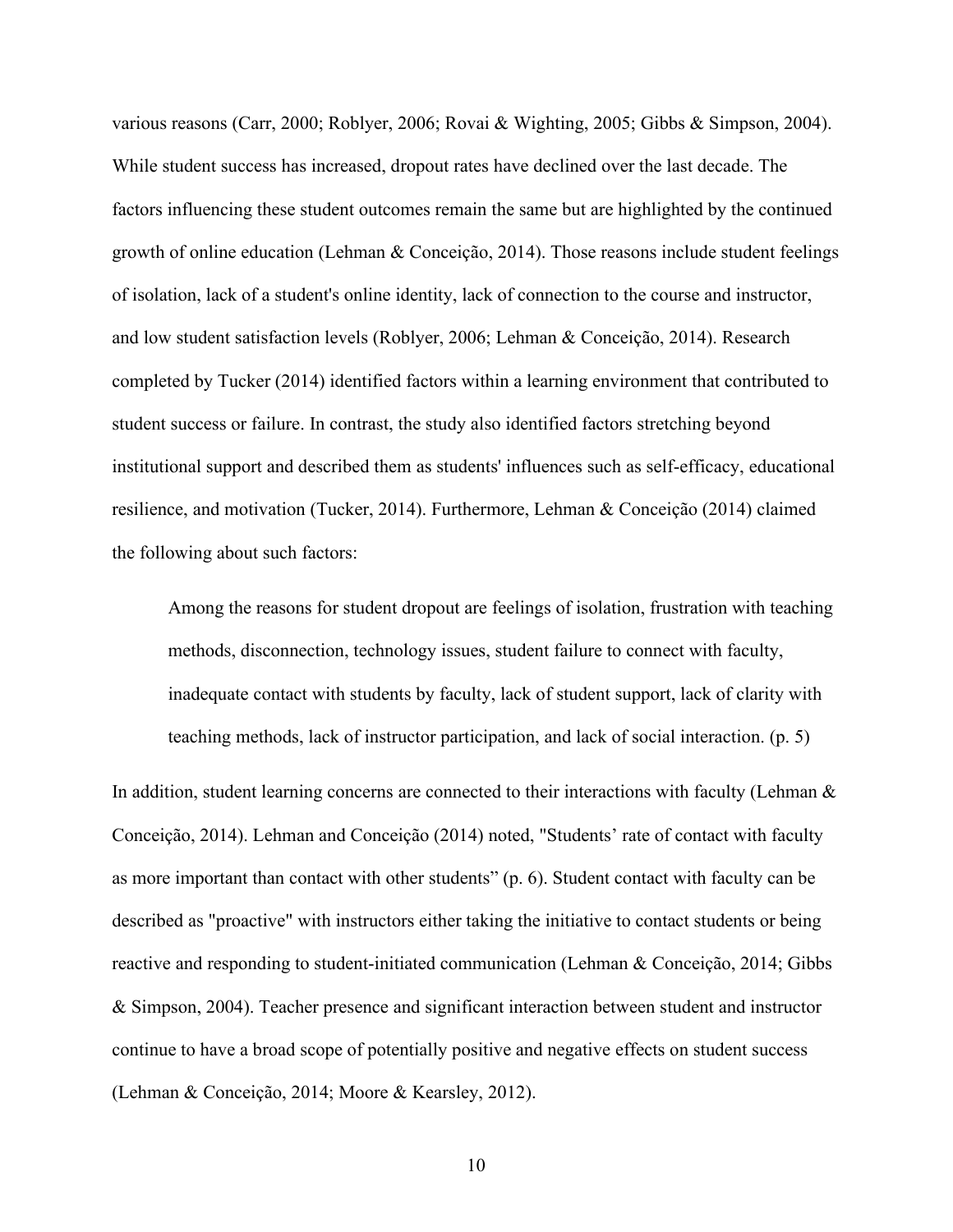An examination of the literature shows a vacuum exists in the scholarship linking student success in online courses to secondary foundations teacher preparation courses. While a wealth of data can be found showing student needs when enrolled in online courses, there is a lack of attention to student success when explicitly looking at secondary teacher education. Student success may be attributed to any of the following: lack of student focus, teacher preparation, student involvement as part of the course environment, or lack of technology student (Lehman  $\&$ Conceição, 2014). Oldale and Knightley (2018) investigated student feelings of disconnect in online courses and described how an instructor's use of a range of technology could lead to a "depersonalizing experience" in online education. Instructors need to utilize synchronous and asynchronous learning expectations to help students persevere through online coursework. Slagter van Tryon and Bishop (2009) explained that "ideas of social connectedness are relevant" as well as a belief that highlights the lack of teacher presence hindering things such as recognition of facial cues, which are more noticeably acknowledged in a F2F interaction. They continued, "it is not possible to have intimate conversations via chat boxes or through the use of microphones in online classes" (pp. 227-228). Social interactions progress students' learning and growth through socialization and connectedness with the instructor, creating learning development.

With this previous information in mind, there is a need to identify student success rates when enrolled in online courses, most importantly teacher education courses, when compared to face-to face course modality when considering the same course offered to students. These comparisons will help programs continue to evaluate how course modality may drive student success, leading to potential program development changes as well as course instructor training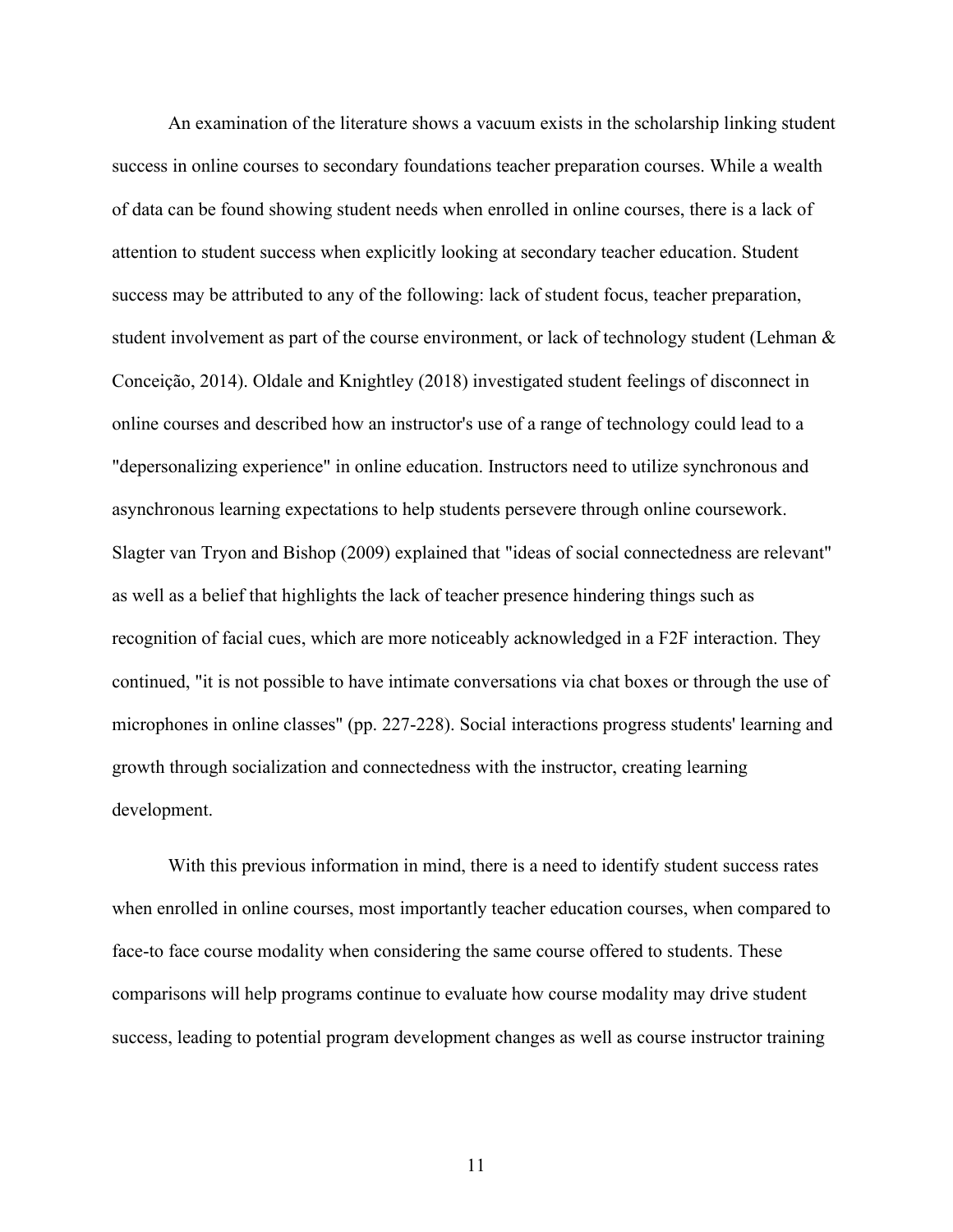focusing on online pedogeological teaching strategies to aid student success when enrolled in online courses.

### **Purpose Statement**

<span id="page-25-0"></span>This study examined student success when enrolled in an initial teacher education course online (distance learning) compared to a face-to-face (traditional) course. Student success was defined as the number of students passing the course with a grade of "C or better" as well as the number of students dropping out of the course (Midwestern University, 2020). As mentioned previously, this study identified barriers hindering student success when enrolled in an online version of the same teacher education foundational course offered in a traditional F2F modality. Through this research, the hope was to uncover common trends in the F2F and online versions of the secondary teacher education course. Also, barriers created in an online learning environment contributing to a lack of student success stemming from transactional distance interactions were identified. By identifying the necessary learning difficulties in the online secondary teacher education course compared to the traditional F2F course, the goal was to implement better strategies for promoting student success to ensure student continuation in the teacher education program. Furthermore, this study aimed to discover the implications for offering foundational teacher education courses in a traditional setting versus online, and the impacts on students completing a teacher education program and entering the teaching workforce.

As previously mentioned, Lehman and Conceição (2014) reinforced learner-instructor communication as the most critical interaction in learning. These interactions were described as "proactive" with instructors (p. 6). Both M. Moore (1989) and Lehman and Conceição (2014) stressed the importance of learner-instructor interactions as eliciting positive learning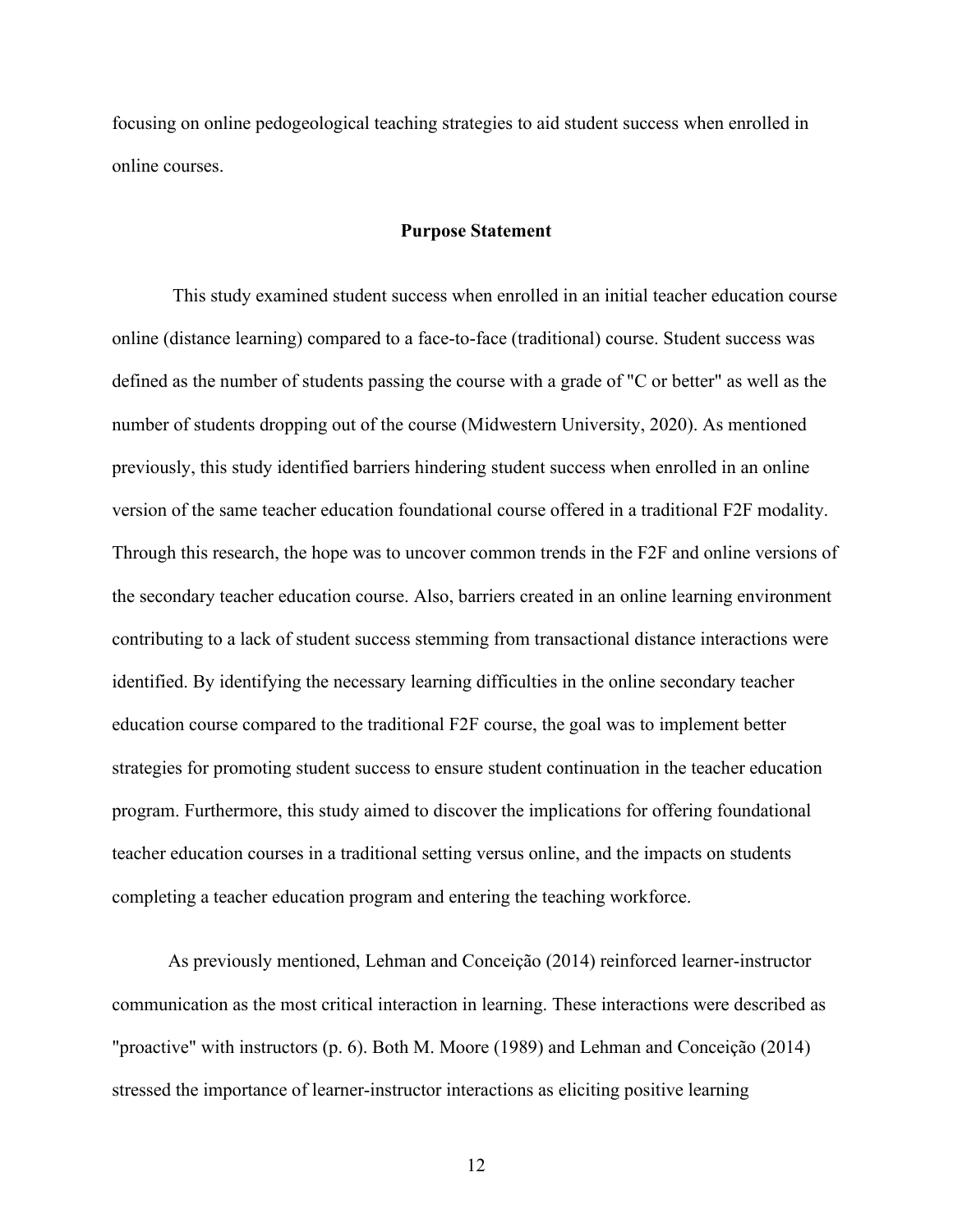experiences leading to academic performance and success. Effective online teaching pedagogy integrates a positive learning community helping to develop interaction, connection, and trust between instructor and the learning (Arbaugh, 2001; Baker, 2010; Freitas et al., 1998; Lehman & Conceição, 2014). This integration strengthens the learner's online experience and encourages cognitive development (Shea et al., 2006). Merging these examples should provide students with the necessary tools to be successful in online courses just as they would be in traditional course settings, provided the student feel integrated, accepted, and that they hold a place in the learning environment (Shea et al., 2006)

This study aimed to bring attention to the implications of offering courses online to students enrolling in an introductory foundations course in secondary teacher education and how successful students are when compared to traditional course settings. This research focused on comparisons between traditional course and online course student success related to social connectedness to student motivations and success in class (Rehn et al., 2016). In addition, this research narrowed in on potential barriers to student success when enrolled in an online version of the teacher education teacher preparation foundational course offered as the initial course in a secondary education teacher preparation program. Together, student barriers to success and the implications to student enrollment success brought awareness to obstacles preventing some students from continuing in a secondary education professional education sequence.

### **Research Questions**

<span id="page-26-0"></span>The primary research questions that guided this study included the following:

1. To what extent do student performances differ in the traditional vs. the online teacher foundational education courses?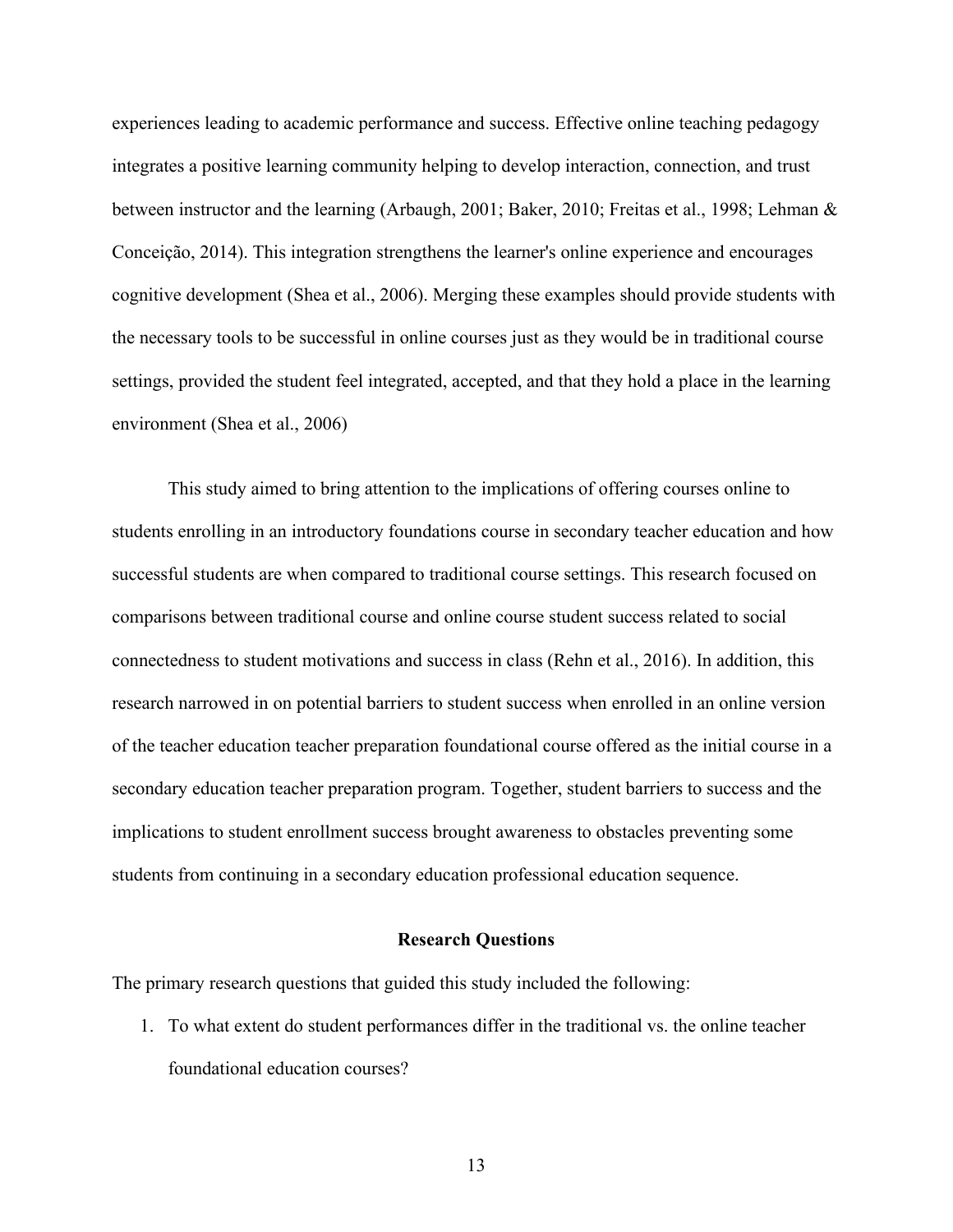- 2. To what extent do student dropout rates differ between traditional vs. online foundational teacher education courses?
- 3. What are the implications for offering an initial foundational teacher education course through online vs. traditional formats as part of a teacher education program?

### **Definitions**

- <span id="page-27-0"></span>1. **Autonomy**- The extent to which learners decide on certain factors such as "what to learn, how to learn, or how much to learn" (M. Moore, 1983, p. 157).
- 2. **Course Structure-** One of the design elements of keeping students motivated in the online course. The structure includes consistency, variety, relevance, and content prioritization as attributes for a successful online learning experience (Lehman & Conceição, 2014, p. 107).
- 3. **Dialogue-** The extent to which, in any educational program, learners and educators are able to respond to each other. This is determined by the content or subject matter studied, by the educational philosophy of the educator, by the personalities of the educator and learner, and by environmental factors, the most important of which is the medium of communication (M. Moore, 1983, p. 157).
- 4. **Distance Education-** Teachers and students are in different places for all or most of the time they teach and learn (Moore & Kearsley, 2012).
- 5. **Face-to-Face (F2F) Classroom Setting-** Considered the traditional learning environment with instructor and student in the same learning space (Lehman & Conceição, 2014, p. 17).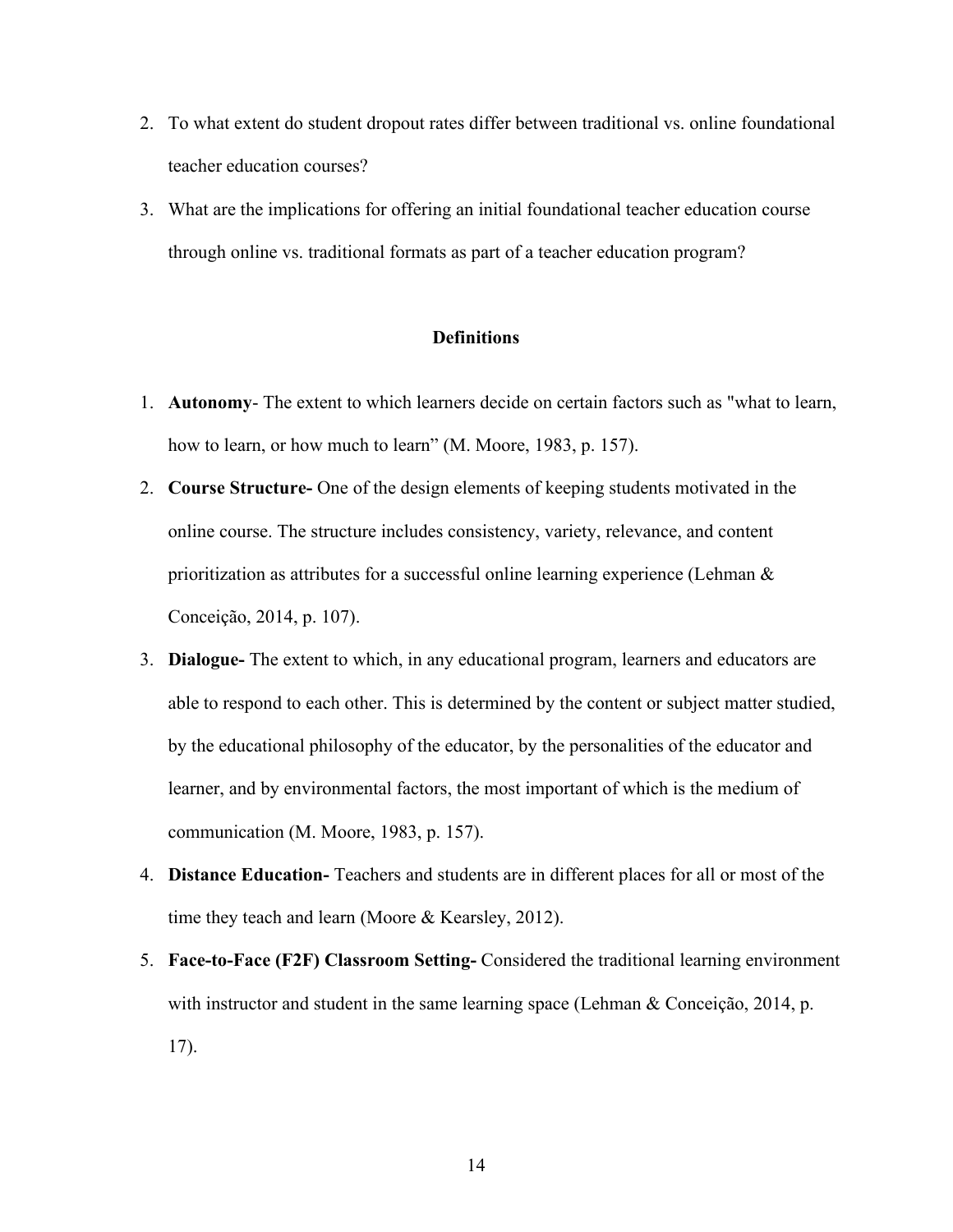- 6. **Interaction-**Interaction between distance educators and learners is defined as providing counsel, support, and encouragement to the learner through correspondence or teleconference in a distance learning environment (Moore, 1989).
- 7. **Learner-Content Interaction-** The interaction between the student (learner) and the subject matter or course topic relayed through information (Moore & Kearsley, 2012).
- 8. **Learner-Environment Interaction-** This interaction may occur in a traditional classroom or through a distance learning platform that separates instructor and students but creates learning opportunities through the previous explained interaction (Moore & Kearsley, 2012).
- 9. **Learner-Instructor Interaction-** The interaction between the student (learner) and the instructor during distance education. The interaction can occur by way of asynchronous conversation, instructor feedback, student and instructor question and answer, and chatroom or message board interactions (Moore & Kearsley, 2012).
- 10. **Learner-Learner Interaction-** The newest interaction to be added to the transactional distance education theoretical framework, this interaction occurs between the learner (student) and other learners (students) in the form of conversation, peer review, message board interaction, or asynchronous dialogue (Moore & Kearsley, 2012).
- 11. **Online Education** Provides interaction between the student and the content, the student and other students, and the student and the instructor using various forms of computermediated communication, often with a student's physical distance from the university (Martin & Martin, 2015, p. 7).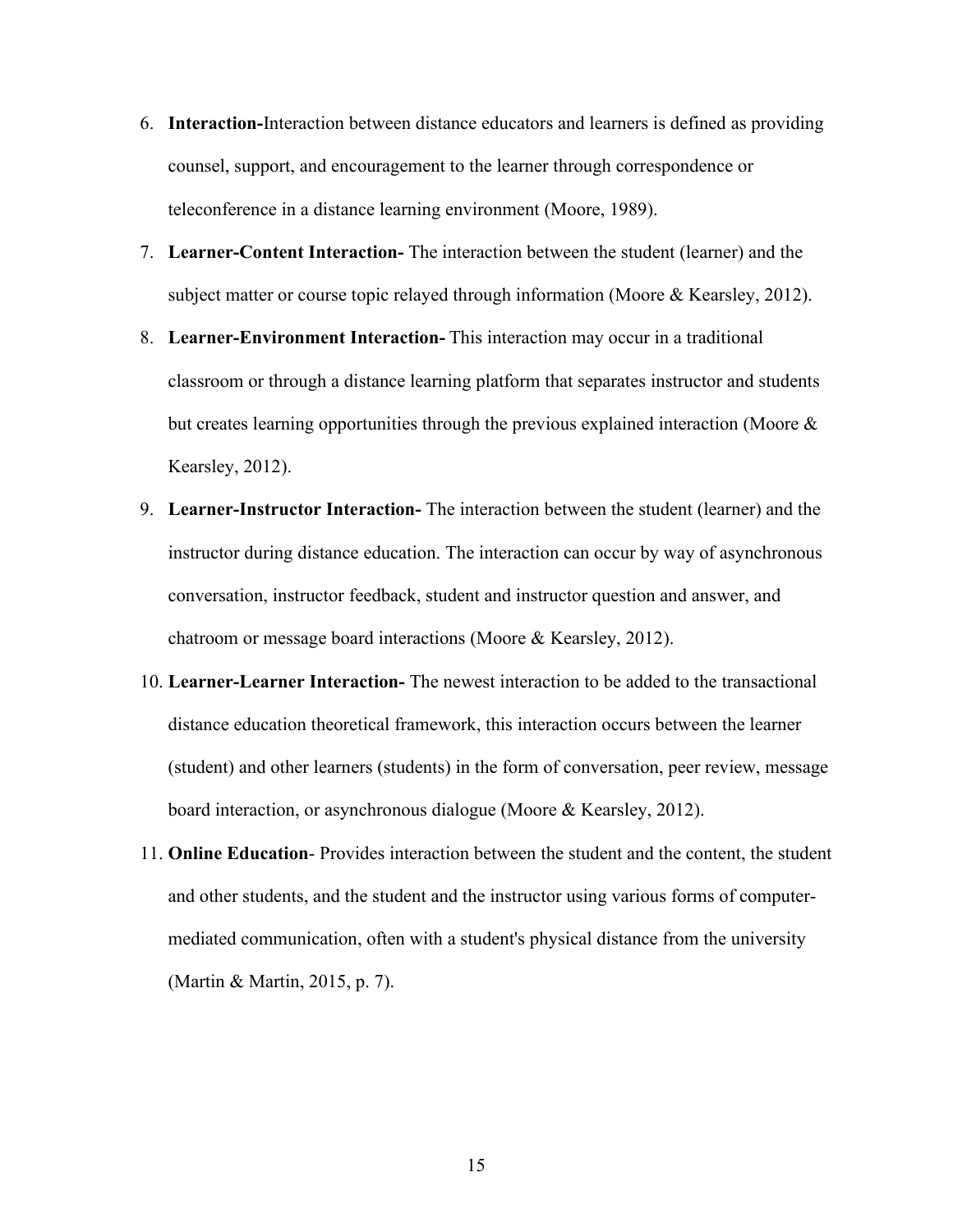- 12. **Online Learning Environment-** A learning space created by an institution and instructor to guide learning that is not face-to-face or does not allow instructor and learner F2F interaction (M. Moore, 1993).
- 13. **Structure-** The measure of an educational program's responsiveness to the learner's individual needs. It expresses the extent to which educational objectives, teaching strategies, and evaluation methods are prepared for or adapted to the learner's objectives, strategies, and evaluation methods. In a highly structured educational program, the objectives and the methods to be used are determined for the learner and are inflexible (M. Moore, 1983, p. 157).
- 14. **Transactional Distance** As distinguished from physical or temporal distance, refers to the psychological or communicative space that separates instructor from learner in the transaction between them, occurring in the structured or planned learning situation (Moore, 1997, p. 1).
- 15. **Transactional Distance Theory** A pedagogical experience in which the instructor and the learner are not co-located, or in which the university provides teaching experience face-to-face that are not located on the main campus, but on the sites of extensions or collaboration with other organizations (M. Moore, 2013).

### **Theoretical Framework**

<span id="page-29-0"></span>According to Garrison (2017), the educational learning experience has two main focal points:

1. To construct personal meaning through a reconstruction of experience.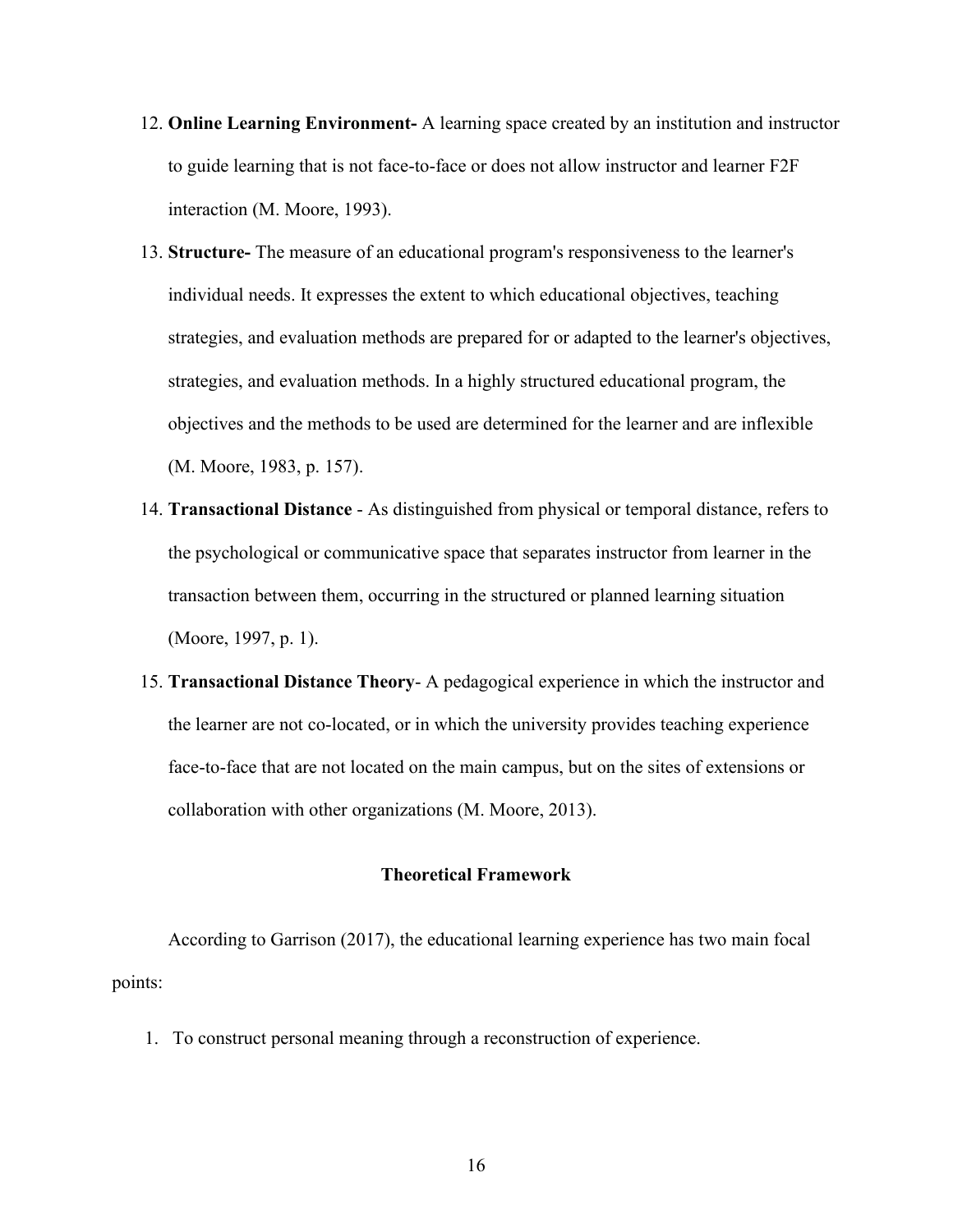2. To refine meaning and confirm understanding collaboratively within a community of leaders.

Based on Garrison's learning experience explanation, learning occurs through a series of interactions between an instructor and learner in a learning environment. When looking to connect this study to a theoretical framework, it is essential first to consider Dewey's 1916 social constructivism theoretical framework because it defines the concept of social experiences that develop within learning interactions (M. Moore, 1983). This theory has been the foundation of many studies in education as a way to design a learning environment and explain the learning process (M. Moore, 1983). However, in relation to this particular study, it was imperative to consider distance education more through a parallel lens and connect with Moore's (1993) theory that distance education is a "transactional process that occurs between the learner and instructor, who are often separated by both time and space but always separated by space" (p. 4). The primary reason to favor Moore's theory rather than Dewey's was the significance of the necessary needs within a distance learning environment that Moore outlines as learning transactions which must exist for successful distance learning to occur, rather than discuss the collaborative learning efforts within the learning experience.

Social constructivism possesses a natural connection with distance learning theory when outlining a theoretical framework focusing on online learning. Due to the necessary belief that learning can occur in any environment with specific attention to interactions between learner and instructor, those interactions must develop through connections and collaboration in a learning environment (Kember, 1989; Moore & Kearsley, 2012, Picciano, 2017). Furthermore, constructivist theories define a learning environment while explaining how collaboration within these environments generates interactions between instructors, students, and peers (Moore &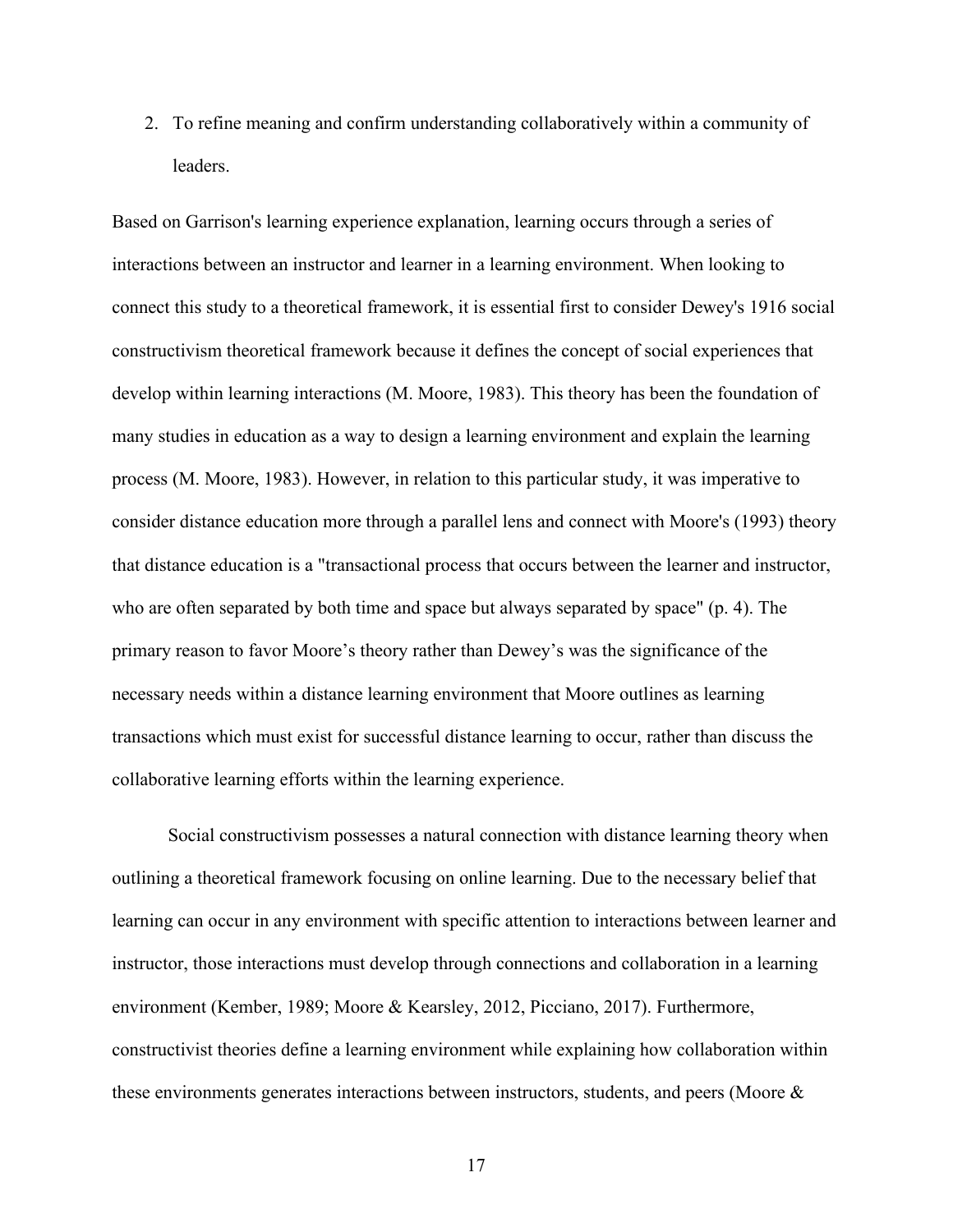Kearsley, 2012, Picciano, 2017). This theoretical framework forms a natural existence in education, articulating how the intentional design of learning environments will positively promote interactions among all learning groups (Picciano, 2017).

When considering collaboration in a learning environment, Moore's theory is one of the first recognized explanations of transactional education due to the pedagogical distance theory's development throughout his research (King & Alperstein, 2018; M. Moore, 1989, 1991, 1993, 2007; Moore & Kearsley, 2012). Plus, Moore's original theory framework, first developed in 1973 and expanded in 1977, is considered the philosophical starting point when defining distance education, with most believing the philosophy can be utilized to explain all versions of transactional learning environments (Keegan, 1980). Rooted in research completed by Moore (1989) studying adult and distance education, the framework referenced the need for four learning variables to exist in a learning space. Other research showed, "Dialogue, structure, autonomy, and the existence of transactional distance as a psychological variable must exist in a learning or educational setting" (Saba & Shearer, 2018, p 2-3). Additionally, "The distance, caused in part by the geographic distance, has to be overcome by teachers, learning, and educational organizations if effective, deliberate, planned learning is to occur" (M. Moore, 1991, para. 4).

In Moore's (1993) original model explaining transactional distance education, the transactional distance was defined by three initial factors:

- 1. dialogue between the instructor and the learner.
- 2. the flexibility of course structure and design.
- 3. learner autonomy as explained by the amount of effort the learner experiences during the learning process throughout the timeframe.
	- 18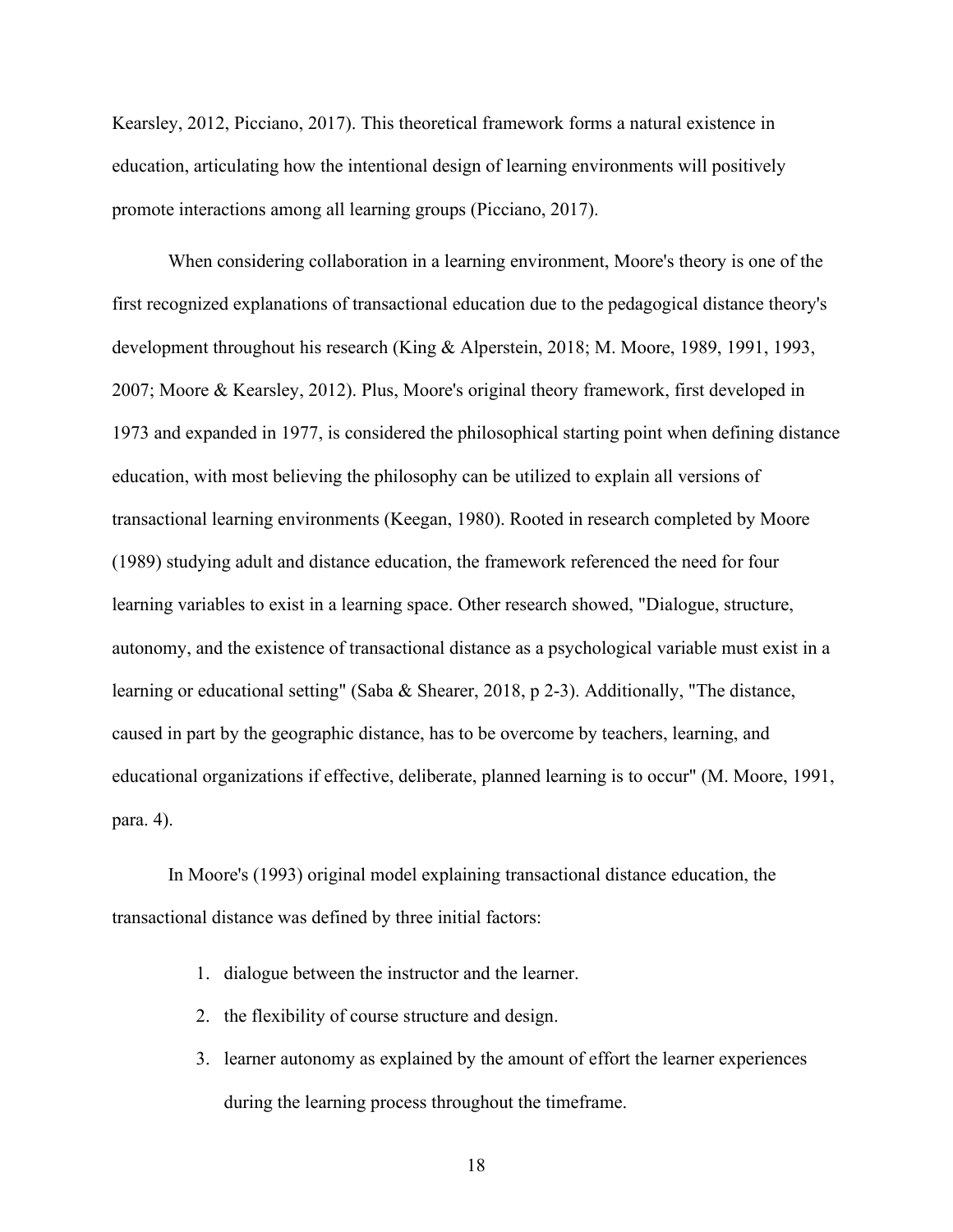These factors create both a psychological and communication space between instructor and learner and signify interaction as multidimensional, including both social and cognitive aspects of communication (M. Moore, 1993; Chen 2001). Thus, the Transactional Distance Learning theory is a reframing or redesign of the older teaching and learning model used to explain online learning in higher education (Moore & Kearsley, 2005, 2012). This new iteration of Moore's preexisting model formulated new concepts concerning online educational settings that are "complex with many learning components, dynamic with teaching and learning changing over time, adaptable to the needs of the learner, self-organized, and emergent as not all learning outcomes can be predetermined by the learner, instructor, or instructional designer" (Saba & Shearer, 2018, p. 105). Moore and Kearsley (2005) redesigned the explanation of transactional distance theory as "the physical separation of the teacher from the learner and creates a communication gap, a psychological space of potential misunderstandings between the instructors and the learners that have to be bridged by special teaching techniques" (p. 224). To explain this more in-depth, Moore (2007) theorized that three distinct interactions allow cognitive learning to occur, which have been the foundation for many online education program developments.

Moore's explanation opens the conversation regarding interactions and allows other researchers to further support this theory and contribute to the existing scholarship. Furthermore, this theory allows for conversation between peers, instructors, and the learning environment to create a learning space conducive to students' stronger motivation and connection within online coursework. These learning interactions create a positive learning space allowing the process of student learning to take place. This theory helps explain the geographic distance effect or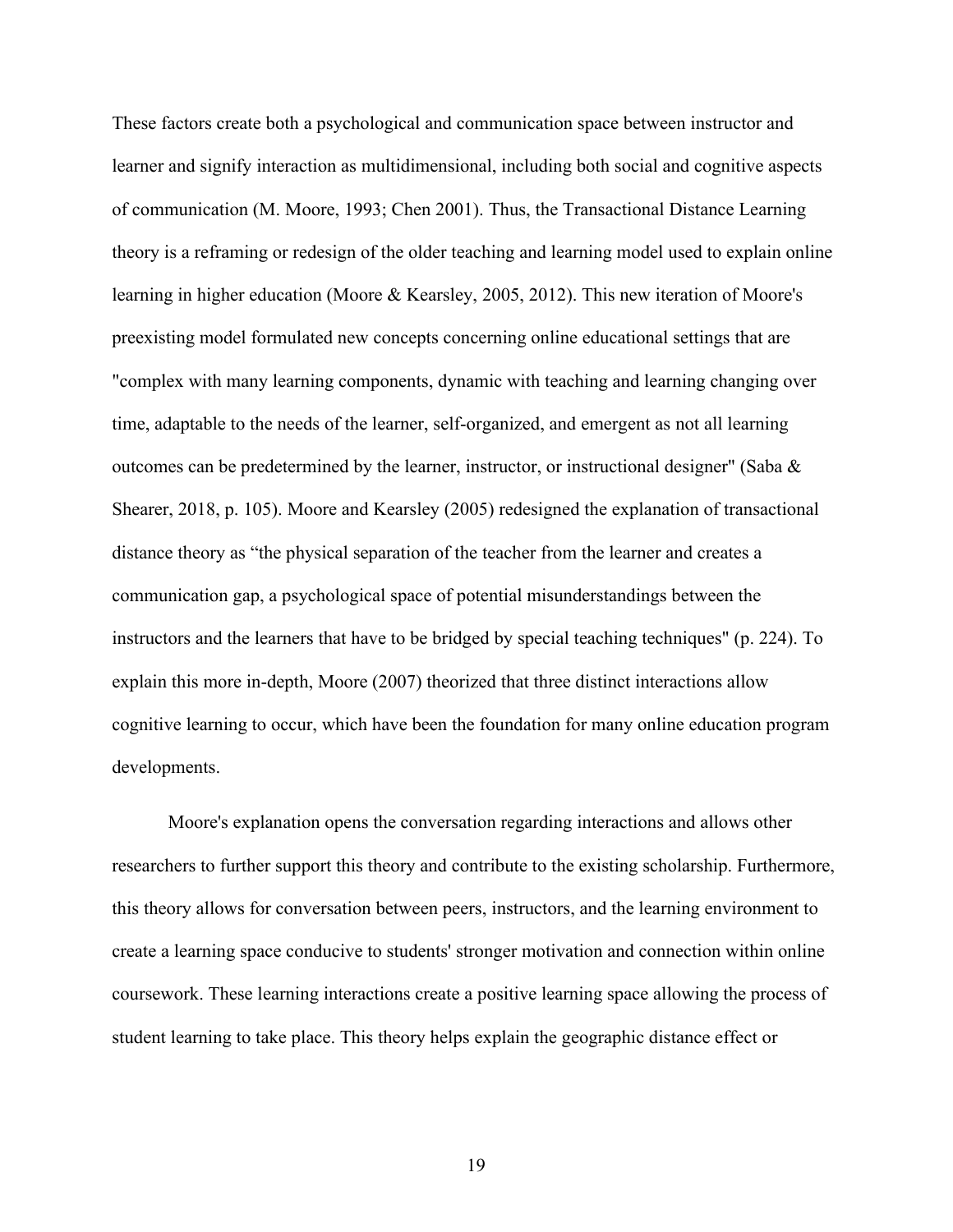separation has on the interactions between instructors and learners (M. Moore, 2013; Moore & Kearsley, 2012).

Dewey's social constructivism from 1916 created a framework to help explain the concept of social experiences that develop learning interactions within a learning space. In addition, both transactional distance theory and Social Constructivism linked to Kember's model, explaining how the nature of situational learning and how the development of a learning community helps develop online learning success (Kember, 1989; Picciano, 2017). Separately, these theories looked to generalize interaction as a necessary component of learning. When combined, these theories work in harmony to describe the framework linking interaction with social experience to draw a student into a learning community (Picciano, 2017). These theories resulted in an understanding of the need for online learners to participate in a learning experience which promotes active and engaging community learning in an online setting. As a counterpoint, the negative aspects of these research studies further generated an understanding of how adverse factors may impede student success, linking institutionally controlled influences of faculty instruction and institutional support as the main barriers leading to student attrition in online education (Kember, 1989; Lehman & Conceição, 2014).

These models are considered a percentage of the foundation of scholarship linking student attrition to a student's sense of isolation, lack of motivation, the inability to participate in learner interactions, and a student's inability to fit into a developed learner community (Lehman & Conceição, 2014; Picciano, 2017; Rovai, 2002; Wenger & Lave, 1991). Fundamentally, the way a student acclimates oneself to a learning community, either online or face to face, has a significant impact on student success or attrition. Conversely, how an institution actively designed programs to remove barriers for a student's ability, or inability, to become part of a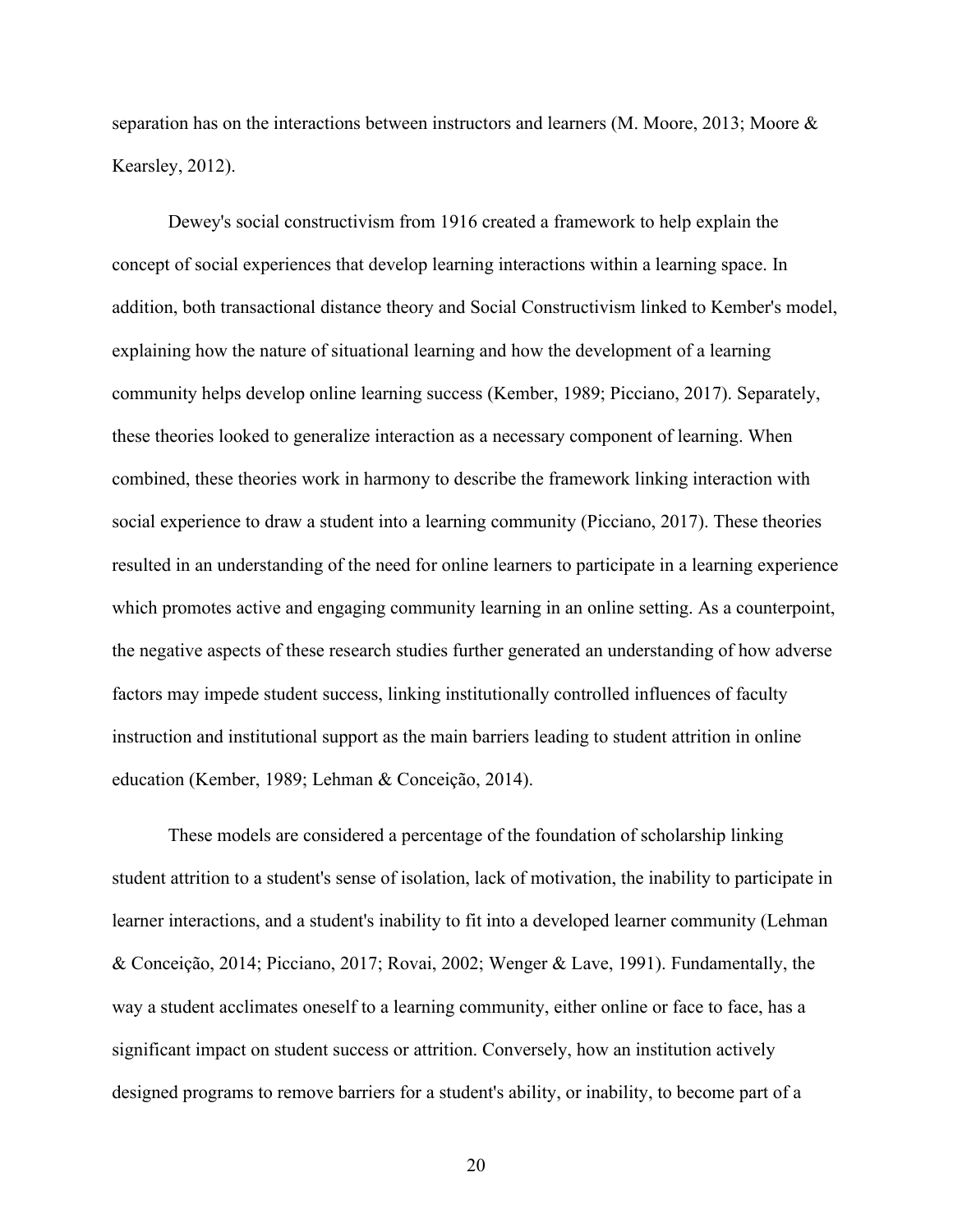learning community focuses on online learner success. It is relatively easy to understand students' disconnect from underrepresented groups when aligning this with student access and student success. The inability of higher education to adequately provide learning opportunities designed for the individual learner creates an inequity related to access.

### **Significance of the Study**

<span id="page-34-0"></span>Higher Education continues to develop online courses concentrating on students' essential requirements with distance barriers while implementing the classes with instructors to provide adequate higher education programs and coursework. With the steady adoption of online learning as part of mainstream higher education enrollment, Moore's theoretical framework definition can be expanded to include "the interplay between people who are teachers and learners in environments that have the special characteristic of being separate from one another" (Moore & Kearsley, 2012, p. 209). Thus, this study targeted the identification of online learning barriers in teacher education that may prevent student success. Considering the previous information, this study compared student success, barriers to student success in online courses, and program implications while comparing traditional course settings to online courses when enrolled in the same secondary teacher education foundations course. This comparison led to a better understanding of student success and potential reasons for adverse outcomes such as poor grades, dropout, or program incompletion.

Are there barriers the university must break down to promote more student growth and success? Are higher education institutions continuing to provide access to online courses but ignore the student's needs to succeed, creating a chasm between access and success? This study will provide intended answers to these questions and needed scholarship focusing on online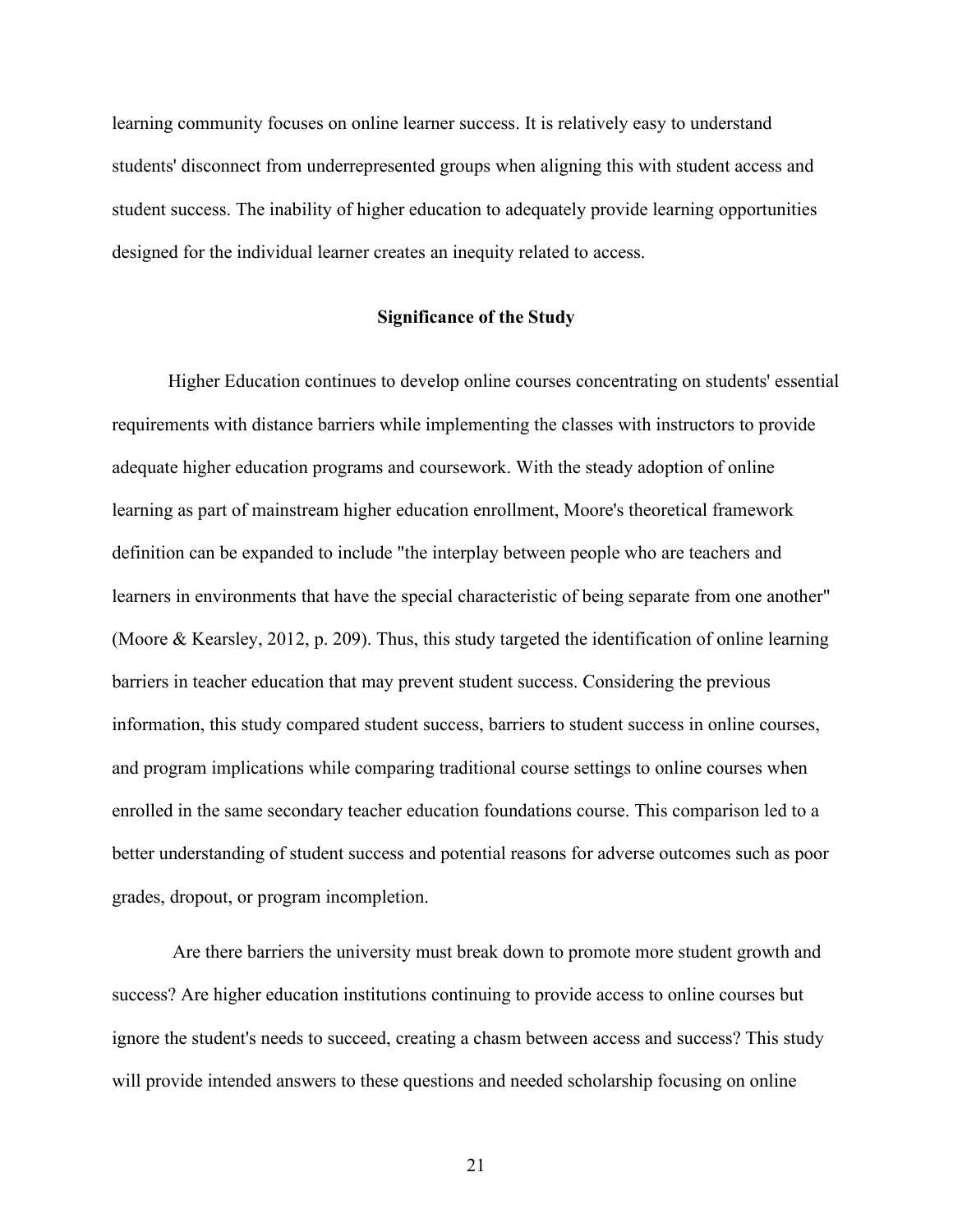course success in teacher education preparation programs. After examination, the information will provide a more detailed understanding of the research questions previously outlined in this section and will better illustrate how student performance differs when enrolled in traditional F2F courses compared to the online version of a foundational teacher preparation course.

### **Chapter Summary**

<span id="page-35-0"></span>Distance Education has been a significant mainstay throughout higher education for more than a century, with online (E-learning) posing as the last iteration, mainly since the turn of the  $21<sup>st</sup>$  century. Online learning has become an increasingly sought-after option for students who face distance barriers, the inability to attend F2F classes due to work schedules, or personal life challenges (Martin & Martin, 2015). Online education offers students many benefits for individual learning attainment, including flexibility, convenience, often cost efficiency, and a self-directed learning pace (Martin & Martin, 2015). However, students in online courses often feel a sense of isolation, a lack of connectedness to the course content and instructor, and a significant lack of social interaction with both instructor and classmates.

It is essential to develop online education programs that both meet Higher Education's goal of enrollment increases and also create programs that promote the individual college student's personal learning success. Adjusting course design to parallel Moore's framework related to student and teacher interactions without a learning environment will benefit both the instructor and student while generating a more welcoming learning distance learning environment, or as Moore referenced, the interplay of student, instructor, and environment (Moore & Kearsley, 2012). This framework advocates for removing unintended online learning barriers that may prevent student success. It will continue to assist college institutions in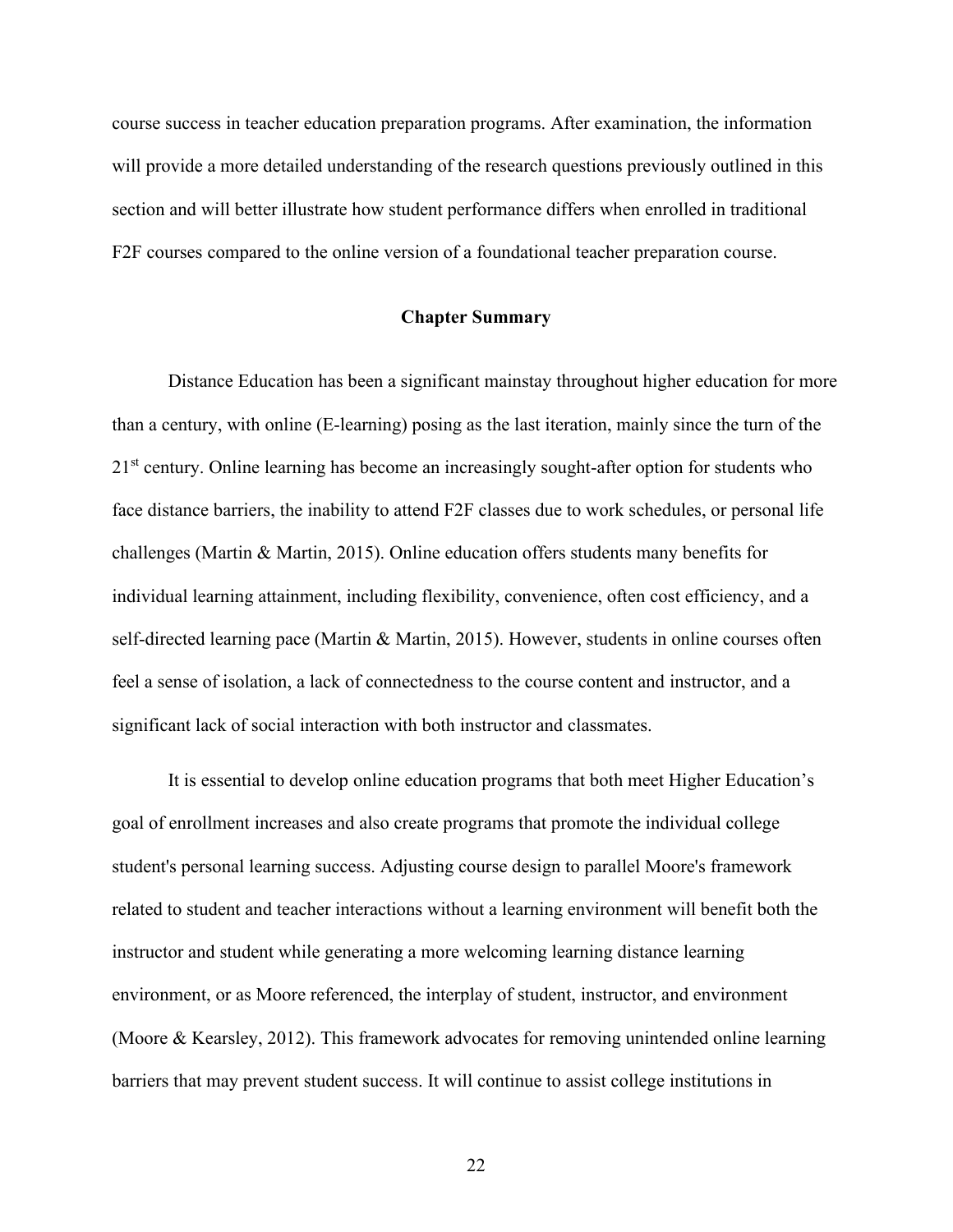focusing attention on the development of online courses that reduce distance barriers while enhancing the course sections.

Considering the previous information identified throughout the chapter, this study compared student success rates when enrolling in the traditional F2F teacher education course and the online learning modality of the same course. Furthermore, this study looked to identify if significant variance exists between student dropout rates when enrolled in different modalities of the same foundations course in a teacher education program sequence. Are higher education institutions leaving a great divide between access and success in their push for increased enrollment through online course offerings while overlooking students' needs in these learning environments? This study will answer this question and provide needed scholarship focusing on online course success in teacher education preparation programs.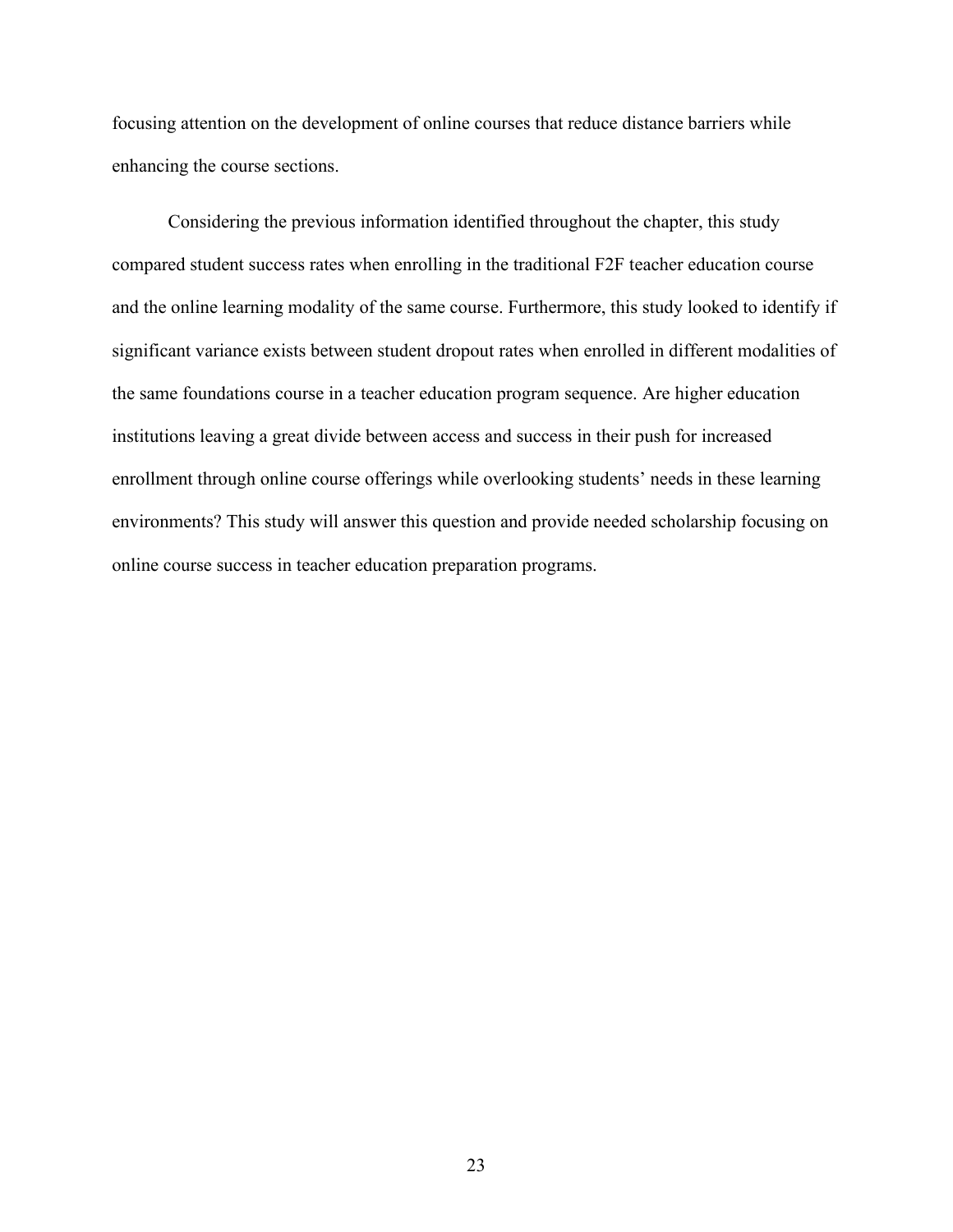## CHAPTER II: REVIEW OF LITERATURE

The following in-depth review of the literature addresses traditional theories of student success when enrolled in online education and distance education. An emerging list of scholarly works using journal and research articles and previous texts generated from EBSCO and ERIC databases aided this research. This information helped frame my decision to compare traditional F2F student success in secondary teacher preparation program courses to student success in those same courses offered online. In reviewing the previous literature, several focus points emerged. These included previously researched trends regarding online education courses, student and teacher interactions in online courses, student success in online courses (distance learning) compared to F2F, and teacher presence in the form of modeling throughout preservice education coursework.

#### **Early Development**

When focusing on online education's impact on higher education student success, it is vital to first familiarize oneself with the Sloan Five Pillars of Quality Online Education. Developed in the mid-1990s to develop a leadership community and help define quality for online education, the Sloan Consortium was charged with "creating a framework for institutions to address and create quality online education" (Miller et al., 2014, p. 8). The Five Pillars were created by Frank Mayadas, the foundation's head of the online learning office, to offer guidance for a new professional community charged with providing research-based answers to higher education institutions looking to develop initial online programs (Miller et al., 2014). Furthermore, the pillars offered a uniform understanding to the new community and outlined an agreement in the areas of access cost-effectiveness and institutional commitment, learning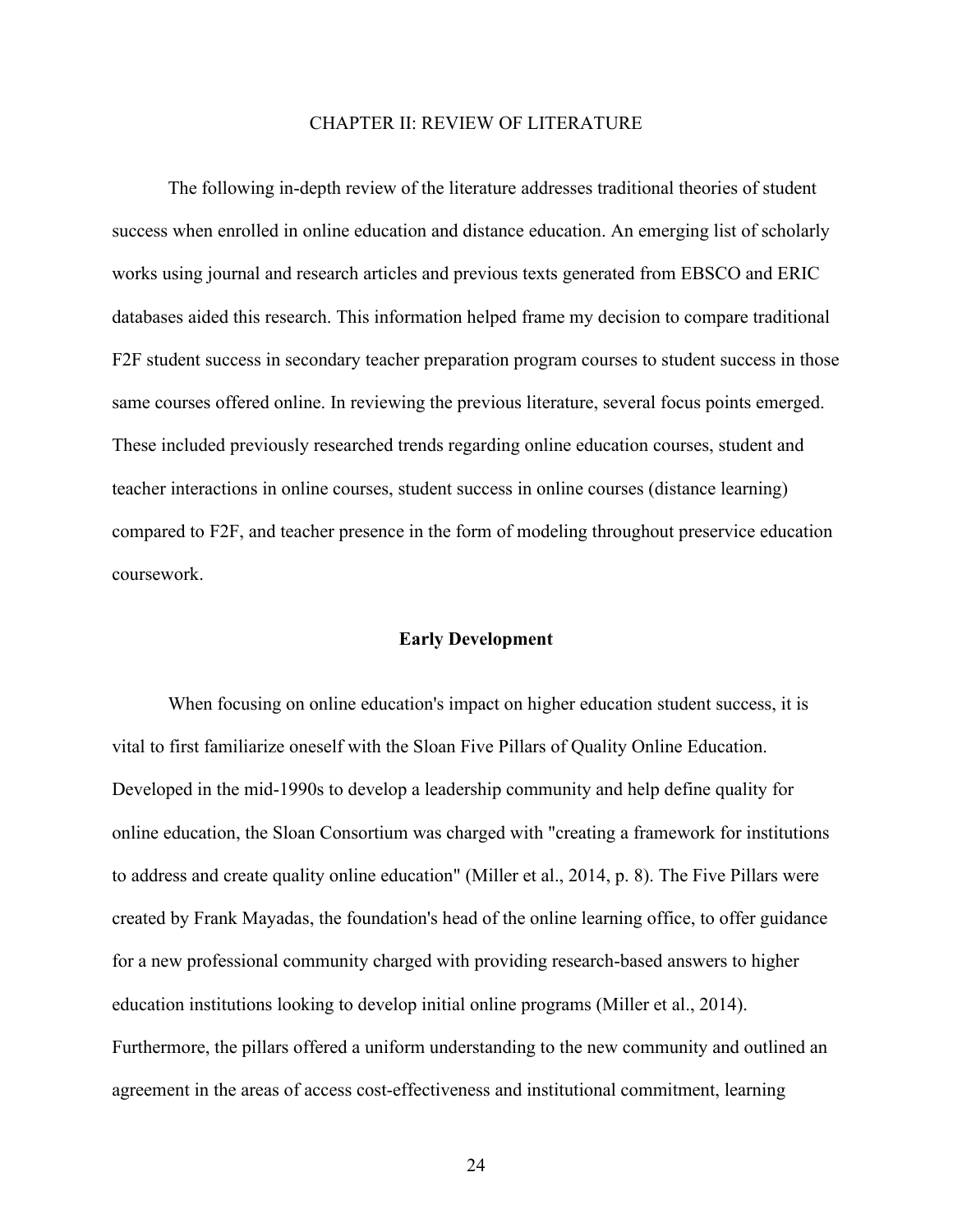effectiveness, faculty satisfaction, and student satisfaction (Miller et al., 2014; M. Moore, 1983). The Sloan Institute's Five Pillars laid forth a pathway of consistency leading to new program design throughout higher education as well as providing a knowledge base for campus leadership (Miller et al., 2014). This consistency allowed higher education institutions to form a baseline for how adequate and informative online learning would be measured. With the Five Pillars development, online education finally had a singular standard of rigor and delivery, understanding a development focus moving forward.

# **Trends**

A wealth of research focuses on understanding student access to online learning linked to course satisfaction, course construction, student motivations, and how learning interactions contribute to student online learning achievement. Recently, scholarship has provided additional context for understanding distance education theory and how learning interactions between instructor and learner lead to student satisfaction, either F2F or in an online course setting (M. Moore, 1989, 1993, 2007). Attention to both the student needs and the institutional goals for online course design runs parallel in importance when promoting student success (Costello, 2016; Miller et al., 2014). In addition, the importance of program design, proximity to an institution, technology and compatibility needs, and path are explained as the time to completing a certificate or earning a degree (Magda et al., 2020).

Throughout the first part of the  $21<sup>st</sup>$  century, online learners were predominantly nontraditional students looking to earn degrees or certifications while working with a family. However, over the last decade, it has become more challenging to distinguish between "traditional students" and "nontraditional students" due to changing demographics of students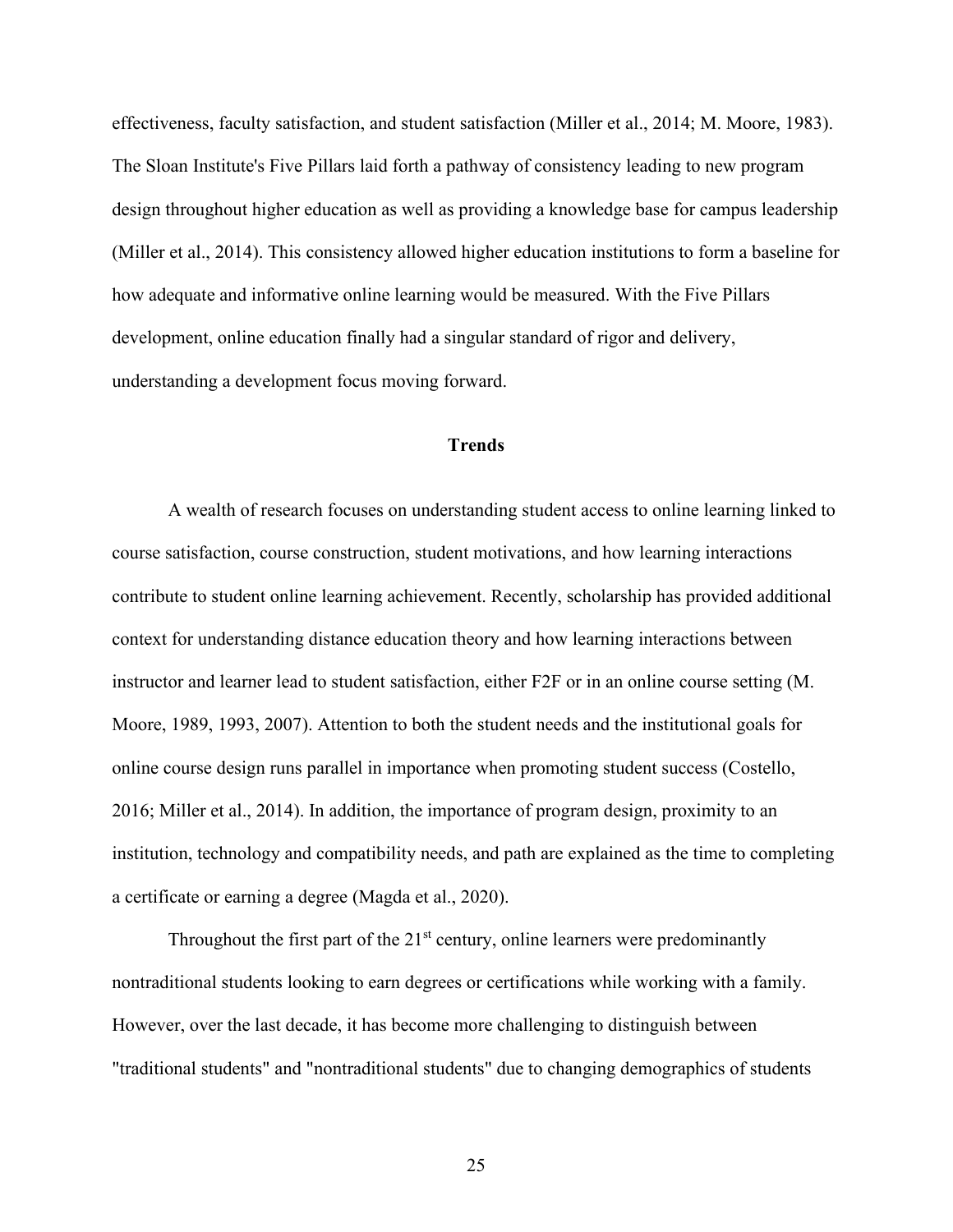who might consider online courses as potential programs of interest (Wallis, 2020). A report from Clinefelter and Aslanian (2014) using 1,500 prospective and current online students showed a changing student profile compared to even a decade prior. These researchers found that when looking at current college students enrolled in online classes, almost 40% were younger than 30 years old; 1 in 5 (20%) were younger than 25 years old. The overall landscape of the higher education student body was shifting, and many institutions could not keep up with how the 21<sup>st</sup>century student looking to enroll had changed from merely a decade ago (Clinefelter  $\&$ Aslanian, 2014; Lehman & Conceição, 2014).

Online learners were becoming younger, showing a shift in nontraditional students' trends to native students (students who attended higher education institutions as freshmen). The age distribution of students enrolled in a post-secondary education has encountered a paradigm shift towards a younger demographic of students in the United States (Wallis, 2020). According to a report published in Oregon in 2020 by the state of Oregon Employment Department using data from the National Center for Education Statistics (NCES), by 2026, a potential two million students ages 14-25 may be enrolled in postsecondary education courses online, almost doubling the percentage of online students from 8.2% to 16.8% (Wallis, 2020). These trends represent a vast need for higher education to acknowledge the differences in student demographics and develop programs for "nontraditional" students looking for enrollment potential through online courses.

These statistics illustrate the changing landscape of what was traditionally considered the demographic of online education students. The trends demonstrate a movement away from a predominantly nontraditional student (ages 22-50) who was the norm in distance learning programs throughout the first decade of the  $21<sup>st</sup>$  century due to work, family obligations, and a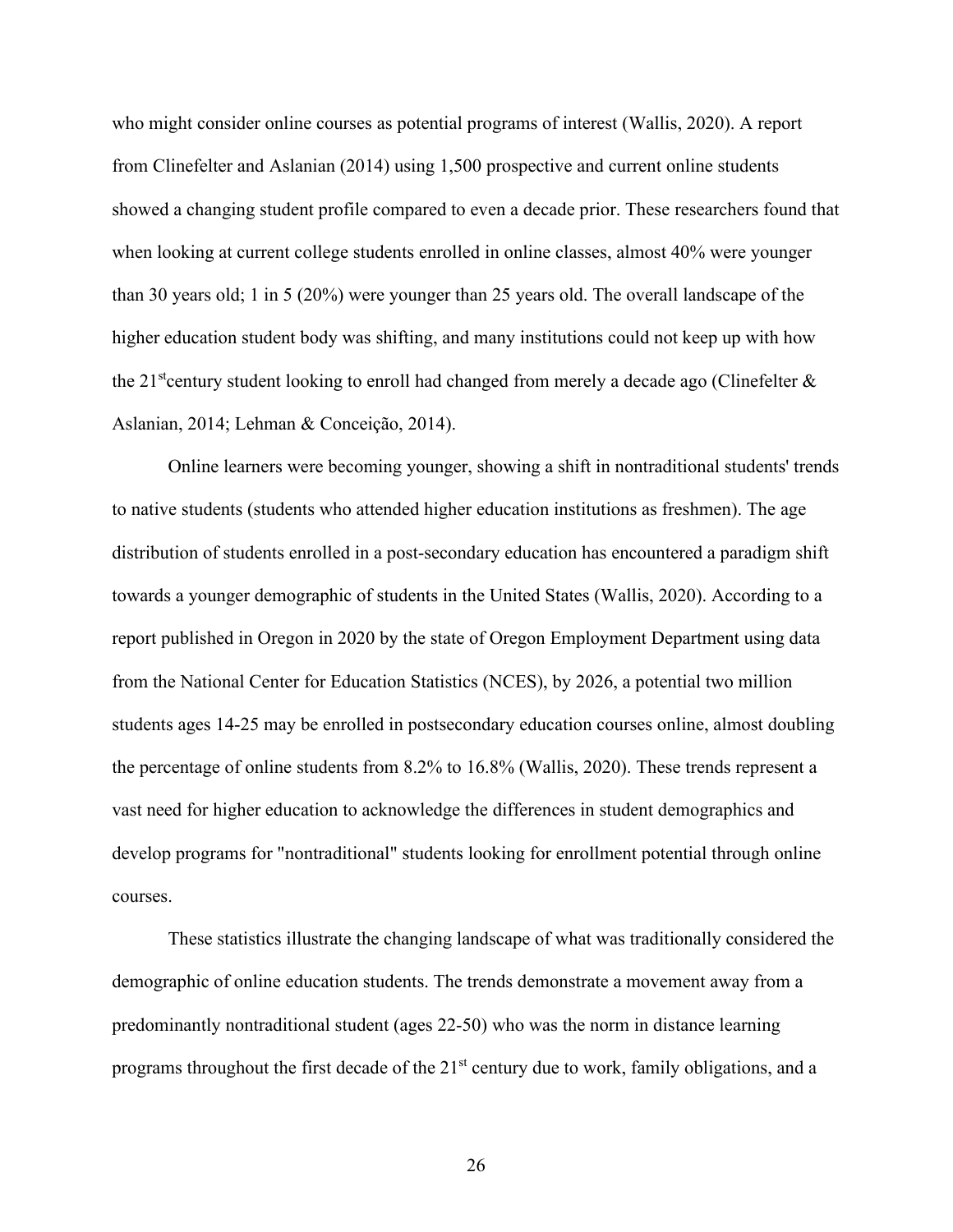lack of time to sit in a series of F2F classes (Lehman & Conceição, 2014). For many students, online education has developed into a preferred option for traditional students who require more access while completing college undergraduate programs (Magda et al., 2020). Trends show that the age demographic of online students is decreasing, and institutions should be cognizant of the need to develop programs empowering students for success (Lehman & Conceição, 2014; Wallis, 2020). As higher education technology continues to progress, the necessity of finding ways to ease burdens on student schedules and allow for a "learning anywhere" environment will be a crucial point of development (Lehman & Conceição, 2014, p. 13). Higher education must keep shifting the mindset to address individual student needs and focus on humanizing the individual student online.

### **Online Learning Student Needs**

As online education programs continue advancing past initial program iterations, course revisions, instructor training, and student learning require adjustments. Students continue gaining a level of comfort communicating through technology with instructors and peers, managing their time for asynchronous coursework and course discussions, and learning that technology can be an asset in their overall learning experience (Wallis, 2020). According to an annual survey by Wiley Education Services (2020), which compiles data on online college students' demands and preferences, students have a strong desire to feel connected to the program and institution they are enrolled in while seeking ways to feel a part of the community. Additionally, students are looking to connect with points of pride and a way to bond with the campus and overall affiliation, with 10% of students surveyed explaining that they sought out campus activities or supported student activities (Magda et al., 2020). This notion of student campus connectedness is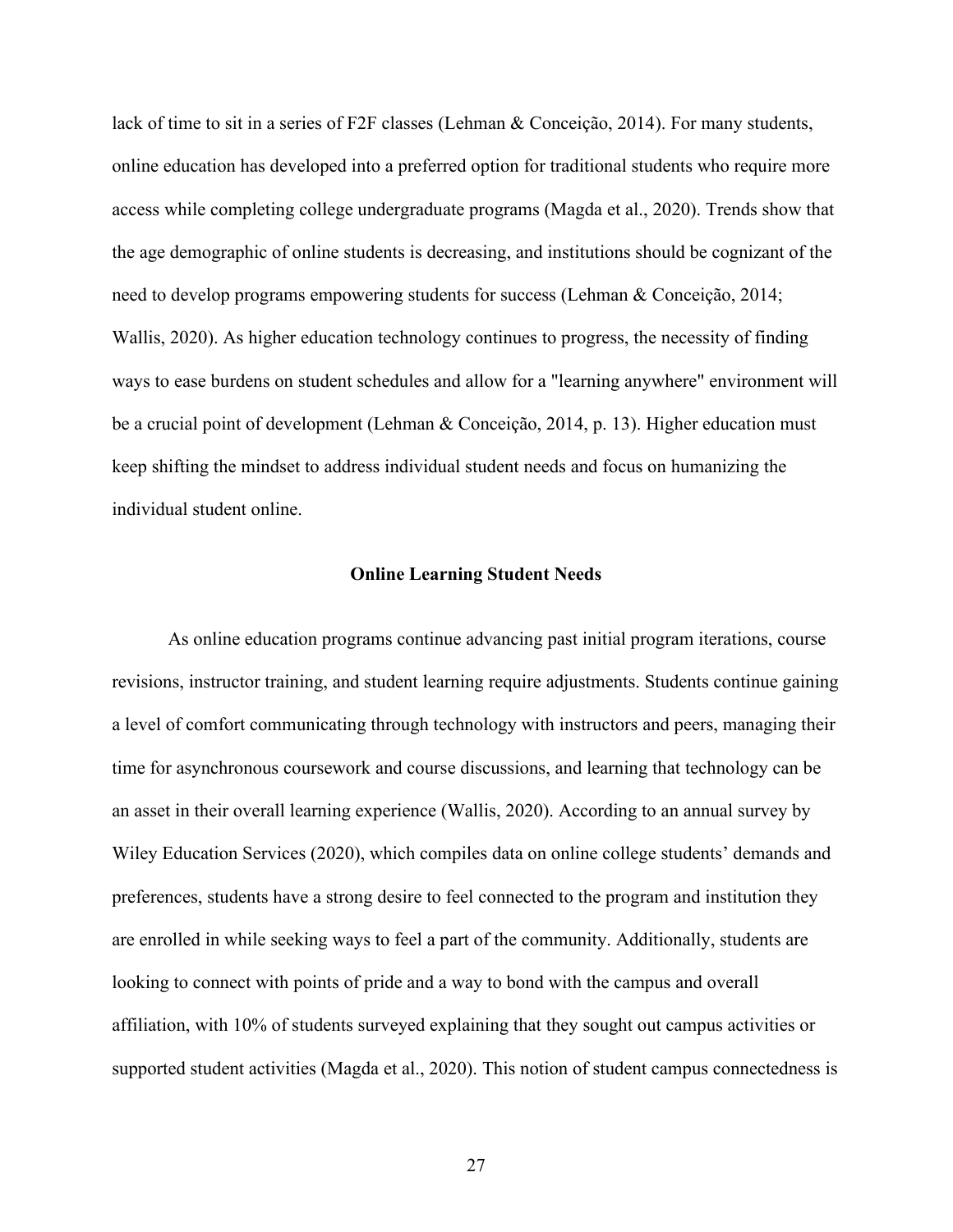supported by a statistic citing almost 75% of all students surveyed selected to enroll in an online program that was less than 50 miles from their residency, which provided both proximity to campus as well as credentials and program information to potential employers (Magda et al., 2020).

It is crucial to understand the development of a learning environment that strengthens a student's ability to succeed. Creating an environment that reinforces student motivation through a positive online learning environment requires instructors to remain consistent with instruction, provide variation to fight learning redundancy, set clear expectations, and provide relevancy in course content for student needs (Lehman & Conceição, 2014, Kuznekoff et al., 2020; Picciano, 2017). Using methodology and theory to drive coursework is no longer necessary when the content does not personally address student interests (Miller et al., 2014). For students, a sense of connectedness to the course and material is as important as understanding the theory behind content (Costello, 2016, Miller et al., 2014). Ko and Rossen (2017) elaborated on this idea:

Online learning can be as exasperating for the student as for the instructor, particularly for those taking online courses for the first time. Suddenly thrust into a world in which independent or collaborative learning is heavily stressed, students accustomed to traditional classroom procedures-taking notes during a lecture, answering the occasional question, attending discussions sections, must make unexpected and often jolting adjustments to their study habits. (p. 293)

Ko and Rossen's (2017) research supported instructors' need to design courses that allow student learning to be part of an overall positive learning experience, taking notice of work through communication between learner and instructor to reinforce structure and pedagogy. Garrison et al. (1999) stated this claim twenty years ago as "appropriate cognitive and social presence, and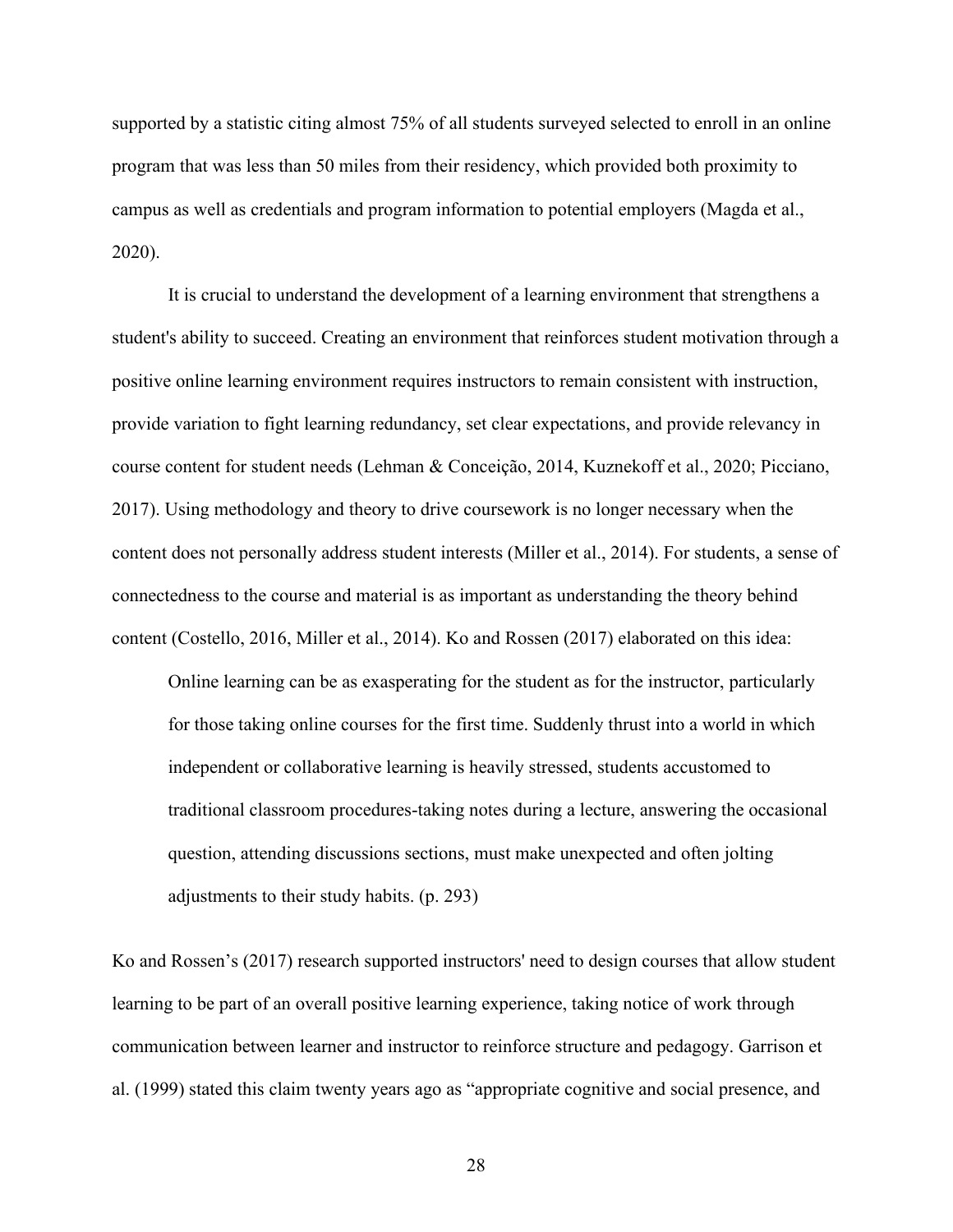ultimately, the establishment of a critical community of inquiry is dependent upon the presence of a teacher. This is particularly true if computer conferencing is the primary means of communication for an educational experience" (p. 96). Both explanations highlighted the focus on the instructor's responsibility to create a positive learning community to strengthen student support and motivations. College students today are "comfortable communicating through technology and managing their learning without having to show up at a particular time and place" (Wallis, 2020, p.1). Therefore, it is imperative to recognize student needs when instructors implement an online classroom that motivates and allows students to be active learners while also fostering a sense of attachment and connectivity to the institution (Lehman & Conceição, 2014; Miller et al., 2014).

# **Barriers to Student Online Success**

In 2015, Drew Faust, the president of Harvard University, spoke to the World Economic Forum and claimed three significant forces would show the future of higher Education:

- 1. The influence of technology.
- 2. The changing shape of knowledge.
- 3. The attempt to define the value of education.

Dr. Faust provided insight to explain both the importance of online learning progress while also foreshadowing the potential for barriers to the next iteration of educational progression without proper acknowledgment of the need for training and technological growth in higher education, leading to student success (Faust, 2015; Picciano, 2017). Unintentional barriers to student success can hinder student motivation and learning, while impacting enrollment over time and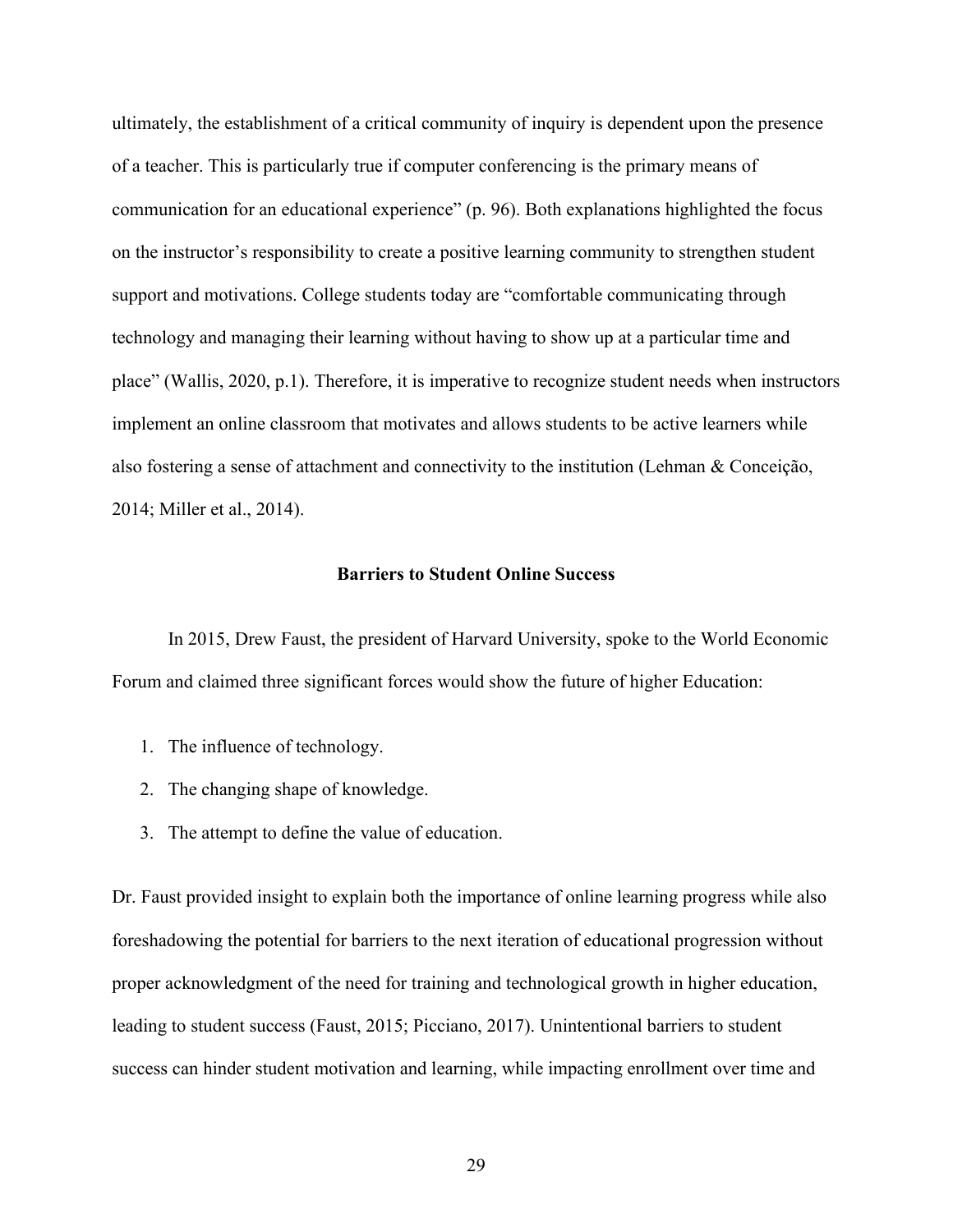setting up failure for a program, instructor, and student (Lehman & Conceição, 2014; Picciano, 2017).

Identified online learning barriers can lead to negative impacts on student success when enrolled in online courses. Scholarship has revealed a myriad of issues that impact student success in online courses, including course design, student motivation, instructor training, online platform usage, student support, relevant technology, course pacing, student online identity, the interaction between instructor and student, as well as student to student interaction, and relevance to a topic (Costello, 2016; Flores, 2016; Lehman & Conceição, 2014; Moore & Kearsley, 2012). While not outwardly designed with intent, these barriers still impact student learning (or lack of) and create an impetus towards failing a course. In addition, barriers may also result in a gap between student and institution, which, over time, may generate an unintended consequence of loss of interest and possible decrease in enrollment, and maybe most importantly, reflection time for completion, if at all, for some students (Brockbank & McGill, 2007; Costello, 2016; Lehman & Conceição, 2014; Moore & Kearsley, 2012). Online learning experts may argue that the importance of creating an online learning environment which promotes student success runs parallel to the importance of developing a flexible environment which can respond to the changing demands of the student and course, to appropriately deliver content and communication while positively designing collaboration within an online setting (Costello, 2016). Creating this style of learning space can all be completed through "intentional personalization within an e-learning program that allows the learner some autonomy in their own learning process while also having support from the instructor and peers through modules and web-based platforms" (McLoughlin & Lee, 2010, p. 12).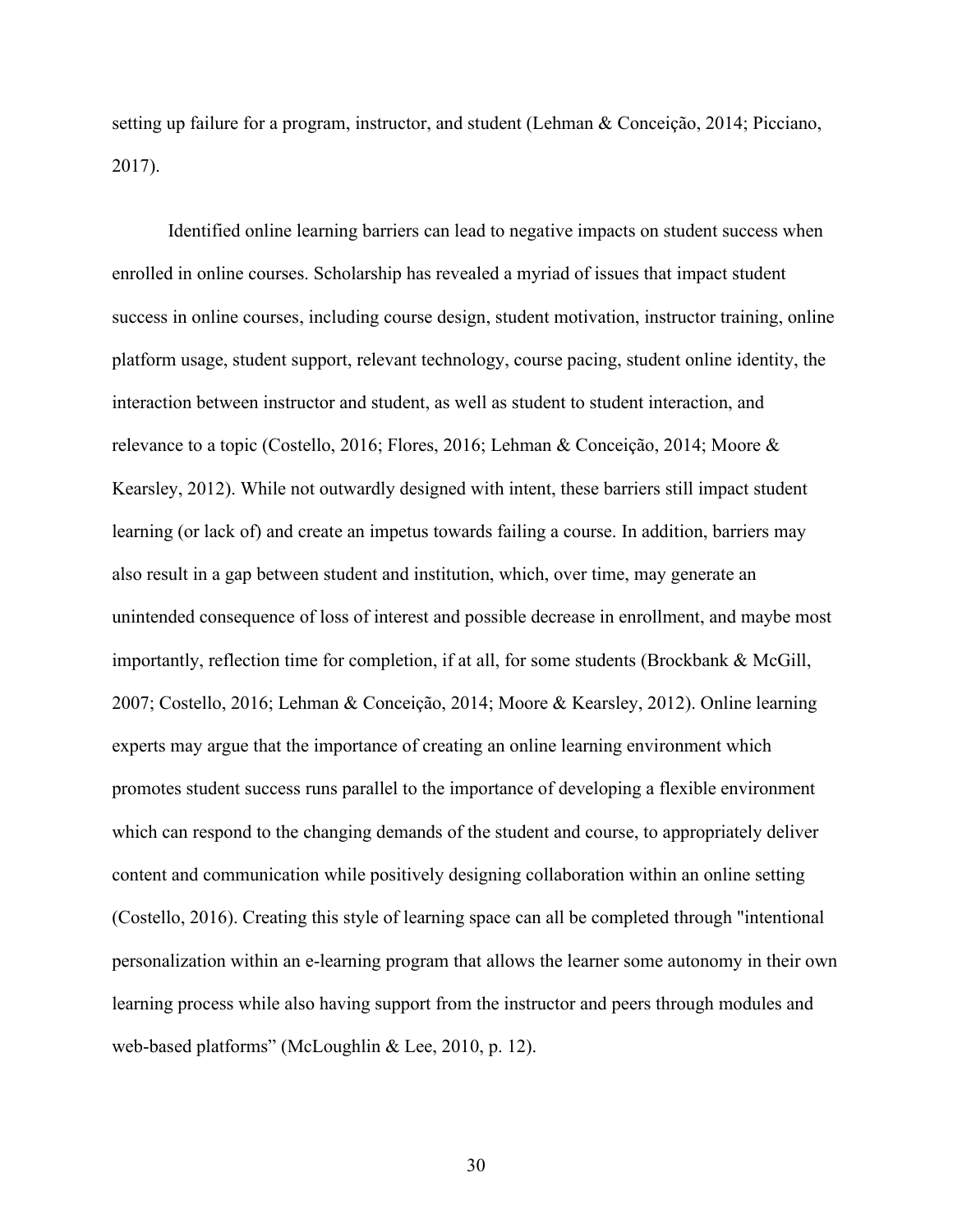Online learning instructional design continues to manifest into a program that aligns more to student need and instructor development, never truly coming to an intersection that may benefit both parties (Brockbank & McGill, 1998; Costello, 2016). Experts who have studied online education from the initial iteration continuing through the  $21<sup>st</sup>$  century still believe a new online learning system must be realized to optimize student learning and growth (Costello, 2016). Costello (2016) supported this same notion:

Traditionally, online e-learning environments were originally developed to be contextually driven and influence largely by learning management systems through the use of mere technology. The whole idea of e-learning was to allow students to have a high degree of learner self-direction and personalization within the learning process…These traditional systems are still typically organized around a module or unit of study with a standardized set of resources provided for all students. (p.2)

It is not uncommon for technology development to fall behind user needs. The failure to keep up with pedagogy requirements in the online learning environment yields unnecessary stress on students' success needs and becomes a hindrance at times (Costello, 2016). Students' struggle with technology conflicts with the idea that students choose online learning courses to ease access and self-regulated learning experience that matches personal schedule and time commitment (Lehman & Conceição, 2014; Moore & Kearsley, 2012; Wallis 2020). In addition, technology development helps to address student support needs, eliminating a barrier for students working on completing a degree or certificate. The urgency to progress past lagging technology or web-based modules that are outdated and underperforming will provide a more positive learning environment (Costello, 2016; Ko & Rossen, 2017).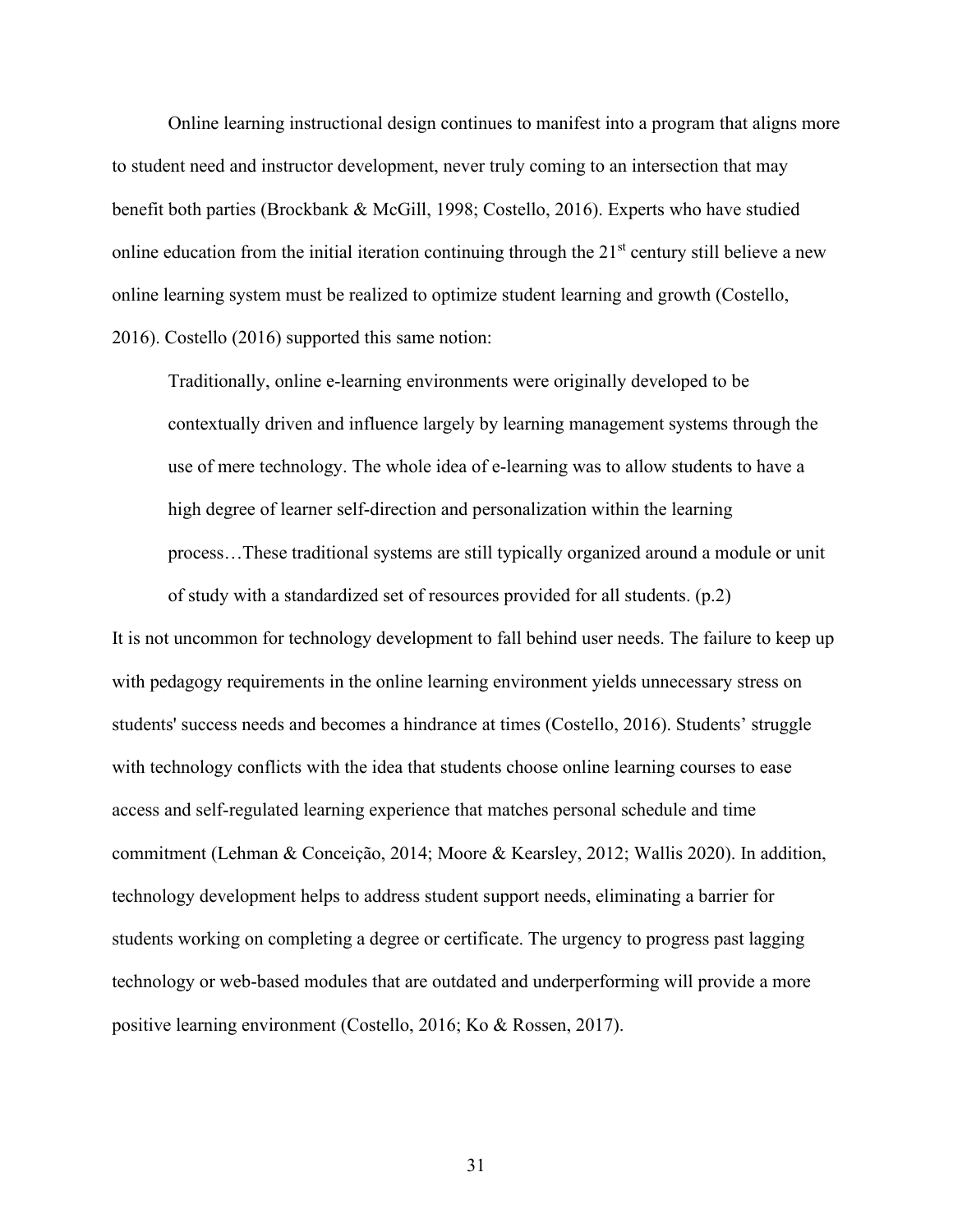## **Access to Higher Education Courses**

The premise behind access is simple: to provide more attainable opportunities for all students to earn a degree or certification from higher education institutions (Lehman & Conceição, 2014). As King and Alperstein (2018) explained, "If you are not excited about the impact of online education on the nature and shape of higher education, you should be"  $(p,1)$ . Online education has paved new opportunities for higher education to become more accessible to students, both traditional and nontraditional. The Babson Research Group cited rising tuition, student desire to embrace digital learning, a growing population seeking access to higher education, a growing acceptance and adoption of online learning technology, and academic leaders' commitment to online learning as a leading enrollment management trend, as a series of reasons for promoting online education learning environment for campuses (Allen & Seaman, 2017). Online learning provides an opportunity for student access through "learning anytime, anywhere, and at any pace education" (Lehman & Conceição, 2014, p. 10). This description is the standard for defending online education and was initially part of the creation of the Sloan Five Pillars of Quality Online Education (Miller et al., 2014). Students continue to navigate an increasingly complex personal schedule while finding ways to obtain college credit or degrees. Online education forges a link between access and schedule flexibility for learning, convenience to students, efficiency with time management, connections with otherwise distant entities, costeffective coursework, and green learning environments (Lehman & Conceição, 2014).

Online education programs seek to construct sequences allowing institutions to enhance access to various enrollment opportunities. Traditionally, these courses come at a lower cost to students, resulting in a calculated need for distance learning access and availability (House-Peters et al., 2019; Moore & Kearsley, 2012). As mentioned previously, several studies provided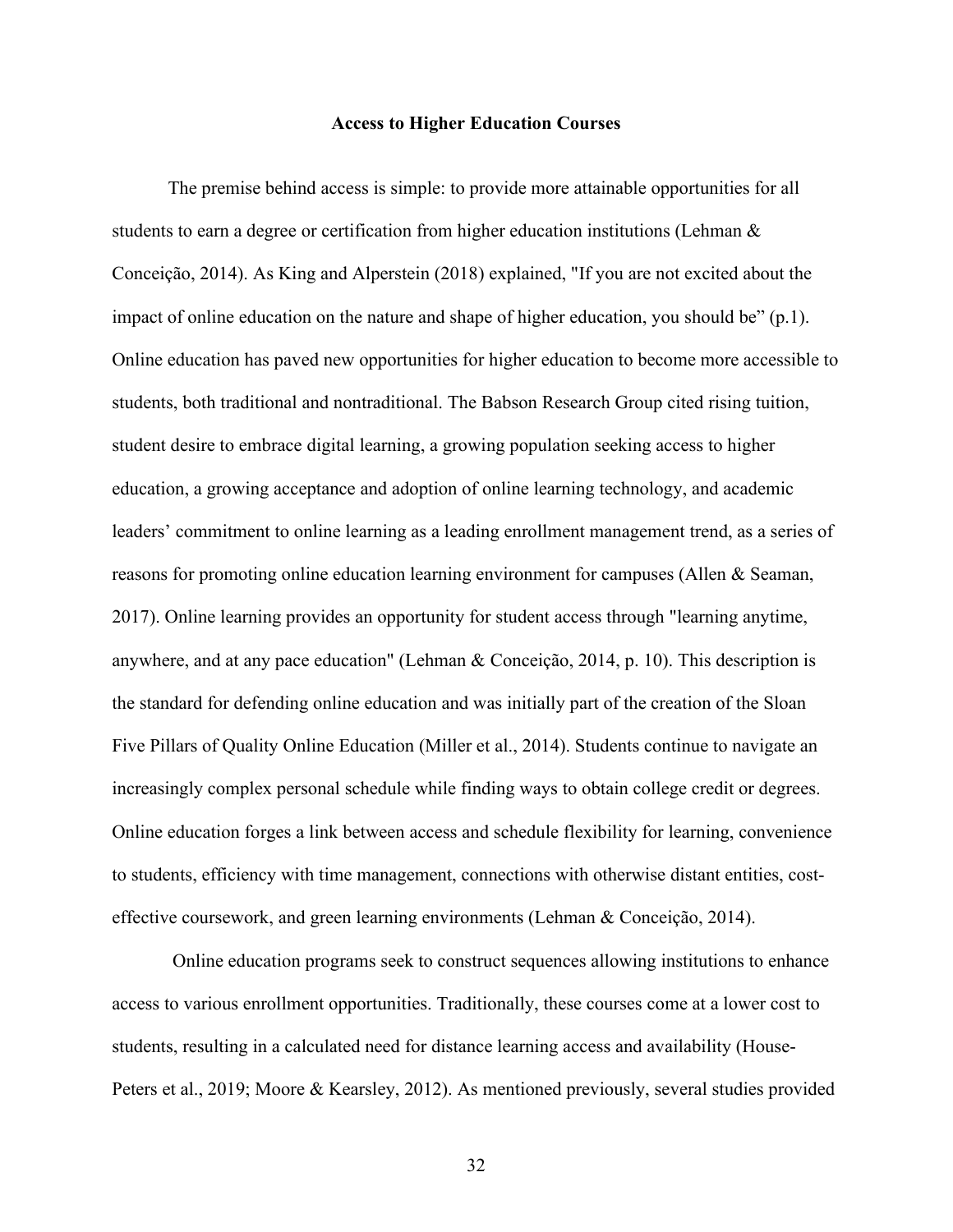additional context for understanding the philosophy behind distance education and program development, along with how the influence of distance education aligns with current student needs when selecting and succeeding in a distance education program (M. Moore, 2007; Moore & Kearsley. 2012, Magda et al., 2020; Wallis, 2020). As this trend advances, students from all demographics and gender will not only seek online education programs built for their specific needs but wills also show continued growth and success in learning. Thus, higher education institutions must pursue online education programs as a way to create access for students. To aid in this instructional design, a continuation of research must seek to explain the benefits of learning online while also working to remove negative barriers to student success. These focal points will in turn generate successful online education programs focusing on positive learning experiences for students. (Allen & Seamen, 2014; Henning, 2012; Sheridan & Kelly, 2010).

# **Instructor Needs**

Turning attention specifically to course design in an online format, students desire personalized learning experiences that can ease unintended learning barriers caused by distance education (Lehman & Conceição, 2014). As course instructors become more of a facilitator of knowledge, they must construct active learning classrooms, with opportunities to learn via several learning strategies and asynchronous outlets that provide students with a sense of personal attention (Lehman & Conceição, 2014; Kuznekoff et al., 2020). Professional development for instructors may help guide them in handling learning environment creation, dialogue, course structure, and skill deficiencies that will enable a proactive response in the progression toward a barrier-free learning environment (Lehman & Conceição, 2014; Kuznekoff et al., 2020). Institutions must prioritize instructors' need for further development and ensure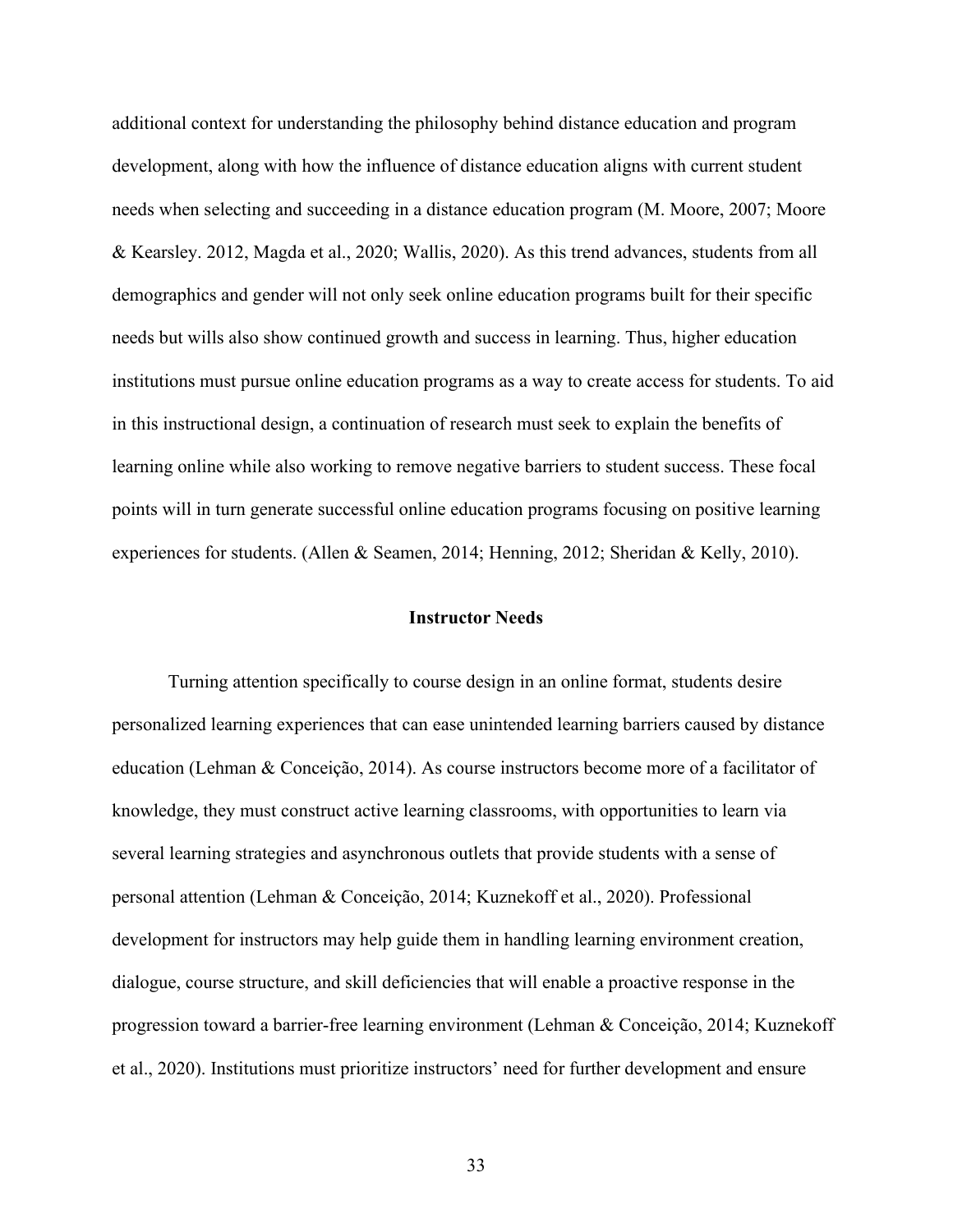value when training faculty to evolve their learning environment into one conducive to student needs in the 21<sup>st</sup> century (Costello, 2016; Lehman & Conceição, 2014; Kuznekoff et al., 2020).

In addition, program development over the last decade has found that the best way for instructors to learn proper techniques to instruct online is to experience online education from the student perspective. In a study completed by Ray in 2009 and recreated by Guan & Stanford in 2014, 60-64% of faculty who taught online courses wanted additional online education professional development. These instructors cited the lack of connection to students and inadequate understanding of the technology necessary for implementing best practices as the reason (Guan & Stanford, 2016; Ray, 2009). However, these studies revealed that most universities did not enforce this notion, and in truth, even considered this a professional development option at many institutions. Conversely, thriving programs developed at DePaul University (2009), the University of Central Florida (2009), and the University of Louisiana Lafayette (2014) all required instructors to participate online in the learning platform as a student. The focus of these programs was to allow instructors to learn how to navigate the course as a student and use various system communication methods to develop further empathy for the students who have enrolled in their classes (Guan & Stanford, 2016; Ray, 2009). The programs mentioned are a mere fraction of the possible examples of how genuine professional development opportunities focusing on student needs help faculty identify the origin of a significant online inequity and continue developing a conducive learning environment. Through awareness of learner needs, faculty may begin to understand student positionality, personal skill development, and extent to which overt text-based communication could hinder learners, leading to non-completion and withdrawal from the institution (Campbell & Storo, 1996; Garrison, 2017; Lehman & Conceição, 2014).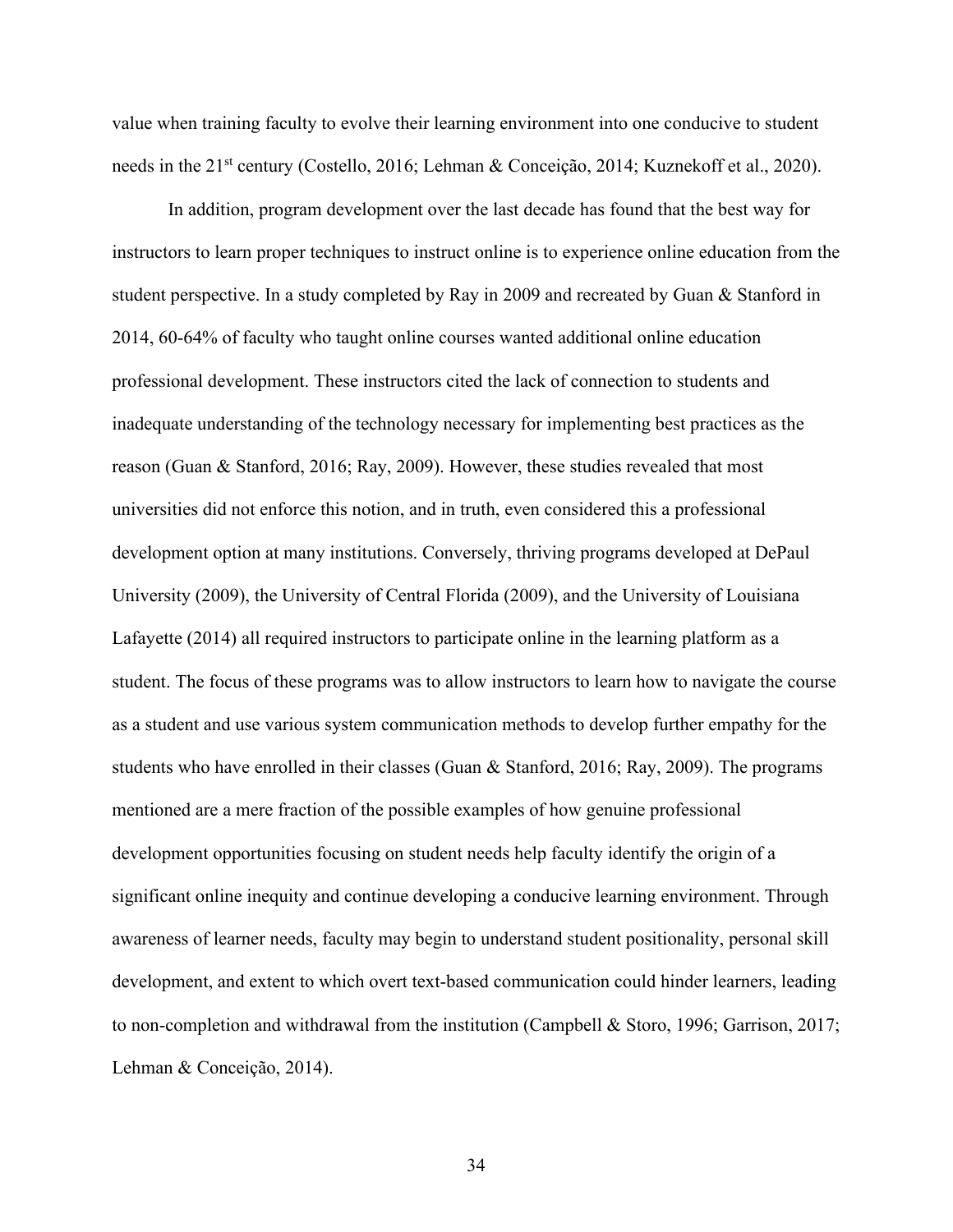Faculty who teach online courses must clearly understand the course goals and the needs of students enrolled. The educational experience has two main focal points: (a) to construct personal meaning through a reconstruction of experience, and (b) refine meaning and confirm understanding collaboratively within a community of leaders (Garrison, 2017). The course instructor must ensure this is completed for all students by developing an intentional medium for learning and positive communication (Garrison, 2017; Lehman & Conceição, 2014; Moore & Kearsley, 2012). An instructor's role is to shape a learning environment that is pedagogically linked with the course and defines expectations through several communication mediums. Much like when enrolled in a traditional F2F course, new technology can bring forth sustainable cognitive and social conditions, but cultural awareness and equitable learning potential are still the instructor's responsibility (Garrison, 2017; King & Alperstein, 2018). To reference discoveries from both Moore and Dewey, education is fundamentally interactive and must contain a transactional process for each student's learning environment (M. Moore, 1993; Moore & Kearsley, 2012; Picciano, 2017). However, how these learning transactions are facilitated for students through acknowledging individual learning, humanizing students, and developing equity within a classroom are primary concerns of the online instructor.

### **Transactional Distance Education Theory**

According to Moore (1993), distance education is a transactional process between the learning and instructor, often separated by time but always separated by space. Moore (1991) defined this as "the distance of understanding and perceptions, caused in part by the geographic distance that has to be overcome by teachers, learners, and educational organizations if effective, deliberate, planned learning is to occur" (para. 4). Moore's theory is one of the most recognized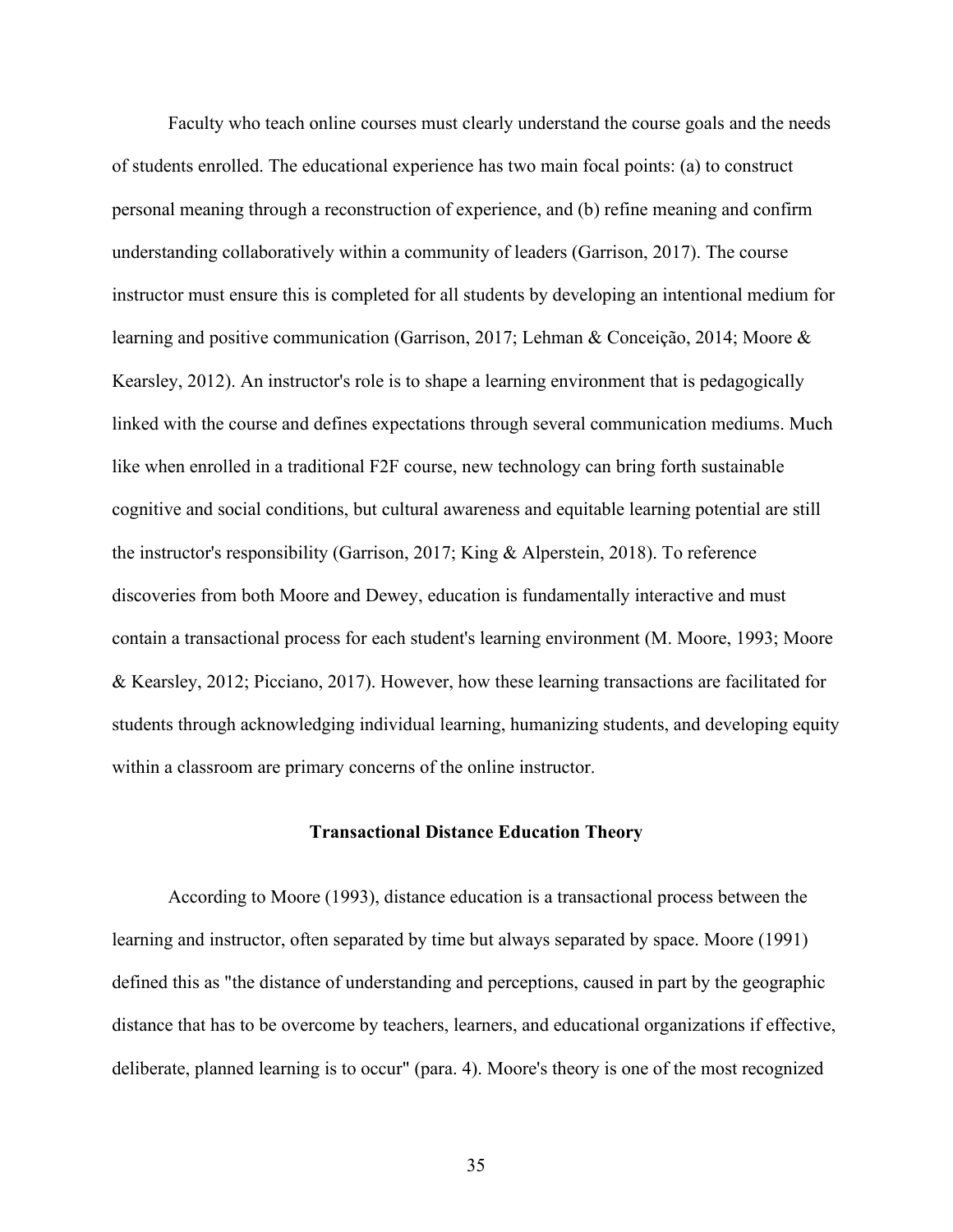and highly influential transactional distance theories (TDT) due to the development of the pedagogical distance theory throughout his research (M. Moore, 1972, 1980, 1991, 1993, 2007). Moreover, the theory set the bar for understanding distance education, with most believing the theory can be distinguished in all transactional learning environments (Keegan, 1980).

In Moore's (1972) original model explaining TDT, transactional distance is framed by three initial factors:

- 1. Dialogue between the instructor and the learner.
- 2. The flexibility of course structure and design.
- 3. Learner autonomy as explained by the amount of effort the learner experiences during the learning process throughout the timeframe.

In addition, Moore (1989) outlined three types of interaction that exist to provide instruction and learning in an online course. The types of interaction explained in TDT are (a) learner-content, (b) learner-learner, and (c) learner-instructor (M. Moore, 1989; Moore & Kearsley, 2005). When combined, these factors create a psychological and communication space between instructor and learner and center on interaction as multidimensional, including social and cognitive aspects of communication (M. Moore, 1993; Chen 2001).

Learner-content interaction is defined as the need for the student to engage with course materials and content, developing a sense of perspective and understanding (M. Moore, 1989; Moore & Kearsley, 2005). The learning is primarily student self-directed, and content is at the forefront of learning. Initially, early iterations of online coursework in higher education were derived from this learning experience (Rhode, 2009). Learner-learner interactions, also identified as student-to-student or peer learning, are newer phenomena in online education and highlight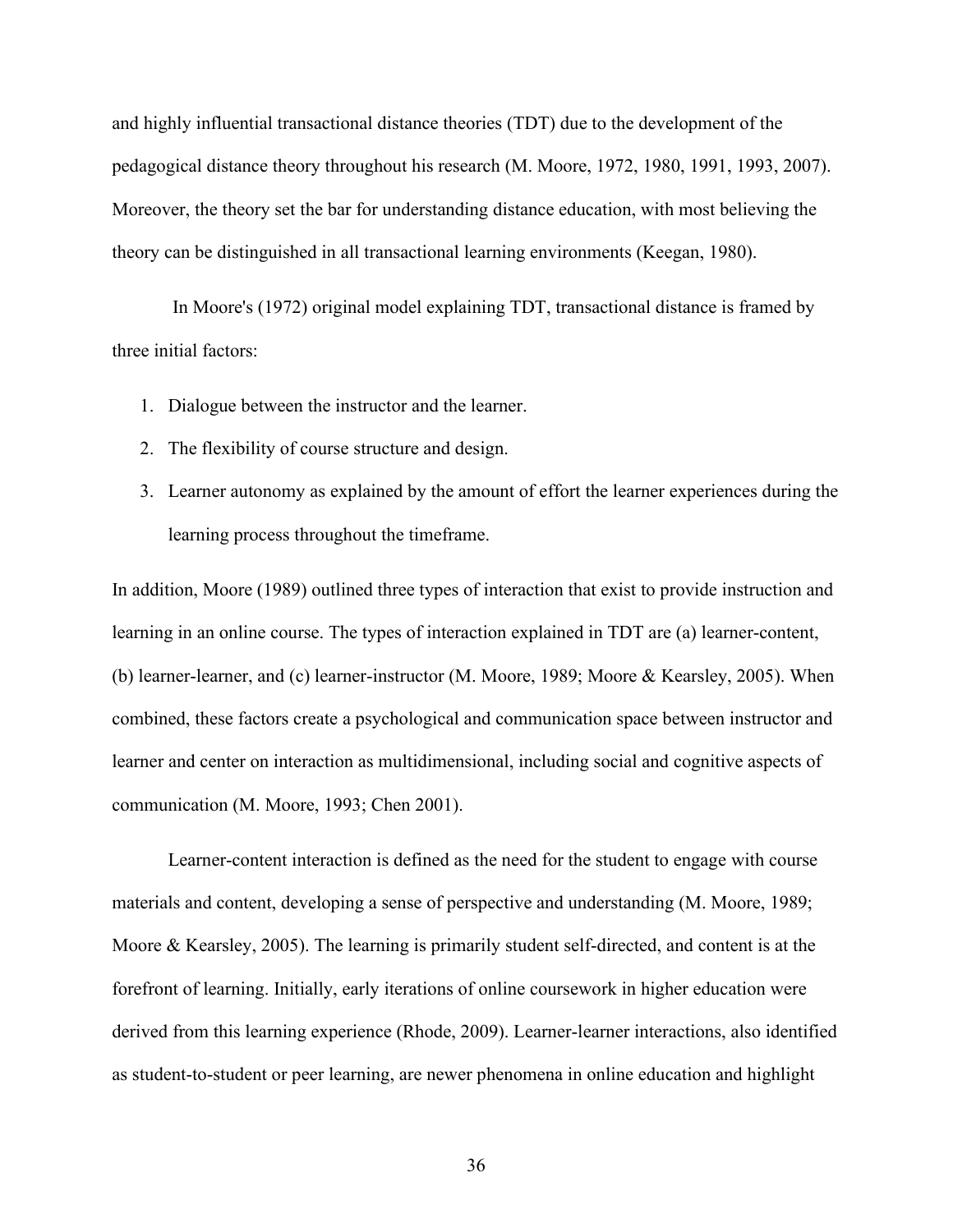students' ability to learn and grasp course information from each other (Berge, 1999). This approach to learning sparks student motivation and satisfaction in learning, while also contributing to the course material through student-to-student engagement (Berge, 1999). Moore (1989) explained that learning interaction develops peer learning and adds additional student motivations to online courses. Finally, learner-instructor interactions focus on instructional teaching strategies available through online course platforms and engagement methods (Elbaum et al., 2002; Hosler & Arend, 2012). Learner-instructor interaction and engagement are critical to the coursework's online learning environment and student success (Baghdadi, 2011).

However, over the last two decades, a fourth interaction has been identified as a significant part of learning transactions in a distance education setting. Learner-environment has been recognized as a necessary component to any distance education setting and must be accounted for to reinforce student learning and success (Moore & Kearsley, 2012). This interaction may occur in a traditional classroom or through a distance learning platform that separates instructors and students, creating learning opportunities through distance learning interactions (Moore & Kearsley, 2012). As described, students will have more success if they feel a sense of identity and have a feeling of autonomy in their learning process that allows them to feel a connectedness to the course and instructor (Moore & Kearsley, 2012). This connectedness is what will drive student success in a transactional distance learning environment.

More recently, research has focused on learner-instructor interactions and has examined the disadvantages of online courses due to instructor engagement. These identified disadvantages in learning communication brought attention to the inability to communicate with verbal and non-verbal communication and stressed the disadvantage of online learning compared to peers in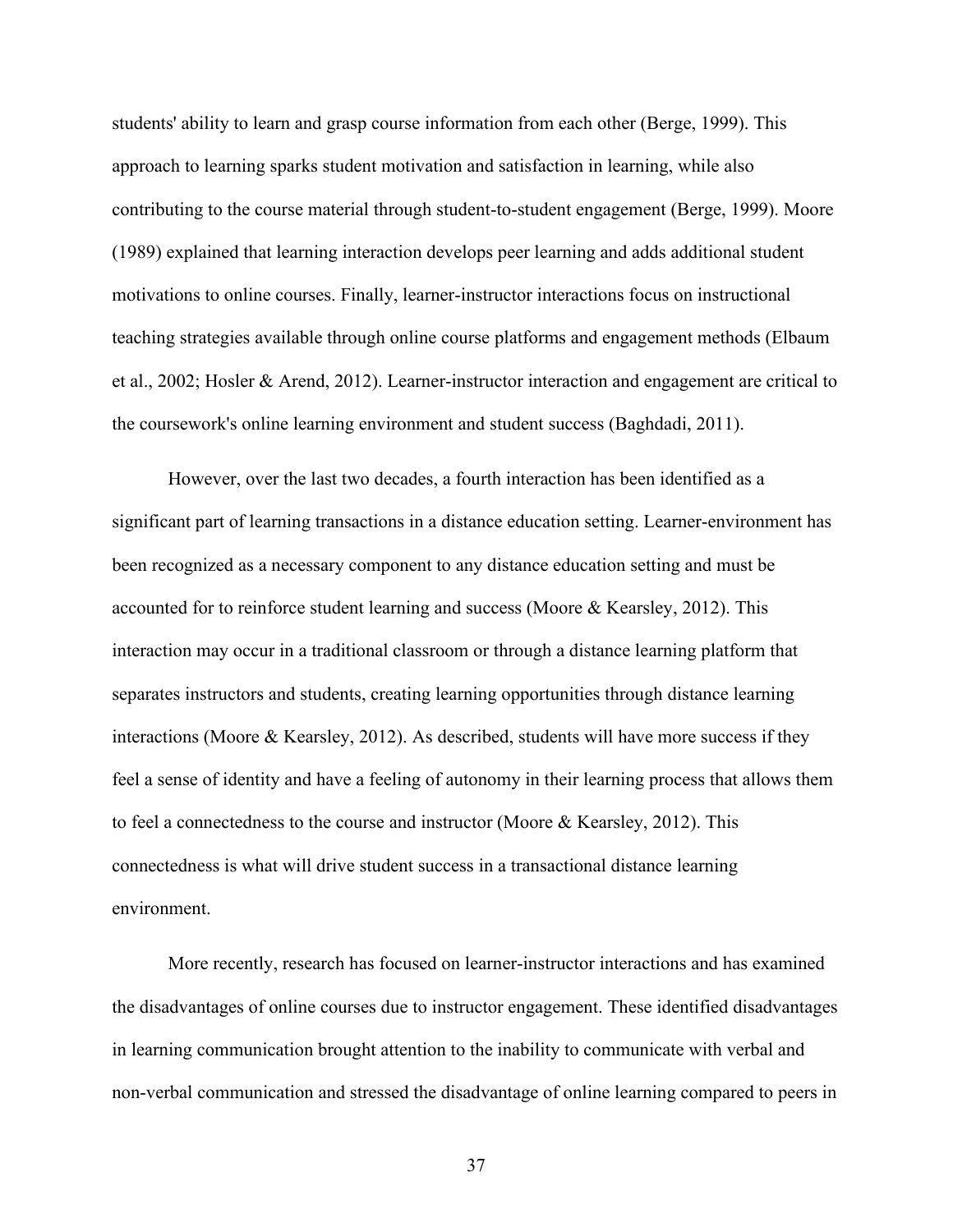F2F learning courses (Arbaugh, 2001; Baker, 2010; Freitas et al., 1998). Communication between learner-instructor must be intentional and not solely rely on online course format, text communication, and content-only delivery. Distinguishing the fundamental learning process in an education setting will help navigate scholarship outlining student success in an online setting compared to students enrolled in the same course as a F2F setting. By incorporating Moore's interaction concepts, instructors can include additional supports that will help promote students' success by identifying barriers that negatively influence student learning (Lehman & Conceição, 2014; Moore & Kearsley, 2005).

### **Proponents of Transactional Distance Theory**

Almost as soon as Moore created TDT, the theory was disputed, reorganized, and reframed. Many proponents did not view Moore's theory as a theoretical framework and felt it lacked empirical research and did not construct validity based on several studies conducted on TDT (Bischoff et al., 1996; Bunker et al., 1996; Saba & Shearer, 1994). Bischoff et al. (1996) claimed that Moore's statement looked at different interpretations and required more testing of this theory with practice. Similarly, some considered Moore's connection to Dewey's definition of the transaction to be misunderstood, or at least misinterpreted, which resulted in the inability to complete empirical verification (Giossos et al., 2009). To defend this argument, Giossos and his colleagues contended that Moore's interpretation of Dewey's theory can never be placed within a framework and will not always be predictive in nature with transactional distance when considering the three tenants of Moore's TDT. Moore (1993) himself claimed, "A psychological and communication space to be crossed, a space of potential misunderstanding between the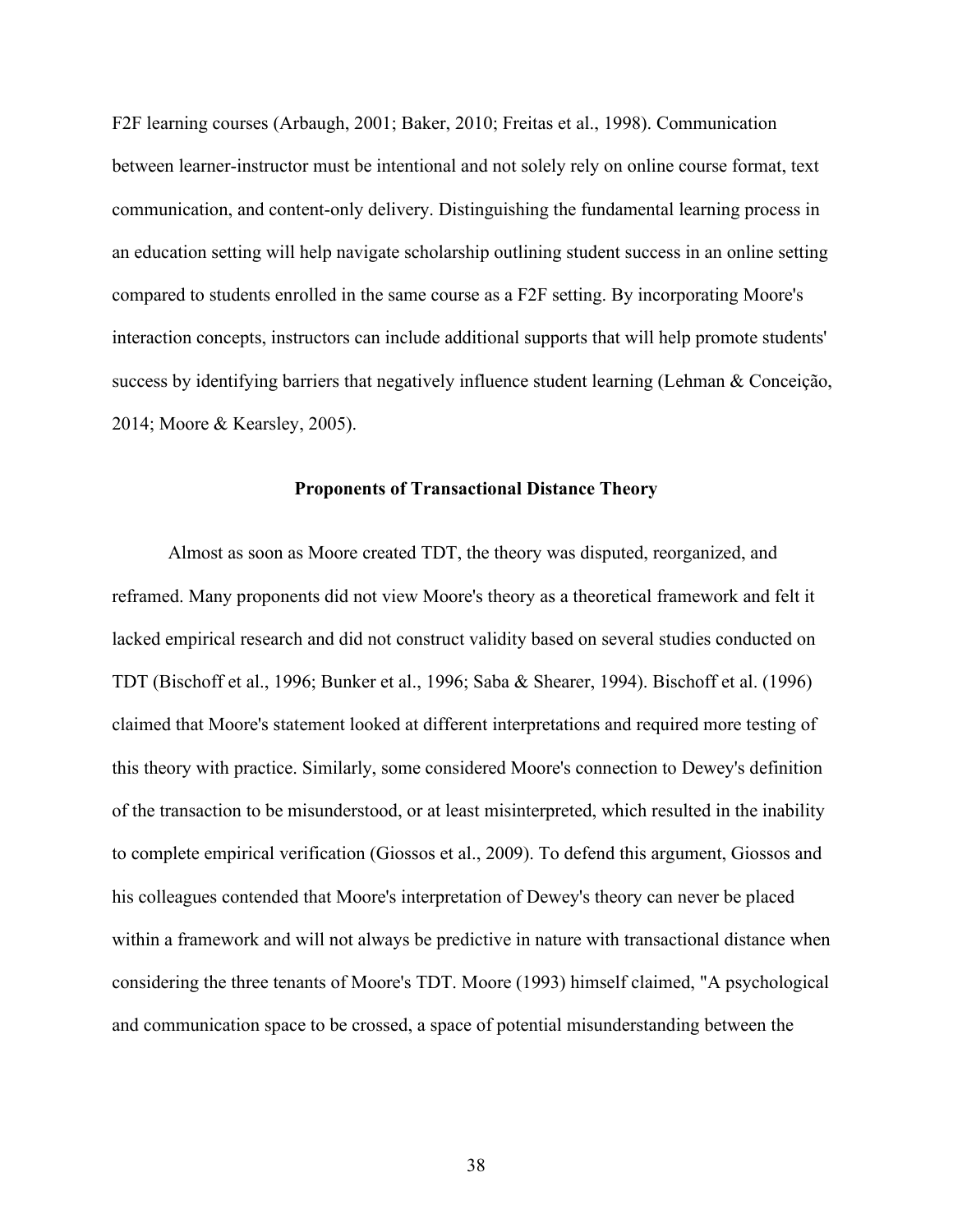inputs of instructor and those of the learner" (p. 22). This notion helped solidify the theory and closed gaps that may have been used for argument through misunderstanding.

Other proponents disputed that TDT had already defined the interaction practice as simply a function of "dialogue and structure" (Saba & Shearer, 1994, p. 46). Gorski & Caspi (2005) unpacked the theory and claimed it focused solely on interpersonal relationships but failed to define the instructor and learner's relationship, as indicated in the original definition. Likewise, Tallent-Runnells et al. (2006) explained that research should be driven by creating theoretical foundations focusing on online education. They suggested that these theories center on communication, social interactions, and student motivations for success. Finally, some asserted that Moore's theory lacked rigor and is hard to place in online education because of the need for more design and conceptual theory building (Simonson, 2006).

Furthermore, Garrison (2017) also felt Moore's work lacked a model that would show the relationship between the three components of this theory: "dialogue, structure, and learner autonomy to help develop a stronger theoretical framework" (p. 21). Moore (2007) himself claimed the implication in his theory would continue meeting the needs of teaching pedagogy outside of the traditional classroom setting and that transactional theory can be used to explain many different phenomena in online education. In response, Moore clarified that his theory of transactional distance allowed for "a generation of an almost infinite number of hypotheses for research into the interactions between course structures, dialogue between teachers and learner, and the student's propensity to exercise control over the learning process (p. 101).

Online education stresses the importance of interaction for student success in higher education (Baker, 2010; Freitas et al., 1998). However, effectively teaching online education courses has come under fire in recent years due to the lack of student satisfaction related to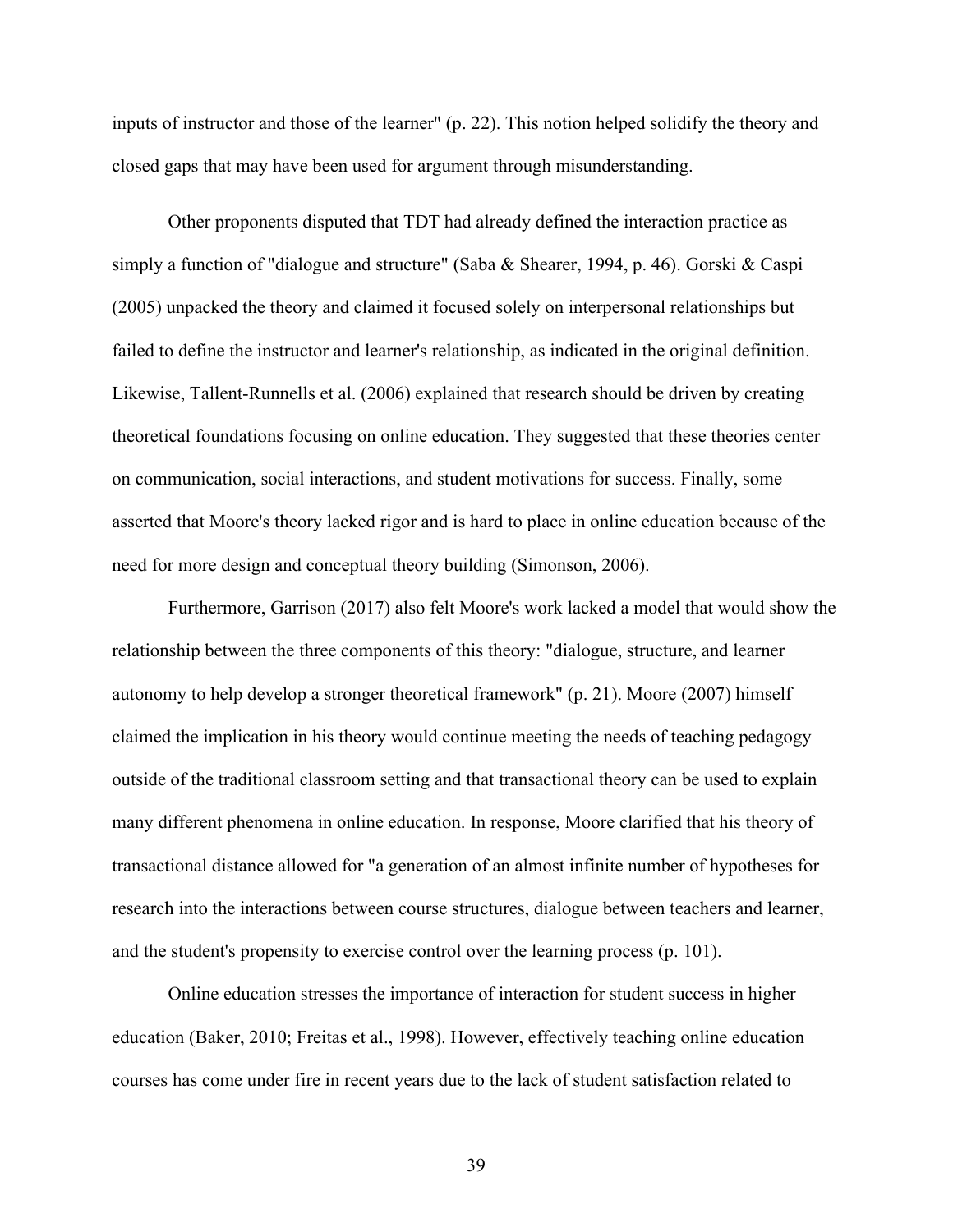personalized learning environments in online learning (Bangert, 2008; Bush et al., 2010; Costello, 2016; Ladyshewsky, 2013; Shea et al., 2003). One of the essential components of online education, interaction, is a critical factor in student success throughout distance learning (M. Moore, 1993). Along these lines, the notion arises that "intersectionality of satisfaction in student-centered learning" links with the autonomy of the interactions of an instructor as both an educator and a facilitator within a distance learning course" (Brooks & Normore, 2015; Cazden, 2011; Moore & Kersley, 2012; M. Moore, 2013). As explained throughout research, online learning interaction must be purposeful and incorporated into the online learning environment to aid student satisfaction and success (Arbaugh et al., 2008; Bailie, 2011; Garrison & Cleveland-Innes, 2005).

An argument against TDT was designed through a quantitative study of more than 600 students at Texas Tech University. The study was designed to investigate student success. Perceptions of positive communication and collaboration concerning physical proximity and instructor presence provided details explaining students' ability to self-regulate their learning and autonomy through course design but had little effect connecting information on distance learning (Barnard et al., 2008). In addition, the researchers contended that the study found little correlation that physical distance alone has a strong influence on student satisfaction and completion in a program or course sequence (Barnard et al., 2008). The study was more dependent on student autonomy, interaction with the course material, and the technology platform. The research provided little information about distance learning and positive perceptions of online course success related to communication. Finally, researchers involved supported the need to focus on dialogue and communication for student success rather than traditional distance learning perceptions (Barnard et al., 2008).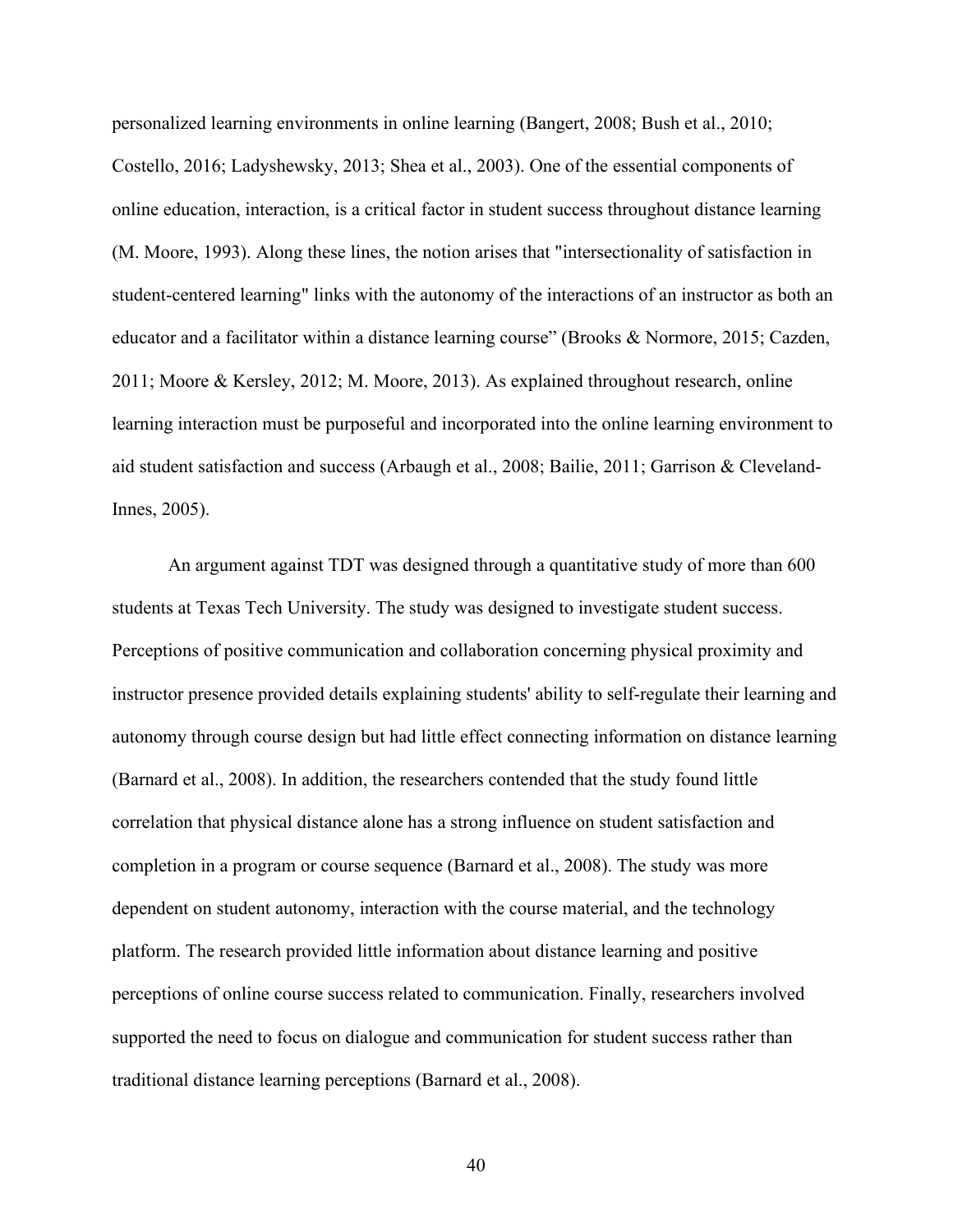A second study analyzing the validity of Moore's TDT was completed to develop an operational model to explain Moore's three learning constructs (dialogue, structure, and learner autonomy). Huang et al. (2015) implemented a survey utilizing transactional distance to explore the perception of learning environments at the university. This survey explored student experiences and feelings related to interactions and communication in an online course. The survey was designed to follow Moore's theory of transactional distance, concentrating on distance, dialogue, structure, and learner autonomy variables (Huang et al., 2015). This model revealed the viability of transactional learning, with distance education being more a construction of a learning environment and not an actual theory on transactional learning. Thus, this model helped articulate proponents of Moore's transactional learning model to identify the lack of philosophical communication theories many had connected to Moore (Huang et al., 2015).

Additionally, previous scholarship by Garrison (2000), Gorski & Capsi (2005), and Bischoff et al. (1996) pinpointed the inability to test for validity and reliance throughout Moore's theory and constructs of learning. All mentioned that Moore's theory was just a product of learning and not a measure of reliability. Huang et al. (2015) specifically looked at a way to explain Moore's TDT model to measure the validity of dialogue, structure, and learner autonomy in web-based learning environments using quantitative assessments.

#### **Dialogue and Structure**

Online education has brought a shift in teaching pedagogy. The former instruction was based on knowledge and communication, linking with constructivist theory and understanding (M. Moore, 2016). With this in mind, two of the three constructs of Moore's TDT focus on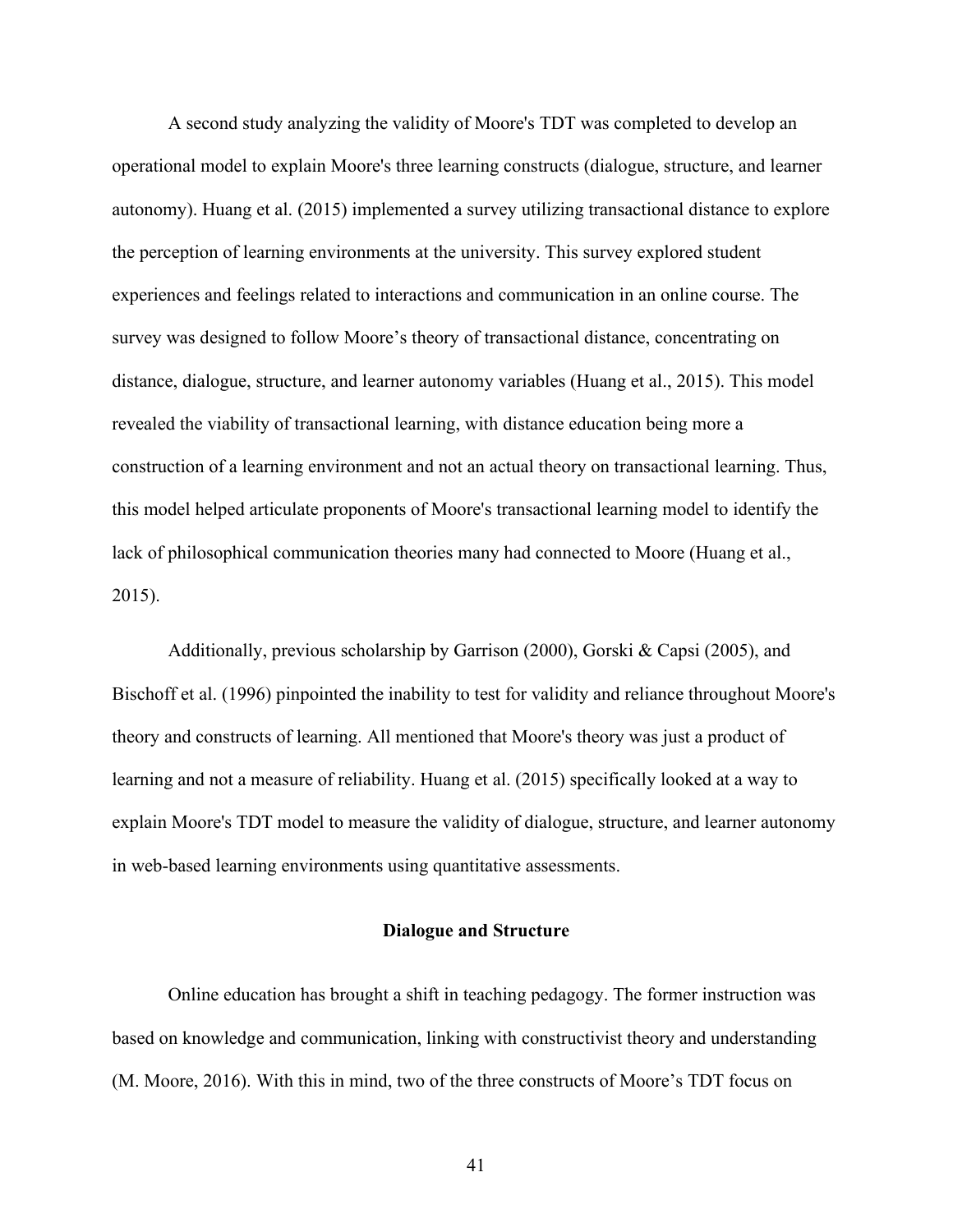criticism and new theory grounded in the research. Moore cited dialogue and structure as crucial components of all three tenets of learning, which include (a) learner-content, (b) learner-learner, and (c) learner-instructor (M. Moore, 1989; Moore & Kearsley, 2005). Moore (1993) explained in detail the definition of dialogue as the following:

[Dialogue is] developed by the teacher and learners in the course of positive interactions that occurs when one gives instruction and the others respond. Each party in the dialogue is a respectful and active listener; each is a contributor and builds on the contributions of the other party or parties. (p. 24)

Furthermore, Moore (1993) explained that the term structure "expresses the rigidity or flexibility of the program's educational objectives, teaching strategies, and evaluation methods. It describes the extent to which an educational program can accommodate or be responsive to each learner's individual needs" (p.26). The emphasis on connecting structure and dialogue in TDT to emphasize course structure is imperative because learner needs require communication standards designed by instructors to motivate all students, many of whom may be learning at different times or intervals (M. Moore, 2007). In addition, the necessary professional development for instructors can facilitate course interactions between student and instructor and peer interactions, leading to a more inclusive learning environment (M. Moore, 2013; Moore & Kearsley, 2012). In alignment with the focus on dialogue, Doolittle (2001) stressed the importance of everyday dialogue, allowing for meaningful conversations that pique student interest and knowledge development. There is a natural connection to asynchronous coursework to create daily contact or allow students to learn at their own pace and speed to become more acclimated to content and teacher style. These connections help ensure learner-learner and learner-instructor pedagogy successes in an online learning environment (Doolittle, 2001; Lehman & Conceição, 2014).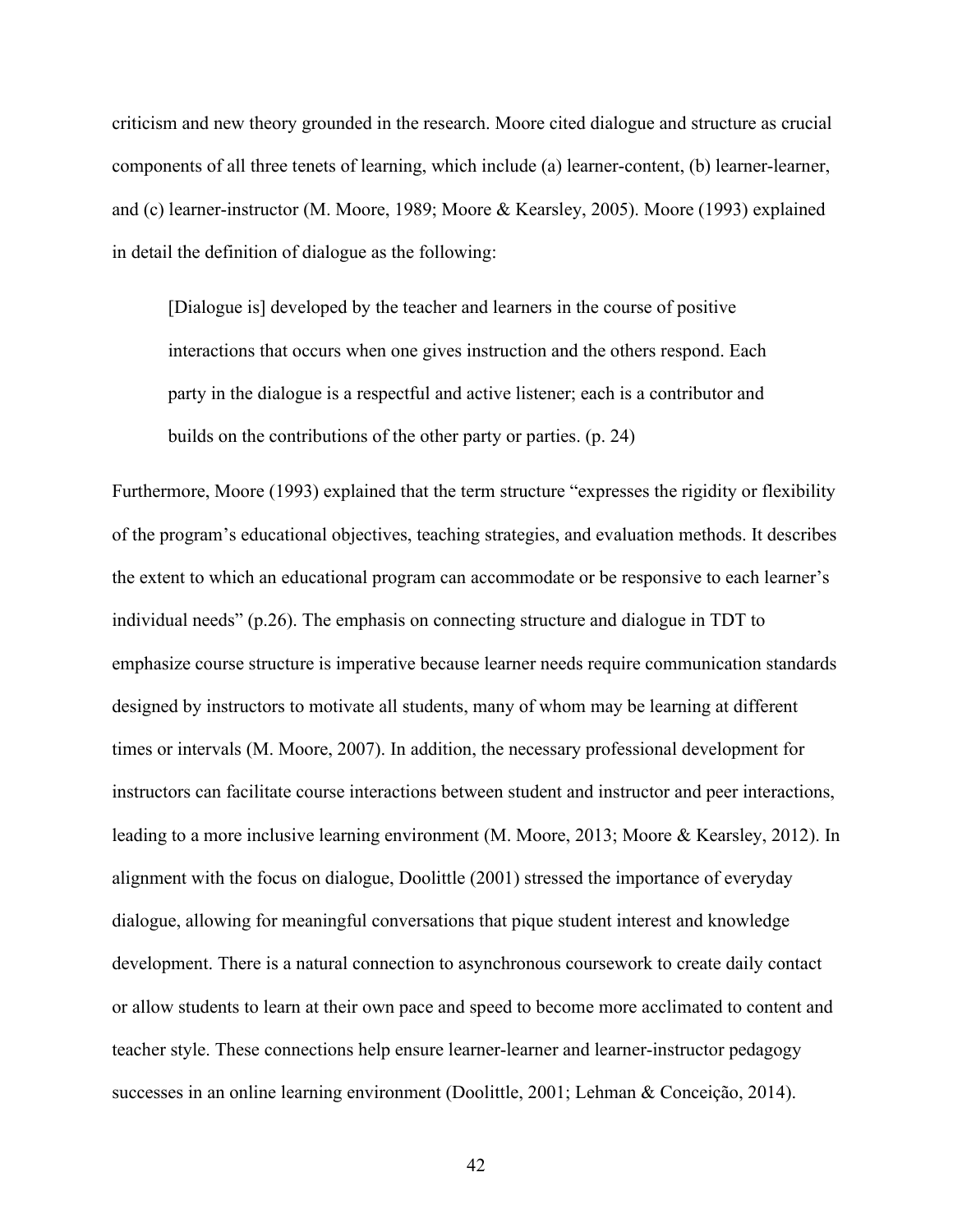Walker and Lambert (1995) explained that "learning is a shared inquiry, and that learning occurs when students generate knowledge from within, not when they receive information from outside." While dialogue and structure are necessities in TDT, Moore (2016) provided further explanation:

One might say the paradigm shift has been from a pedagogy marked by a high degree of structure, relatively low dialogue, and limited learner autonomy to one in which educators are obsessed with dialogue and preoccupied with learning autonomy while paying far less attention than their predecessors to the systematic management of the structure of the learning environment. (p. 131-132)

Student needs in online education are shifting the focus of dialogue usage in online text and course writing. Students should understand how these changes in pedagogy will impact course success. Moore (2016) goes into great detail to discuss the need to "humanize" the teaching pedagogy and structure the learning community to establish a supportive climate. Concerns for course structure and dialogue help students grasp the content and learning systems. They become part of the learning environment, fundamentally being influenced by all three types of learner interactions.

# **Teacher Presence in Online Teacher Education**

Distance education continues to demonstrate boundless potential for college access to students interested in teacher education programs by widening the scope of available classes and educating with new innovative pedagogy technology. These programs would create additional opportunities to impact the nationwide teacher shortage, adding to the desperately declining work force in schools (Bryant & Bates, 2015). However, instructors' distance education learning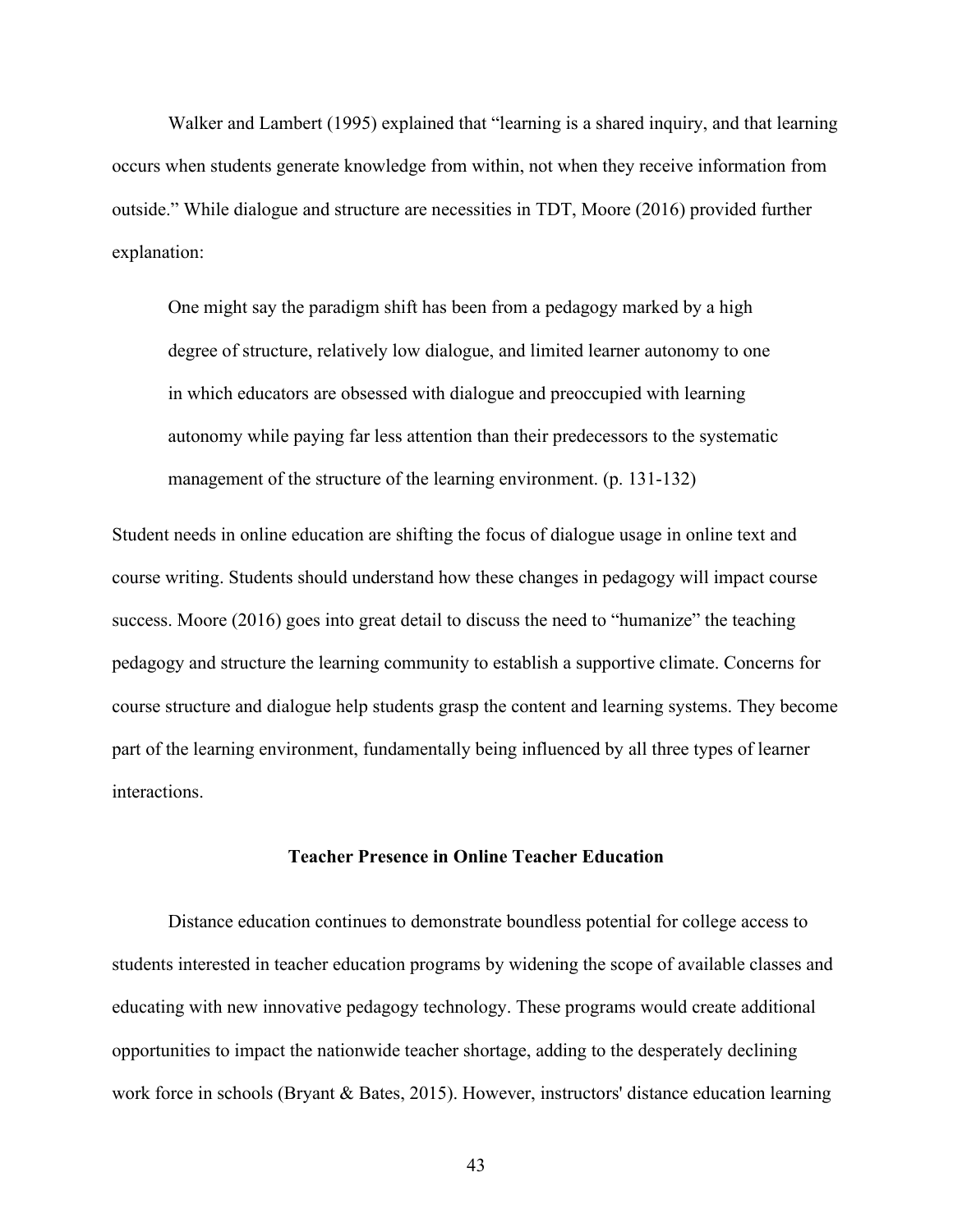modalities can result in impersonal learning environments, create confusion for students, lack personal attention, and ultimately generate feelings of isolation, leading to the potential loss of candidates in teacher education (Bryant & Bates, 2015).

Minimal scholarship investigates connections between teacher presence or interactions within an online learning space, secondary teacher preparation programs, and student success. However, many shortcomings seem to exist among research that looks explicitly at teacher education or teacher preparation and student satisfaction or success in online learning classrooms. Two research studies provided a small sample size to better understand student satisfaction and teacher education online learning programs. St. Pierre and Olsen (1991) found that conversations between instructor and student were among the five factors contributing to student satisfaction within online course development. These interactions have been proven to heighten learning while motivating students towards success in their personal connections (St. Pierre & Olsen, 1991). In addition, Benard et al. (2004) completed a meta-analysis of 232 studies looking to investigate how asynchronous communication between teacher and instructor had a positive effect on student satisfaction and helped students feel more connected to the course and instructor.

A significant teaching presence in an online learning community enhances interaction between instructor and learning, which helps develop the learner's online presence and encourages cognitive development (Shea et al., 2006). Regarding student learning, Lehman and Conceição (2014) reinforced the two types of student learner-to-instructor contact as more important than contact with other students and that these interactions are described as "proactive" (p. 6). Both Moore (1989) and Lehman and Conceição (2014) stressed the importance of learnerinstructor interactions as eliciting positive learning experiences, thus leading to academic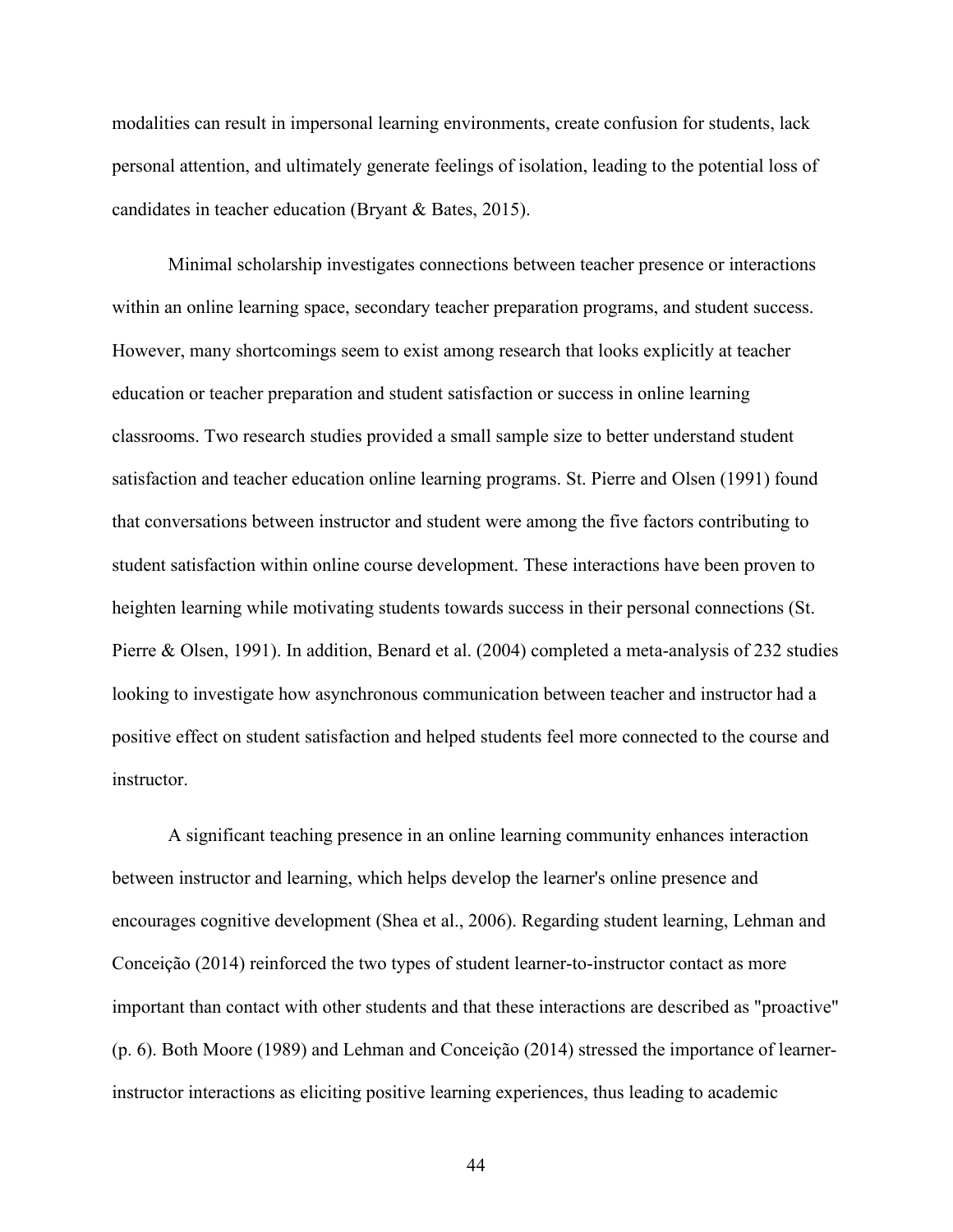performance and success. Effective online teaching pedagogy integrates a strong teacher presence throughout an online learning community, which fosters interaction, connection, and trust between instructor and learner. Without these learning connections, barriers may strain learning and negatively impact student understanding, in turn becoming detrimental to educational outcomes (Lehman and Conceição, 2014; Shea et al., 2006). As mentioned previously, personalizing the learning environment can predict learner needs by understanding and focusing on student motivations leading to online course success. These learner needs should be integrated into the course development throughout the semester (Lehman and Conceição, 2014). Such integration strengthens the learner's online presence and encourages cognitive development (Shea et al., 2006).

An instructor's actions to create a strong presence strengthen communication with students and significantly motivate student success. Jukes, McCain, and Crockett's 2010 study outlined the five essential student influences, or skills, needed to succeed in an online course: solution, information, collaboration, creativity, and media. Furthermore, their research described how online instructor communication will often be dependent on the previous experiences of teaching online, the availability of teaching platforms and technology, and the willingness to improve intellectual growth concerning distance learning teaching methods and student feedback (Martin & Martin, 2015). When combined, these influences assist students enrolled in an online course understand and navigate a learning platform that feels more inclusive and connected to retain students and continue online coursework. Moreover, these influences engage communication and allow students to converse via text and asynchronous communication (Martin & Martin, 2015). An asynchronous course platform allows students to interact with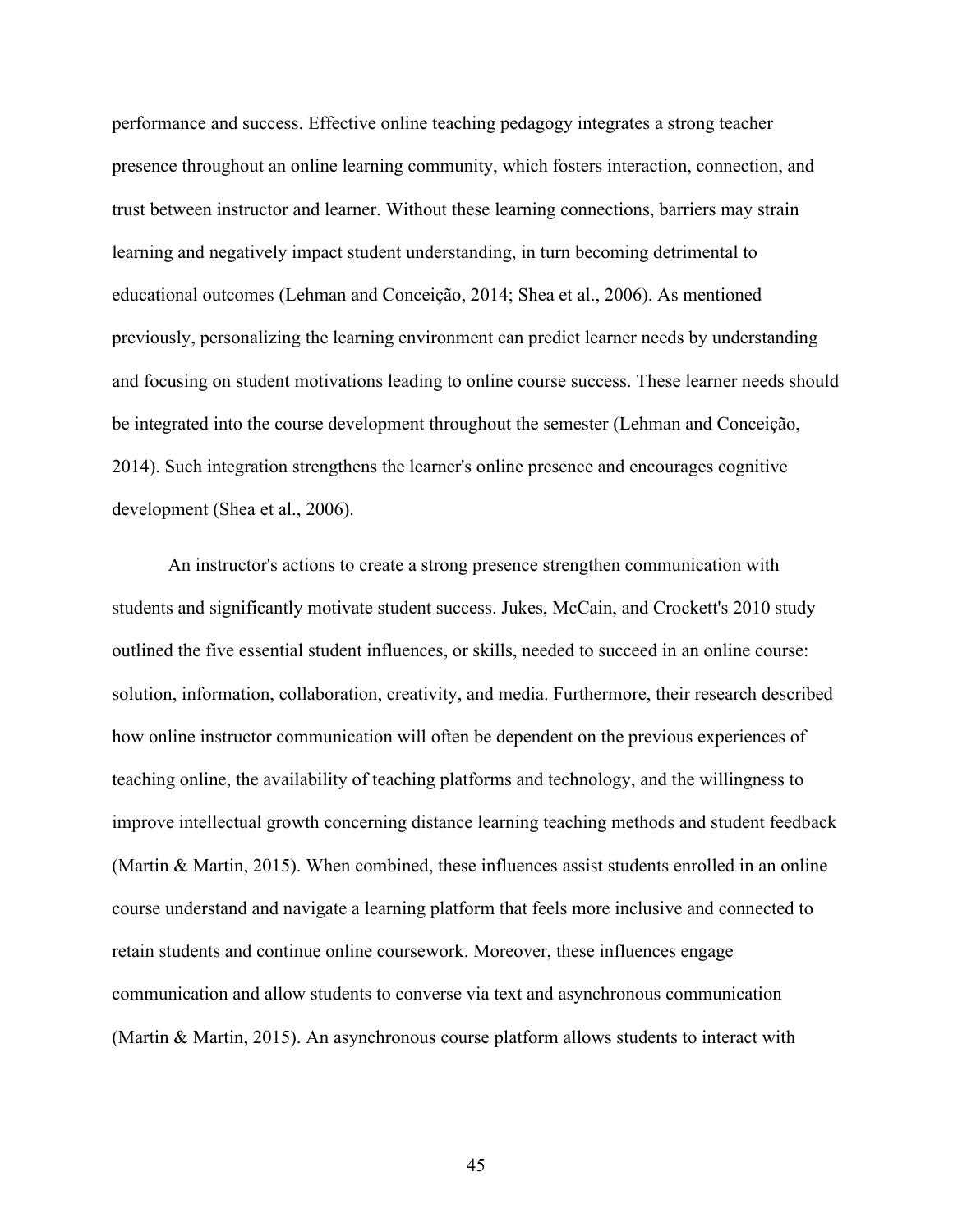classroom learning and activities at a time of their choosing, fostering an inclusive learning environment facilitated by an instructor (Martin & Martin, 2015).

Some argue that new online technology creation pertaining to online distance education allows teaching methodology and pedagogy training to become more innovative and utilize larger spaces for learner communication (Forsey et al., 2013). Identifying program design flaws highlighted by the need to improve instructors' training will help reinforce the rigor and pedagogy necessary to influence student learning. However, as teacher education programs continue to expand online, identifying instructor professional development needs will further aid in the development of a more robust set of teaching strategies that should improve distance learning products. In the drive to connect teacher presence and student success to Moore's TDT, the theory not only works to identify online teaching pedagogy but urges researchers to seek new scholarship utilizing the theory for unlimited potential. Moore (2018) detailed this in the following statement:

Transactional distance theory provides the broad framework of the pedagogy of distance education. It allows the construction of an almost infinite number of hypotheses for research into the interactions between course structure, dialog between teachers and

learners, and the student's propensity to exercise control of the learning process. (p.8) By making this claim, Moore essentially invited critics to look at the theory and use his interaction explanations as needed for future research studies. Moore's research justified the need for learning interactions to occur and opened the door for other researchers to dig deeper to examine this theory and contribute to the existing scholarship. TDT allows for the conversation concerning interactions between peers, instructors, and the learning environment to expand the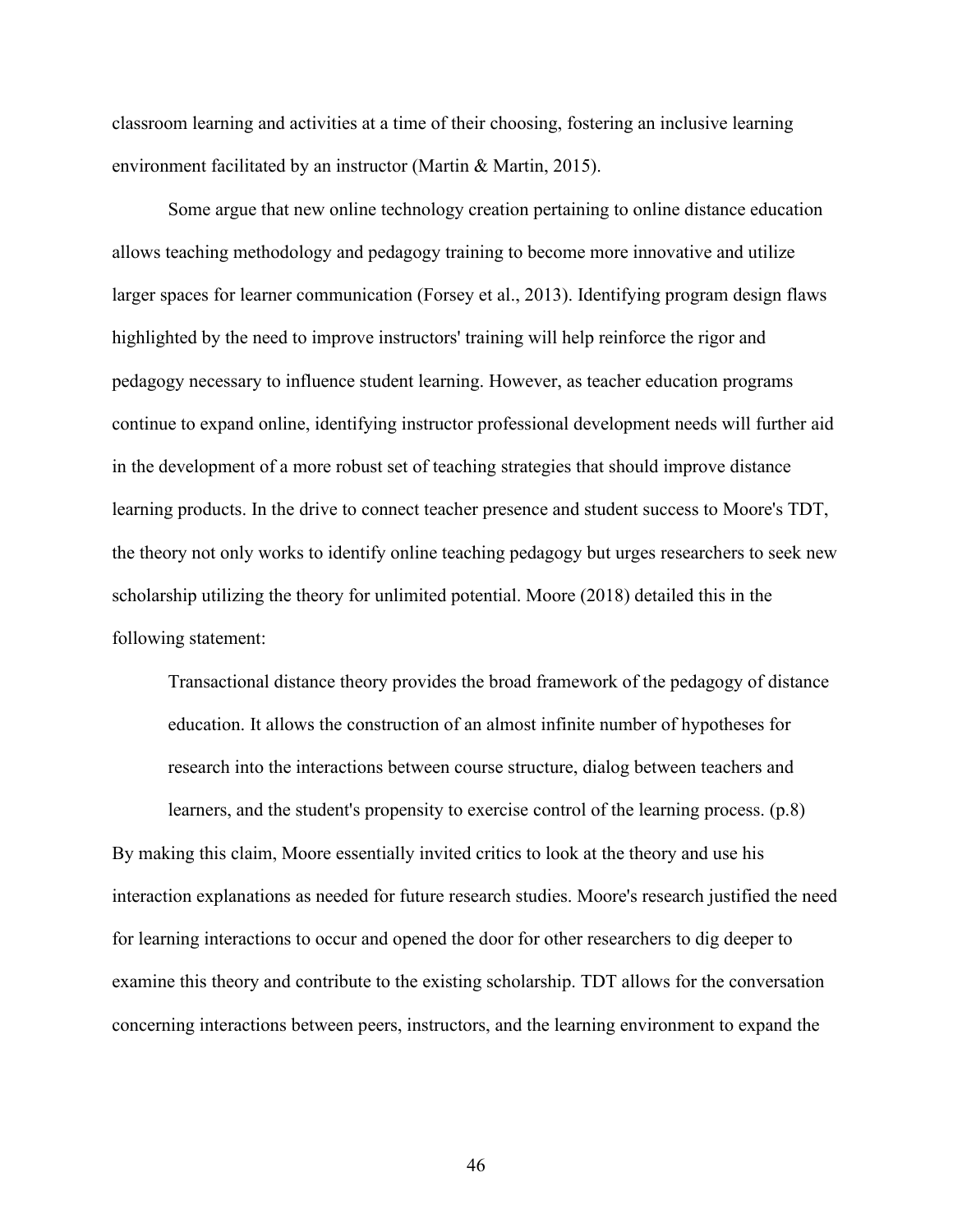learning space conducive to students developing stronger motivation and a feeling of connection within online coursework (Moore & Kearsley, 2012).

Teaching strategies must shift in mindset in regard to how instructors provide content to learners, adjusting for time, space, availability, lack of classroom interaction, and student motivations (Costello, 2016; Lehman & Conceição, 2014). Failure to develop effective course content and instructional design will always be an obstacle for online education, as instructors need to seek professional development and learn how to navigate a new teaching platform, including not meeting students in person (Guan & Stanford, 2016; Martin & Martin, 2015). The ability to adjust teaching strategies to develop intentional student learning and understand appropriate teaching methods falls on the instructor (Guan & Stanford, 2016). Furthermore, utilizing online teaching pedagogy techniques designed to promote instructor-learner interactions elicits a high degree of instructor activity and availability, positively influencing student interest and learning success (Lehman & Conceição, 2014).

The notion of the learning classroom should be reconsidered. A mental paradigm shift that eliminates the preconceived notion of the traditional classroom or lecture hall setting must evolve to a learning environment in which student and instructor participation merge through collaborative communication (Lehman & Conceição, 2014; Miller et al., 2014). Supporters of online education and online instructional design offer many teaching strategies to address online learning barriers created by both the instructor and learner distance. Most stress instructor engagement and development of an online presence through instructor lead contact, text conversations, and asynchronous messaging (Lehman & Conceição, 2014). Additionally, research has shown online learning is heightened by lively and frequent online forum discussions started with a "get to know you" type of interaction intended to draw out instructor and learner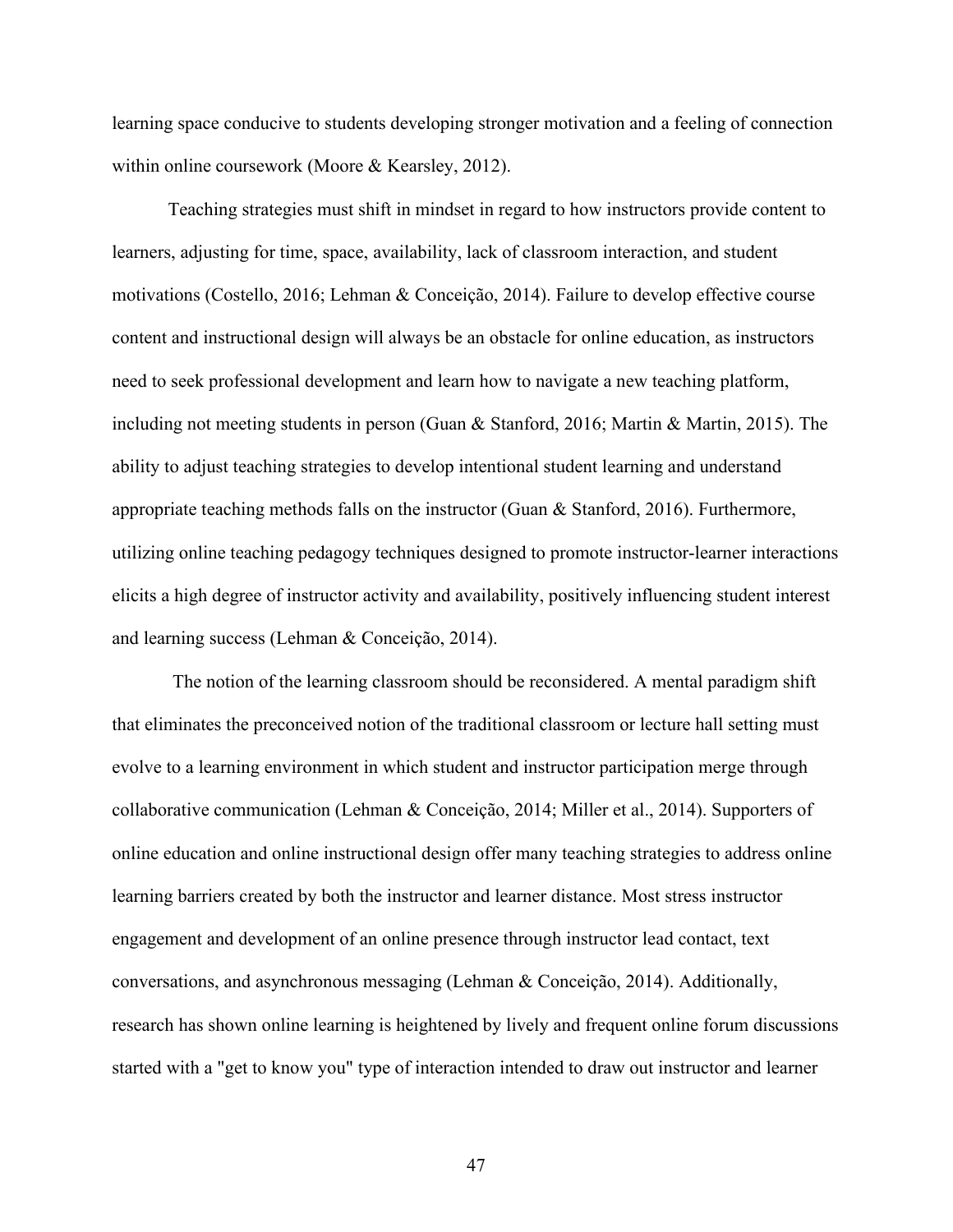personalities as well as develop a bond through connection (Miller et al., 2014). Regardless of the learning platform, an instructor needs to be active, visible, and engaged while providing instructional material with an intentional focus on the student interactions throughout the course (Miller et al., 2014).

The instructor must create a learning environment focused on interaction, develop various learning techniques, keep up with relevant content and technology, and rely on content to lead learning (Lehman & Conceição, 2014). To support this perception further, Holmberg (1995) stressed the importance of a personal connection between the teacher and learner as an essential part of online learning. Both Holmberg (1995) and Saba (2016) outlined "friendly conversation" as a critical factor in student success. While effective online education includes these influences, a teacher's presence connects the learning environment and student success due to an engaging and positive presence, a clear set of communication expectations for themselves and the student in the course, and positive integrated interactions. Instructors have long designed lesson plans to include student interaction and communication through classroom learning; however, online learning environments require interaction between the learner and the instructor to develop a thriving environment (Moore & Kearsley, 2012).

Teachers attempting to model the tone of course interaction might be one of the most substantial factors when considering dialogue delivery but can be very difficult to define (M. Moore, 2016). Often, online learners question their online identity and how their participation is received when enrolled in a course. To help with this identity fear, the learner must be given opportunities to showcase their identity throughout the course, encouraged through an instructor's intentional instructional design. When enrolled in an introductory course, this design must be a foundational practice intended to spark interest in a profession such as education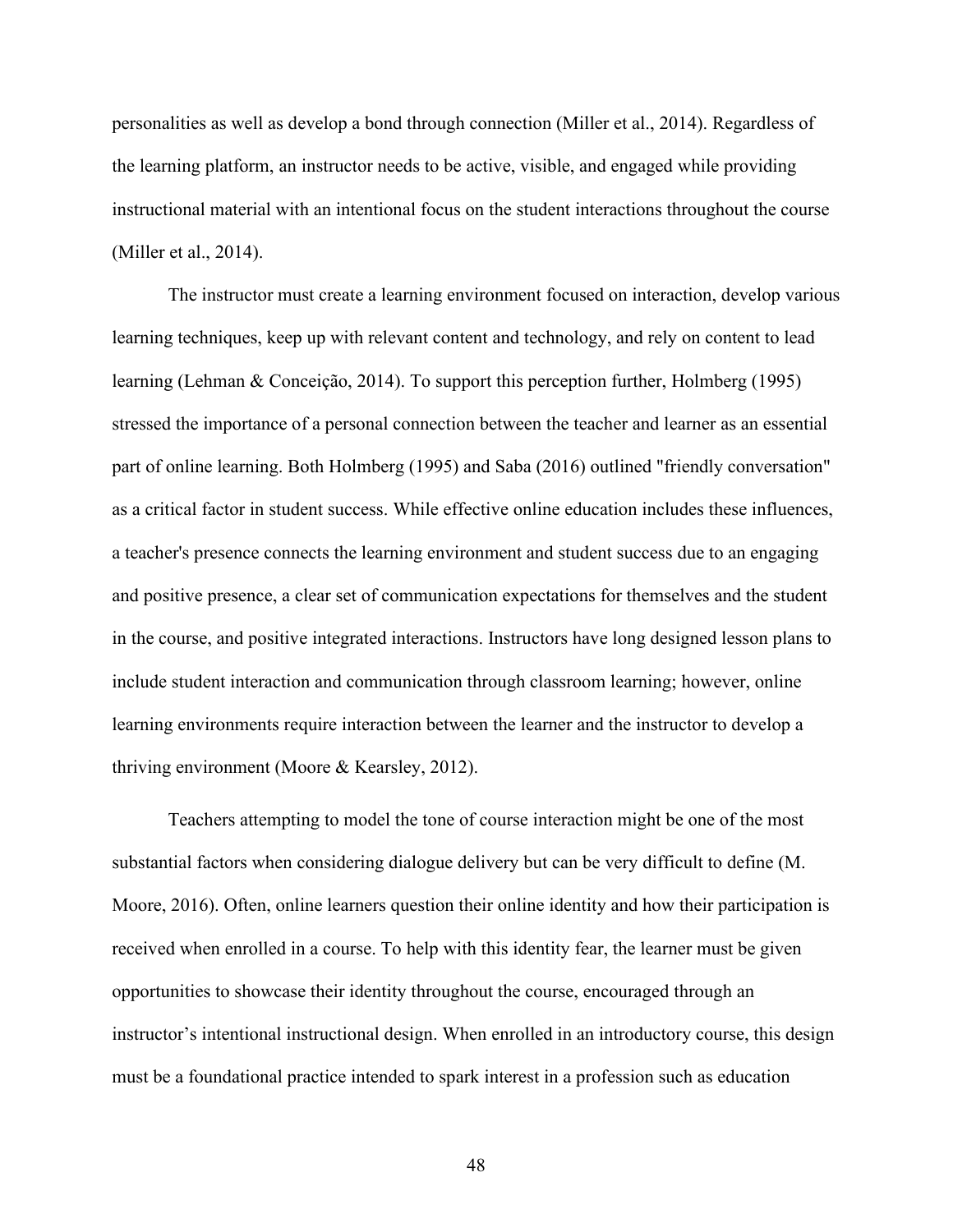(Lowenthal & Dennen, 2017). For example, students enrolled in online teacher education courses working to strengthen their online course identity will also need to develop a teacher identity concurrently, something dialogue and social presence may directly connect together (Lowenthal & Dennen, 2017). Student identity distinctly joins communication and dialogue, but as a "fluid construct" in social constructivism, instructors and learners must be acutely tuned into the development of each (Lowenthal & Dennen, 2017).

# **Chapter Summary**

This literature review was completed to understand online education and identify how learning barriers may negatively influence student success in online teacher education courses. This review highlighted previous scholarship outlining the theories and conceptual framework pertaining to the different components of TDT. As Lehman and Conceição (2014) detailed, technology is not the problem anymore, but what educators do with it is the crux of the issue. Scholarship has provided additional context for understanding TDT and how learning interactions between instructor and learner lead to student satisfaction (M. Moore, 1989, 1993, 2003, 2007). Furthermore, several researchers have looked at transaction distance learning and attempted to explain online interactions in a web-based learning environment (Gorsky & Caspi, 2005; M. Moore, 1989, 1993, 2007). Martin and Martin (2015) supported Moore's theory by explaining how online instruction must contain learning interaction between the student and the content, the student and other students, and the student and the instructor, all while using various forms of computer-mediated communication. The interaction between learner-instructor must occur as part of a natural learning progression utilizing collaboration to create a personal connection within an online course while also supporting student need to identify barriers that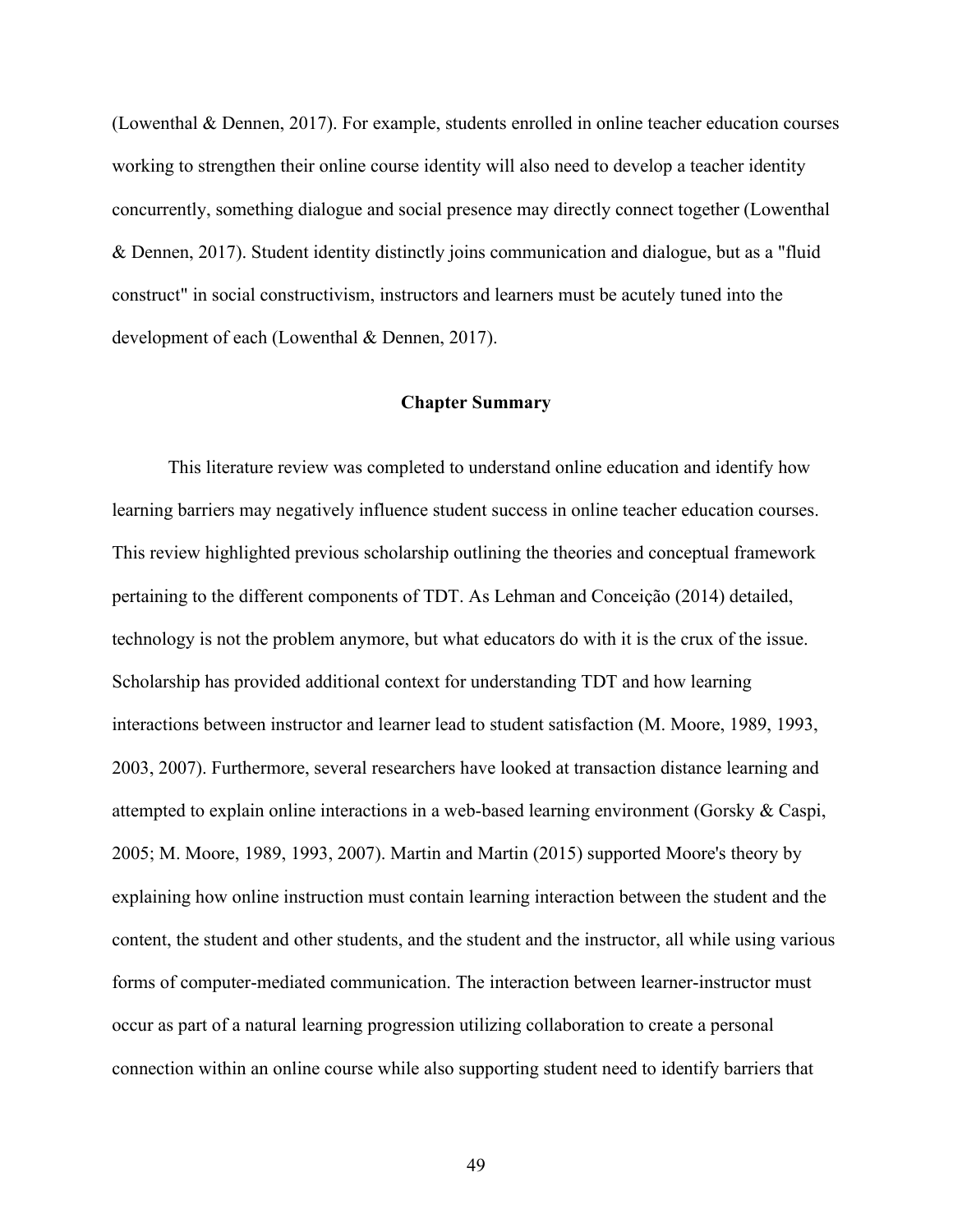may negatively impact learning (Costello, 2016; M. Moore, 1989, 1993, 2003, 2007; Moore & Kearsley, 2012). Course instructors must be cognizant of Moore's explained "learner-instructor interactions" to ensure instructional strategies that will promote student engagement (Elbaum et al., 2002; M. Moore, 2007; Moore & Kearsley, 2012).

Additionally, higher education institutions must be aware of unintentional barriers that may affect student learning while designing the next iteration of online courses. Recognition of the need to create a positive learning environment, utilize consistent course structure and dialogue, promote student skill development, foster a personal online identity, and develop positive interactions between instructors is critical when motivating student toward success. Proper acknowledgment and understanding of student learning requirements, as well as instructor training and technological growth are necessary focal points that will lead to student success (Picciano, 2017). A more substantial push for specialized instructional design is needed to concentrate on student-centered learning that will bolster student motivation, ultimately leading to more impressive student outcomes (Miller et al., 2014).

Unintentional roadblocks to student success can hinder student motivation and learning, while also impacting enrollment over time, thus setting up failure for a program, instructor, and student (Lehman & Conceição, 2014; Picciano, 2017). Therefore, online learning environments must continue to provide flexibility to allow students to work at their own pace, plus incorporate asynchronous methods of instruction to create connections among the course, instructor, and university. These connections will allow students to develop pride in their program, feel connected to the institution, and work with the instructor and peers to achieve course success.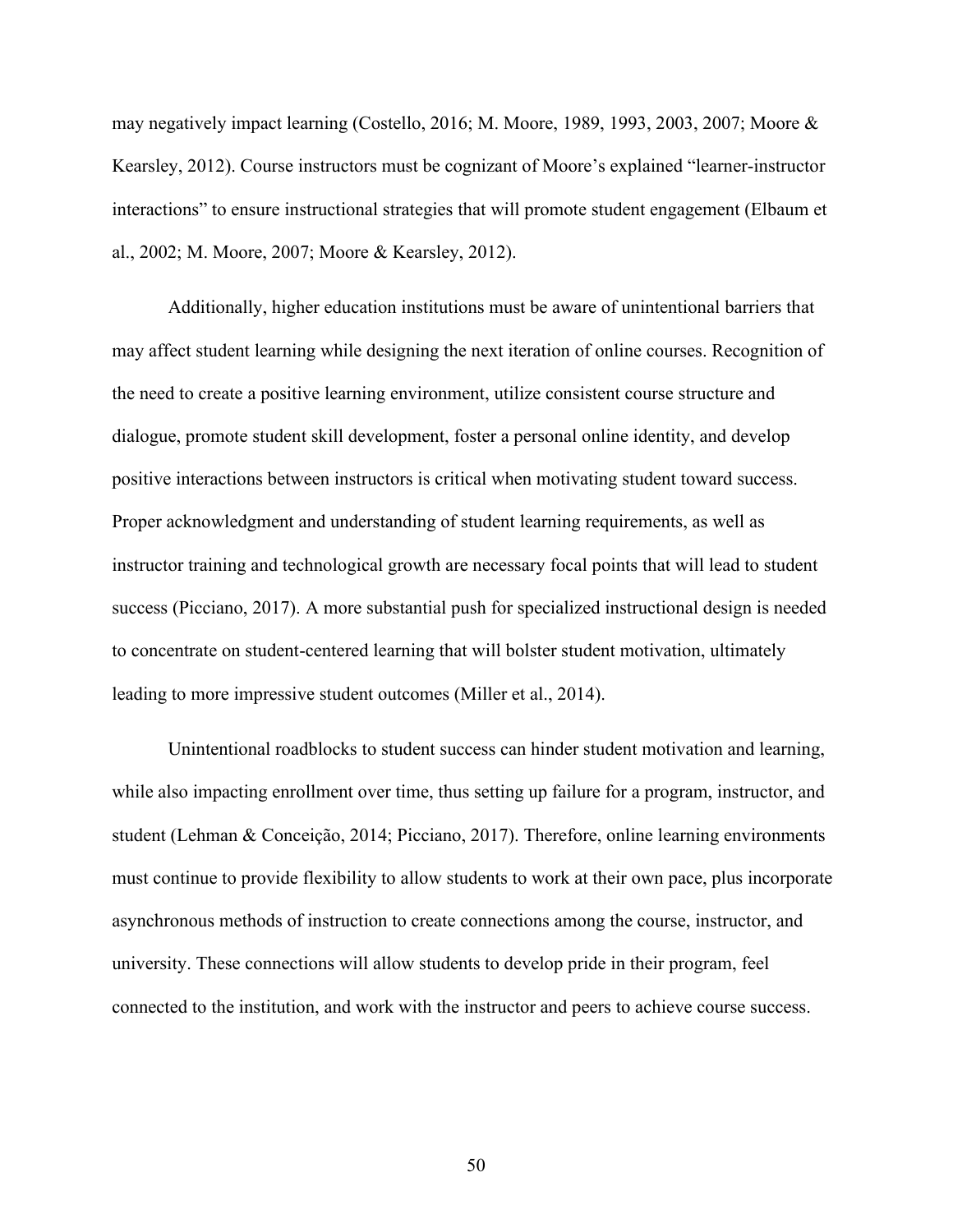## CHAPTER III: METHODOLOGY

The purpose of this study was to examine and compare the success rates of students who were enrolled in an online learning version of an introductory foundational course in the teacher education program sequence against those who enrolled in the face-to-face learning sections. This comparison will help reveal the online delivery modality's efficacy to ensure student success and possibly student retention in the teacher education program. In this chapter, the research questions will be reaffirmed. In addition, the research methodology that was employed in this study will be outlined. Specifically, the information provided in this chapter will explain the research design, data sources, ethical procedures, the data collection, and analysis process used to complete this study.

Additionally, the focus of this study was to identify the success rates of students who were enrolled in the initial teacher education course in a professional education sequence in an online learning setting compared to a F2F learning setting. This comparison will help identify learning barriers that may increase gaps affecting student success rates related to course learning modality. A quantitative study methodology was used to determine related patterns of success, failure, and student withdrawal rates from courses over a two-year/six-semester timeframe that allowed for a broad timeframe of student success rate understanding. With this study, quantitative research data was secured through institutional data collection systems using preexisting data information widely available for program use.

# **Research Questions**

1. To what extent do student performances differ in the traditional vs. the online teacher foundational education course?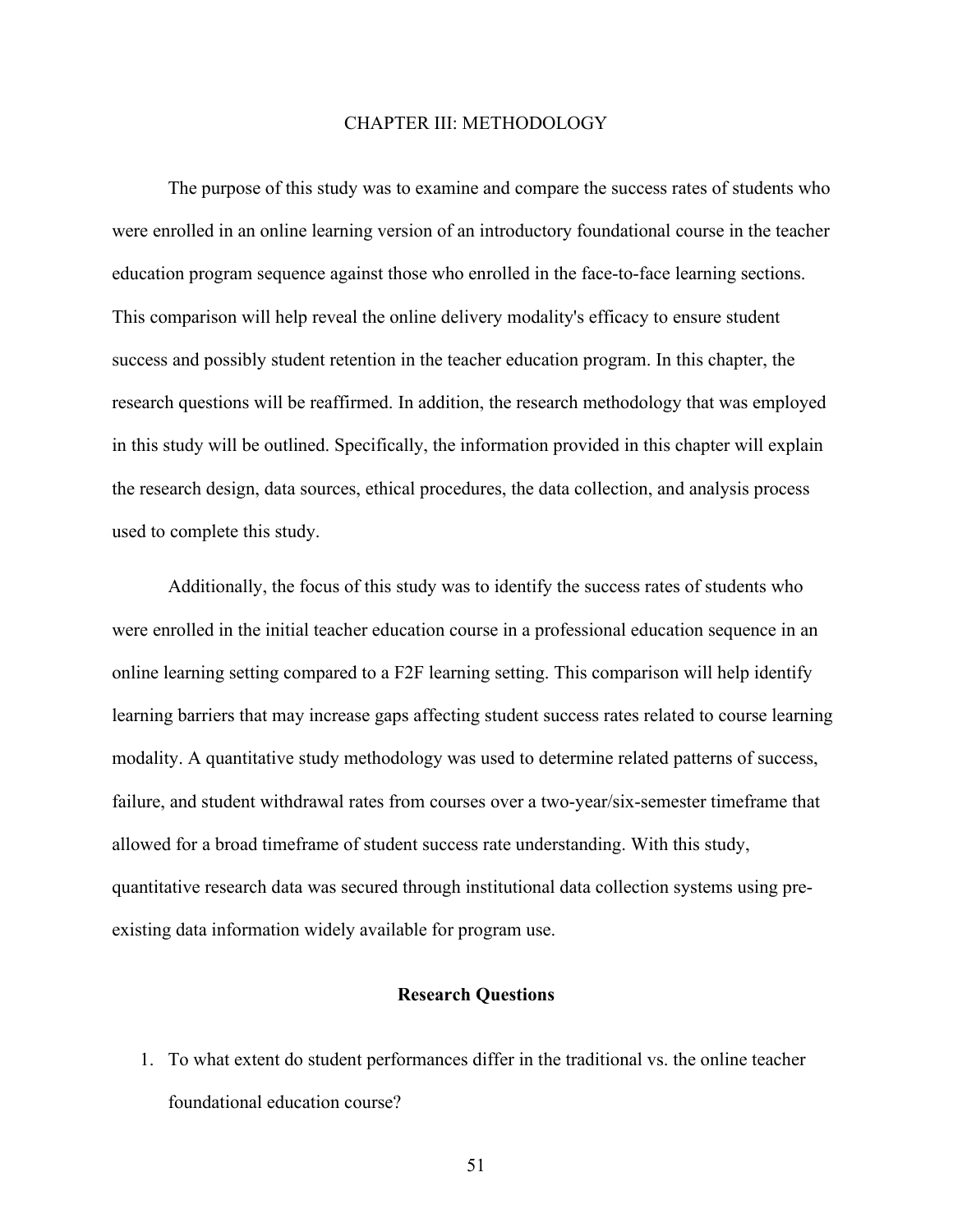- 2. To what extent do student dropout rates differ between traditional vs. online foundational teacher education courses?
- 3. What are the implications for offering an initial foundational teacher education course through online vs. traditional formats as part of a teacher education program?

## **Research Design**

To strengthen the effectiveness of a quantitative research study, it is essential to consider which approach to research would best provide the desired information to the previously described research questions. When undertaking quantitative research, three common approaches are options when completing a research design; experimental, quasi-experimental, and ex-post factor (Black, 1999; Vogt, 2007). While determining which research method to choose, the experimental design was not a viable option due to the inability to directly assign the student enrollment choice of learning modality between F2F and the online version (Black, 1999). In addition, a quasi-experimental design proved to be an ineffective option for this study due to the inability to directly manipulate students' course modality enrollment options (Black, 1999). The third consideration, ex-post factor design, or causal comparative was the clear choice for this study due to the nonrandomizing of groups and the previously established course enrollment through student decision and course time and date offering (Black, 1999; Schenker & Rumrill, 2004). Causal-comparative designs are a primary consideration when research data characteristics and variables or a research design cannot be manipulated (Black, 1999). Due to the foundational course learning modality offered in two distinct options for students, the inability to manipulate the variable was consistent with an ex-post facto, or causal-comparative, research design (Black, 1999).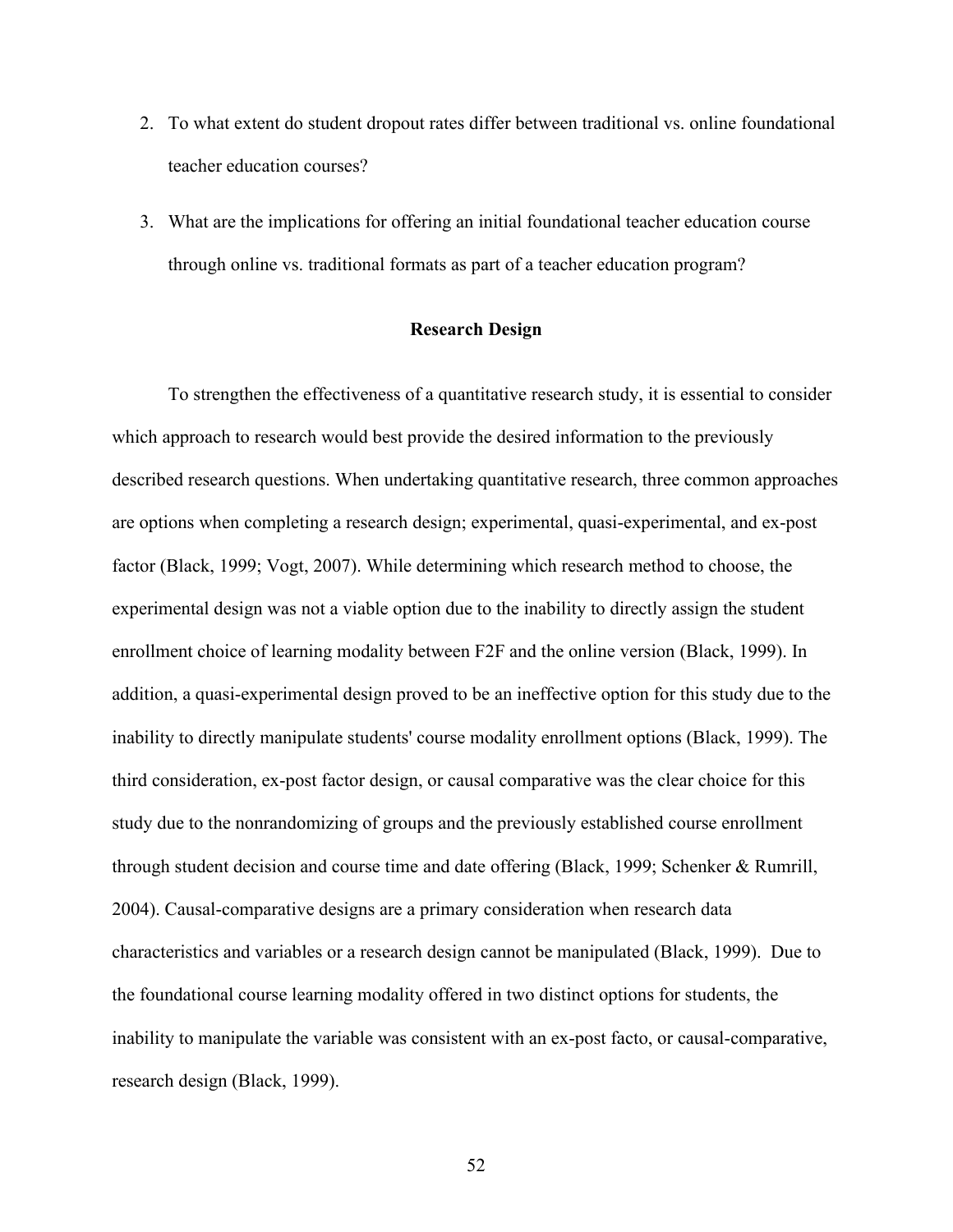Causal-comparative research designs explore differences between or among pre-existing groups and are considered one of the most common forms of research designs in the field of education (Mertens, 2014; Schenker & Rumrill, 2004). A quantitative study methodology was conducted to determine related patterns of success, failures, and student withdrawal rates when investigating pre-existing data from an introductory course in the teacher education program sequence. Additionally, causal-comparative design is a practical approach to studying previously occurring phenomena (Schenker & Rumrill, 2004). This initial course, offered both in F2F and online modalities, is the first in a five-course professional education sequence by secondary majors at a university in the Midwest. The use of a causal-comparative design thus allowed for comparisons between variables when focusing attention on two different course modalities within the same teacher preparation course sequence (Brewer & Kubn, 2012; Mertens, 2014).

When designing a quantitative study that will engage the audience in the scholarship connecting the study's evidence, Bolker (1998) explains that research "requires that your mind engages with the material, ask it questions, and act upon it in such a way as to change the material-and, incidentally, yourself" (p.16). With this perception in mind, the research design for this topic looked at the practice of instructing students when comparing F2F teaching modalities in contrast to online or distance learning modalities. The design compared pre-existing data related to student success rates, dropout rates, and student withdrawal rates in two instruction modalities of a foundational secondary teacher preparation course sequence. Creswell (2003) stressed the following for those designing a study using quantitative research methodology:

Quantitative research uses multiple methods that are interactive and humanistic. The methods of data collection are growing, and they increasingly involve active participation by participants and sensitivity to the participants of the study. Quantitative researchers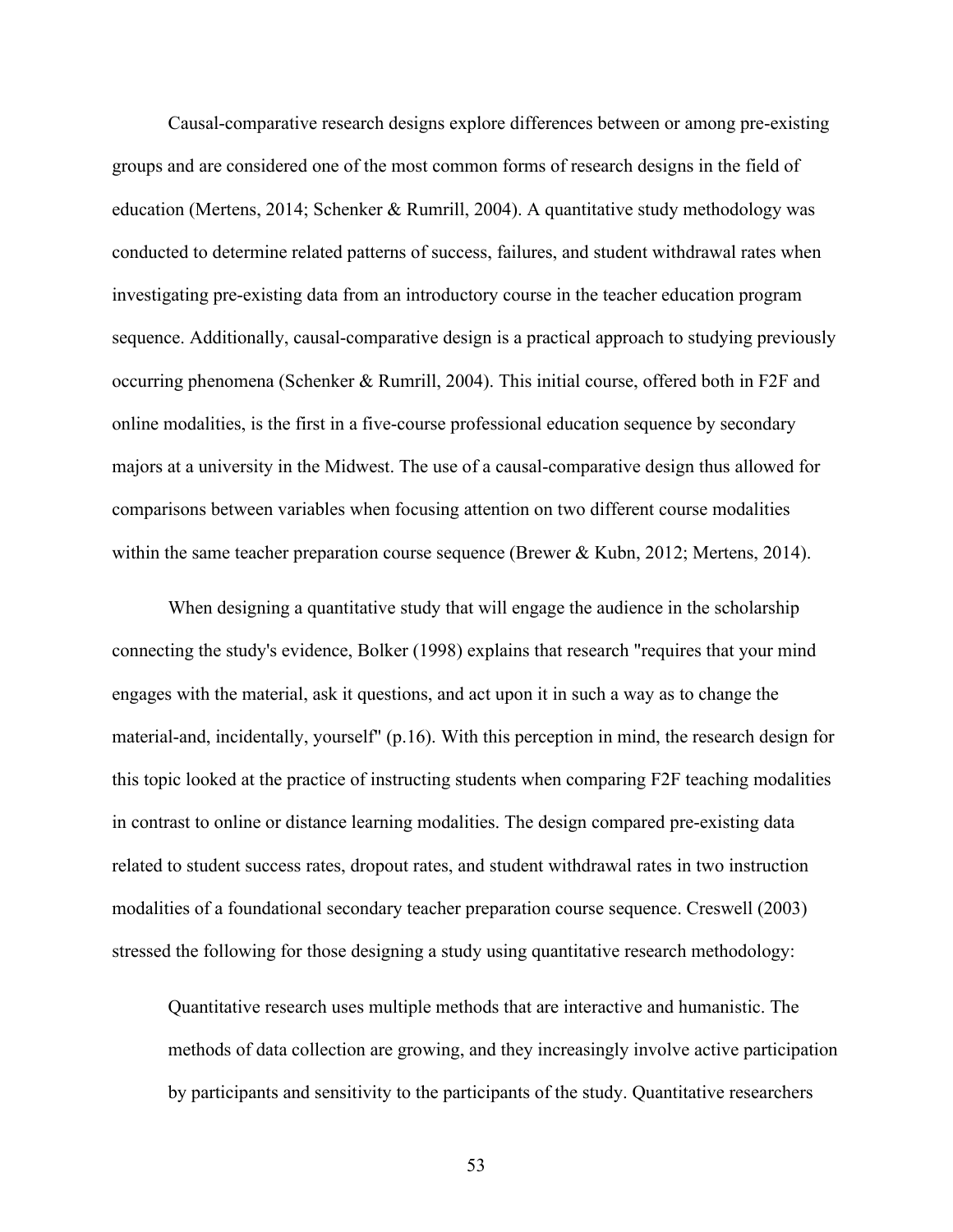look for the involvement of their participants in the data collection and seek to build rapport and credibility with the individuals in the study. They do not disturb the site any more than is necessary. (p. 181)

In alignment with Creswell's explanation of quantitative research, this research design compared student success rates in two separate learning environments. In addition, the research uncovered instructional implications to consider when working with students enrolled in online versus F2F course formats.

During this research design study, pre-existing data was collected each semester by the higher education institutional data collection system, COGNOS, operated by the university research and planning office, and grants program approval for data retrieval. With the data for this research study compiled through COGNOS, the information cannot be manipulated in any fashion as this would impact data used across the five individual colleges at the institution. The use of a casual-comparative design study allowed for an exploration of student enrollment differences when comparing F2F student enrollment with online student enrollment in the same foundational course offered in the College of Education at Midwestern University.

This research study centered on student outcomes in an introductory foundational teacher education course taught online versus traditional formats at one mid-sized university in Illinois. Using this research design enabled the researcher to comprehend further student learning, student success, and implications for a department when considering student course offerings, paying particular attention to the modality of instruction and delivery. In addition, the information provided will help determine how to create more concise programmatic course sequences to better instruct preservice students by offering best practices and successful student learning outcomes. This chapter will explain the research methodology and design, describe the course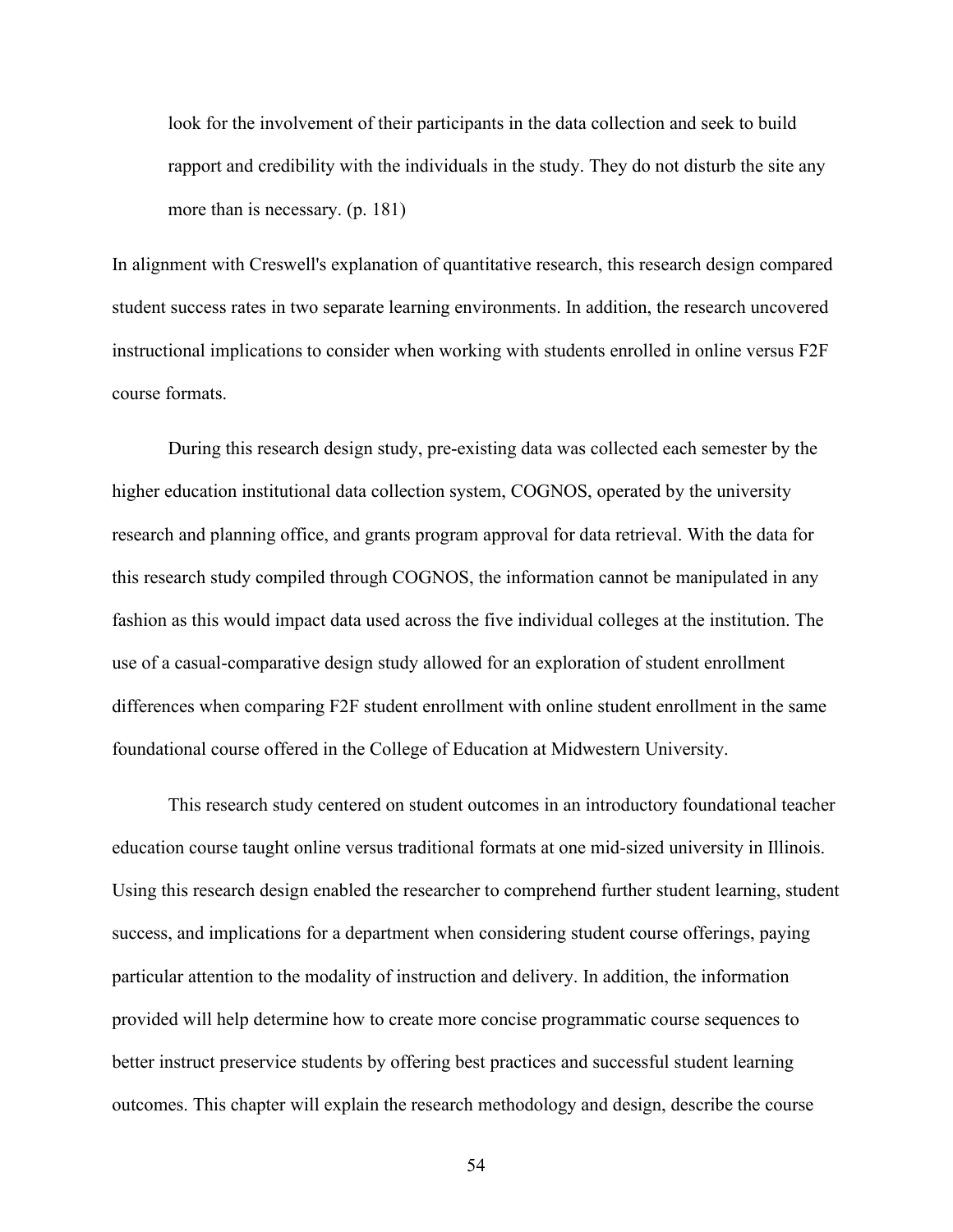program sequence utilized by the institution, lay out the population and sample size, outline the data collected and process, and address the ethical concerns for completing the research.

## **Data Sources**

The secondary teacher preparation programs at this Midwestern University are separated by content area and contained in one of the five different colleges across the campus: College of Applied Science and Technology, College of Arts and Sciences, College of Business, College of Education, and College of Fine Arts. Together, these secondary programs make up approximately 40% of all teacher education students at the university. As the current programs across campus are constructed, each area designs individual course sequences and advises content-specific students when to enroll in the professional education sequence according to their programmatic plan of study. In addition, most secondary education teacher preparation programs require students to enroll in an introductory foundations teacher preparation course.

Originating in the College of Education through the Teaching and Learning Department, this study focused on the initial course in the professional educator sequence. For anonymity, the course titles have been changed using synonyms in place of the real course names and identifiers. This study zoned in on the course that will be referred to as Teaching Course #1, an introductory course in the teacher education program. This class must be completed and passed with a C or better grade to progress. The course sequence is comprised of the following: Foundations Teaching Course #1- Professionalism in Secondary Schools, Teaching Course #2 – Secondary Schools Principles and Practices, Teaching Course #3- Literacies & Technology Integration Across Secondary Curriculum, Educational Psychology Course #1- Introduction ARY Psychology to Education Covering Human Learning in a School Setting, and Educational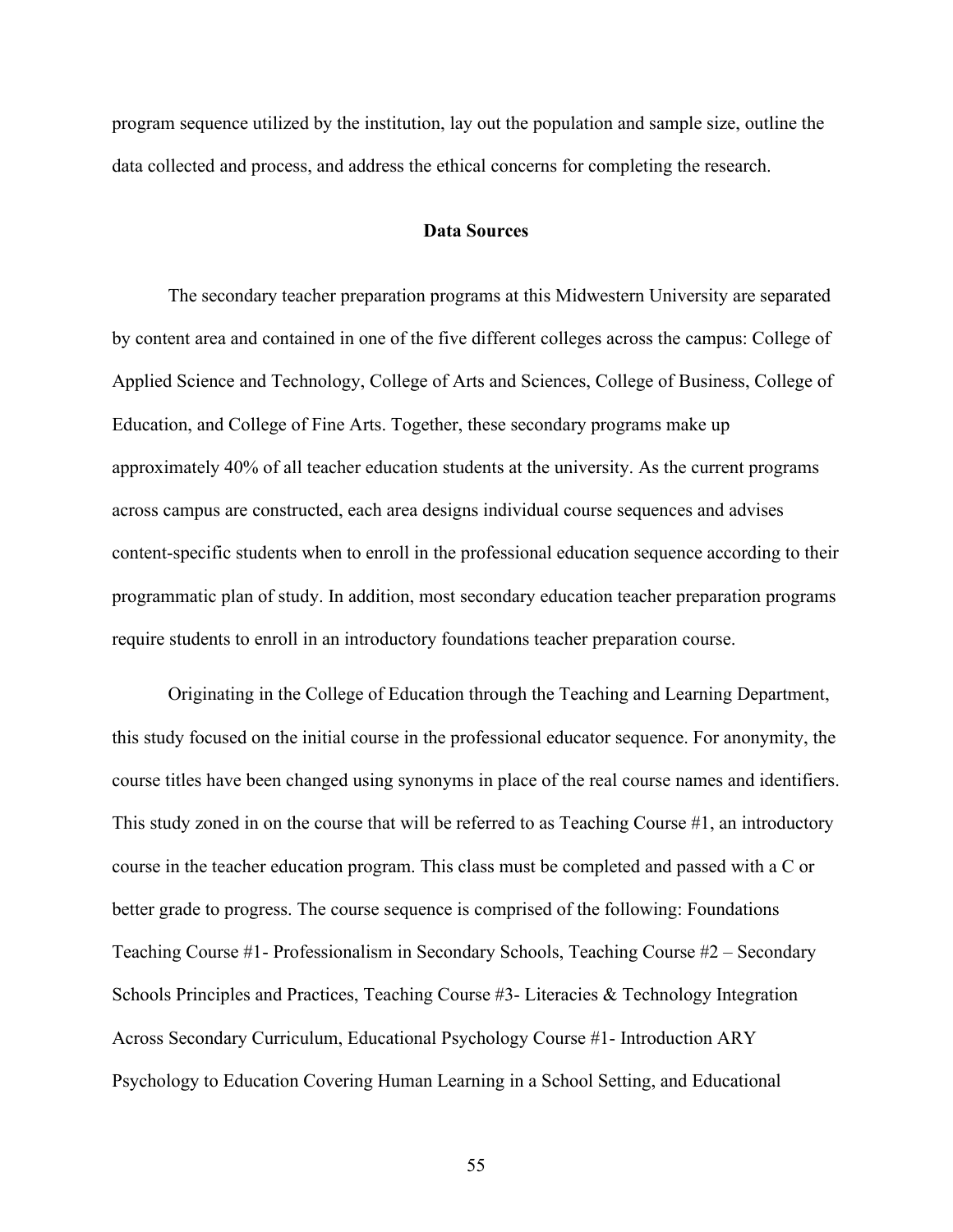Foundations #1-Social Foundations of Education. When combined, this sequence provides the scholarship, theory, foundation, and practice for students majoring in secondary education teacher preparation.

Paraphrasing additional information in connection to the syllabus for Teacher Education Course #1, student requirements to complete the course align with the topics related to (a) The profession of teaching, and (b) Teacher professionalism. In addition, this course examines social, economic, and political forces that influence secondary schools' development, school organization, and process. Furthermore, this course develops students' base knowledge of contemporary issues in education related to the school curriculum, school environment, and organization through exposure to these topics while also highlighting a path of study in secondary education.

Additionally, Teaching Course #1 requires students to complete their first clinical observation with students in the local school district, community, and organization settings. Students must complete 20 clinical hours working with faculty, students, and staff in an educational setting throughout the state of Illinois and complete several assignments in conjunction with observation and field notes. This experience aligns with the college's secondary teacher education program sequence as it allows for exposure to school settings, as well as working with teachers and students in an academic setting. Students merge their coursework learning with field experiences throughout these clinical observations, further synthesizing the demonstration of key concepts in education.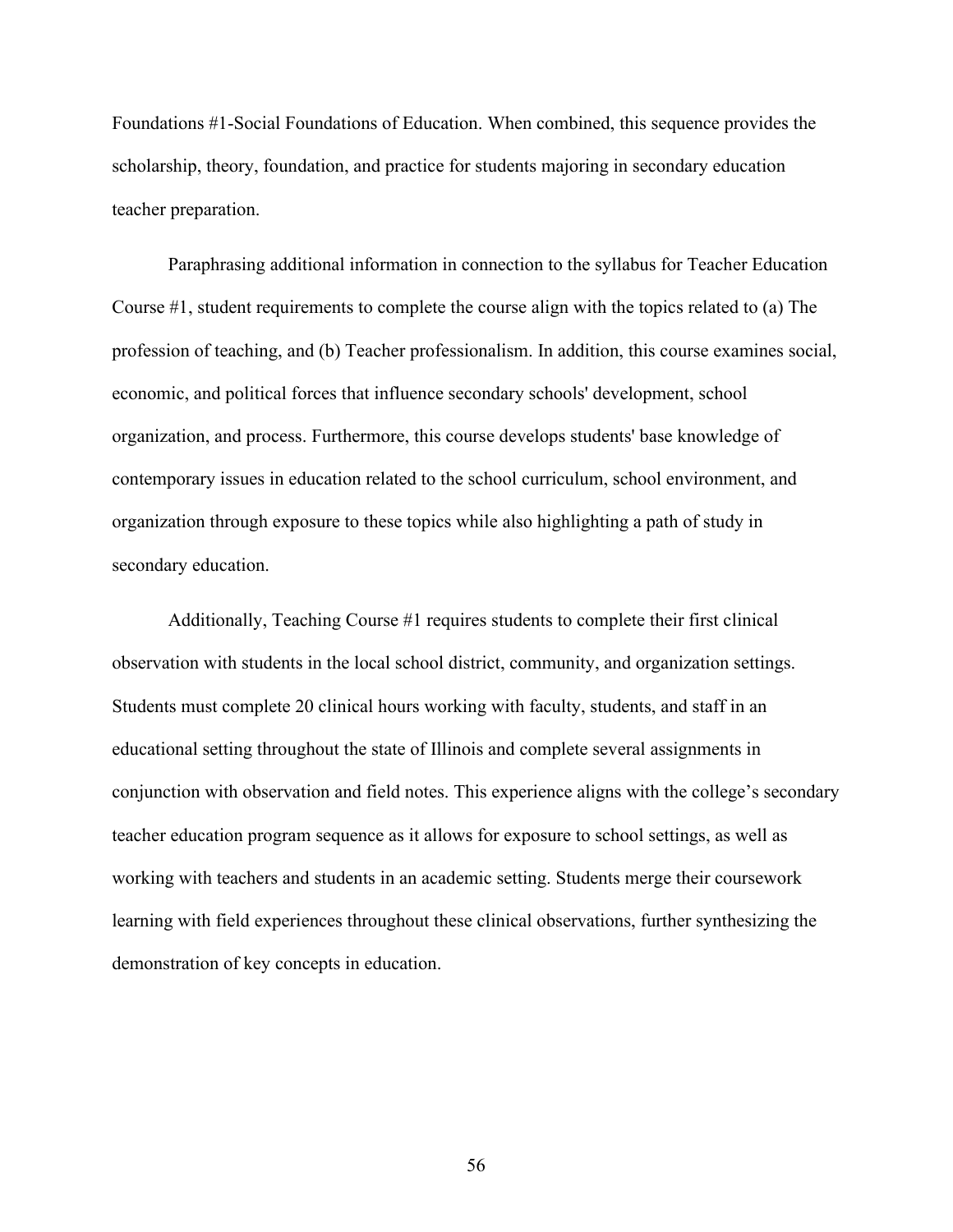## **Data Collection**

This study required the use of pre-existing data on student success, withdrawal, and dropout rates for the initial Teaching Course #1. To obtain this data, authorization to the campuswide data collection system, Campus Solutions, along with a data collection program called COGNOS was necessary. Information on course grades, enrollment, and student outcomes was gathered through instructor grade entry and program collection through these two data systems.

Once the data was exported from the system into an Excel spreadsheet and sorted into a table organized by semester and course type, information was defined by the researcher. By doing this, the data presented clear information related to student success, withdrawal, and dropout rates, which allowed the natural barrier to student success to rise to the surface. Once this information was exported, clear indicators emerged that showed a significant need for additional study when focusing on student outcomes and barriers to student completion.

### **Participants of the Study**

The data used for the study is from students who were enrolled over a two-year academic timeline which included six semesters in the introductory teacher education professional secondary education sequence course. These students were enrolled in a secondary teacher education preparation program that participates in the College of Education's professional education preparation program, either in a face-to-face or an online setting, over the timeline of two calendar years and six academic semesters. The data gathered include information for students who were enrolled in the course between Fall of 2018 and Fall of 2019, which included the summer terms. This timeline was selected because this was the period when the university's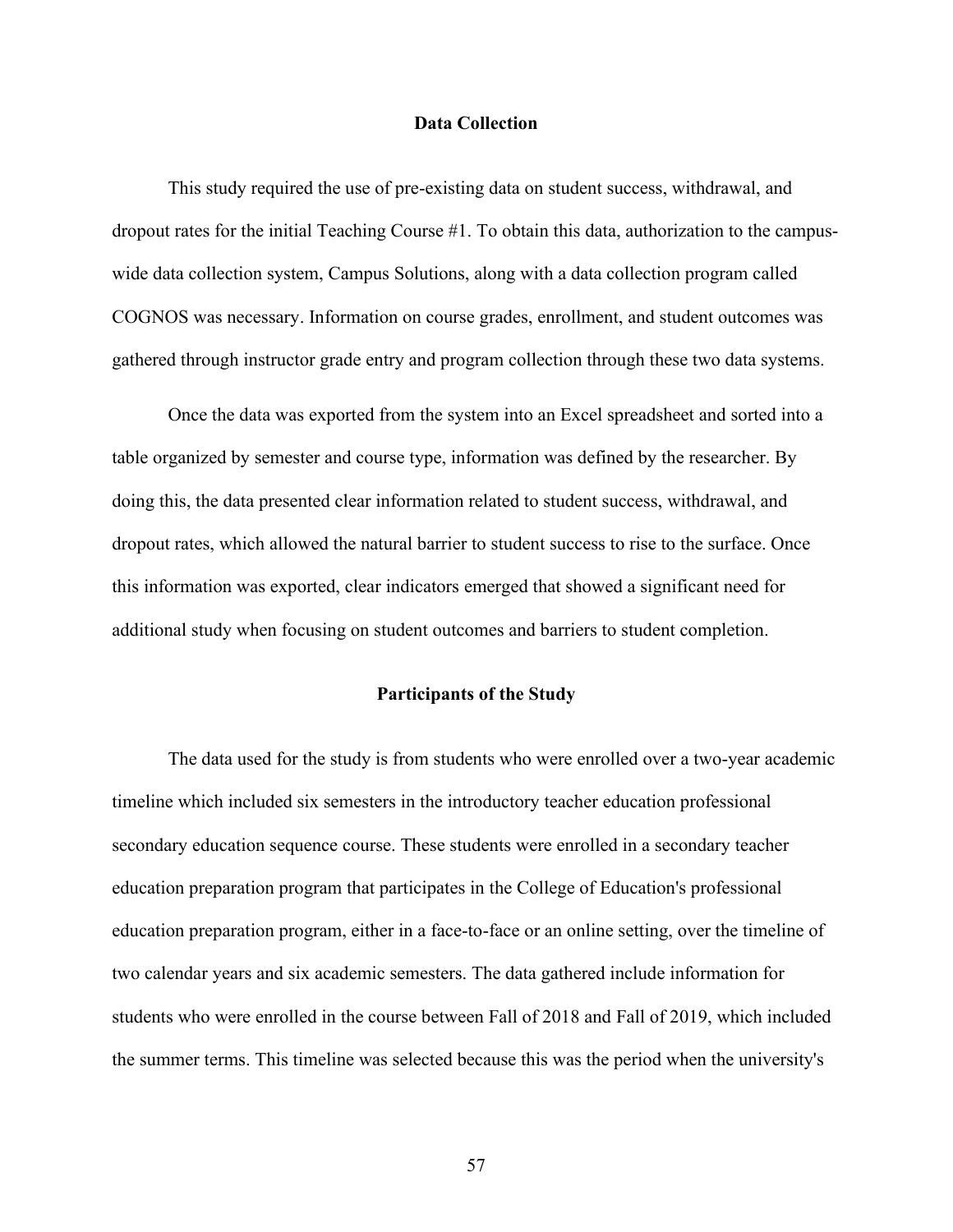College of Education introduced the online version of the introductory foundational course as an option for students entering into one of the college's secondary professional education programs.

The online sections of the initial teacher education methodology course were first implemented in Spring 2018 with one section of 31 enrolled students. Subsequent semesters either had one or two online courses offered for students to consider. Summer sessions offered the course only in an online format, capping the number of course sections at two. The enrollment numbers for the online format overall were between 23-62, with summer enrollment numbers between 39-44.

With six individual registration semesters included in this study, numerous F2F sections of the methods course were made available to students. In addition, several online versions of the same course were offered for students to select if desired. Only online enrollment was possible for students during the summer sessions, and only two course sections were offered. Over a twoyear academic window, a total of 968 students enrolled in either the F2F or online version of the offered introductory teacher preparation methodology course. Table 1 includes the total number of students enrolled in either a F2F class or an online setting for instruction by semester and year. Due to the course only being offered online during the summer semesters, the number of students in a F2F setting for the fall and spring semesters who completed the course ranged between 156- 187 students. In comparison, the number of students who completed the online version of Foundations Course #1 ranged between 23-57. In total, three of the six semesters offered both F2F and online versions of the course, one semester offered F2F only, and two semesters offered only online versions of the course. Thus, focusing on a two-year academic window, out of the 968 total students registered for the initial student teacher preparation, 857 completed the course,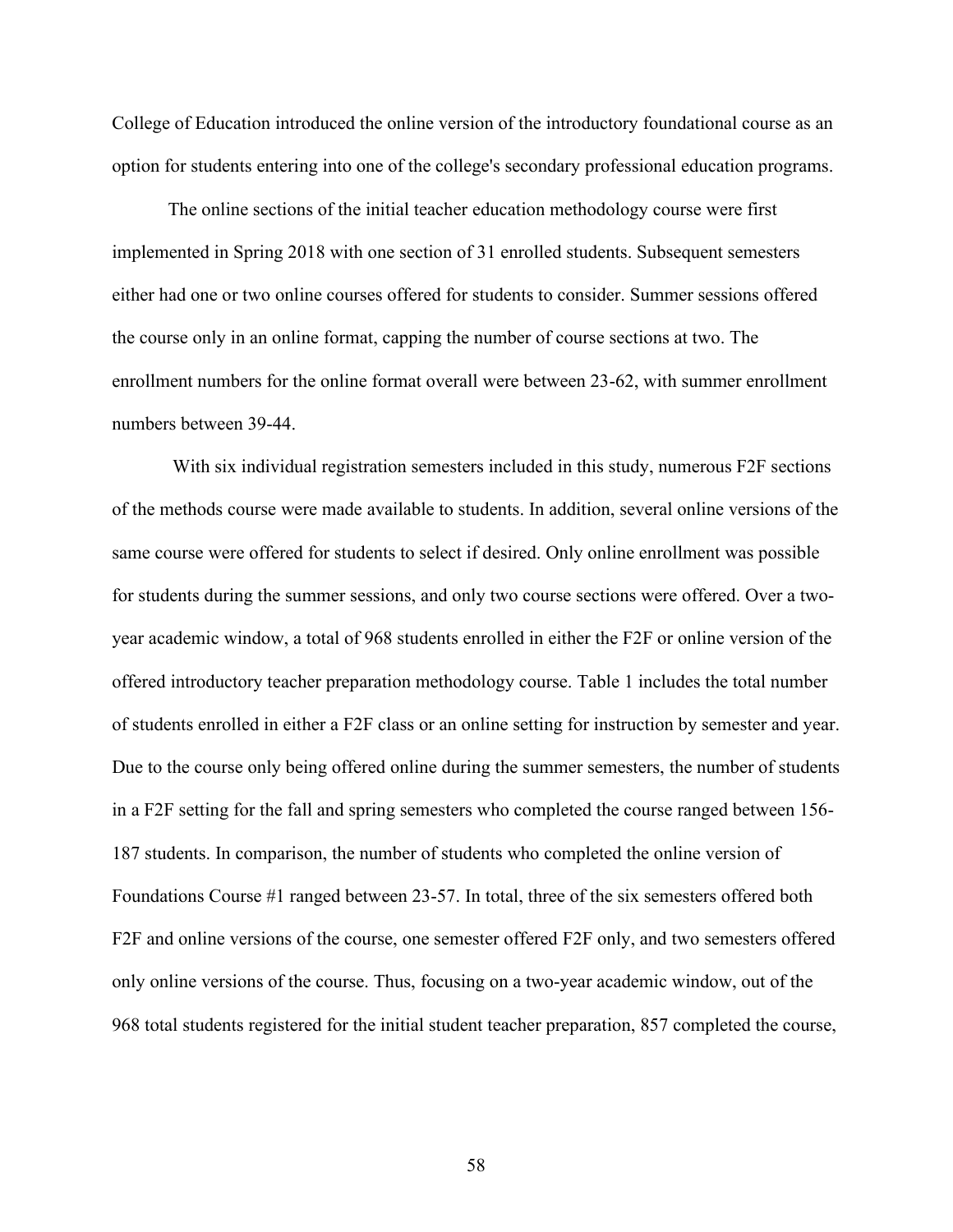while 111 dropped the course, 70 failed to earn credit for the course, and 787 successfully passed to earn credit for the course.

# **Table 1**

*Foundations Course #1 Total Students Enrolled, Dropped, Failed, and Passed by Modality* 

| Semester     | Enrolled | Dropped          | Failed         | Passed |
|--------------|----------|------------------|----------------|--------|
| Spring 2018  |          |                  |                |        |
| Face to Face | 198      | 11               | 10             | 177    |
| Online       | 31       | 5                | $\overline{2}$ | 24     |
| Summer 2018  |          |                  |                |        |
| Face to Face | N/A      | N/A              | N/A            | N/A    |
| Online       | 44       | 17               | 8              | 19     |
| Fall 2018    |          |                  |                |        |
| Face to Face | 219      | 32               | 13             | 174    |
| Online       | N/A      | N/A              | N/A            | N/A    |
| Spring 2019  |          |                  |                |        |
| Face to Face | 175      | 11               | 9              | 155    |
| Online       | 23       | $\boldsymbol{0}$ | 3              | 20     |
| Summer 2019  |          |                  |                |        |
| Face to Face | N/A      | N/A              | N/A            | N/A    |
| Online       | 39       | 9                | 3              | 27     |
| Fall 2019    |          |                  |                |        |
| Face to Face | 177      | 21               | 14             | 142    |
| Online       | 62       | 5                | 8              | 49     |
| Totals       |          |                  |                |        |
| Face to Face | 769      | 75               | 46             | 648    |
| Online       | 199      | 36               | 24             | 139    |
| All Students | 968      | 111              | 70             | 787    |

*Note*. Dropped=students withdrew from course; Failed=students earned less than a 70% C in the course with no credit granted; Passed=students earned a 70% C or greater in the course with credit granted. Copyright 2020 by Midwestern University.

Table 2 represents the percentage of students registered in either the F2F or online version of the foundational course during the six semesters included in the study. Additionally,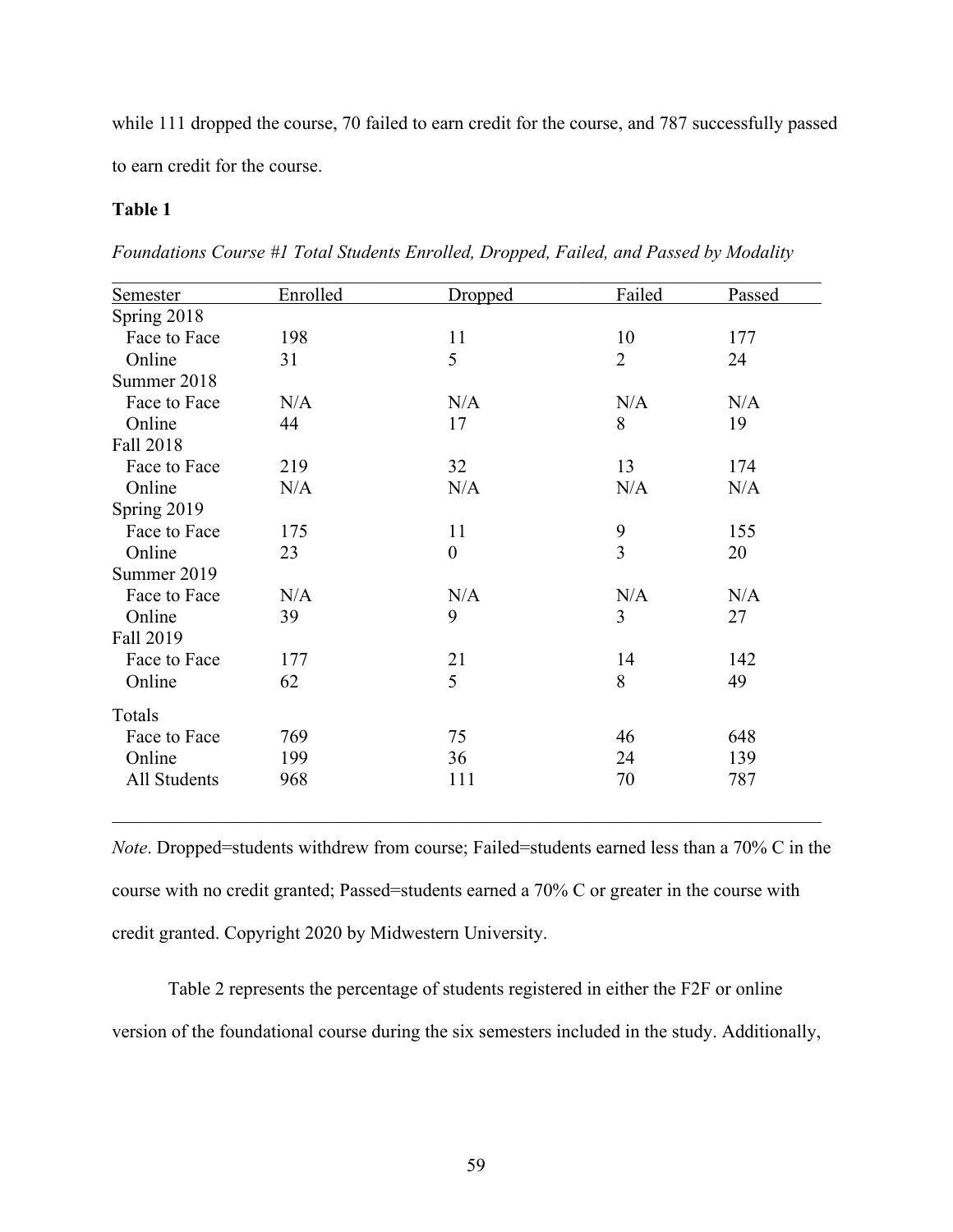the table outlines the percentage of students who dropped the course and those who completed the course over a two-year academic calendar covering six-semesters.

#### **Table 2**

*Percentages of Students Enrolled, Dropped, Failed, and Passed in F2F and Online Courses* 

| Modality     | Enrolled |       | Dropped |       | Failed |       | Passed |       |
|--------------|----------|-------|---------|-------|--------|-------|--------|-------|
|              | n        | $\%$  | n       | $\%$  | n      | $\%$  | n      | $\%$  |
| Face to Face | 769      | 79.44 | 75      | 9.75  | 46     | 5.98  | 648    | 84.27 |
| Online       | 199      | 20.56 | 36      | 18.09 | 24     | 12.06 | 139    | 69.85 |
| All Students | 968      | 100   |         | 11.47 | 70     | 7.23  | 787    | 81.30 |

*Note*. Percentages calculated using the number dropped, failed, or passed out of the number enrolled for each course modality. Copyright 2020 Midwestern University.

 $\mathcal{L}_\text{G}$  , and the contribution of the contribution of the contribution of the contribution of the contribution of the contribution of the contribution of the contribution of the contribution of the contribution of t

Overall, nearly 80% of students registered in the foundational course selected the F2F option, and over 84% of those students passed and earned credit for the coursework. Out of the students who selected the online option, just over 69% of students passed the semester course. With an average completion rate for all students registered in the foundational course around 81%, those taking it F2F had a significantly better completion percentage than those in the online version.

#### **Data Analysis Procedure**

 The procedures for the data analysis process began with organizing and securing preexisting data related to course enrollment, student grades, and percentages needed to properly identify information to answer the previously mentioned research questions (Salkind, 2011). To help with the causal-comparable data analysis, it was determined that descriptive analysis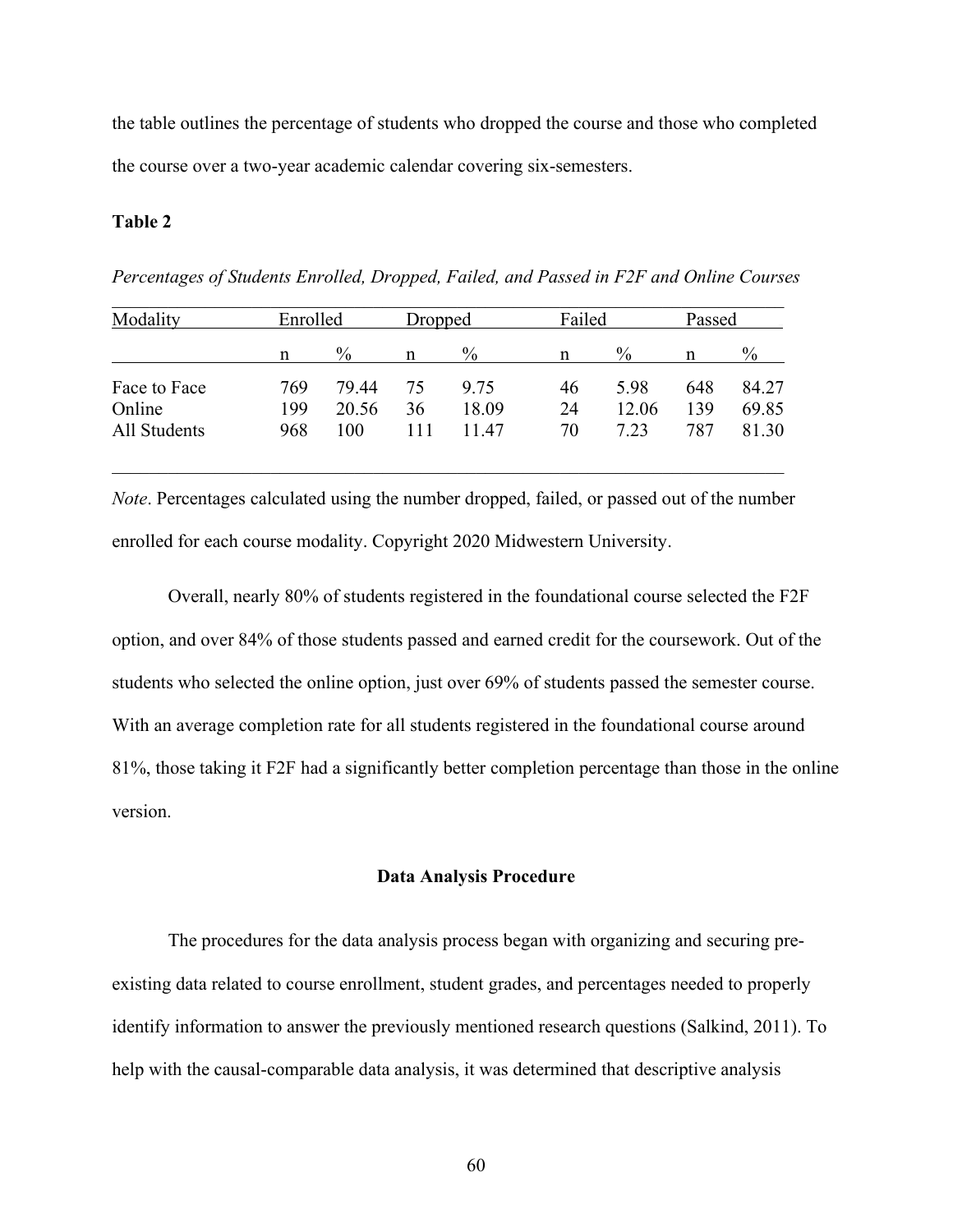techniques would be the best option for establishing desired relationship data. Descriptive statistical analysis provides a more vital understanding of the course enrollment when comparing the F2F course and the online version of the course (Hair et al., 1999). This methodology was selected due to the inability to manipulate pre-existing data that is used throughout the university for programmatic decision-making. Through the campus data management system, this information is disseminated at different times throughout the semester and calendar year, and therefore manipulation and coding changes are not possible. In addition, the information was inputted into the Statistical Package for the Social Sciences (SPSS) system, which is a software program for compiling statistical data and analysis.

# **Ethical Considerations**

This data was collected as part of a programmatic study, using pre-existing enrollment, completion, and academic recording data; hence the Institutional Review Board's permission was not sought for this study. All participants included in this study were not identified by name, program content area, or program sequence.

As with any data collection, statistics, or university research protocol, the information and participants' security must always be considered. Institutional Board Review (IRB) approval was not required for this study based on the data collection of pre-existing information accessible by the institution and College of Education personnel. Due to the data collection system used at the university, student names, instructor names, class rosters, and student grades were provided anonymously, with no security measures needed for the collection of the intended data. This information was gathered due to pre-existing university reporting needs and was not explicitly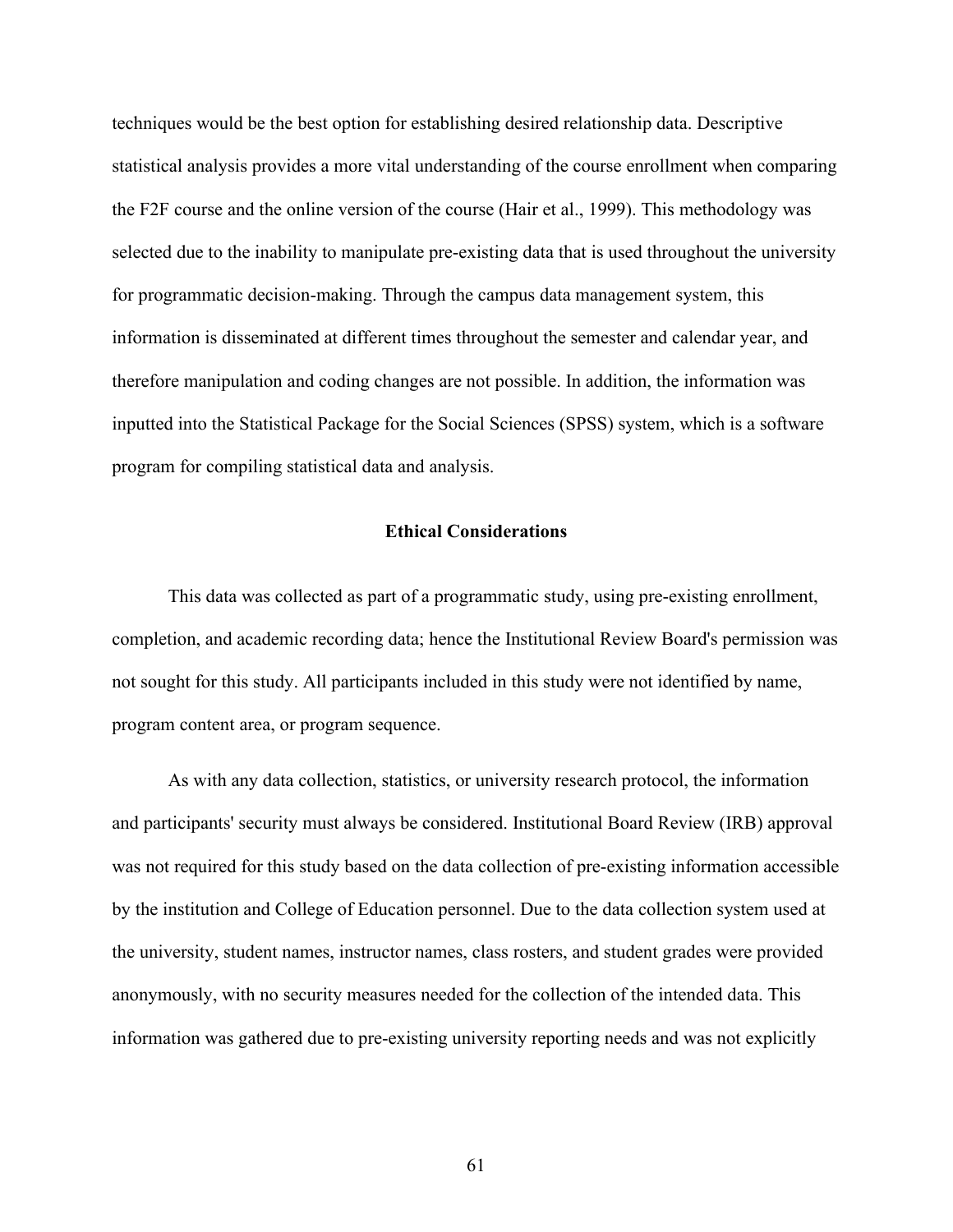collected for this study. In addition, anonymity and personally identifiable information about individual students was not included in this study.

#### **Summary**

As stated throughout this chapter, this research aimed to determine if barriers exist to student outcomes when comparing students enrolled in the same secondary teacher preparation course in a F2F (traditional) course versus the online (distance education) version of the course. The research focused on student performance, dropout rates, and withdrawal percentages as part of the total enrollment for two different course modalities. This course combines a set of contemporary topics in education related to curriculum and school organization and provides information to help students understand the profession of teaching. In addition, enrolled students begin to develop a professional perspective on teaching and how the field of education can be a potential career. Furthermore, this course includes a clinical observation component as an assignment, providing students with initial exposure to a classroom and community organization to observe and interact with teachers and students at the secondary level.

The data was collected through pre-existing institutional processes and data source gathering using COGNOS, a campus-wide software program that allows access to data such as student enrollment, dropout, withdrawal rates, and grade outcomes. The information is used as institutional data related to overall student course success, student completion, and enrollment numbers to project future program staffing needs and properly provide course availability for both the semester and academic calendar year. For this study, the data was analyzed using a quantitative research design utilizing an analysis of variance (ANOVA) test for statistical differences and significance, including descriptive statistics. This test reveals a statistical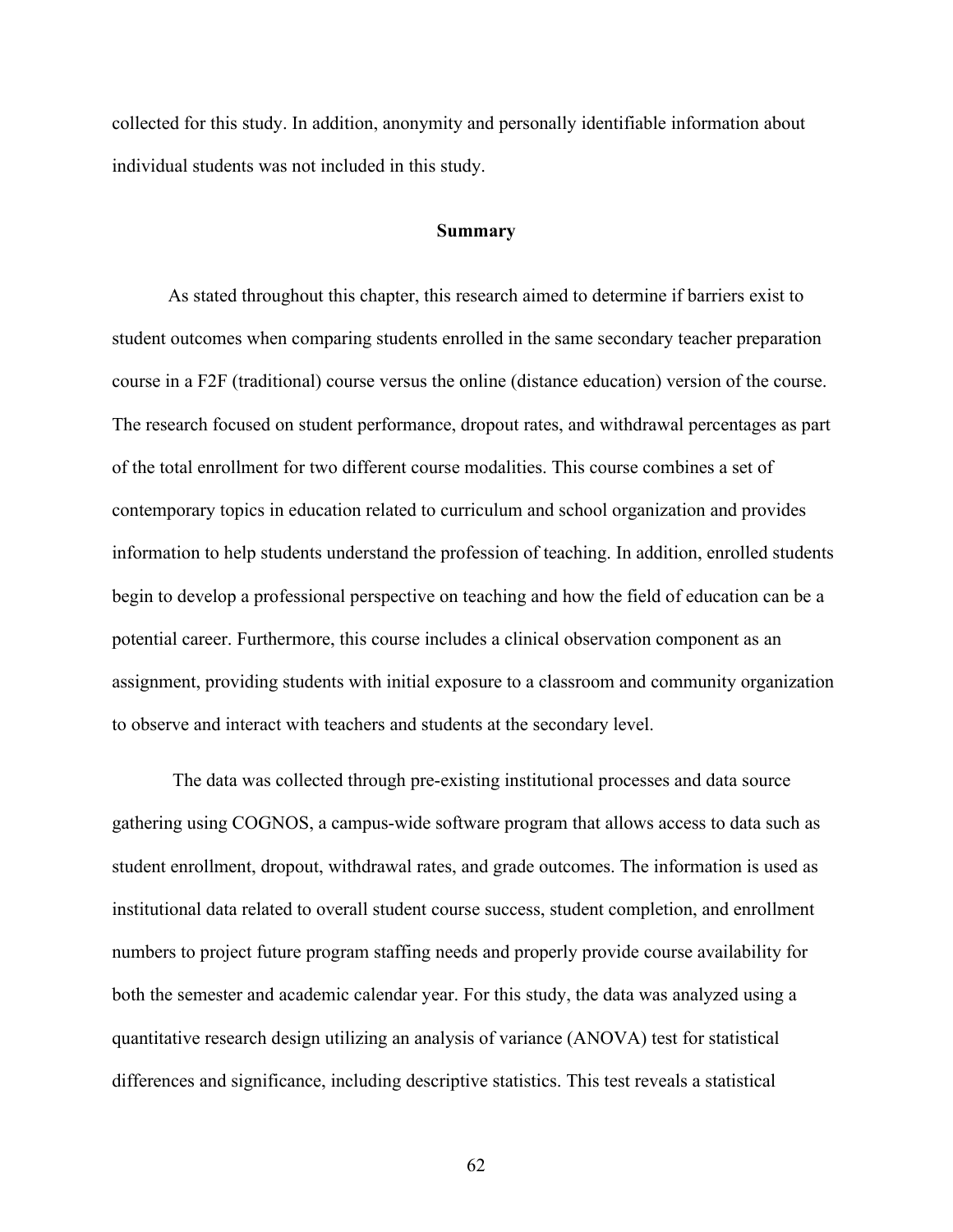difference of significance between variables. The results of the analyses are presented in the next chapter.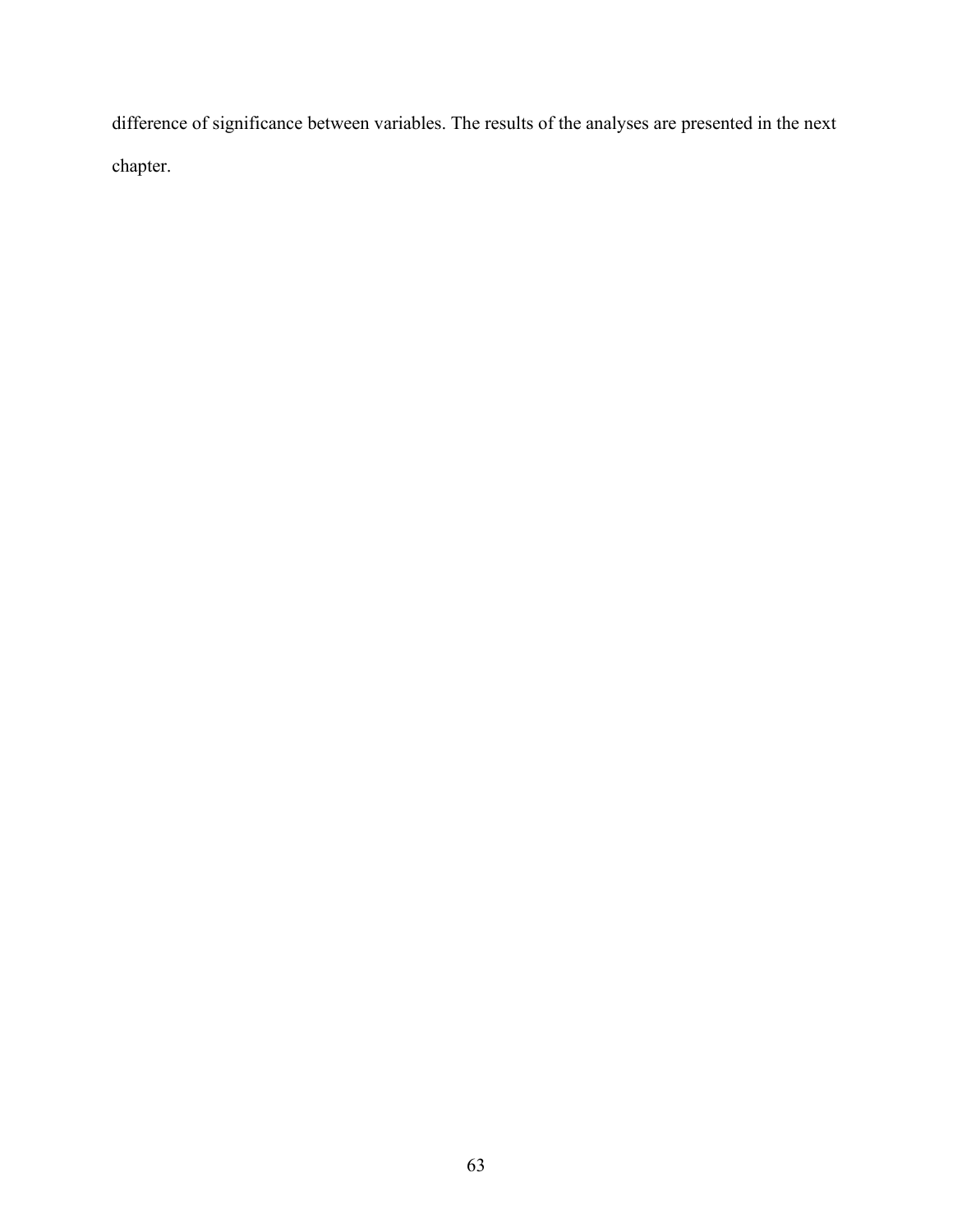#### CHAPTER IV: RESULTS

Causal-comparative research designs explore differences between or among preexisting groups and are considered one of the most common forms of research design in the field of education (Mertens, 2014; Schenker & Rumrill, 2004). The purpose of this quantitative causalcomparative research study was to determine if there was a significant difference in student success and student completion when comparing face-to-face (F2F) and online learning sections of the same professional education sequence introductory course. This chapter will explain the data collection and analysis findings when concentrating on instructing students enrolled in F2F teaching modalities in contrast to online or distance learning modalities. The design was used to compare preexisting data related to student success rates, dropout rates, and student withdrawal rates in two instruction modalities of a foundational secondary teacher preparation course.

The findings presented in this chapter are structured around the research questions presented in Chapter III: Methodology. This chapter includes three distinct sections to identify specific results. The first section presents the collected data from the six semesters of course enrollment for the initial Foundations Course #1, both F2F and online variations. The second section of this chapter will analyze the different student success rates of the students enrolled in the two different course modalities in response to research question one. The third section will identify the differences in dropout rates when looking at the two different course modalities in response to research question two. The findings from the first two research questions will reveal implications for the teacher education program related to different instruction modalities of the same teacher education foundations course. This information is presented in the final chapter of this study.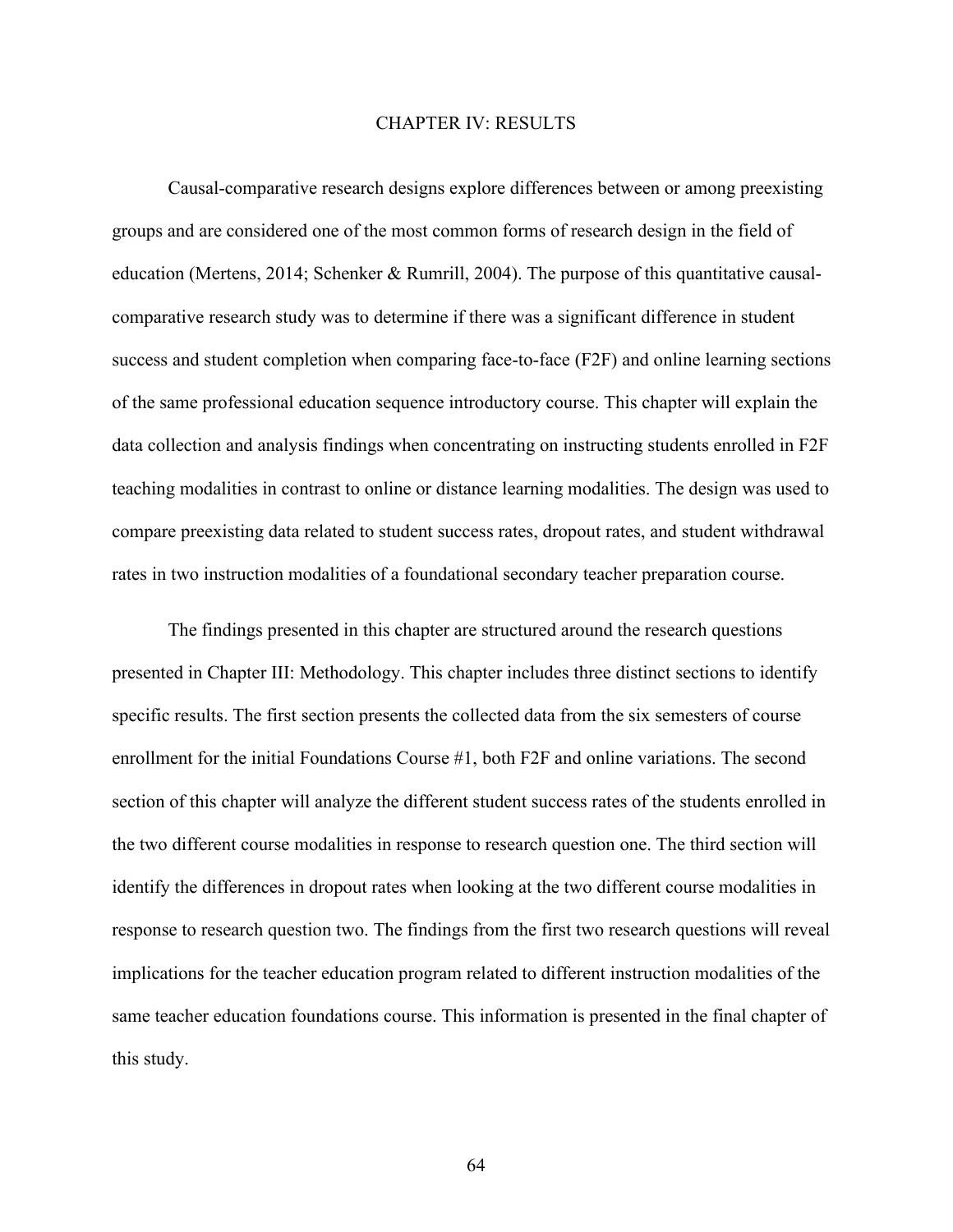#### **Research Questions**

- 1. To what extent do student performances differ in the traditional vs. the online teacher foundational education course?
- 2. To what extent do student dropout rates differ between traditional vs. online foundational teacher education courses?
- 3. What are the implications for offering foundational teacher education courses online vs. traditional formats throughout foundational teacher education courses?

# **Variables**

By implementing a causal-comparative design, the two variables used for this study were the classroom settings (the two levels being the two different classroom instructional modalities used when comparing different students) and student outcomes (student success and dropout rates). For research questions 1 and 2, the independent variable remained constant with the dependent variable changing to address the need of the research question outcomes. The students and instructors of both course sessions never shared the same learning space.

It is critical to understand the data chart below and how it presents the research findings of the entire study. As presented in Table 3 below, both total numbers, as well as percentages of students enrolled in the courses, were used for the data analysis of this study to illustrate and support the variance in data collected for each of the course learning modalities.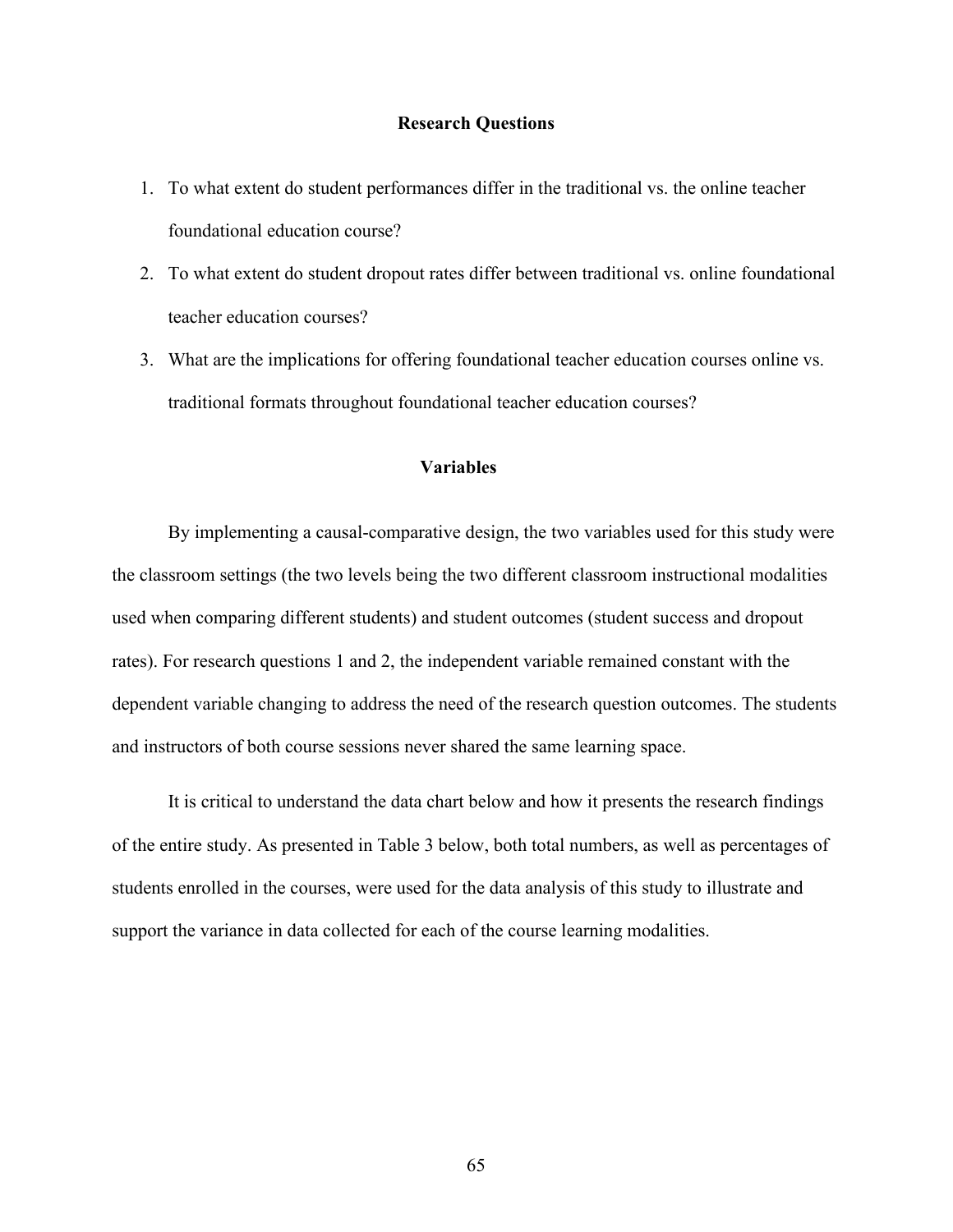# **Table 3**

| Semester    | Section          | Modality        | Enrolled | Dropped          |               |             | Completed     |             | Passed        |                  | Failed        |  |
|-------------|------------------|-----------------|----------|------------------|---------------|-------------|---------------|-------------|---------------|------------------|---------------|--|
|             |                  |                 | n        | n                | $\frac{0}{0}$ | $\mathbf n$ | $\frac{0}{0}$ | $\mathbf n$ | $\frac{0}{0}$ | n                | $\frac{0}{0}$ |  |
| Spring 2018 | 1                | F2F             | 31       | 5                | 16.13         | 26          | 83.87         | 24          | 92.31         | $\overline{2}$   | 7.69          |  |
| Spring 2018 | $\overline{2}$   | F2F             | 29       | $\mathbf{1}$     | 3.45          | 28          | 96.55         | 27          | 96.43         | $\mathbf{1}$     | 3.57          |  |
| Spring 2018 | 3                | F <sub>2F</sub> | 29       | $\mathbf{1}$     | 3.45          | 28          | 96.55         | 26          | 92.86         | $\overline{2}$   | 7.14          |  |
| Spring 2018 | $\overline{4}$   | F2F             | 29       | $\overline{2}$   | 6.90          | 27          | 93.10         | 26          | 96.30         | $\mathbf{1}$     | 3.70          |  |
| Spring 2018 | 5                | F <sub>2F</sub> | 29       | $\mathbf{1}$     | 3.45          | 28          | 96.55         | 26          | 92.86         | $\overline{c}$   | 7.14          |  |
| Spring 2018 | 6                | F <sub>2F</sub> | 30       | $\mathbf{1}$     | 3.33          | 29          | 96.67         | 28          | 96.55         | $\mathbf{1}$     | 3.45          |  |
| Spring 2018 | $\boldsymbol{7}$ | Online          | 31       | 5                | 16.13         | 26          | 83.87         | 24          | 92.31         | $\overline{2}$   | 7.69          |  |
| Spring 2018 | 8                | F2F             | 21       | $\boldsymbol{0}$ | 0.00          | 21          | 100.00        | 20          | 95.24         | $\mathbf{1}$     | 4.76          |  |
| Summer 2018 | $\mathbf{1}$     | Online          | 25       | 11               | 44.00         | 14          | 56.00         | 8           | 57.14         | 6                | 42.86         |  |
| Summer 2018 | $\overline{2}$   | Online          | 19       | 6                | 31.58         | 13          | 68.42         | 11          | 84.62         | $\overline{2}$   | 15.38         |  |
| Fall 2018   | $\mathbf{1}$     | F <sub>2F</sub> | 35       | 5                | 14.29         | 30          | 85.71         | 25          | 83.33         | 5                | 16.67         |  |
| Fall 2018   | $\overline{c}$   | F <sub>2F</sub> | 33       | $\overline{3}$   | 9.09          | 30          | 90.91         | 28          | 93.33         | $\overline{2}$   | 6.67          |  |
| Fall 2018   | 3                | F2F             | 35       | 9                | 25.71         | 26          | 74.29         | 26          | 100.00        | $\boldsymbol{0}$ | $0.00\,$      |  |
| Fall 2018   | $\overline{4}$   | F2F             | 34       | $\overline{4}$   | 11.76         | 30          | 88.24         | 29          | 96.67         | 1                | 3.33          |  |
| Fall 2018   | 5                | F2F             | 35       | 6                | 17.14         | 29          | 82.86         | 26          | 89.66         | 3                | 10.34         |  |
| Fall 2018   | 6                | F2F             | 19       | $\mathbf{1}$     | 5.26          | 18          | 94.74         | 18          | 100.00        | $\boldsymbol{0}$ | 0.00          |  |
| Fall 2018   | 7                | F <sub>2F</sub> | 28       | 4                | 14.29         | 24          | 85.71         | 22          | 91.67         | $\overline{2}$   | 8.33          |  |
| Spring 2019 | $\mathbf{1}$     | F <sub>2F</sub> | 23       | $\overline{2}$   | 8.70          | 21          | 91.30         | 20          | 95.24         | $\mathbf{1}$     | 4.76          |  |
| Spring 2019 | $\boldsymbol{2}$ | F <sub>2F</sub> | 22       | $\mathbf{1}$     | 4.55          | 21          | 95.45         | 19          | 90.48         | $\overline{2}$   | 9.52          |  |
| Spring 2019 | 3                | F <sub>2F</sub> | 21       | $\boldsymbol{0}$ | 0.00          | 21          | 100.00        | 19          | 90.48         | $\overline{2}$   | 9.52          |  |
| Spring 2019 | 4                | F <sub>2F</sub> | $24\,$   | 2                | 8.33          | 22          | 91.67         | 21          | 95.45         | 1                | 4.55          |  |
| Spring 2019 | 5                | F <sub>2F</sub> | 22       | 3                | 13.64         | 19          | 86.36         | 18          | 94.74         | $\mathbf{1}$     | 5.26          |  |
| Spring 2019 | 6                | F <sub>2F</sub> | 23       | $\mathbf{1}$     | 4.35          | 22          | 95.65         | 21          | 95.45         | $\mathbf{1}$     | 4.55          |  |
| Spring 2019 | $\tau$           | Online          | 23       | $\boldsymbol{0}$ | 0.00          | 23          | 100.00        | 20          | 86.96         | 3                | 13.04         |  |
| Spring 2019 | $\,8\,$          | F2F             | 22       | $\mathbf{1}$     | 4.55          | 21          | 95.45         | 20          | 95.24         | $\mathbf{1}$     | 4.76          |  |
| Spring 2019 | $\mathbf{9}$     | F2F             | $18\,$   | $\mathbf{1}$     | 5.56          | 17          | 94.44         | 17          | 100.00        | $\boldsymbol{0}$ | $0.00\,$      |  |

*Breakdown of Student Data in All Sections of Foundations Course #1 over Six Semesters*

(Table Continues)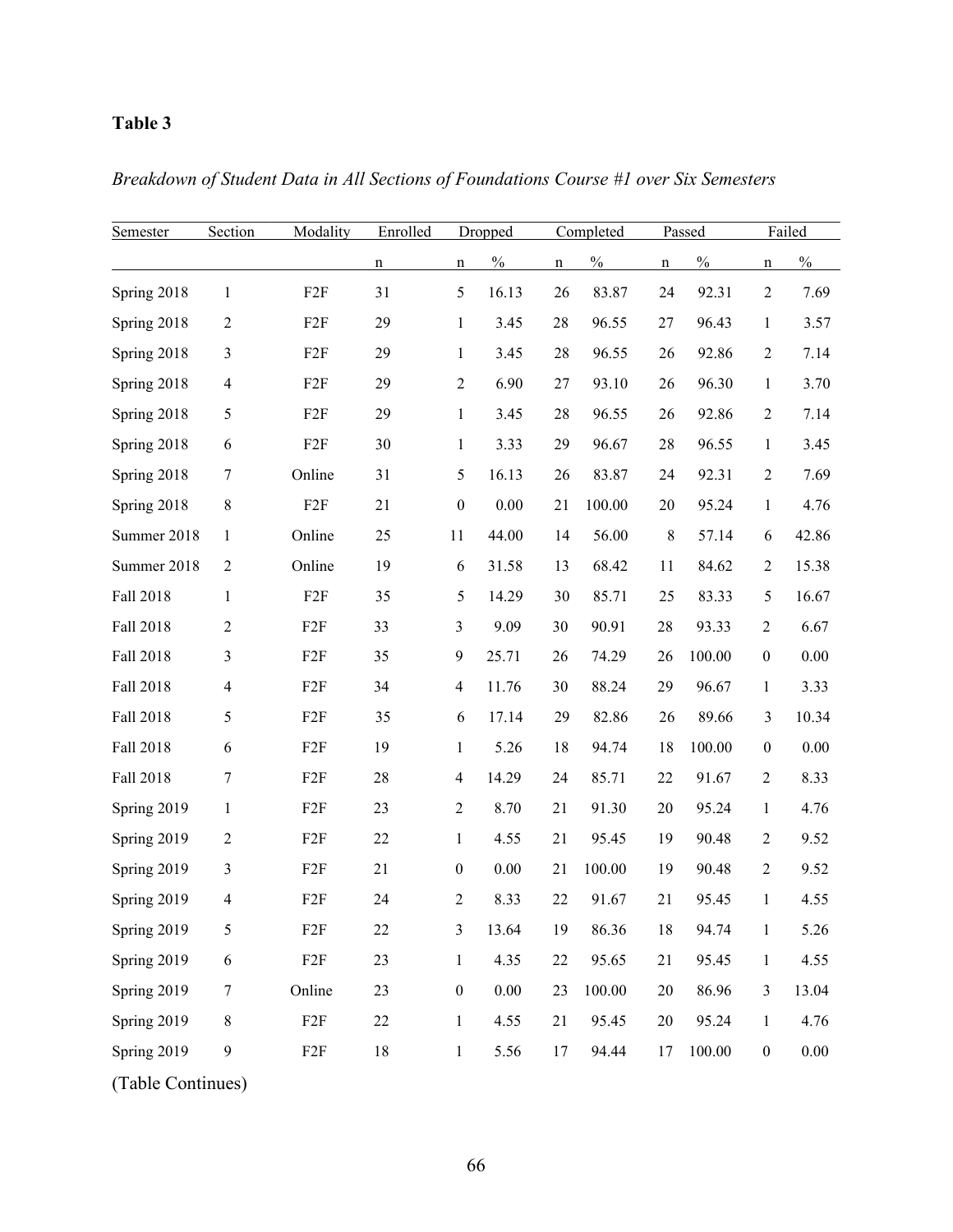| <b>Semester</b> | Section        | Modality | Enrolled |                | Dropped       | Completed   |               | Passed      |               | Failed         |               |
|-----------------|----------------|----------|----------|----------------|---------------|-------------|---------------|-------------|---------------|----------------|---------------|
|                 |                |          | n        | n              | $\frac{0}{0}$ | $\mathbf n$ | $\frac{0}{0}$ | $\mathbf n$ | $\frac{0}{0}$ | $\mathbf n$    | $\frac{0}{0}$ |
| Summer 2019     | 1              | Online   | 17       | 2              | 11.76         | 15          | 88.24         | 13          | 86.67         | 2              | 13.33         |
| Summer 2019     | $\overline{2}$ | Online   | 22       | $\tau$         | 31.82         | 15          | 68.18         | 14          | 93.33         | $\mathbf{1}$   | 66.67         |
| Fall 2019       | 1              | F2F      | 20       | $\mathbf{0}$   | 0.00          | 20          | 100.00        | 18          | 90.00         | $\overline{2}$ | 10.00         |
| Fall 2019       | $\overline{c}$ | F2F      | 37       | 6              | 16.22         | 31          | 83.78         | 30          | 96.77         | $\mathbf{1}$   | 3.23          |
| Fall 2019       | 3              | F2F      | 34       | 5              | 14.71         | 29          | 85.29         | 26          | 89.66         | 3              | 10.34         |
| Fall 2019       | 4              | Online   | 30       | $\mathbf{1}$   | 3.33          | 29          | 96.67         | 26          | 89.66         | 3              | 10.34         |
| Fall 2019       | 5              | F2F      | 32       | 3              | 9.38          | 29          | 90.62         | 27          | 93.10         | $\overline{2}$ | 6.90          |
| Fall 2019       | 6              | F2F      | 22       | 5              | 22.73         | 17          | 77.27         | 15          | 88.24         | 2              | 11.76         |
| Fall 2019       | 7              | F2F      | 32       | $\overline{2}$ | 6.25          | 30          | 93.75         | 26          | 86.67         | $\overline{4}$ | 13.33         |
| Fall 2019       | 8              | Online   | 32       | $\overline{4}$ | 12.50         | 28          | 87.50         | 23          | 82.14         | 5              | 17.86         |

Table 3 Continued

*Note*. Copyright 2020 by Midwestern University.

The data table for this research study illustrates the findings for both research questions using total enrollment numbers by class and year, section, groups, count numbers, and percentages. Throughout the data table, it is significant to explain how percentages were used to demonstrate different components of a student enrollment group, student success groups, dropout groups, and overall enrollment numbers per section and delivery method of the Foundations Course #1.

Table 3 details a six-semester, two-year Foundations Course #1 enrollment cycle pre-COVID-19 pandemic. It must be highlighted that this research study uses data pre-pandemic, as students at the university were all required to enroll and complete all coursework in an online learning environment over the subsequent three semesters during the pandemic. With the study looking to draw conclusions related to student success and dropout rates when comparing F2F and online settings, it was essential to recognize data where the enrollment modality was not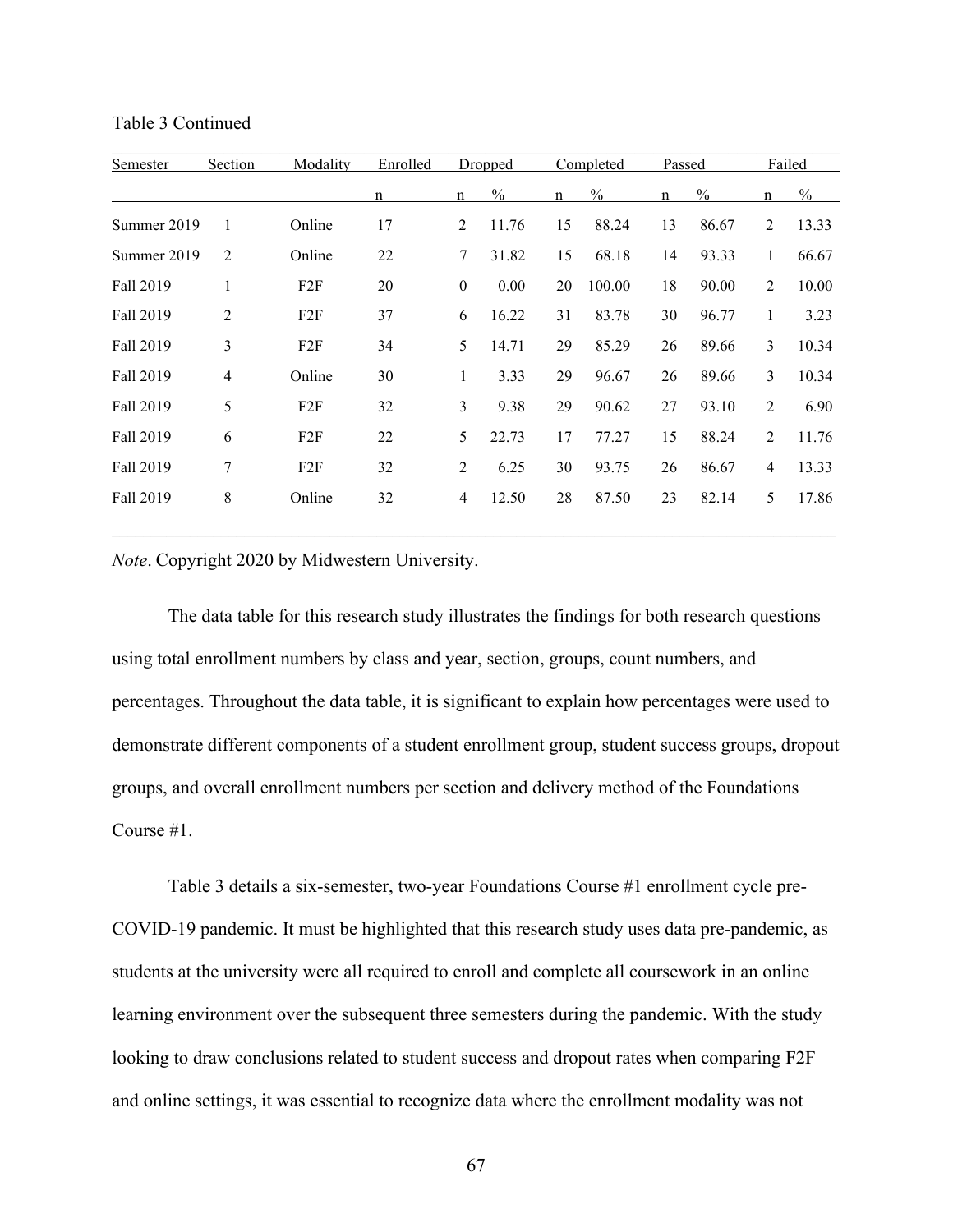offered to all students. The collected data was used for the following semesters: Spring 2018, Summer 2018, Fall 2018, Spring 2019, Summer 2019, and Fall 2019. These semesters were chosen to provide a two-year study that coincided with the semester breakdown at a traditional university. Additionally, this timeframe was chosen due to the online version of the Foundations Course #1 being offered in an online version for the first time.

The first column in Table 3 indicates the specific semesters identified for this research study. For this study, the research starts with Spring 2018 and subsequently moves through six semesters, including two summer sessions. In total, there were 36 course sections offered both in the traditional F2F modality and the online variation of the course. Additionally, each semester had a different total number of sections per Foundations Course #1 offered, ranging from the highest number of nine course sections in Spring 2019, to the lowest number of two in both Summer 2018 and Summer 2019.

The second column of Table 3 indicates the numbered sections categorized by semester and course offering for this study. As mentioned in the previous paragraph, each semester had a different number of course sections chronologically listed in the university's course catalog. Students were able to register for each section per semester based on the days/times of the course sections offered. In total, 36 course sections were offered through the College of Education at Midwestern University from Spring 2018 through Fall 2019.

Column #3 of the data table illustrates the type of teaching modality for each individual course section of the Foundations Course #1. This column separates course sections taught in a traditional style F2F and the online version of the same course. It is essential to clarify that some semesters did not offer the online instruction modality for the Foundations Course #1 until Spring 2018, which helped identify the correct semesters to use for this study. Additionally, the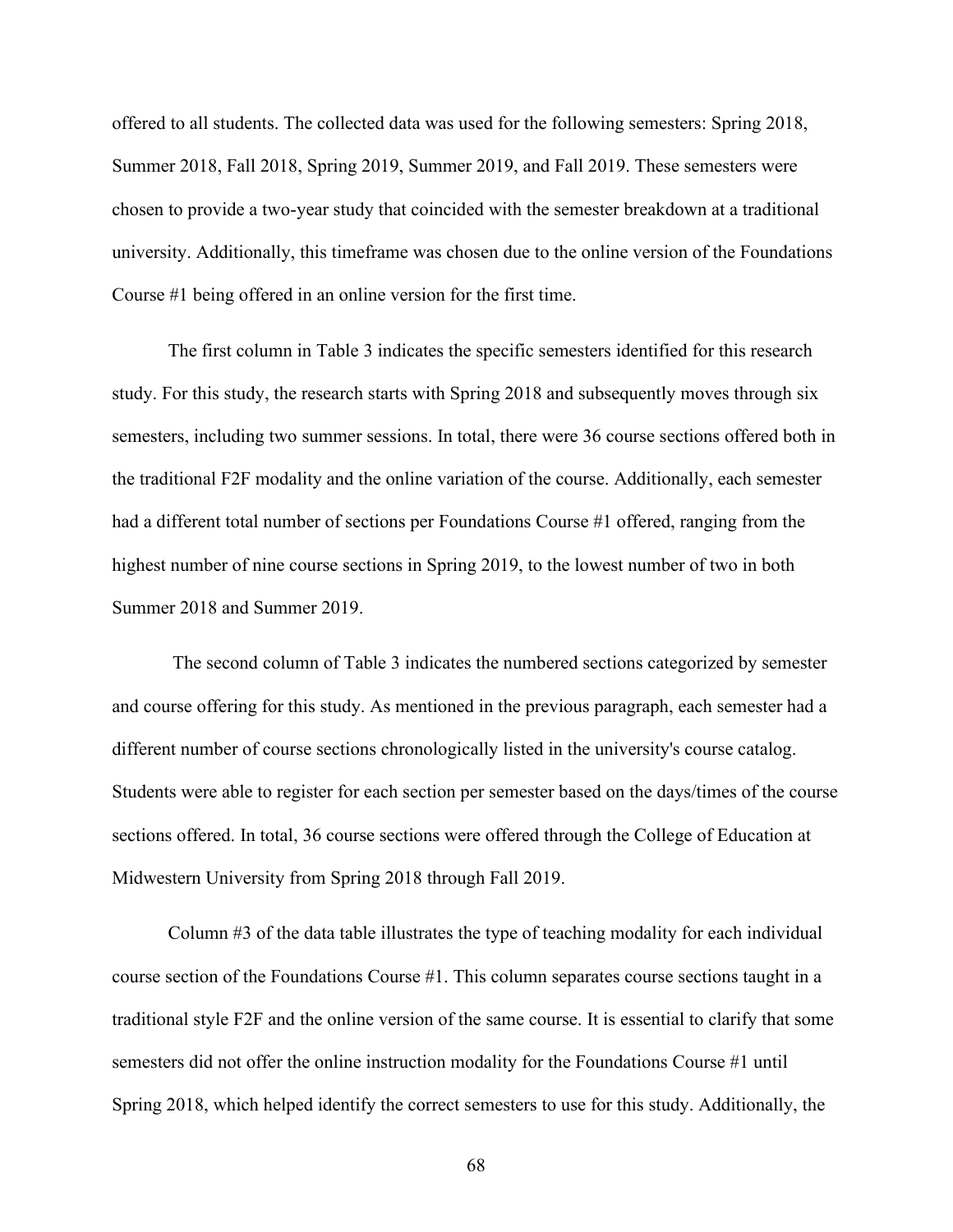Foundations Course #1 was only offered in an online modality for both summer semesters. Overall, the six semesters identified for this study had a total of 36 class sessions, 28 offered in the F2F modality and eight sections held in the online course modality.

The fourth column of the data table details the total number of students who initially enrolled in each section of the Foundations Course #1 over the two-year, six-semester data research period both in the traditional F2F modality as well as the online version of the course. This column displays the overall number of students who registered for one of the 36 sections, with an overall total of 968 students, 769 of which enrolled in the F2F sections and 199 who registered for the online version of the same Foundations Course #1. Over the research period, the student enrollment ranged from 17 in the Summer of 2018 to 37 in the Fall of 2019.

Column #5 of Table 3 displays the number of students who dropped the course during the semester prior to completing the course to earn a grade, decreasing the overall number of enrolled students. The total number of dropped students is indicated by each semester and course modality, totaling 111 students over a two-year, six-semester timeframe from Spring 2018 through Fall 2019. All in all, 75 students dropped the F2F modality of the Foundations Course #1, while 36 students dropped the online version of the same course. In addition, the next column #7 illustrates the overall percentage of students who dropped the course connected to the modality of the Foundations Course #1. This data table shows a significant difference in dropout percentages between the two modalities. For the traditional F2F course modality, 9.75% of the enrolled students dropped the course and did not earn a grade. On the other hand, in the online version of the same course, 18.09% of the initially registered students dropped the course and did not earn a grade. When comparing the course delivery modalities, 8.34% more students dropped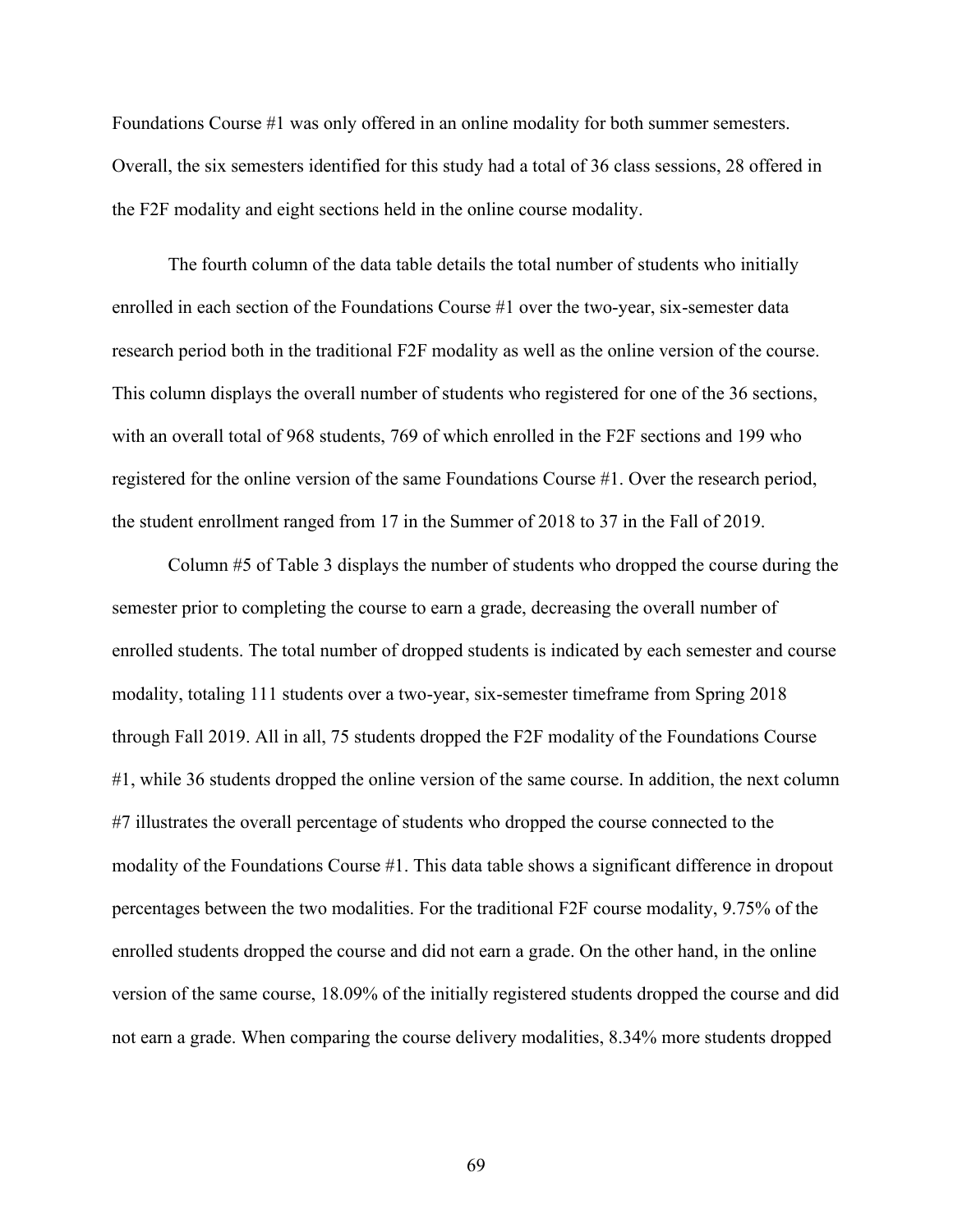out of the online version of the Foundations Course #1 than the F2F sections, showing a significantly higher online enrollment dropout rate.

The seventh column demonstrates the total number of enrolled students who completed the course over the indicated timeframe for this study. This column is sorted by semester and course modality, showing the total number of students finished the F2F and the online sections of the Foundations Course #1. Overall, the data represents a total of 857 students who enrolled and completed Foundations Course #1 over the two years. In total, 694 students completed the F2F version of Foundations Course #1, and 163 total students completed the online option of the same course. The next column breaks down the percentage of students who stayed in each section through the end of the semester. The data table reveals a ratio of F2F students to online students completing the same Foundations Course #1 at just over 4:1, indicating a significantly higher student population completing the F2F course modality for the Foundations Course #1.

The ninth and tenth columns outline the statistics for students who were successful in the Foundations Course #1 by earning a passing grade of A, B, or C as outlined by the institution's course catalog and academic requirements as per the Midwestern University course catalog. It is crucial to identify that all courses included in the secondary education professional education program sequence must be completed with an earned grade of A, B, or C to be recognized as passing (successful) and earn graduation credit without a course needing to be repeated. In addition, the State Board of Education recognizes a passing grade in teacher education preparation courses as A, B, or C earned grades. In total, 787 out of a possible 968 students initially enrolled in either modality of the Foundations Course #1 successfully earned a passing score of an A, B, or C. In total, 648 out of the 694 students who completed the F2F sections of the course received a passing grade. Plus, 139 students out the 163 students who completed the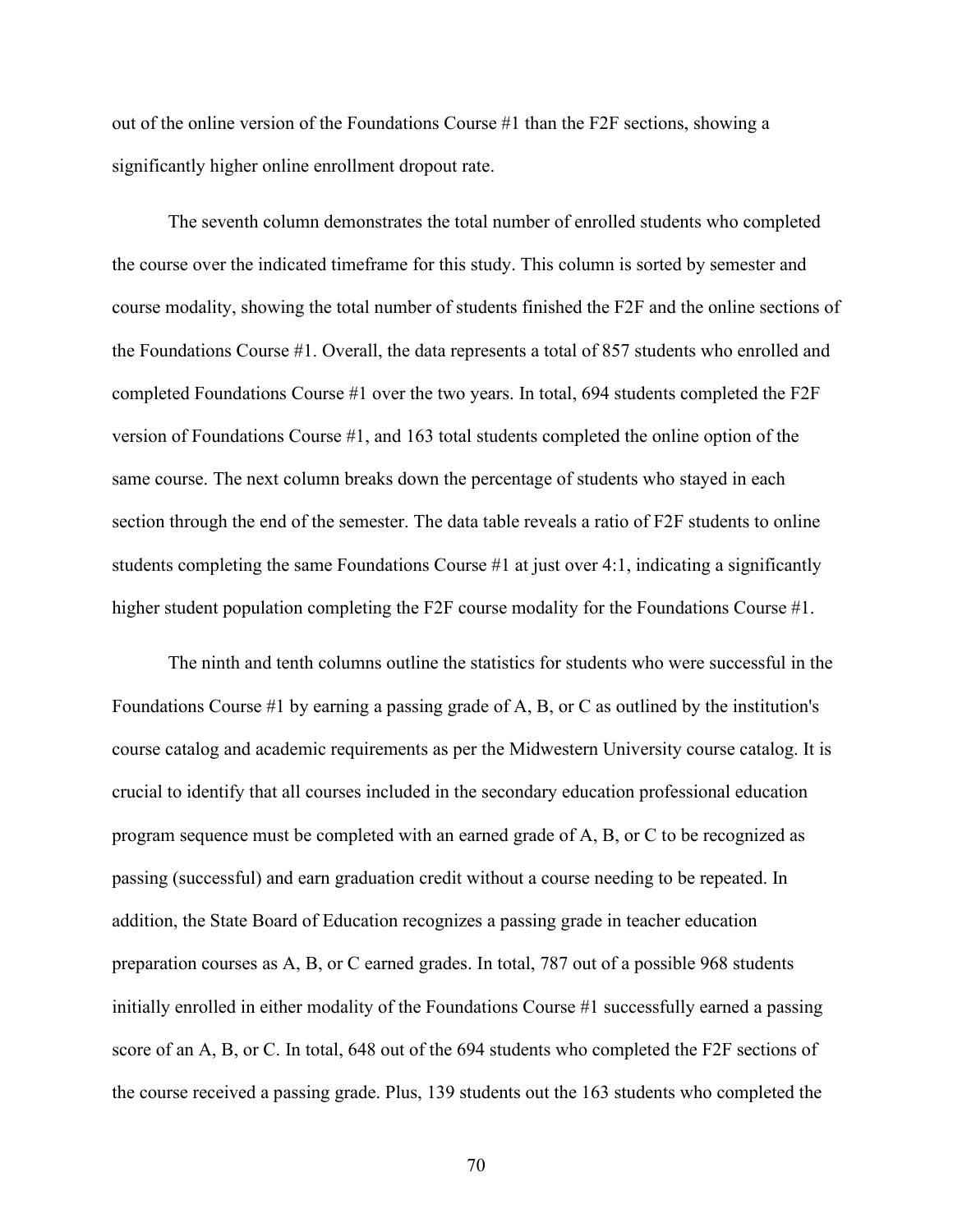online modality of the same course earned credit. Students who did not complete the course for a grade were not included in this column as they did not represent course completion. Additionally, students who earned a D, F, or WX were not included in this column.

It is vital to accurately identify the student percentage of enrolled students who successfully completed the course in each of the different formats offered. Overall, the traditional F2F sections had a 93.37% total success rate over the six-semester study period. However, the online sections of the Foundations Course #1 saw an 85.28% successful passing percentage. Thus, the rate difference between the two modalities landed at 8.1% in total. This variance represents a significantly lower student success rate when enrolled in the Foundations Course #1 through the online modality.

The eleventh column on the data table illustrates the number of students who enrolled in the Foundations Course #1, both the F2F version as well as the online version, who did not successfully complete the course with a passing score of A, B, or C. As the column reveals, a total of 70 students over the six semesters, two-year study did not earn a passing grade according to the institution's grading scale and program guidelines. Zoning in on students who enrolled in the traditional F2F setting, 46 out of the 648 student who completed the semester did not successfully earn credit for the course. The column also highlights that 24 out of the 199 students who completed the semester in the online version did not earn a passing grade for the course.

The final column on the data table highlights the overall percentage of students enrolled in the course, either F2F or traditional, who did not successfully complete the course with a passing score of A, B, or C. Over the two-year study, it was determined that 6.63% of students who enrolled in the traditional course modality were not successful, compared to 14.72% of students in the online sections of the Foundations Course #1. In total, an 8.09% rate of difference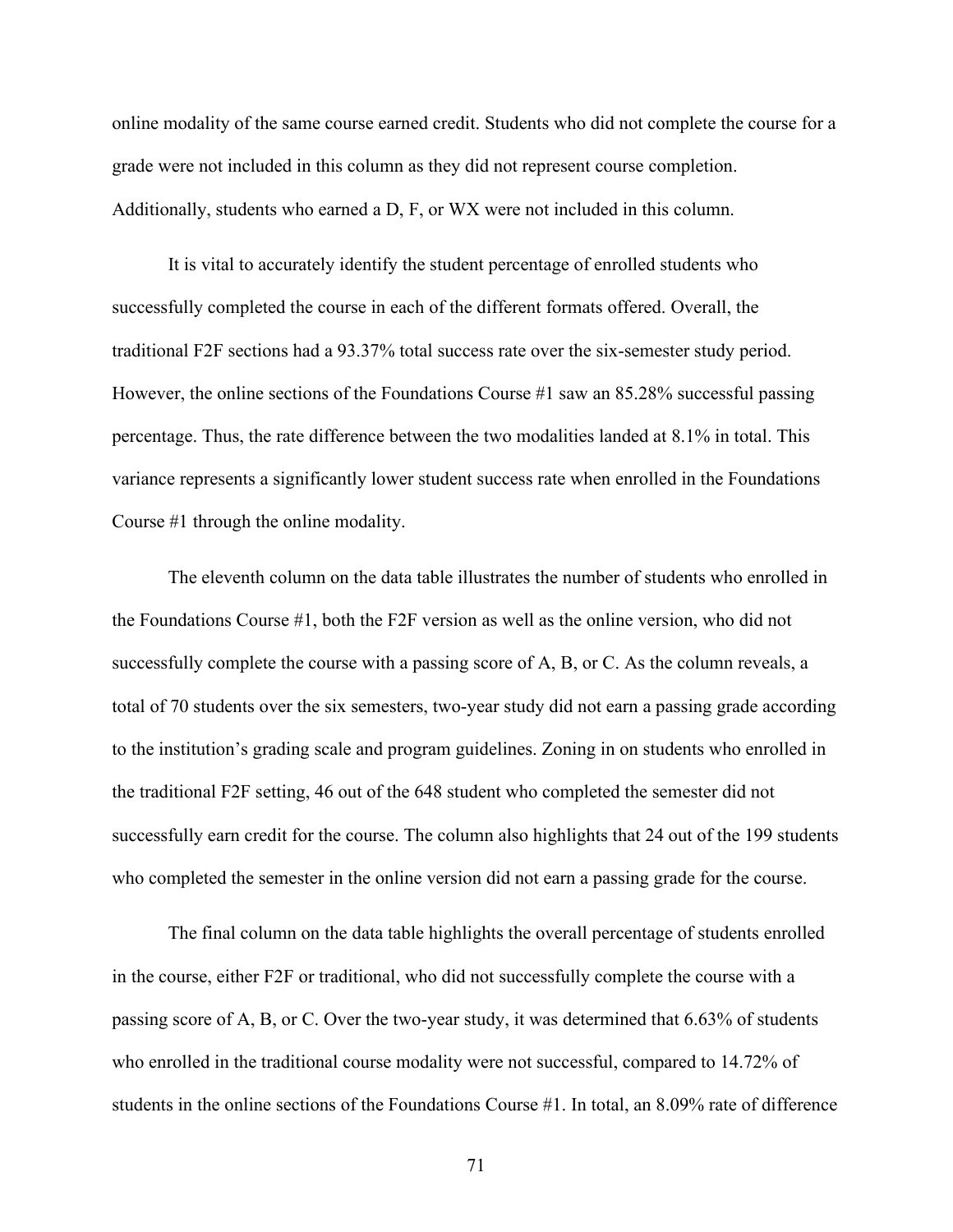exists between students enrolled in the traditional versus online course modality showing a significantly lower student success rate when enrolled in the Foundations Course #1 online modality.

### **Research Question 1**

*To what extent do student performances differ in the traditional vs. the online teacher foundations education course?*

Student success was determined by the institution's course catalog description that a student must earn an A, B, or C to pass the course and move through the program sequence. Focusing all research data for this study on the Foundations Course #1, the introductory course in the program, students who did not earn a successful grade either chose to retake the course or drop out of the secondary teacher education program. Students who do not pass the Foundations Course #1 must decide to delay graduation by re-enrolling in the course or removing teacher education from their program of study, changing major content areas of focus, and potentially needing to apply for a different content major program.

Of the 857 total students who completed the semester course, the 648 students enrolled in a F2F section over the six-semester period earned an A, B, or C final grade. This computes to a success rate of 93.37% of students who completed the course in the F2F modality. Turning attention to the online course completers over the same six-semester timeframe, 139 total students earned an A, B, or C in this modality of the class, representing a success rate of 85.28%. In total, 70 out of 857 students who completed the semester did not successfully earn credit for the course according to both the institutional and state board of education standards with a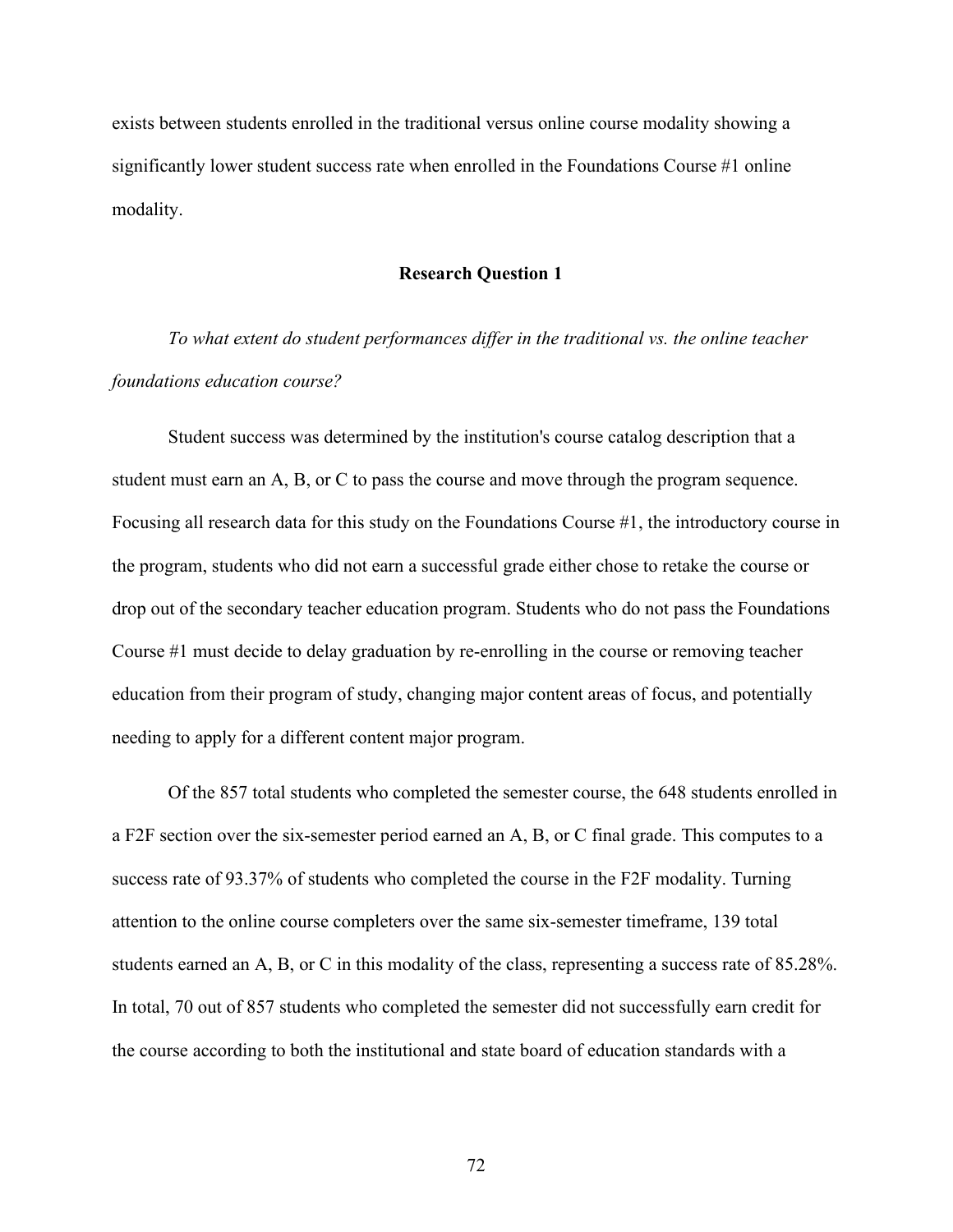passing score of A, B, C. The failure rate for students in the F2F sections landed at 6.63%, while that of the online sections was 14.72% all in all.

 In this study, the results related to the first research question demonstrate that student success when enrolled in a F2F modality stands significantly higher compared to the rate of success in the online version of the Foundations Course #1. A one-way ANOVA was conducted to determine the mean student success rates for students completing the course earning grades of A, B, or C related to the course modality. As shown in Table 4 below, the mean percentage for successful students in the face-to-face class was  $93.53\%$ ,  $M = 93.53$ , and the standard deviation  $SD = 4.01$ . Table 4 also highlights that the mean for successful students in the online version of the course was 84.53%,  $M = 84.53$ , and the standard deviation  $SD = 11.81$ . When comparing the student outcomes of success between the F2F course modality and the online version, there was a 9% higher outcome for students who enrolled and completed the F2F version of the course, representing a significant performance increase through the research timeframe. The findings from the analysis showed a significant difference in student success related to class modality, F  $(1, 34) = 13.78$ ,  $p = .001$ . This test shows a notable effect of the course delivery method on student success rates for the two-course modalities in this study.

# **Table 4**

| Modality | Sections | M     | <b>SD</b> | Std. Error |       |         |
|----------|----------|-------|-----------|------------|-------|---------|
| F2F      | 28       | 93.53 | 4.01      | 0.76       | 13.78 | $0.01*$ |
| Online   |          | 84.10 | 1.52      | 4.07       |       |         |
| Total    | 36       | 91.53 | 7.40      | 1.23       |       |         |

#### *Student Success Rates by Course Modality*

Note. M=Mean; SD=Standard Deviation; Std. Error=Standard Error; \*p < 0.05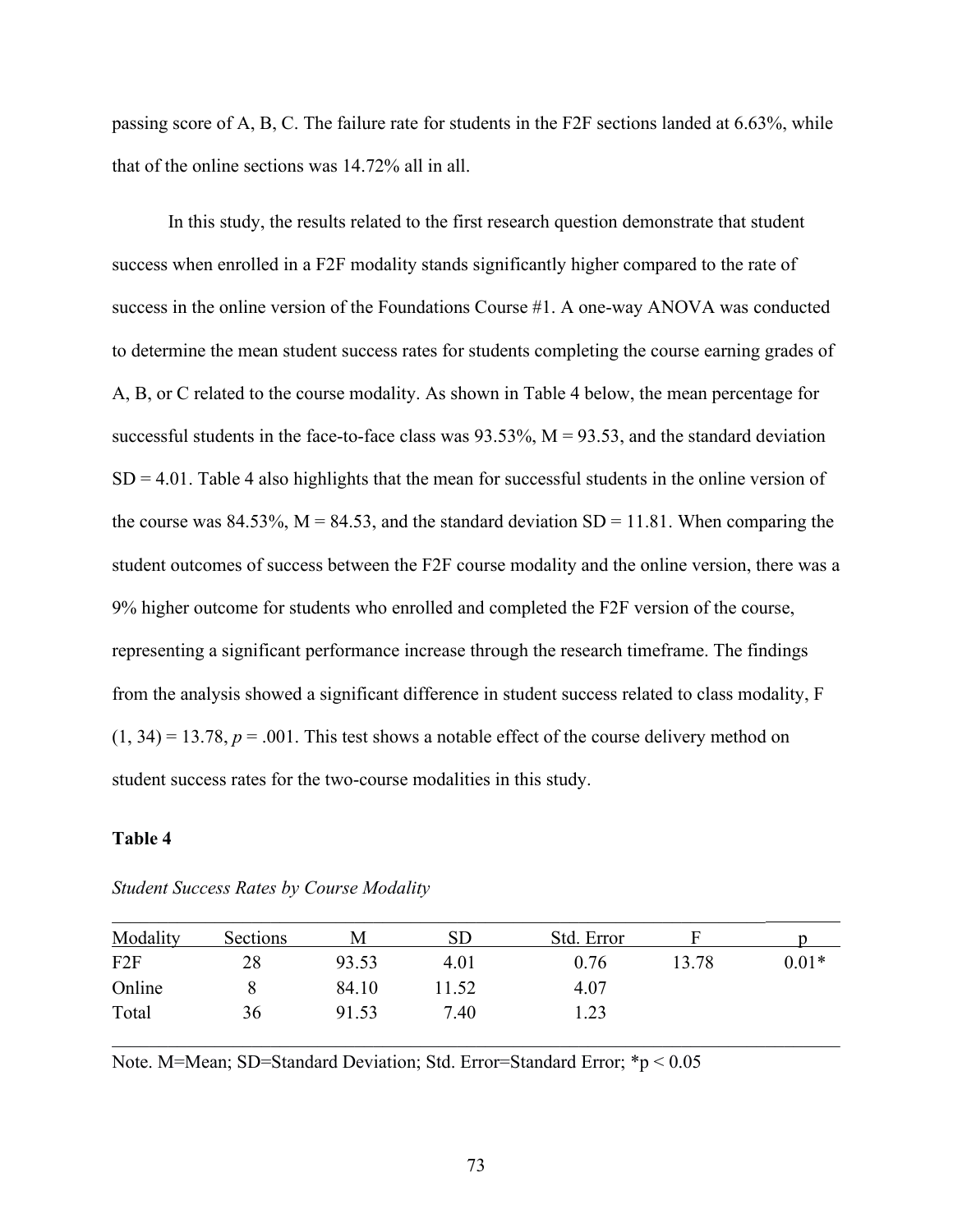In contrast, a one-way ANOVA was conducted to determine the mean for students who were unsuccessful in passing the course by earning grades lower than a C in each method of course delivery. As displayed in Table 5, the mean for unsuccessful students in the F2F sections was  $6.21\%$ ,  $M = 6.21$ , and the standard deviation SD = 3.97. The mean for unsuccessful students in the online sections of the course was 15.90%,  $M = 15.90$ , and the standard deviation SD = 11.52. When comparing the mean outcomes between the F2F and the online versions of the course, a difference of 9.7% represents a significant variation in failures based on the modality selected by the students. An analysis of variance showed student failure related to class modality was significant F  $(1, 34) = 14.67$ ,  $p = .001$ . This test underlines a significant effect on the percentage of students who did not earn credit for the course when comparing the delivery method for the two variables in this study.

# **Table 5**

| Modality | Sections | M       | <b>SD</b> | Std. Error |       |          |
|----------|----------|---------|-----------|------------|-------|----------|
| F2F      | 28       | 6.2071  | 3.96871   | 0.75002    | 14.67 | $0.001*$ |
| Online   |          | 15.8975 | 11.52069  | 4.07318    |       |          |
| Total    | 36       | 8.3606  | 7.44242   | 1.24040    |       |          |

*Student Failure Rates by Course Modality* 

Note. M=Mean; SD=Standard Deviation; Std. Error=Standard Error; \*p < 0.05

# **Research Question 2**

*To what extent do student dropout rates differ between traditional vs. online foundational* 

*teacher education courses?*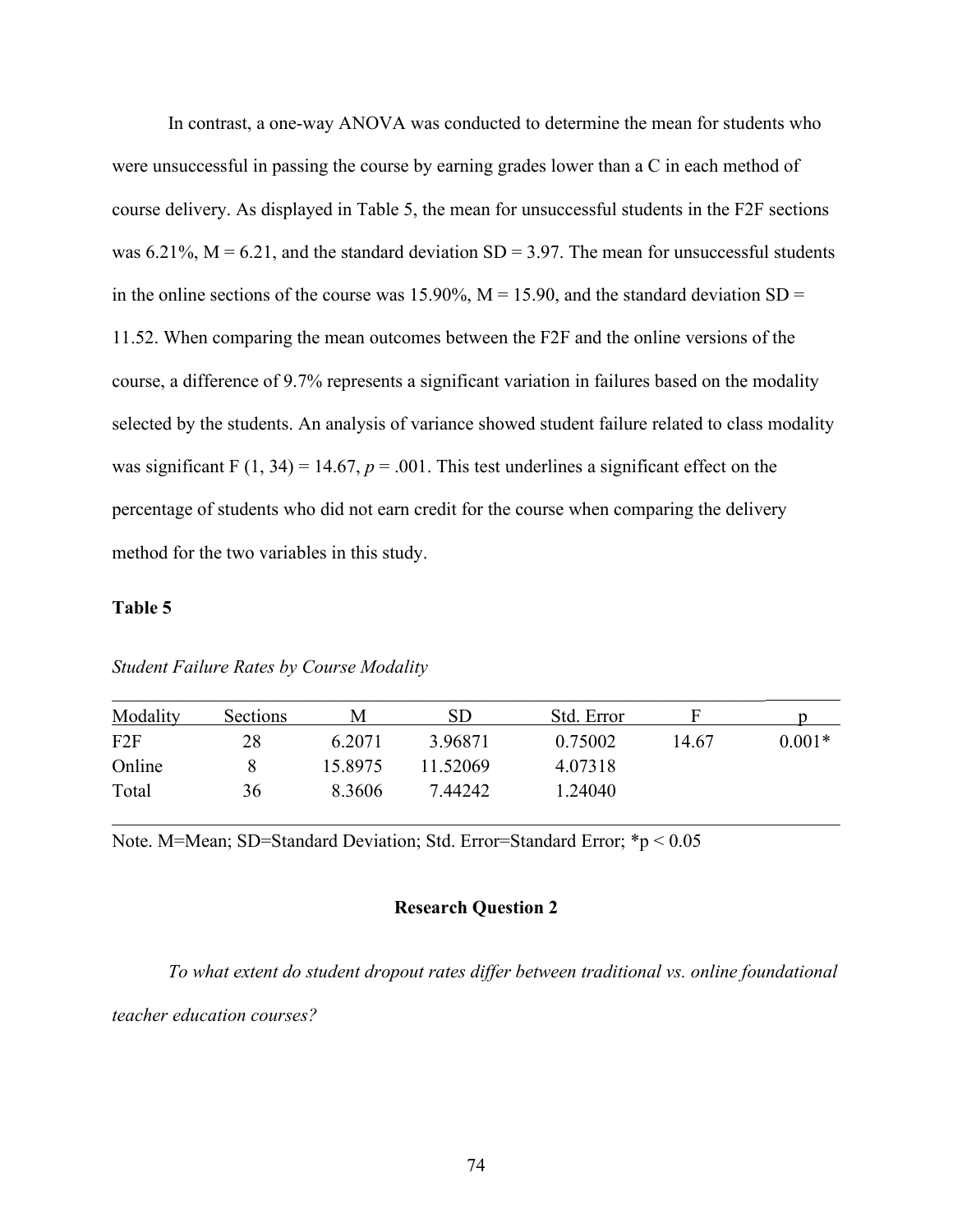Student termination, or dropout, was determined by the institution's course catalog and registrar's office explanation of course enrollment termination. Focusing all research data for this study on the Foundations Course #1, or the introductory course in the program, students could drop the course prior to the scheduled timeline to withdraw and receive a WX on the transcript, usually before the  $10<sup>th</sup>$  day of classes of the first midterm evaluation period. Students who dropped the Foundations Course #1 had to decide to delay graduation by re-enrolling in the course or remove teacher education from their program of study, changing major content areas of focus, and potentially needing to apply for a different content major program.

A total of 111 students dropped the Foundations Course #1 between Spring 2018 and Fall 2019, or more accurately, a six-semester timeframe. Of the total number of students who withdrew from the course (n=111) total, 75 students were initially enrolled in the F2F course modality option, while 36 students were initially enrolled in the online version of the same course over the six-semester calendar timeframe between Spring 2018 and Fall 2019.

As shown in Table 6, the mean percentages for students who dropped the F2F class equaled 9.07%,  $M = 9.07$ , and the standard deviation SD = 6.73. Furthermore, the mean for student dropouts in the online version of the course was  $18.90\%$ ,  $M = 18.89$ , and the standard deviation SD =15.39. To support these statistics, 75 out of the 769 students who initially enrolled in the F2F course modality dropped the course over the six-semester timeframe for this study. Additionally, 36 out of 199 students initially enrolled in the online version dropped out of this course prior to completion.

When comparing the student dropout rates between the F2F and online course modalities, there was a 9.83% variance between the two versions, representing a significant difference in performance through the research timeframe. An analysis of variance showed student dropout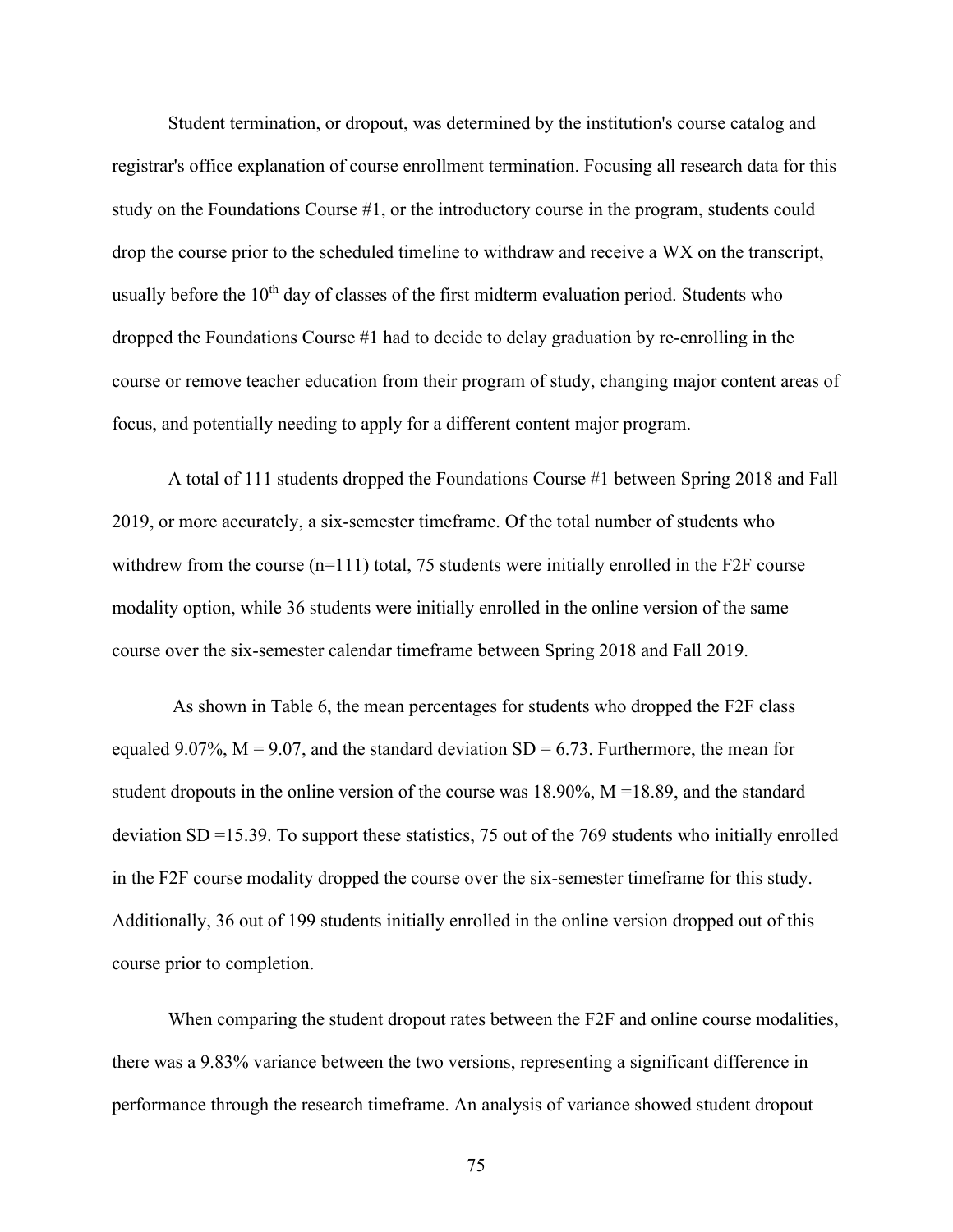rates related to class modality were significant F  $(1, 34) = 7.13$ ,  $p = .012$ . This test revealed significant effect of course delivery method, F2F or online, on student dropout rates for this study's focus on the Foundations Course #1.

#### **Table 6**

| Modality        | Sections | M     | <b>SD</b> | Std. Error |      |          |
|-----------------|----------|-------|-----------|------------|------|----------|
| F <sub>2F</sub> | 28       | 9.07  | 6.73      | 1.27       | 7.13 | $0.012*$ |
| Online          |          | 18.90 | 15.39     | 5.44       |      |          |
| Total           | 36       | 11.20 | 9.95      | 1.68       |      |          |

*Student Dropout Rates by Course Modality* 

Note. M=Mean; SD=Standard Deviation; Std. Error=Standard Error; \*p < 0.05

 In this study, the results for the second research question concerning student dropout rates when enrolled in a Foundations Course #1 in the online setting are significantly higher when compared to students who dropped out of the F2F version by a 2:1 ratio. This information represents a meaningful impact of the course modality on the student enrollment and completion rates in the Foundations Course #1, with a clear increase in potentially lost student enrollment, failure to complete the course, and potential loss of graduates entering the professional field of education. The results suggest a higher expected dropout rate of students who enroll in the online version of the Foundations Course #1, creating a significant barrier to student success.

#### **Summary**

This chapter focused on analyzing the first two research questions of the study related to student enrollment and success in the initial Foundations Course #1 as part of the secondary education professional education sequence at Midwestern University. The study findings for research question #1 show a significant difference in students' success, with more students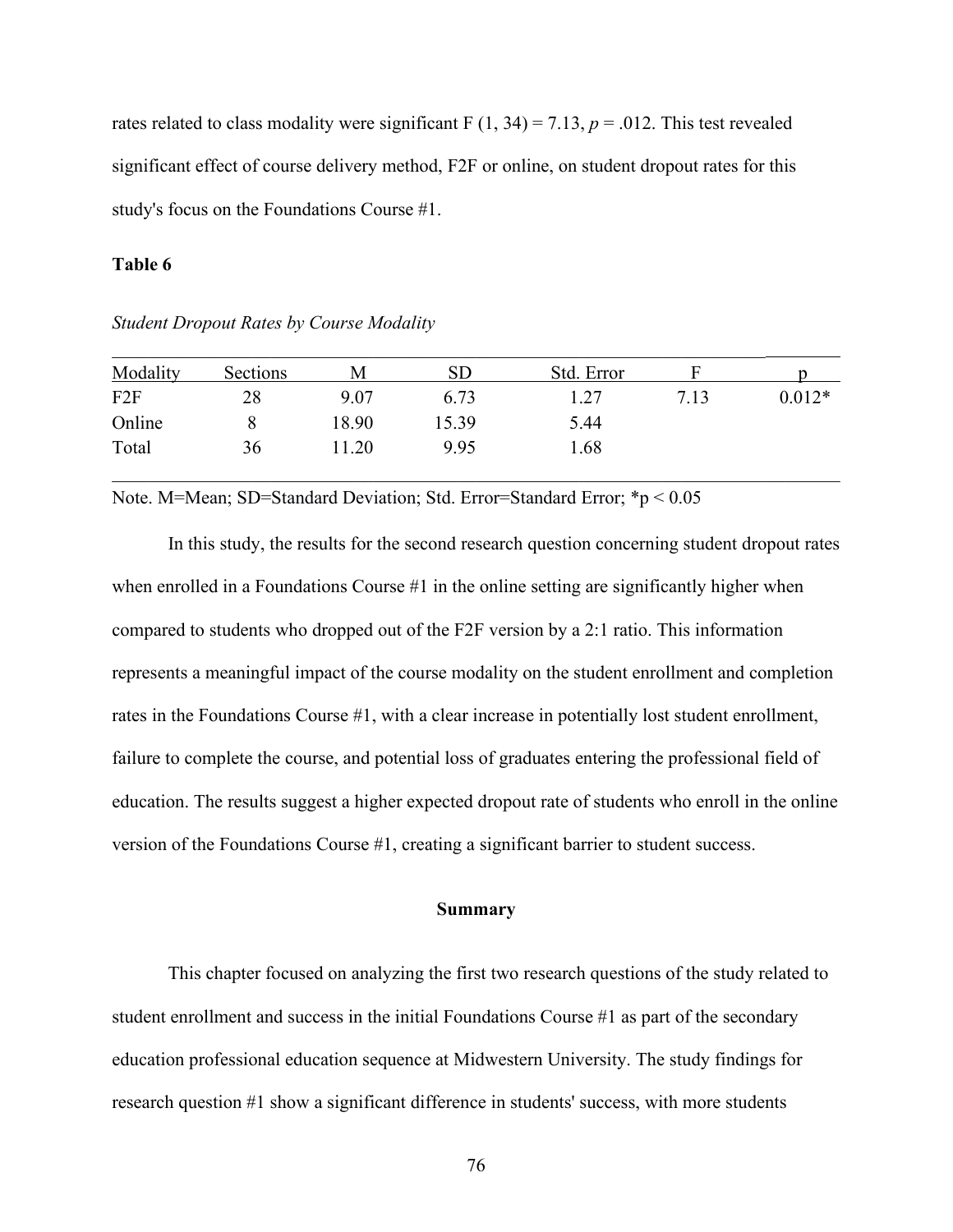earning a letter grade of A, B, or C in the F2F sections, at a rate of 9% higher significance than students enrolled in the online version of the same course. Thus, this information shows a significantly higher performance rate for student success when enrolled in the F2F version of the Foundations Course #1.

Additionally, the data collected for research question #2 shows there was a significantly higher student dropout rate for students enrolled in the online version of the Foundations Course #1, versus that of the F2F sections, at a 2:1 ratio or just under 19% for all students enrolled in the online version of the Foundations Course #1. Overall, this data provides information that details a statistically significant variability to student dropout rates when comparing course instruction modalities. To round out the study, Chapter V will dig into the third and final research question regarding the implications for offering the foundations course in both versions and potential steps for the institution moving forward.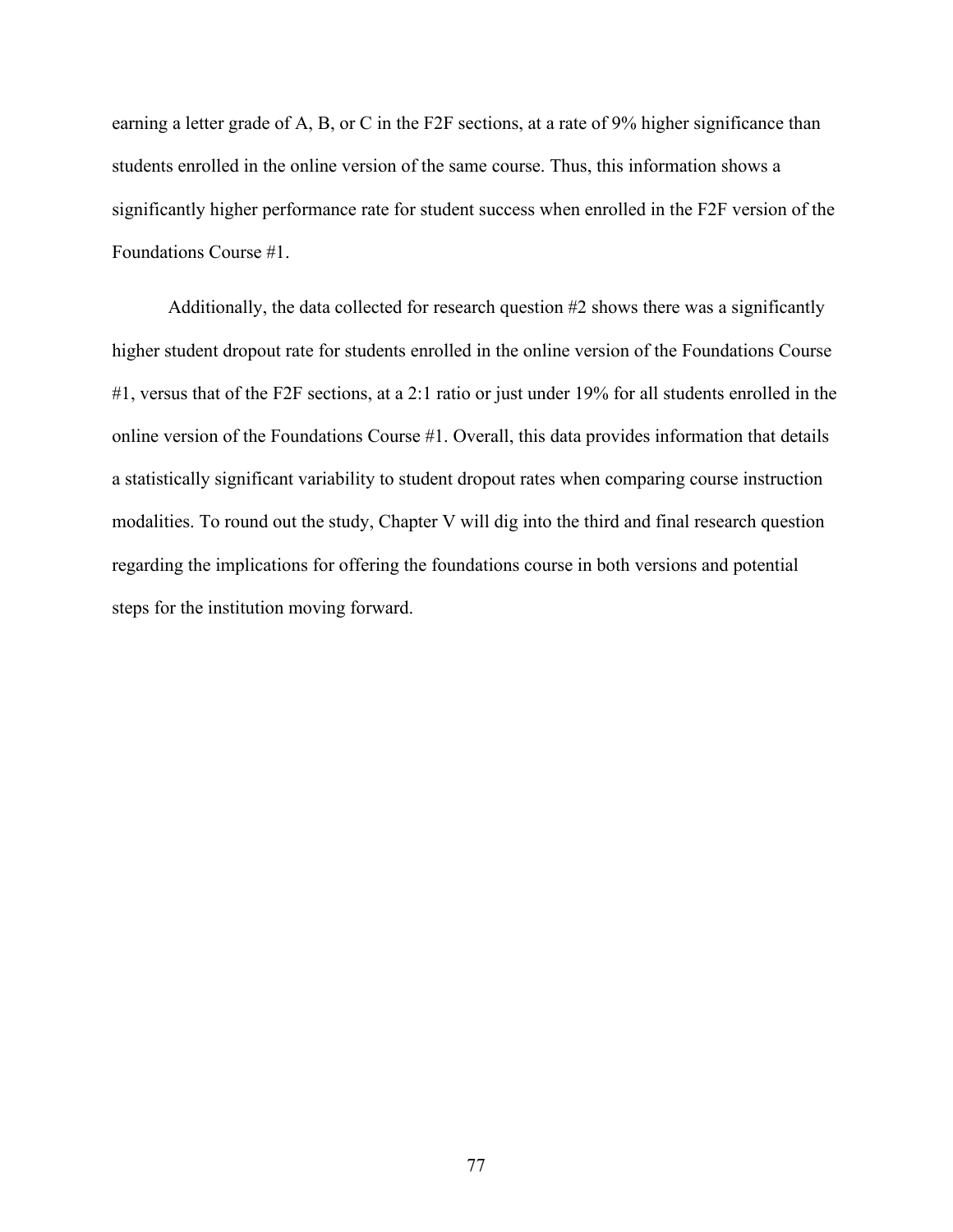# CHAPTER V: DISCUSSION OF FINDINGS, RECOMMENDATIONS, IMPLICATIONS, AND FUTURE RESEARCH

This study aimed to compare student performance, completion, and dropout rates in a traditional versus online version of the foundational course in a secondary education teacher education preparation program. To achieve this purpose, university data were gathered over a two-year or six-semester period from Spring 2018 through Fall 2019. In this chapter, a summary of the findings from this investigation is presented. In addition, implications of the study are discussed in relation to past literature, and recommendations for practice and future research are made.

#### **Summary of the Study**

Findings from this investigation, as documented in Chapter IV, demonstrate significantly lower student success and completion rates and higher dropout rates for students enrolled in the online version compared to the traditional face-to-face version of the foundational course. Data from the two-year study illustrates that when comparing student success through different course modalities, there could potentially be a 33% greater unintended failure rate causing an inability to complete the course for students who enroll in the online version of the Foundations Course #1. The results further suggest that student performance in the traditional classroom setting is strong, with only a few students failing to earn a passing grade or completing the course.

Alternatively, the students enrolled in the online version of the course have significantly lower success rates, either by failing to earn a passing grade or not completing the Foundations Course #1. The results have implications for the secondary teacher education program in that the students who enroll in the traditional face-to-face (F2F) course seem to have a higher potential to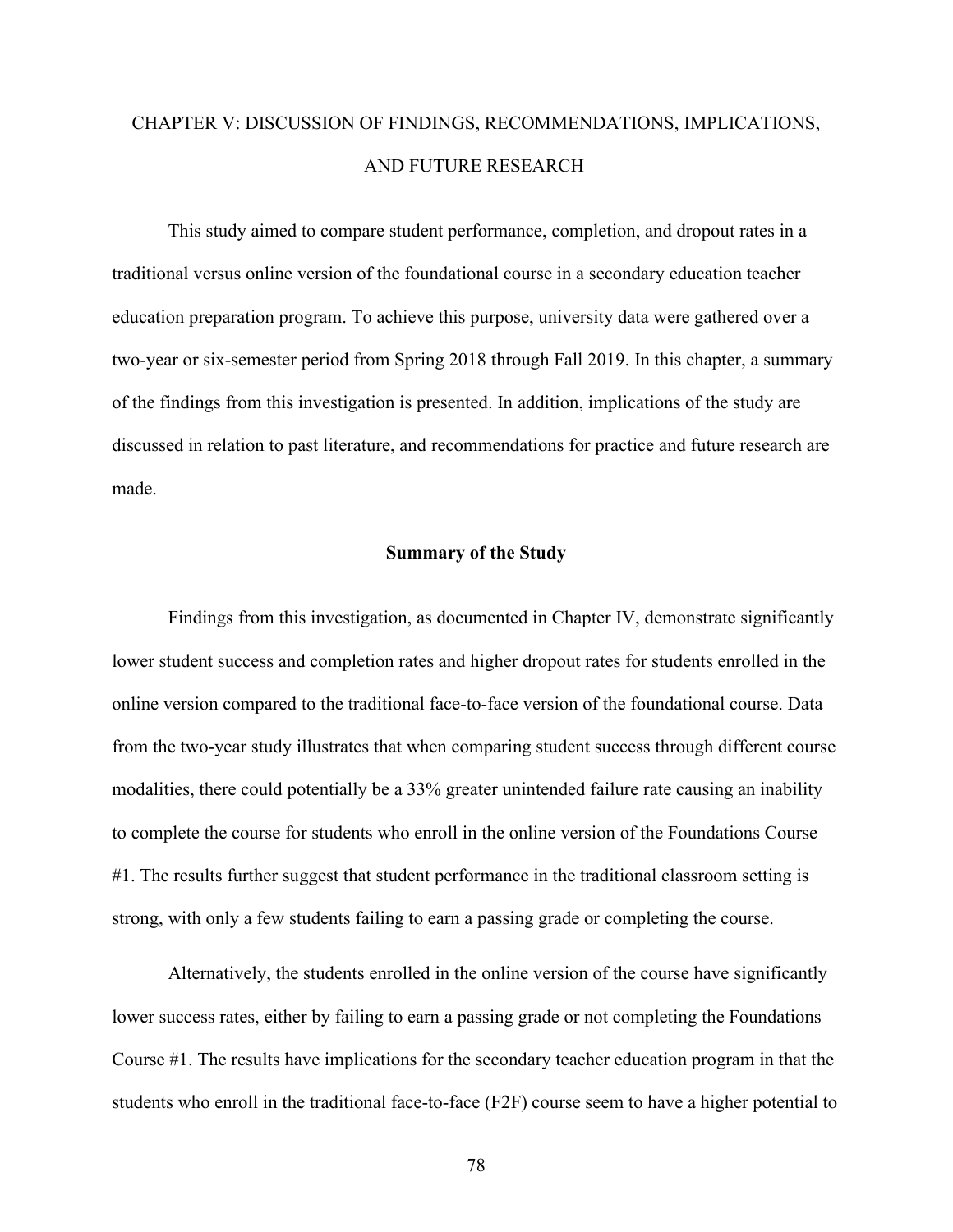continue in the preparation program, complete student teaching, and enter the profession of education. On the other hand, a substantially lower number of students from the online version of the Foundations Course #1 are completing the course, which may lead to an increased number of students who are less likely to remain in the teacher preparation program and graduate to become classroom teachers. In a vacuum, the data suggest lower student completion statistics may negatively impact the teacher shortage issue in the state.

The information from this study provides a myriad of avenues for discussion focused on the need to improve student success in the online version of the Foundations Course #1. With a significantly higher dropout rate (18.09%) for students enrolled in the online course modality, attention must be focused on the unintended barriers limiting student learning and completion. Also, in conjunction with the 14.72% of students who were unsuccessful in earning a passing grade in the online sections of the Foundations Course #1, the results of this study provide information that could potentially translate into reasons to consider redesigning the online version of the course.

#### **Limitations of the Study**

It is important to recognize several limitations to this study that prevented potential research topics that may have provided additional findings and allowed for discussion. Potentially, these limitations could bring to the surface areas of future research that may be added to the current statistics of this study and provide new research to help identify answers to some of the topics to be discussed later in this chapter.

The first limitation to discuss was the decision not to use any data existing during what was considered the height of the COVID-19 pandemic. To be specific, data compiled for this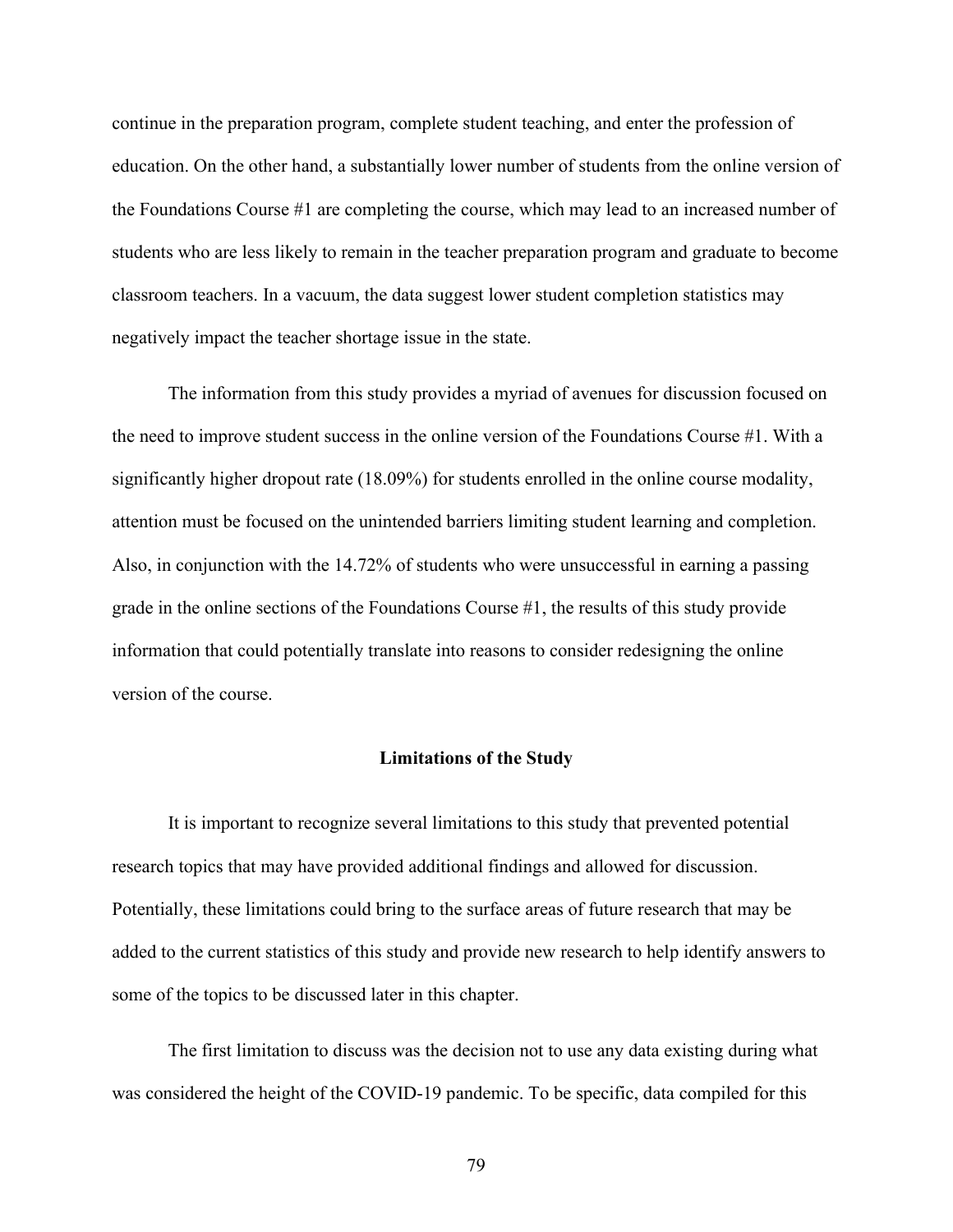study did not include the following semesters: Spring 2019, Summer 2019, Fall 2020, Spring 2020, or Summer 2020. To explain further, these semesters included primarily online courses, especially in the case of Spring 2019 when higher education had to abruptly move to a remote setting for all students in an attempt to complete the remainder of the semester. This research study compared students who willingly had the opportunity to choose which modality of the initial Foundations Course #1 they wanted to enroll in by personal choice. Using data collected while the COVID-19 pandemic affected semesters would have skewed data to higher online enrollment, potentially altering data results significantly. Due to the uncertainty of student choice as well as requiring students to move to a course modality they may not have intended to enroll in, it was deemed necessary to remove these identified semesters from the study.

A second limitation to this study was incorporating student demographic data that may have provided additional pathways to the results and implications of this study. Due to the nature of much of the student demographic and personal information, it was deemed rational to provide more baseline data and not incorporate individual student demographic statistical information to this study. Recent university protocols have made it increasingly more challenging to obtain data related to many student demographic statistics, steering the decision to eliminate all specific student demographic information from this study. Due to this limitation, it was determined to use enrollment data by semesters, class, and modality only and not include any specific student demographic information. By adhering to this limitation, additional studies could potentially illustrate specific student success and completion rates by different demographics and create a pathway to additional research areas that would provide beneficial data to program-level, department course design, or university decision making.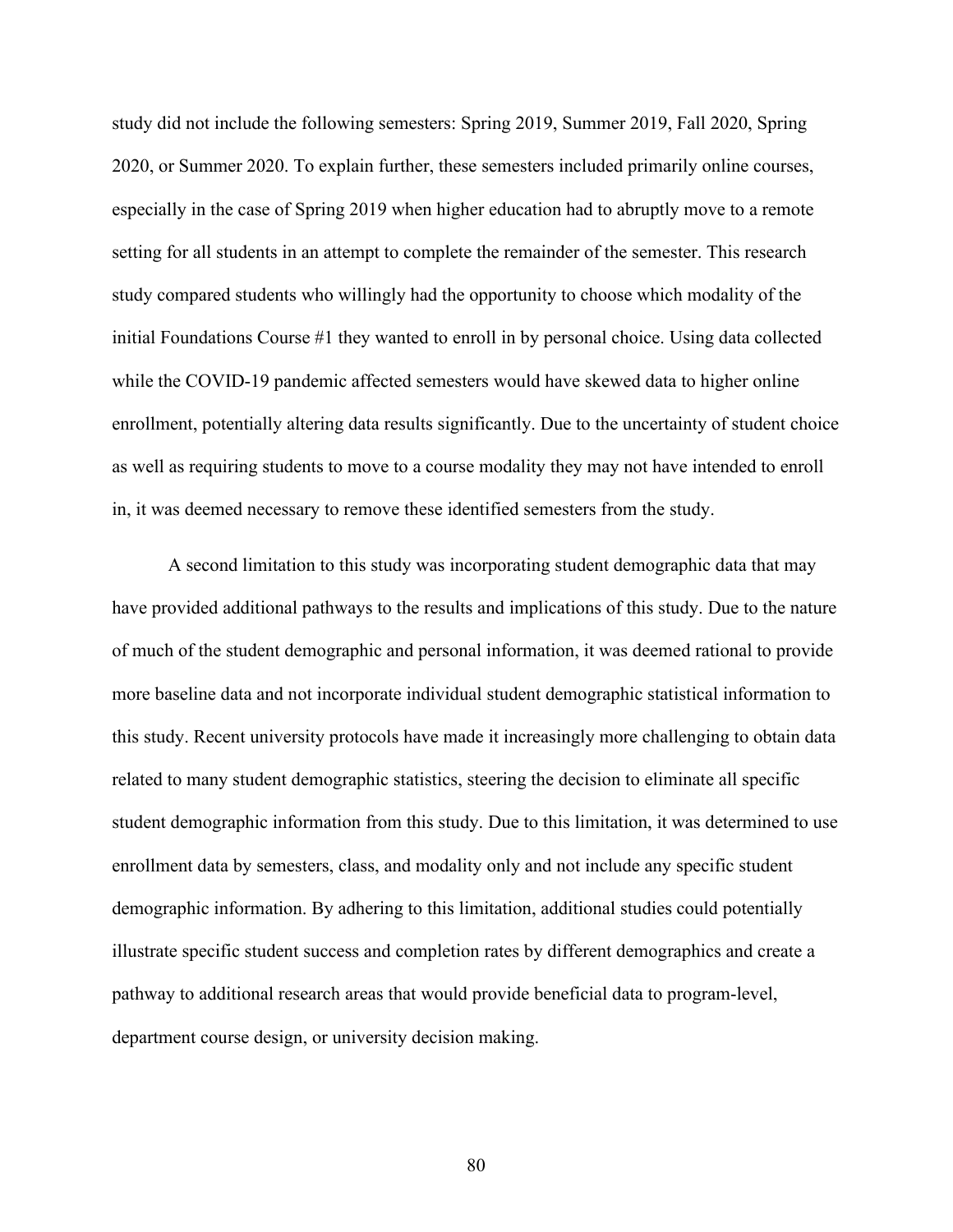A third limitation to this study was the inability to compare pre and post Covid-19 statistical data to gauge significance to student enrollment, success, and drop-out rates when students no longer had the choice to enroll in the course in either modality. As mentioned previously, students were forced to complete the Spring 2019 semester online without any faceto-face option, and the subsequent two semesters only allowed online enrollment for initial Foundations Course #1. This information could significantly impact enrollment data, but in a way that was not consistent with this study. This information could potentially shed light on trends that would create a future research opportunity to discuss what the statistics reveal about the studied variables and how they may have been impacted when comparing the two distinct time periods. When factoring in the focal points of this study and the need to compare students from different modalities of the same course, the inability to provide statistical significance to the study over the specifically identified pandemic semesters that were greatly impacted could potentially skew data in a manner that may significantly impact the goals of this study.

#### **Discussion of the Findings**

#### **Research Question 3**

*What are the implications of offering an initial foundational teacher education course online vs. traditional formats as part of a teacher education program?*

At a foundational level, a good learning experience is one where students can "master knowledge and skills, critically examine assumptions and beliefs, and engage in an invigorating, collaborative quest for wisdom and personal, holistic development" (Eastmon & Ziegahn, 1995, p.59). Eastmon and Ziegahm noted that while the modality of learning may continue to change as we move further into the  $21<sup>st</sup>$  century, the premise of learning and personal growth through a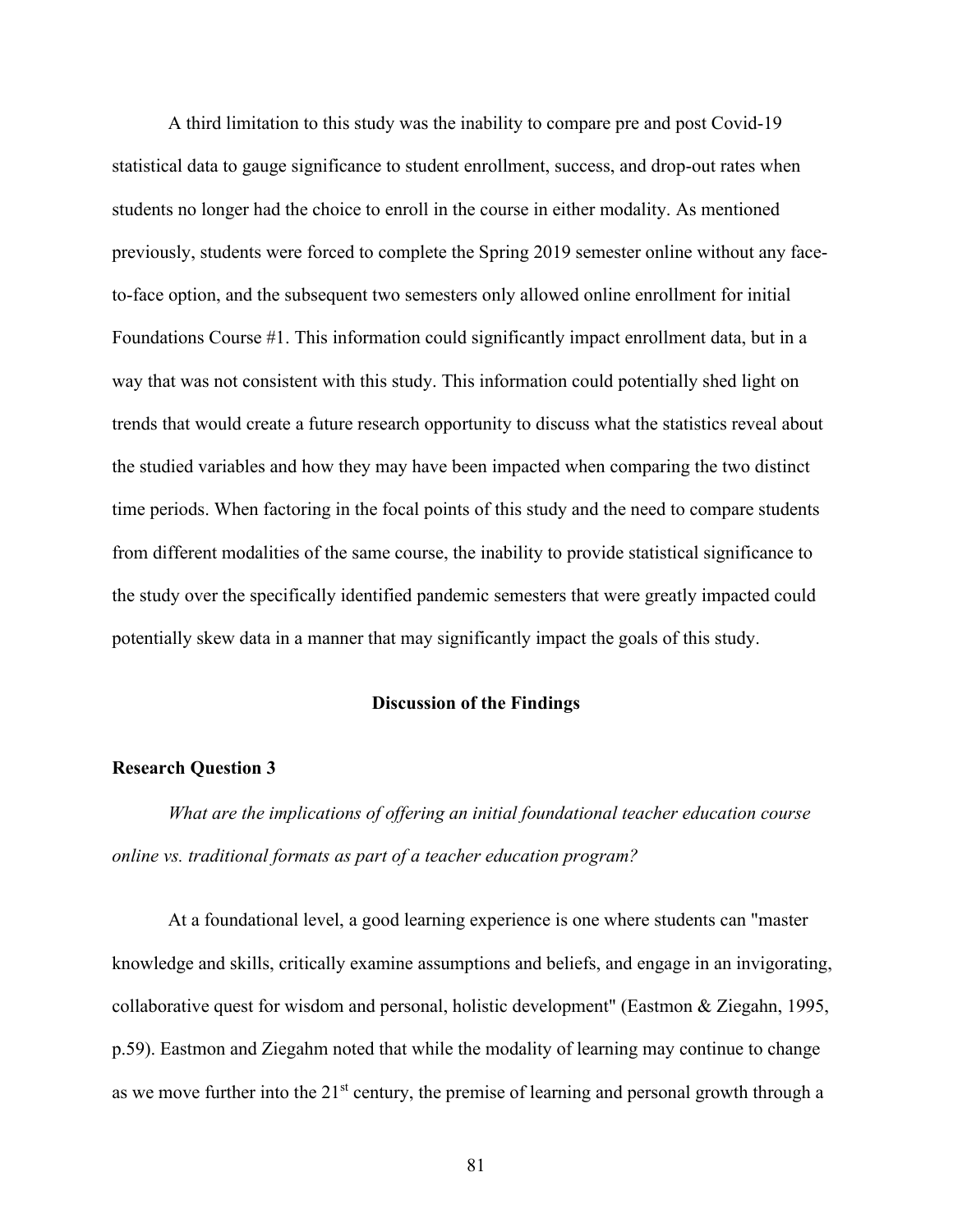learned concept has remained the same across college campuses for a very long time. Granted, this concept can be considered dated. However, the findings from the current study demonstrate a significant chasm when comparing the number of students who are either unsuccessful or fail to complete the introductory course in a secondary education teacher preparation program when taught online compared to successful students enrolled in a F2F section of the same course. By bringing awareness to this gap, the university can look at the existing model of instruction and use research-based information to accurately identify the changes needed to improve student success in the online course sections.

According to a report conducted in Fall 2021 by The Illinois Association of Regional Superintendents of Schools and Goshen Education Consulting, a survey went to 852 school leaders in the fall of 2021, with 660 responding to the grave nature of the state's teacher shortage crisis over the past five years. This report identified that more than 2,000 positions were either unfilled or filled by someone who was not qualified to teach (Smylie, 2022). By creating barriers to student success, the institution may unintentionally exacerbate the statewide teacher shortage risks and negatively impact the number of future teacher candidates who become first-year teachers. When looking at the learning gap revealed by this study that highlights lower success rates for students who are enrolled in the online version of the Foundations Course #1, the implication of this course, with a lower number of enrolled students and higher average rates of dropout and failure, can potentially remove more students from completing a degree in secondary education programs.

As this study indicates, the main implication resulting from the data is that there is a significantly lower student success rate for students enrolled in the online format of the initial teacher preparation sequence. When combining the lower rate of student success in earning a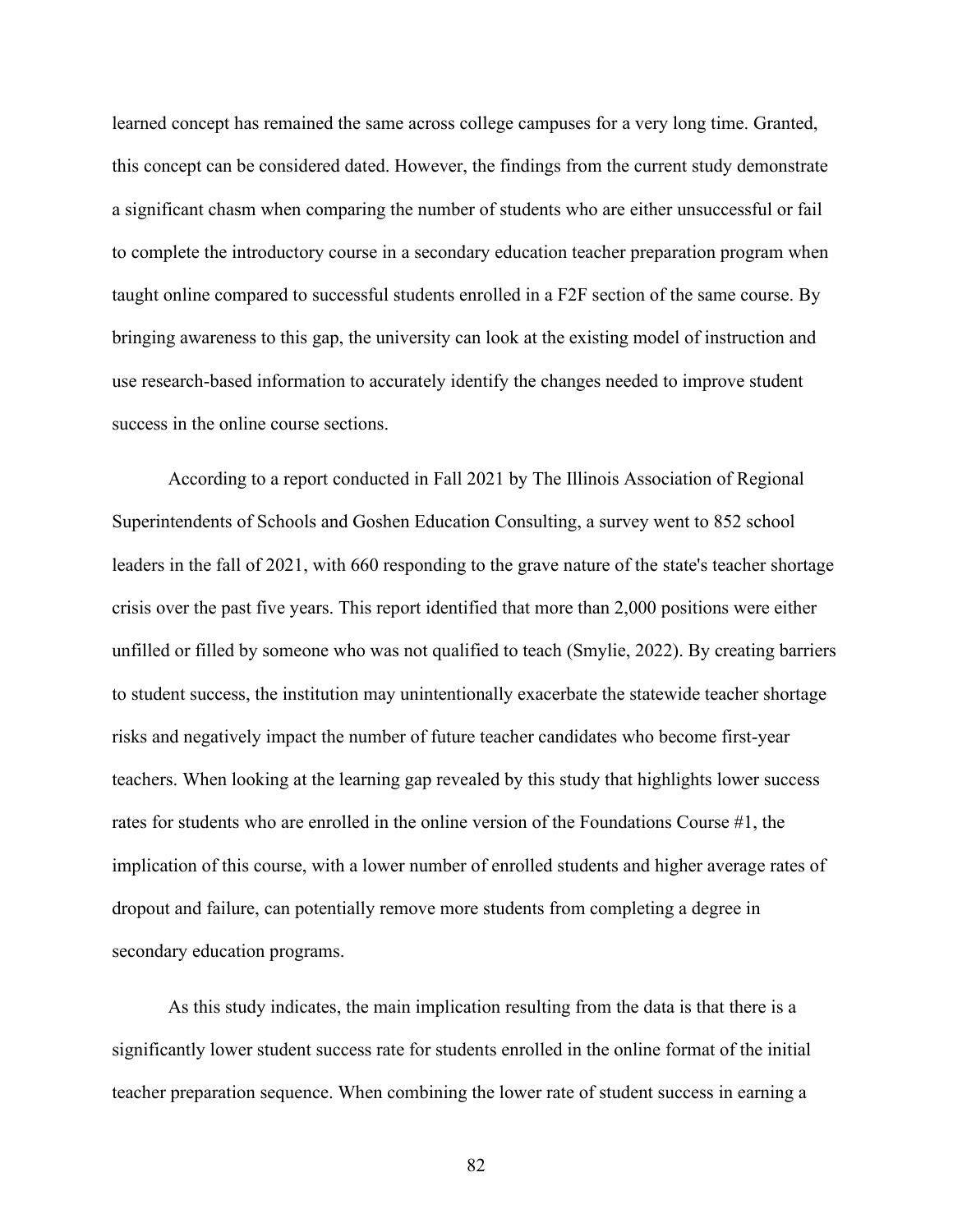passing grade (A, B, or C), with the higher percentage of students who do not complete the course and drop out, there is a significantly higher number of students who in turn are not moving onto the next course in the teacher education professional educator program sequence. Due to the Foundations Course #1 being the initial course and a prerequisite for all subsequent courses in the secondary teacher preparation sequence, student outcomes have a significant impact on overall enrollment numbers for students continuing or halting their progress in a teacher preparation program to earn an undergraduate degree in education. Conversely, students who are not successful in the initial Foundations Course #1 risk being either required to repeat the course, causing a delay in graduation and incurring additional financial burdens, or dropping the teacher education program altogether.

As explained in Chapter 4, an 9% lower student success rate was found when comparing the two modalities of the same Foundations Course #1 across the two-year timeline of this study. While 93.53% of students who enrolled in the course's F2F format successfully earned a passing score, only 84.53% of students enrolled in the online version of the same course successfully passed the course. True, both course percentages show a high rate of course success and should be recognized, but a 9% difference exists between the two modalities. Plus, a 2:1 ratio of student dropout rates was discovered for the students who enrolled in the online format versus those in the F2F sections. This result shows a significantly lower percentage of potential student completers for the online sessions. When this occurs, a significantly lower number of students continue in higher education, graduate, and enter the workforce as newly licensed teachers throughout the state.

This data can be linked with the theoretical framework outlined in previous chapters of this study which draw a connection to the creation of an online learning environment that can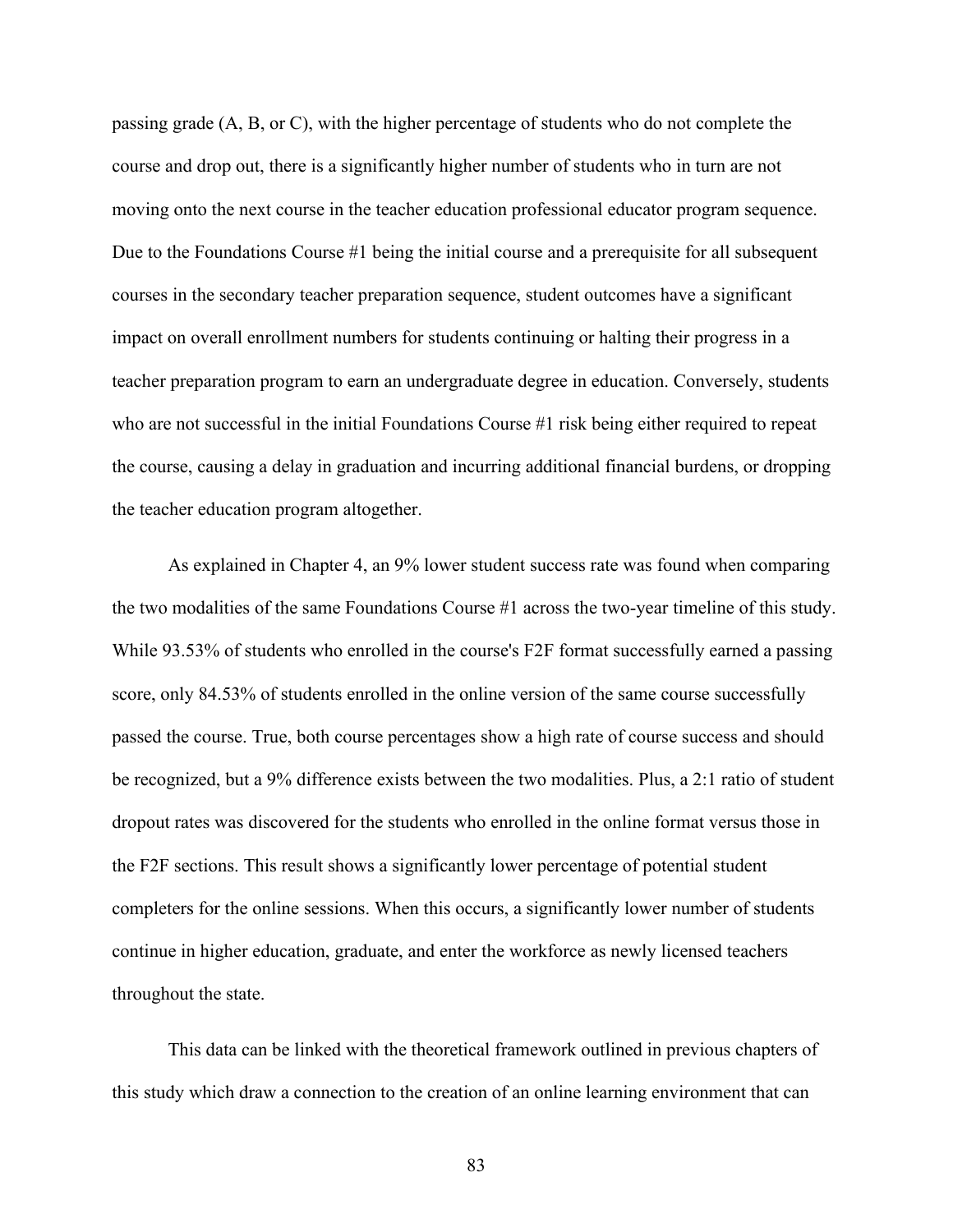strengthen the learning experience of students and elevate the student success rates. As outlined in Chapters 1 and 2 of this study, Moore's theory of transactional distance covers a broad spectrum of teaching and learning capabilities with regard to distance education. As Moore (1991) stated, "The distance of understanding and perceptions, caused in part by the geographic distance that has to be overcome by teachers, learning, and educational organizations if effective, deliberate, planned learning is to occur" (para. 4). As mentioned previously, TDT outlined the need for "dialogue, structure, autonomy, and the existence of transactional distance as a psychological variable that must exist in a learning or educational setting" (Saba & Shearer, 2018, p 2-3). Linking the criteria for distance learning needs with the lower student success and completion rates for students who enrolled in the online version of the Foundations Course #1, several potential recommendations for focusing on the learning environment, course instruction, and course design could potentially raise student success levels. The adaptation of the current iteration of the learning environment could potentially negate the optimum learning space conducive to students' stronger motivation and connection within online coursework, developing a positive learning space allowing the process of student learning to take place (M. Moore, 2013; Moore & Kearsley, 2012). Identifying the needs of the online learners and choosing to actively adapt the course instruction and design of the online course could potentially close the gap in student success compared to the traditional face-to-face course.

#### **Recommendations for Practice and Further Research**

This study was conducted to further the understanding of the difference in student performance and dropout rates when enrolled in either the online or face-to-face versions of a foundational teacher education course in a professional education sequence. Considering the data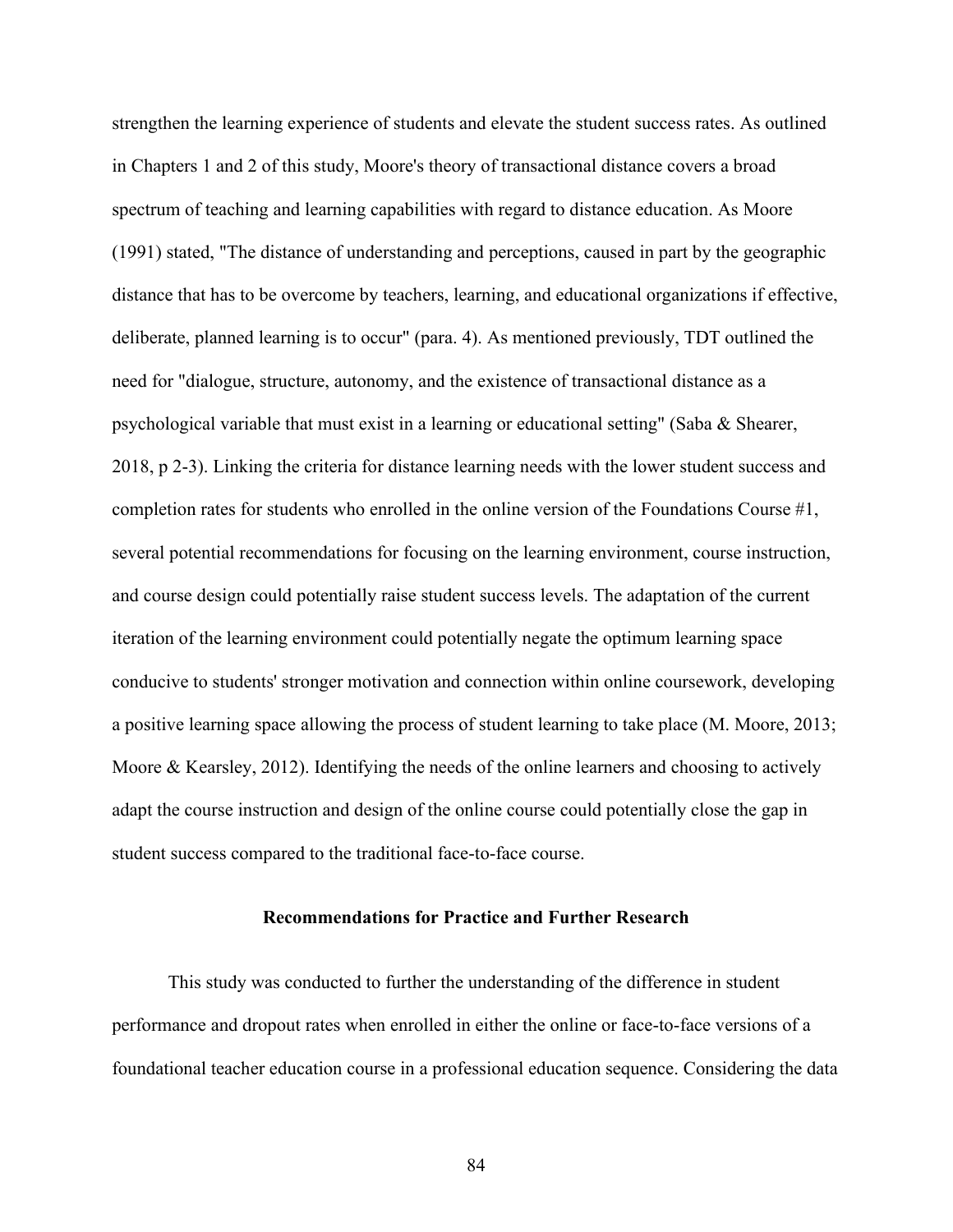described throughout Chapter 4 and above in this chapter, several recommendations for practice and further research will be addressed below.

#### **Programmatic Training in Online Teaching**

Some of the reasons for the lack of student success in online programs as already presented in past research are as follows: physical separation and feeling of isolation, technology failures, negative interactions, inadequate instructor interaction and feedback, and lack of course clarity and direction (Lehman & Conceição, 2014). In comparison, Schifter (2000) and later Salvo (2017) highlighted that the main barriers in online higher education programs are lack of institutional support for faculty, lack of technical infrastructure, and failure to address course development. Also, there exists a chasm between what higher education believes is a welldeveloped online education program and what students are clamoring for when they search for a program in which to enroll (Lehman & Conceição, 2014, Salvo, 2017). When working to unite these two concepts to find a commonality for success, these two focal points do not seem to emphasize student success in online education or institutional success in developing studentcentered courses and programs.

It is imperative to recognize potential changes to the discussed teacher preparation program to identify improved ways to support and promote a higher degree of student success when enrolled in the introductory course. By looking at the following areas, a great opportunity exists to lower the number of students who are unsuccessfully completing the course, keep students on track to earn their undergraduate degree in teacher education and join the teaching workforce, and help lessen the identified teacher shortage epidemic.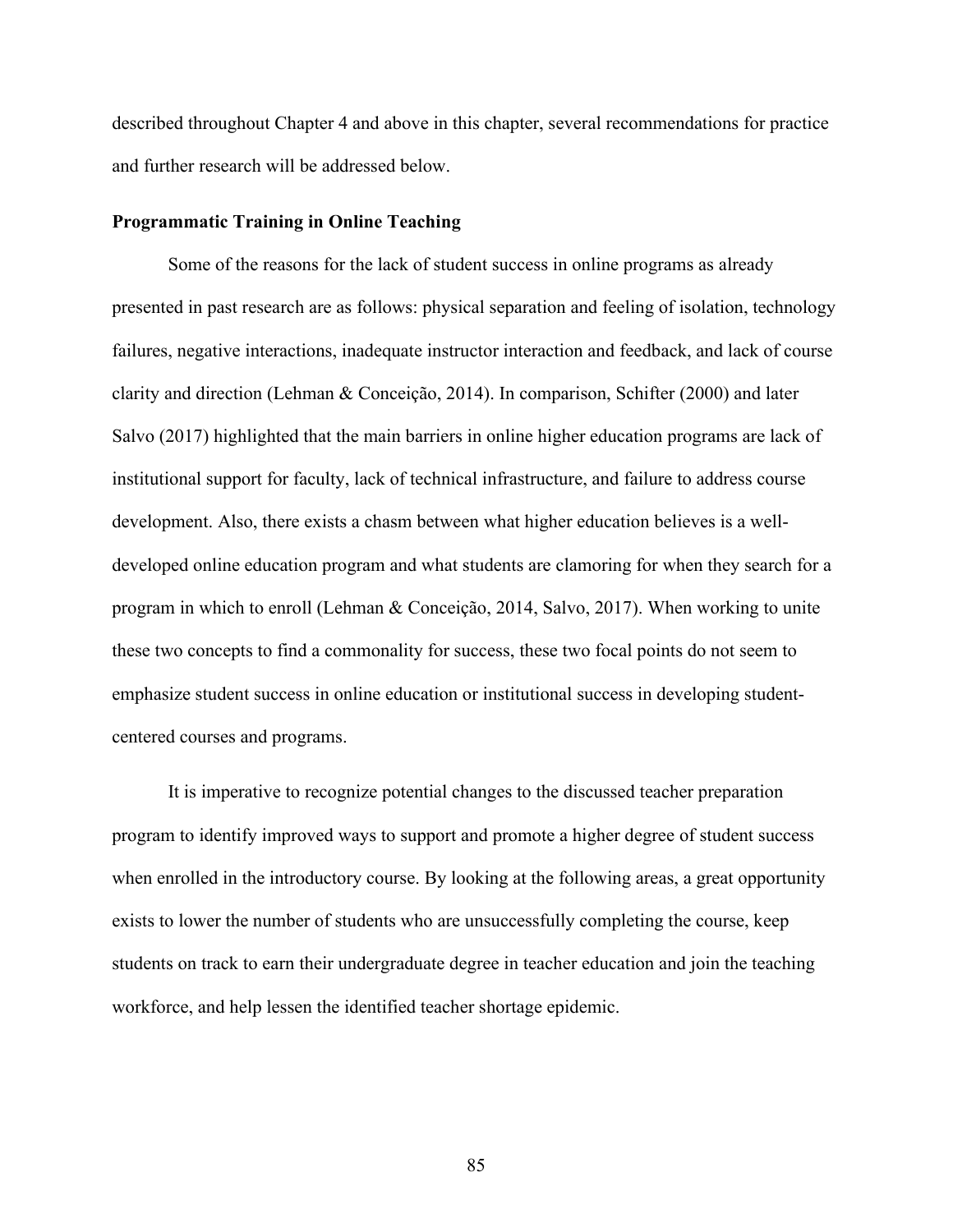#### **Examination of Student Demographics**

Further analysis of student demographics in the online course sessions could open up discussion as well as provide a myriad of research opportunities. One avenue would be to seek to understand student success in the Foundations Course #1 and how traditional versus online modalities are trending in response to demographics such as gender, background, firstgeneration, socioeconomic status, and even grouping by student residency areas. Further research could provide unique details to redesign courses sessions to remove unintentional learning barriers. For instance, Duffin (2019) cited research showing more female students enroll in online courses in higher education. Almost 65% of all undergraduate students enrolled in online courses are female, providing an opportunity for a study based on student gender information. With this data, a study may prove beneficial in developing course design further to potentially highlight gender demographics to correlate student success and gender. Further analyzing the data to break down by student demographics would provide additional knowledge to develop alternate course learning environments that identify barriers, helping to remove components that may provide increasing deterrents for students or ultimately, causing student failure or dropout percentages to increase. These studies could also raise awareness to common links to student success in other programs on campus or show needed attention to course redesign based on national statistics.

#### **Student Voice**

Another recommendation for practice and future research focuses on student voice. A qualitative study that encompasses interviewing students enrolled in the Foundations Course  $\#1$ could uncover details about their experiences in the course as well as in the secondary education teacher program. These interviews would allow for meaningful conversations for both successful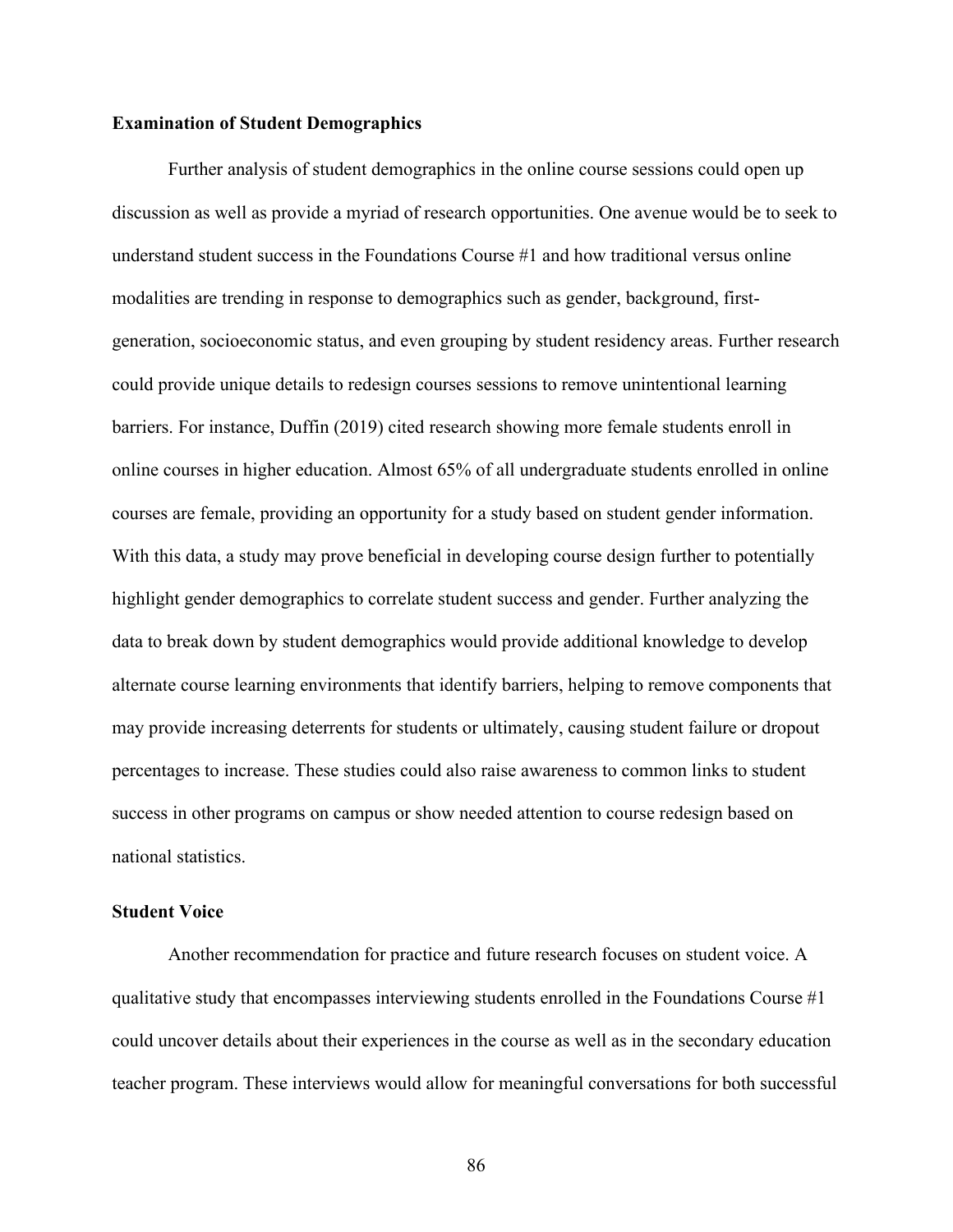and completed students and those who did not complete the course, as well as generate a better understanding of the reasons that resonated with each group.

Past research cites some of the reasons for student interest in online courses as addressing affordability and offering the quickest path to graduation. The school's reputation and quality of the faculty and program continue to gain momentum as significant factors when aiding a student's decision to enroll in distance education (Duffin, 2020). A 2019 survey asked 1,500 students enrolled in at least one online class to identify the main reasons for their enrollment choice and found almost 60% of students selected affordability of the course as the initial driving force, and 40% of students responded that the reputation of the school/program was the second most crucial factor when selecting their course option. Quality of faculty in a program ranked in the top five choices, with just under 35% of students selecting this factor (Duffin, 2020). It is becoming clear that while affordability will likely be the number one driving force for online course delivery, the quality of program and instruction continue to become critical factors in decision making. With this said, several potential focal points may aid in providing support to this new evidence and help program and instructor development align with student needs. Acknowledging specific student needs when enrolled in an online course, developing program pedagogy to aid learning, and providing instructors with professional development to identify weaknesses in instruction will aid student development and success in the Foundations Course #1 and the program as a whole.

According to Jaggars and Xu (2010) and later discussed by Guan & Stanford (2016), research has identified a strong connection between student withdrawal in online programs and the lack of support either from the faculty member instructing the course or from the institution as a whole. Sitting down with the students to ask questions about their course experience by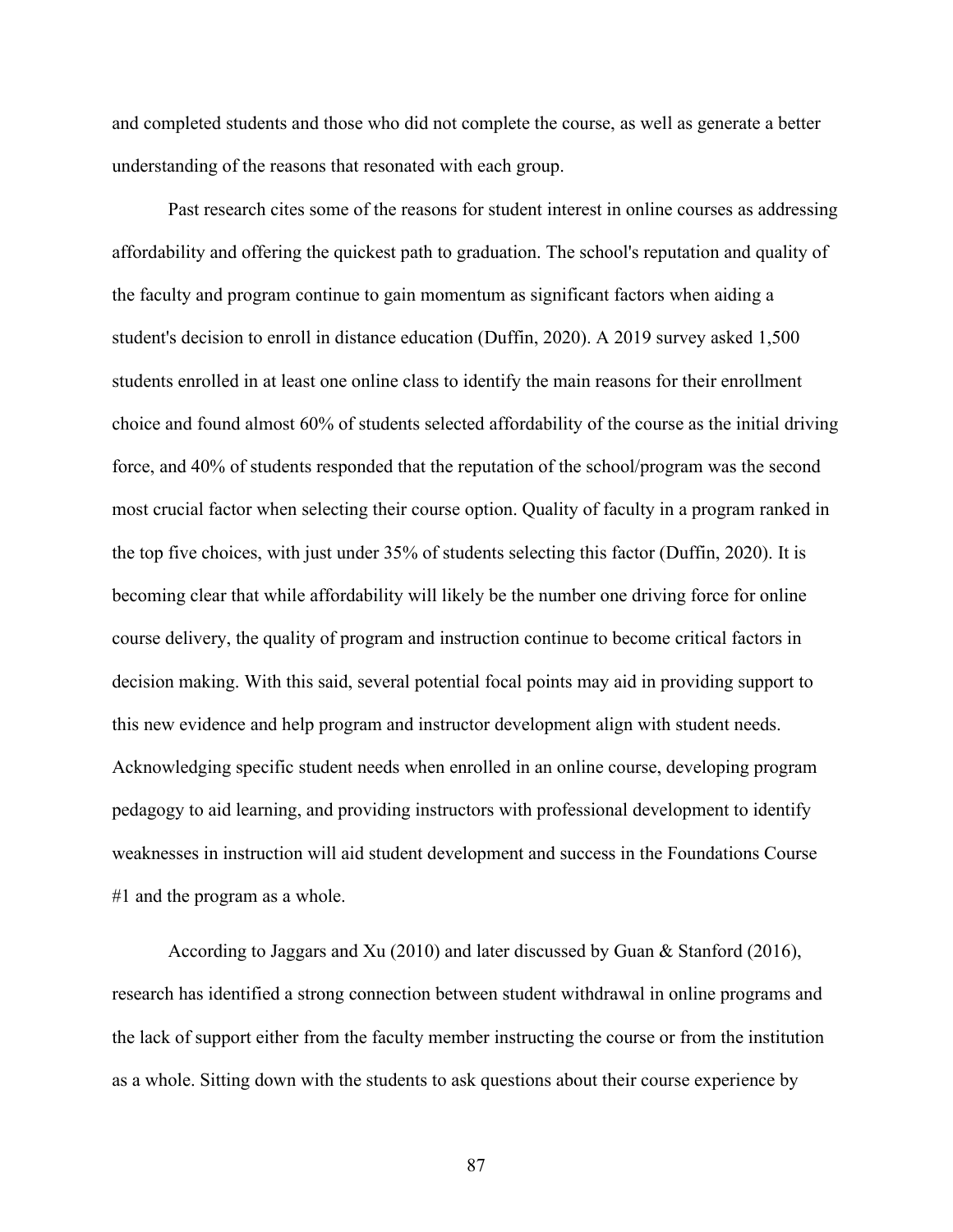specifically focusing on the learning environment, course structure, learning barriers, or even simple communication throughout the course could provide evidence for compelling further discussion topics as evidence for modifying practice. Looking for evidence of barriers from the student perspective may not have been considered when course development was completed. These unintended barriers may uncover why students are unsuccessful in the foundations course as they start in the teacher preparation program.

#### **A Focus on Underrepresented Groups**

There are countless avenues to pursue additional research specifically highlighting students from underrepresented groups enrolled in teacher education programs, specifically connected to online programs. These studies could potentially help a university or undergraduate programs identify barriers to completion by identifying the inequities in learning and instruction. The use of quantitative and qualitative research methodologies could potentially draw attention to these anomalies. For instance, in 1974, the completion percentages for students at a four-year college were as follows: white students (14%), Black students (5.5%), and Hispanic students (5.5%) of total students (Wellman, 2017). According to this analysis, these numbers indicate an achievement gap of 8.5% between white students and either Black or Hispanic students. Jumping forward to 2015, the rates for same three student groups who completed four years of college advanced to the following: white students (36.2%), Black students (22.5%), and Hispanic students (15.5%) (Wellman, 2017). As the percentages reflect, there was a 13.7% gap between Black and white students and a 20.7% gap between Hispanic students and white students. When comparing the results from 1974 to 2015, the gap represents a much higher number than the original 8.5% statistic. This study examined in more detail the widening achievement gap in our higher education system when comparing Black, white, and Hispanic students in higher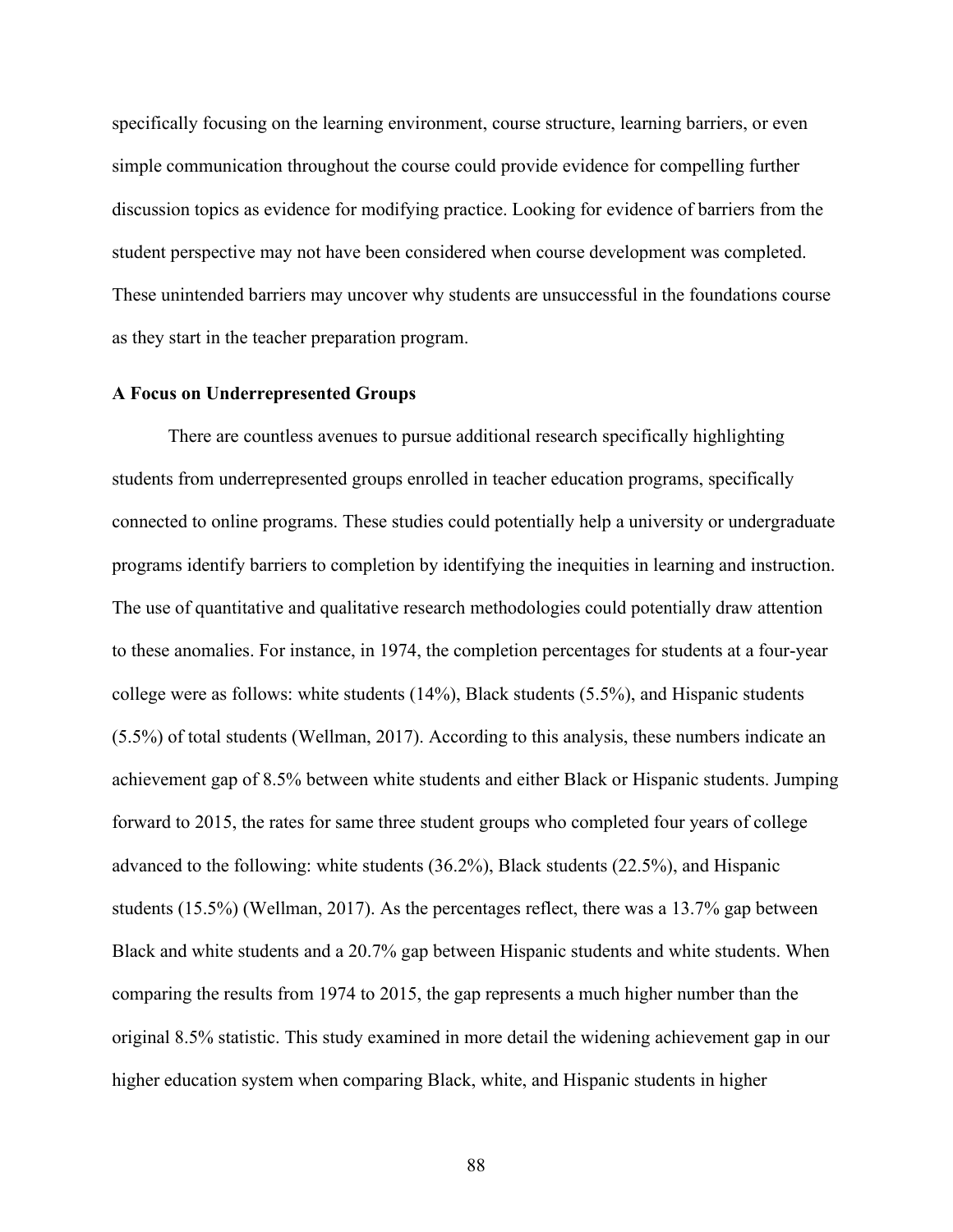education. The good news is that the number of individuals obtaining higher education degrees has increased for all three student groups. The negative statistics however represent a continued widening gap for students of color, representing the need for attention from higher education campus leadership. This helps to identify continued problems in achievement and shows a pressing need for a continued paradigm shift in our education system when considering equity.

These numbers illustrate an achievement gap that continues to manifest itself throughout society. Many believe a higher education institution degree is the best way to elevate one's standard of living and enter the workforce with the necessary skills leading to employability. When students are not successful, this has a trickle-down effect on students, families, socioeconomic status, and ability to secure a position with a company to earn an equitable wage and begin to remove barriers created by income (Wellman, 2017; Young Invincibles, 2019). The existing gap in higher education attainment is often considered the primary reason for many inequities in our country. The lack of educational attainment throughout public school and higher education leads to a considerable gap in socioeconomic status and living conditions (Young Invincibles, 2019). These sentiments are not generating new discussions or bringing to light any academic phenomenon; instead, they are reshaping a need. However, the focus needs to be on a continued conversation to turn a systemic problem into a cultural shift. Moving forward in the 2<sup>1st</sup> century, higher education cannot rest on history and tradition. There can no longer be continued support for widespread, systematic failures frequently not recognized by academia and higher education leadership.

As higher education institutions rush to discuss enrollment strategies and turn to distance learning, some student demographics are left behind to navigate the process independently, with little support or a chance to succeed. This inequity related to higher education distance learning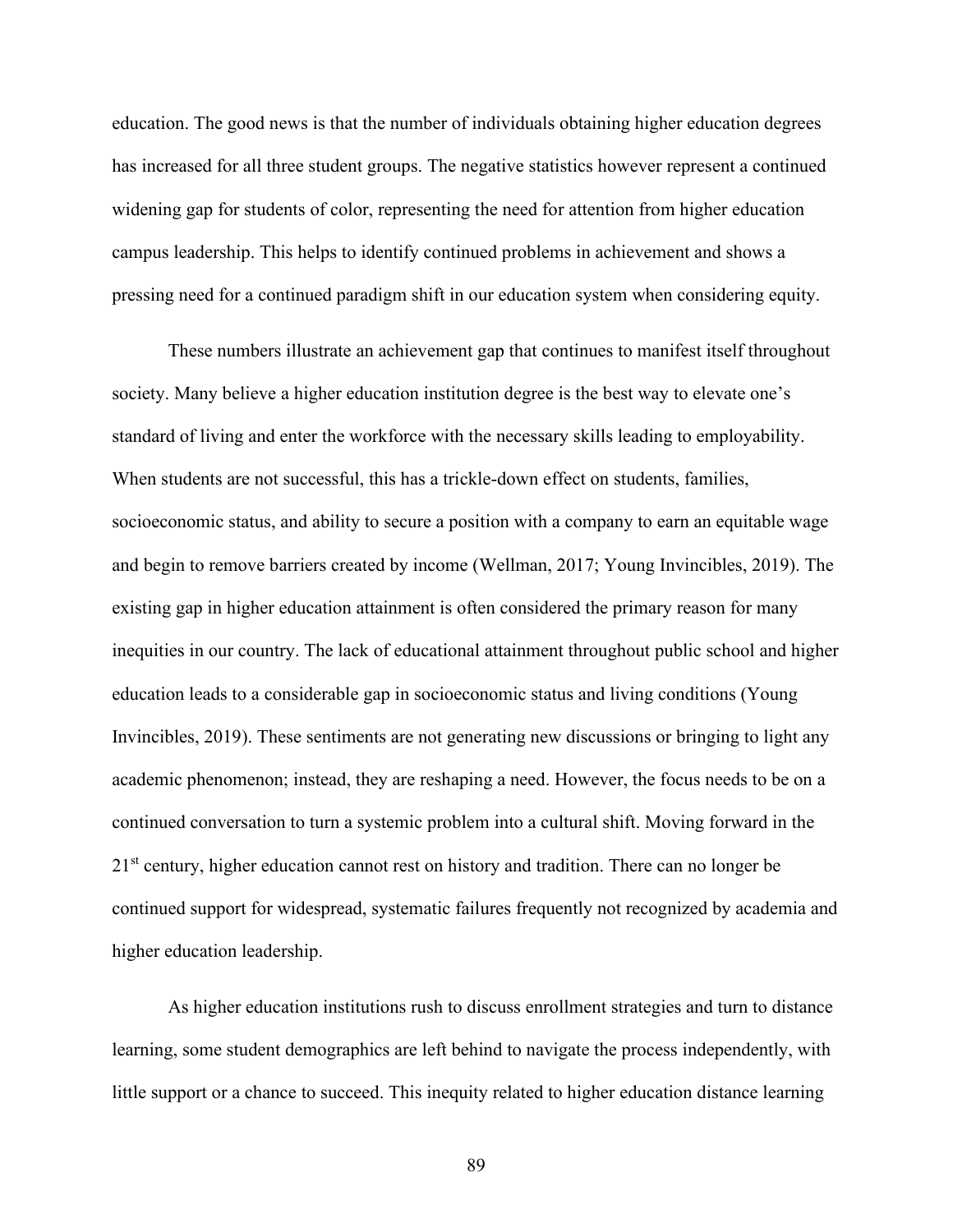is the failure to link college access to student support culminating in a disparity in academic success across all student groups (Salvo, 2017).

Turning attention specifically to online education enrollments to further illustrate a widening gap in student demographics, undergraduate enrollment percentages reflect the following: the percentage of White students (63%), Black students (15%), and Hispanic students (10%) enrolled in partial or complete online programs differs greatly. Furthermore, graduate student populations mirror undergraduate statistics, with similar percentages of white students (67%), Black students (11%), and Hispanic Students (10%) enrolled online (Classes and Career, 2018). These statistics show a significantly lower enrollment number for students from underrepresented groups. With lower online enrollment for students from unrepresented groups ranging from 48-53%, the inequity in higher education attainment continues in online education, a platform intended to bring educational attainment to more students who seek higher education degrees. Throughout the scholarship, many outlets discuss the preference for Black and Hispanic students to enroll in online courses to counteract significant personal and professional time constraints. However, the overall lack of completion and student success points towards a disconnect in how online course delivery is structured, negatively impacting completion (Garrison, 2017; King & Alperstein, 2018).

Online learning program development continues to lag when focusing on students' success from underrepresented groups (Salvo, 2017). As mentioned earlier, research has identified connections between student withdrawal from online programs due to the lack of student support by a faculty member, the course structure, or the institution as a whole (Jaggars & Xu, 2010; Guan & Stanford, 2016). These failures can be an opportunity for further study, focusing on individual students who represent underrepresented student groups enrolled in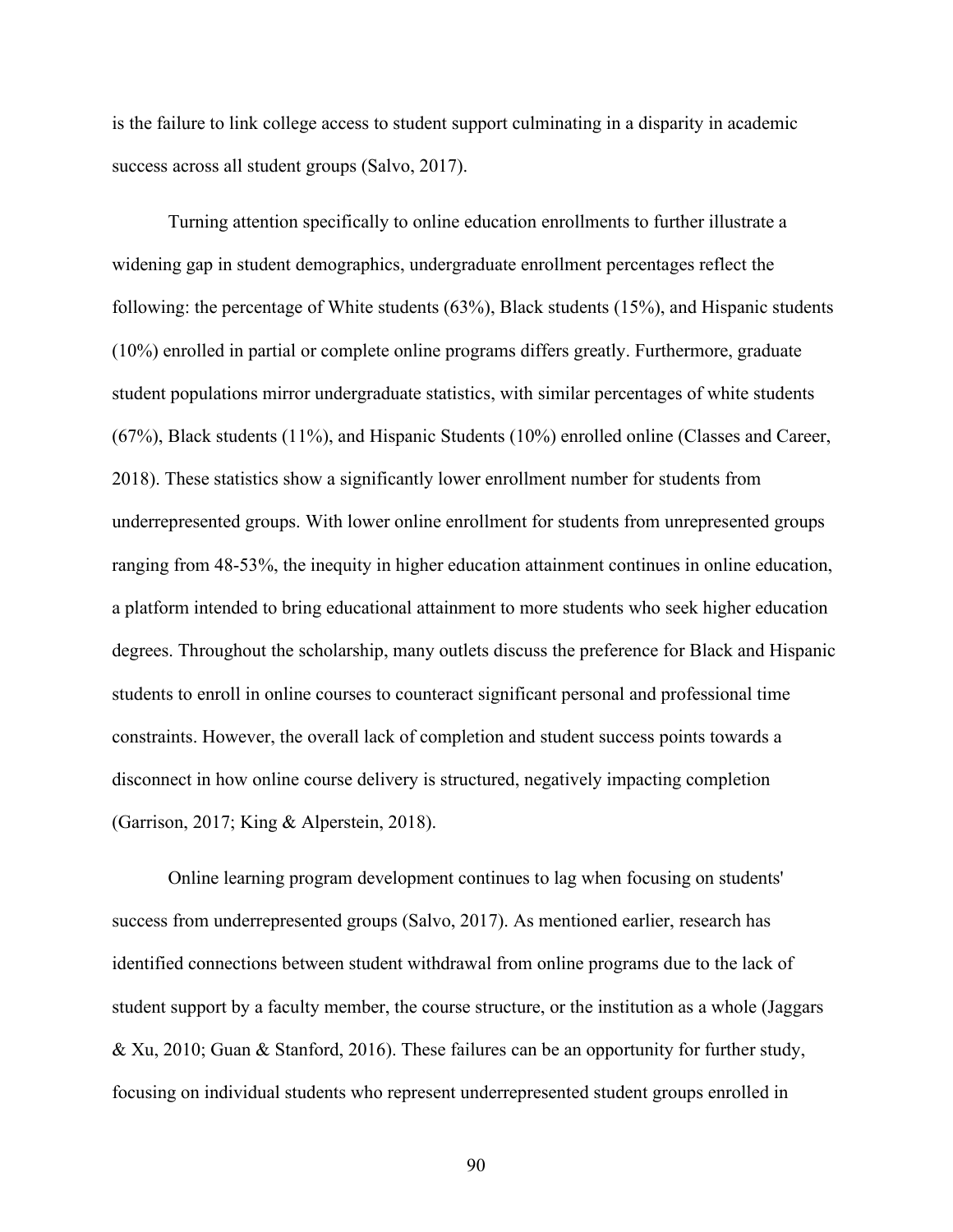teacher education and identified by campus enrollment management and the registrar's office. While these students provide a lower total number of enrollments in many teacher education programs, there is a concern for student attrition throughout the college programs. A comparison study to evaluate success when enrolled in a traditional course compared to the online version of the same teacher preparation course may provide detailed information to unidentified learning barriers specifically targeting certain student groups. This study could be completed using either a quantitative or qualitative methodology, depending on the area of focus and intended outcome.

In 2014, Diana Moore completed a research study to investigate why Black students withdrew from online education courses. In this study, of which 50% of the participants were Black males, it was concluded that a lack of interaction and inefficient communication from the instructor and university was the leading cause of the decision to drop out (D. Moore, 2014). A deficit mindset would investigate why Black males struggled to be successful in these courses and focus on what those students did poorly. However, a deficit mindset focused on the lack of institutional support is needed for these students to continue enrollment in the online programs by laying the blame on the format of the class and instructor (D. Moore, 2014). The failure of institutional support to manifest itself in diverse course content and interaction techniques to bring out proper student learners was no fault of the students enrolled. The students were not provided the opportunity to learn and use developed skills. They were pushed into a course with minimal chances to be an individual and learn as their skillset required (D. Moore, 2014). This is an example of the need to shift the mindset from blaming outcomes on how the students are failing to learn to pointing out what the institutions are not doing to support student learning. Although they have not existed for decades as most educational and behavioral theories have, newer theoretical framework such as anti-deficit thinking and anti-blackness allow for student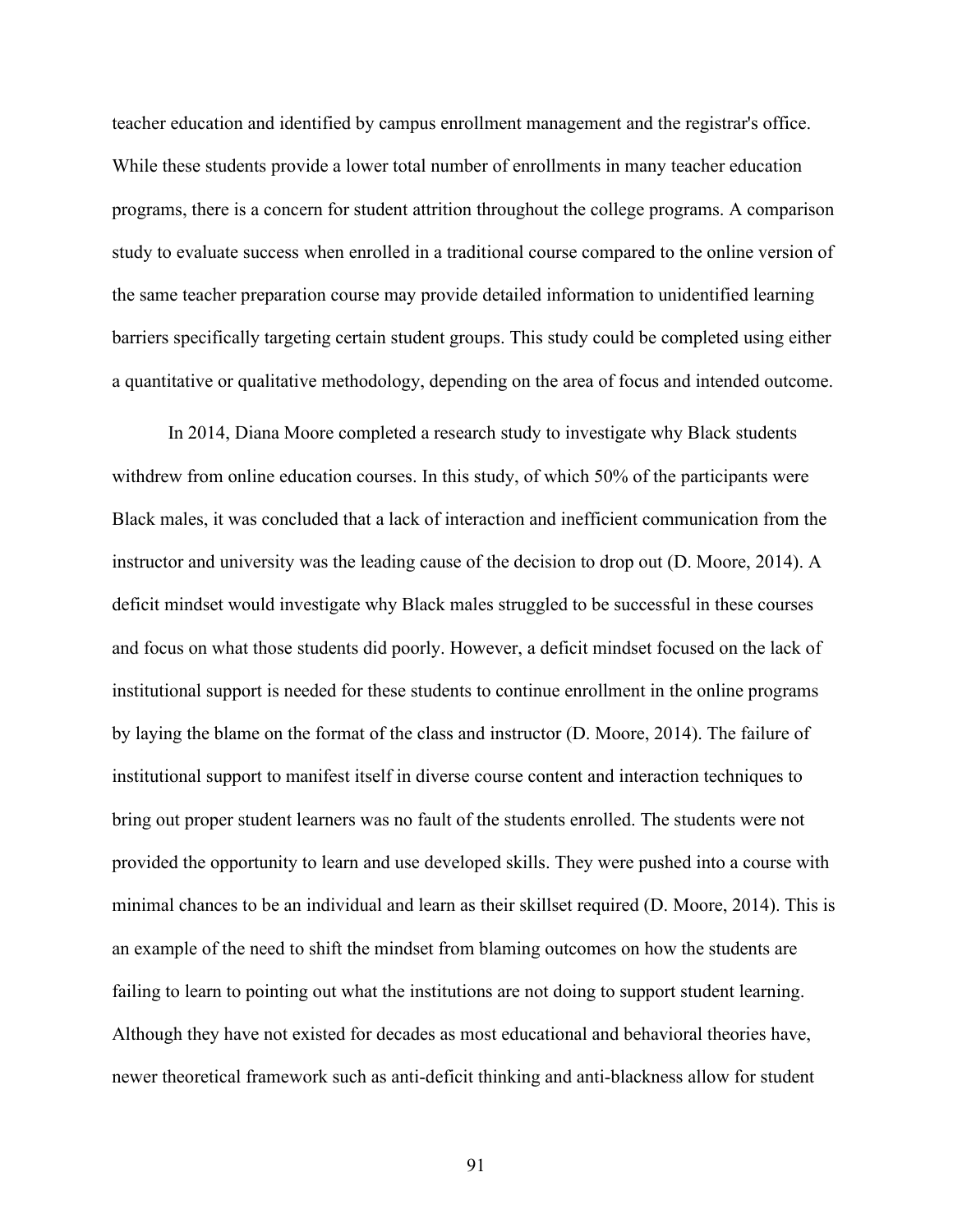success to drive program reframing and better design a learning space product. This space allows students to feel equal and safe. If institutions develop comprehensive, equitable online programs for  $21<sup>st</sup>$  century students, the learning theory should coincide with technology and support student needs within program development.

Traditionally, an anti- deficit mindset looks to unlock why students of color struggle to obtain high school and college degrees. The focus on what students do not do or how they struggle aligns with a system setting students up for failure. Higher Education needs to continue an emerging process of creating an online program supporting students' needs through an antideficit mindset. What does the concept of anti-deficit necessitate? The concept was introduced by Harper (2012) and Salvo (2017) to spotlight the strengths of the students and to highlight the resiliency students have shown through adversity and lack of support. These strengths lead to personal and professional success. Harper focused on the intentionality of shifting the mindset to discover what students are doing right instead of what they are doing wrong and why those wrongs hinder success (Harper, 2012). This type of thinking leads to a new pathway designing equitable access to higher education, either through traditional learning (face-to-face) mediums of interaction or distance learning (online education) platforms (Salvo 2017).

#### **Investigate Student Acceptance**

Continuing to investigate student experiences when enrolled in distance education courses, future research topics could look to draw positive connections between program development and student acceptance within those programs. Potential qualitative research trends may highlight student experiences and identify factors that promote a positive program experience or identify barriers precluding students from being successful and completing a course to enter into the workforce.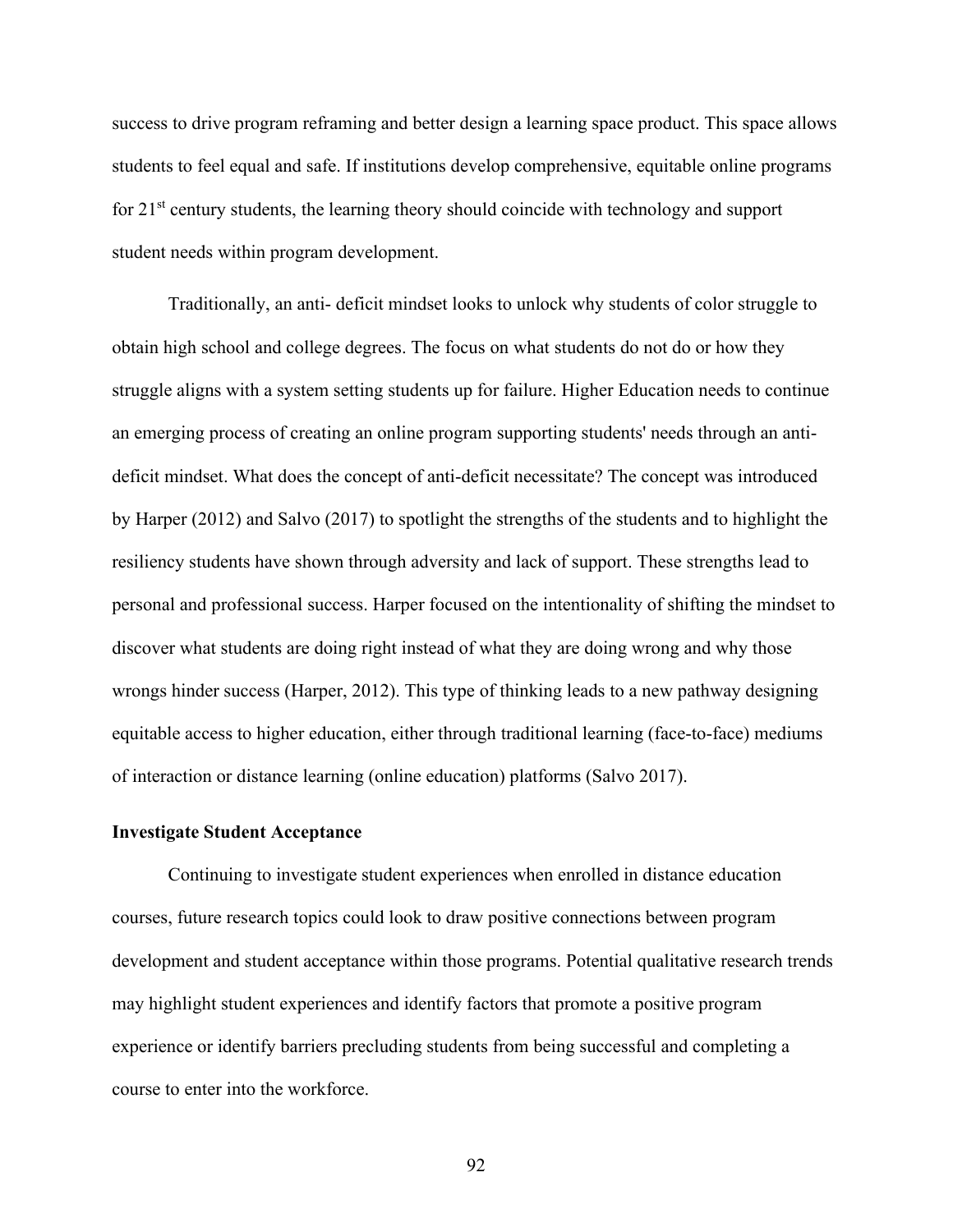A research study by Tucker (2014) found that factors motivating students from underrepresented groups to complete online programs include: class convenience, flexibility, a color-blind environment, support and interaction with faculty, and institutional support. These factors were identified as contributing to student success within a learning environment. The research also identified factors stretching *beyond* institutional support and described them as students' influences contributing to success as self-efficacy, educational resilience, and motivation (Tucker, 2014; Salvo, 2017). Tucker's case study also concluded that student participants of color preferred offline social supports and acknowledged social interactions helped alleviate feelings of isolation typically attached to online course enrollment. These interactions allowed students of color to experience interactions centered on learning, but not necessarily in an online learning environment. Specifically, Black students believed fewer microaggressions existed in online learning environments, allowing for learning without cultural and racial bias at a higher rate than F2F courses (Patterson & McFadden, 2009; Salvo, 2017; Salvo, 2017). This information led to the study results showing that almost 40% of Black students preferred online courses because they created a non-prejudicial learning environment (Salvo, 2017). In Tucker's (2014) cases study, one student's remark supported these claims:

It's an open forum where everyone has the opportunity to say what they want to say. In the classroom, you may not get picked. That's just being honest. In online classes, everyone has the same access. I hate to talk about all that kinda stuff. You know, race and that. But I see fewer people of color raising their hands. Because they already know that it's not going to happen. In online classes, it takes all of those variables away. It makes you feel comfortable. No anxiety about any of that. (p.28)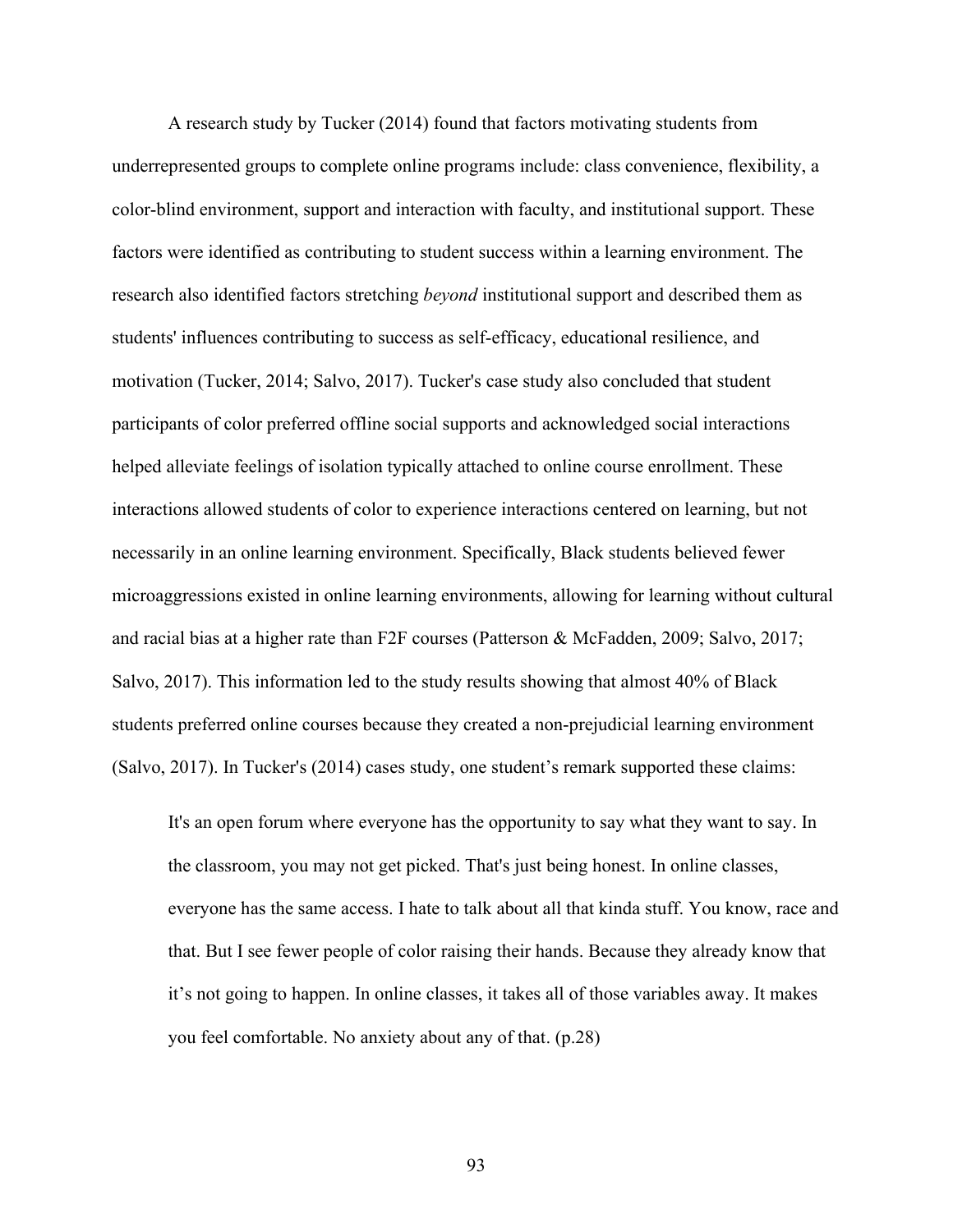This student's comment further heightens the need for faculty to address acceptance and cultural awareness in the classroom to allow students of color to feel both supported and equal within the classroom environment. Cultural neutrality in a classroom promotes student learning environment acceptance and encourages student motivation to learn actively as part of the learning community. Student acceptance directly affects motivation and course interest, providing the necessary connections students seek to develop when enrolled in online classes. This notion was supported by comments from a Black college student pursuing a degree in education:

College is stressful. You have a lot to worry about, like paying for school, loans, passing classes, balancing work and personal matters, as well as financial issues, but when you're a student of color, you have additional things to stress about like enduring racial bias. I've experienced considerable racial bias to the point where I considered dropping out of school. I've seen how textbooks can make your race seem like a deficit or how indifferent professors and classmates can make you feel unwelcomed as a person of color. For me navigating college is hard enough with the present financial obstacles, but the racism tied to our higher education system needs to be addressed for people of color to truly feel like a college degree is available to everyone regardless of skin color. (Young Invincibles, 2019, para. 1)

Student isolation and negative social interaction are the predominant reasons students are unsuccessful in an online learning platform. When investigating students from underrepresented groups and underachievement, isolation, and the lack of a culturally neutral environment, or what is known as negative learning experiences, continue to surface as predominant factors for student struggle (Hall, 2010; Salvo, 2017).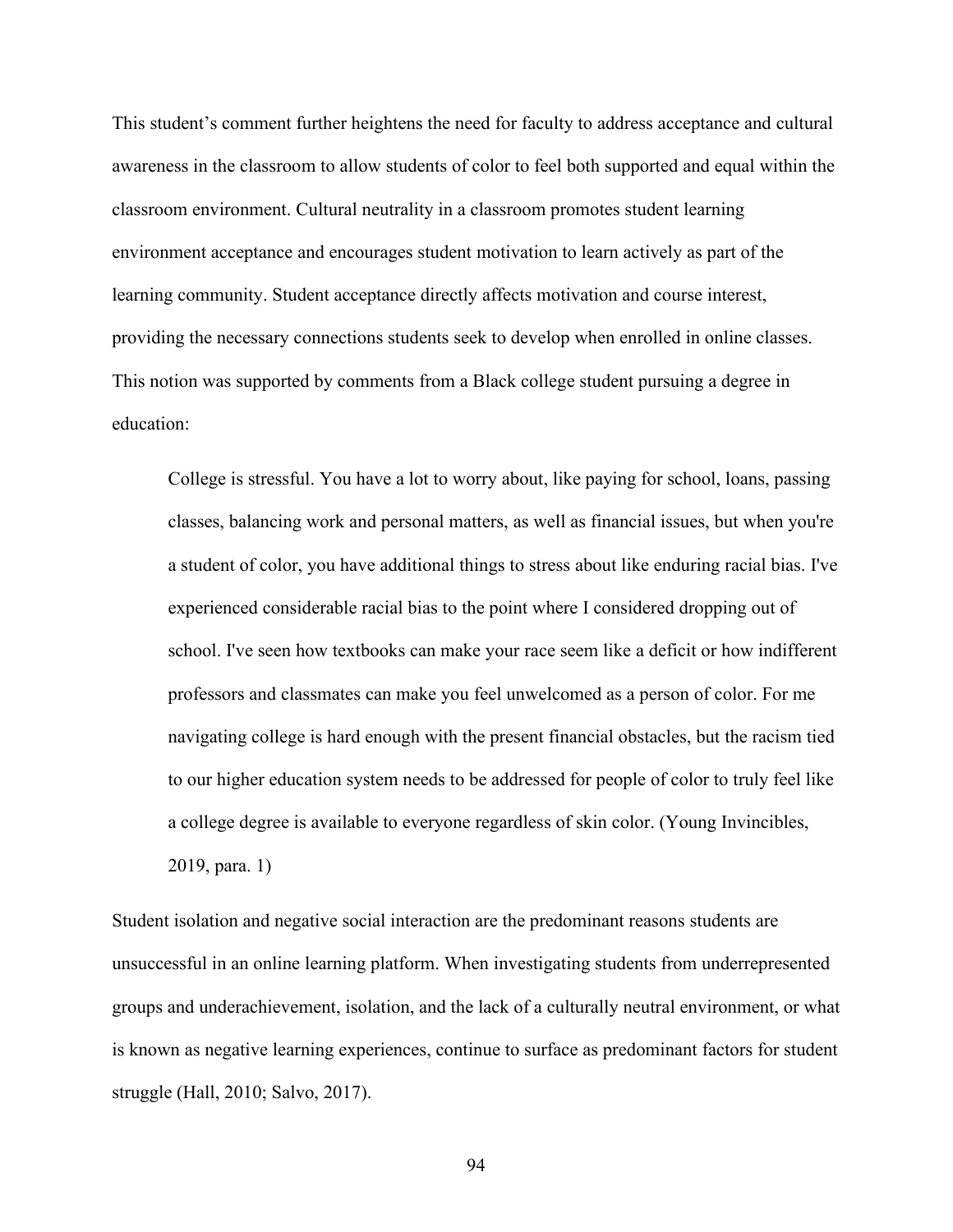With the continuing emphasis on the need to support students and integrate an anti-deficit mindset to support students, online education is both an attractive option and a barrier for students from underrepresented groups. While the potential to enroll in higher education classes offers a variation in the schedule, time commitment, and cost to aid in time management problems, dropout rates for Black students are significantly higher versus those for white students (Willging & Johnson, 2009). Many of the factors leading to online course incompletion for all students tend to be similar but unique to the individual student. Black students often site disconnectedness as well as expectations of lower achievement as main struggles (Willging & Johnson, 2009; Patterson & McFadden, 2009).

Disconnectedness can be explained as a lack of positive learning interactions that would ensure the students feel they are part of the learning community, and their contribution to the class is welcomed (Willging & Johnson, 2009; Patterson & McFadden, 2009). In a study completed by Hall (2010), Black students cited primary reasons for enrolling in online courses as believing they were entering into culturally neutral environments where they could learn in a more color-blind environment (Patterson & McFadden, 2009). This experience created a learning environment focused on positive relationships and student interactions.

## **Faculty Instruction and Voice**

Another area of research that may assist in better understanding barriers to student success when enrolled in the online sections of the Foundations Course #1 would be to complete a study investigating factors for faculty to be successful when instructing an online course. Research shows the main reasons for the lack of student success in online programs are the following: physical separation and feeling of isolation, technology failures, inadequate instructor interaction and feedback, and lack of course clarity and direction (Lehman & Conceição, 2014).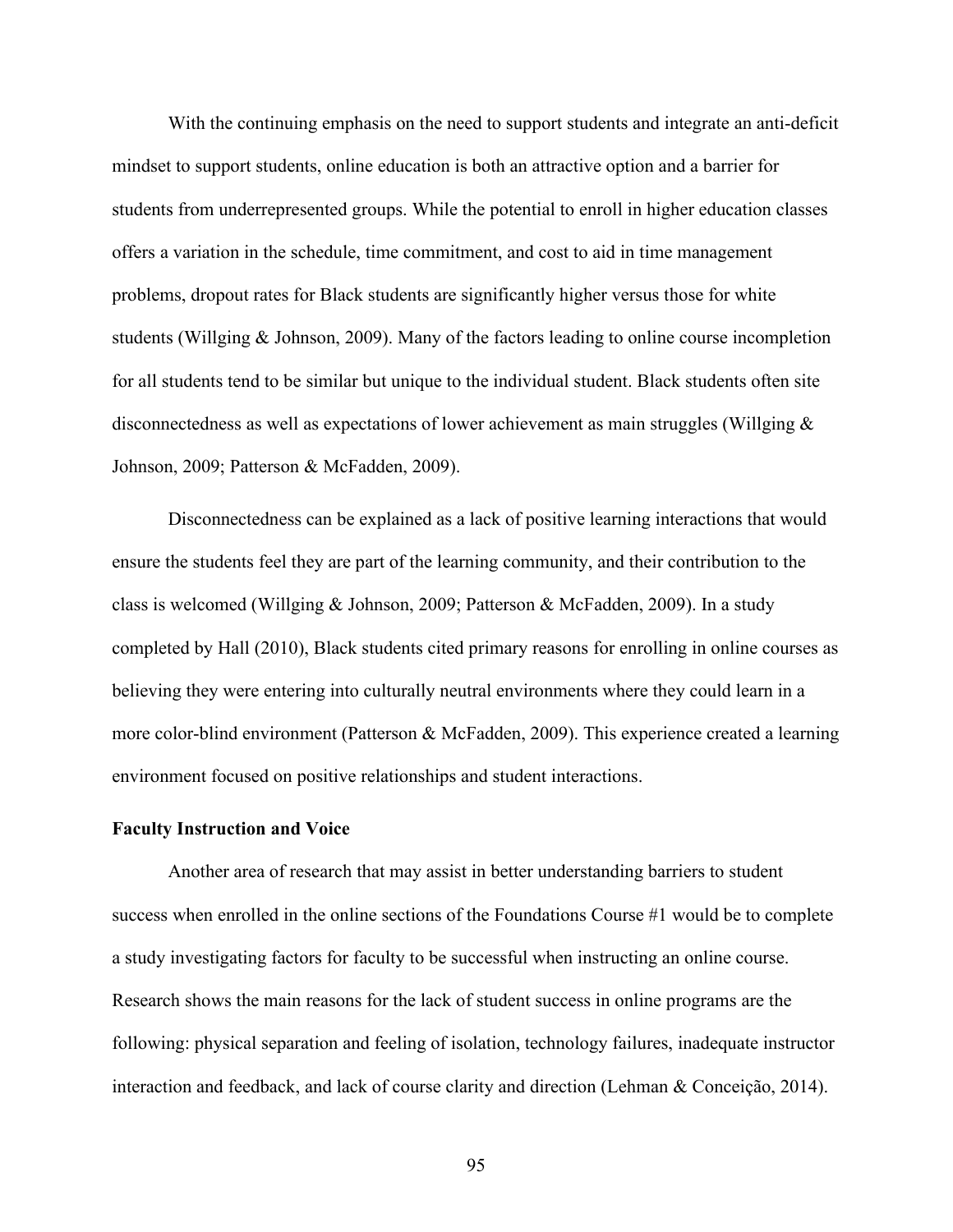A possible study could help identify research methodology to help faculty articulate professional development needs to continue learning best practices related to online education. These studies could assist in the implementation of professional development for improving online pedagogy strategies to aid in student success. Looking at online teaching pedagogy specifically, Rehn et al. (2016) discussed the need for faculty to develop the necessary skills to transition from F2F teaching to online instruction and pay specific attention to building relationships and rapport between the teacher and the student as one of the most critical components to a positive learning environment. Simpson (2008) called this teaching style "coaching methodology" and explained the need to proactively motivate students and create lesson plans focusing on the individual with interactive and motivational lesson plan design (p. 160). Guan and Stanford (2016) supported a program change in which faculty focuses on enhancing coaching pedagogy and explained that this type of teaching reinforces motivational support theory due to the primary concern of education as a supportive role requiring additional coaching (p. 68).

Often faculty members become the conduit for developing the connection between students and the campus and must allow for both communication and independent online profiles to connect the two when F2F learning does not occur (Lehman & Conceição, 2014). The students' first "link to a university" is the faculty member assigned to instruct the online course, allowing students to feel connected to the university from the other side of the screen in an online learning environment (Rehn et al., 2016). Faculty must learn to utilize technology to create an online classroom driven by consistent, relevant, and varied interaction methods, as well as content with purposeful attention to additional motivation and guidance for student learning (Lehman & Conceição, 2014; Moore & Kearsley, 2012).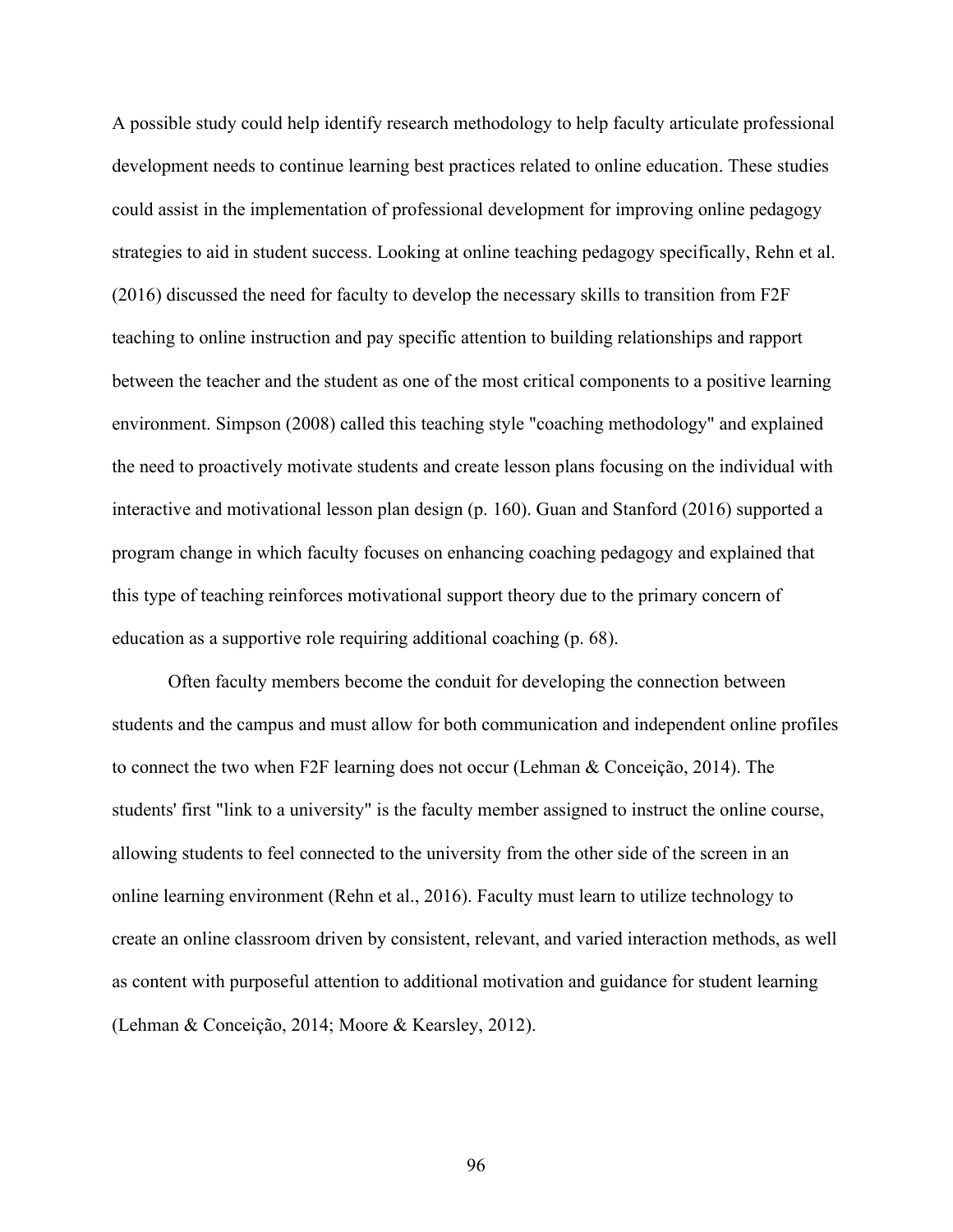At the most basic level, when looking to study equity in education, the "how" is as important as the "what" is taught in the classroom (Campbell & Storo, 1996). While this concept is more than two decades old, the premise still needs adjustment. Historically speaking, the systematic approach to instructing all students created an unfair and uncomfortable learning space for some students, resulting in inequity (Campbell & Storo, 1996). To combat this inequity, Lucas et al. (2020) claimed that identifying the inequities in an online learning space is equally a challenge for instructors as is providing learning instruction (Lucas et al., 2020). Instructors must look at their practice and pedagogy, identify student challenges, and work to reach all students equally, given the many challenges facing online instruction (Lucas et al., 2020).

Over the last two decades, distance learning and educational equity have aligned to contest what access in higher education truly means and continued to progress towards providing underserved students with increased access to learning. As higher education looks to evolve with technology and break down learning barriers online, citing "access" to provide equal learning opportunities to all students is no longer considered an option. As online education continued to be accepted into the mainstream of higher education, unfortunately, learning proper distance learning pedagogy techniques was not mandated in most circumstances. This left classroom instructors and content-specific lecturers uncomfortable and insufferable throughout learning online teaching on the go (Campbell & Storo, 1996; Lehman & Conceição, 2014).

To be clear, it is the professional responsibility of the instructor to create an environment of inclusion for all students (Guan & Stanford, 2016). One of the most crucial components of instructing in an online setting is to allow students to see what the instructor is doing so they feel they are participating in the process and are connecting to the learning and instruction (Evans,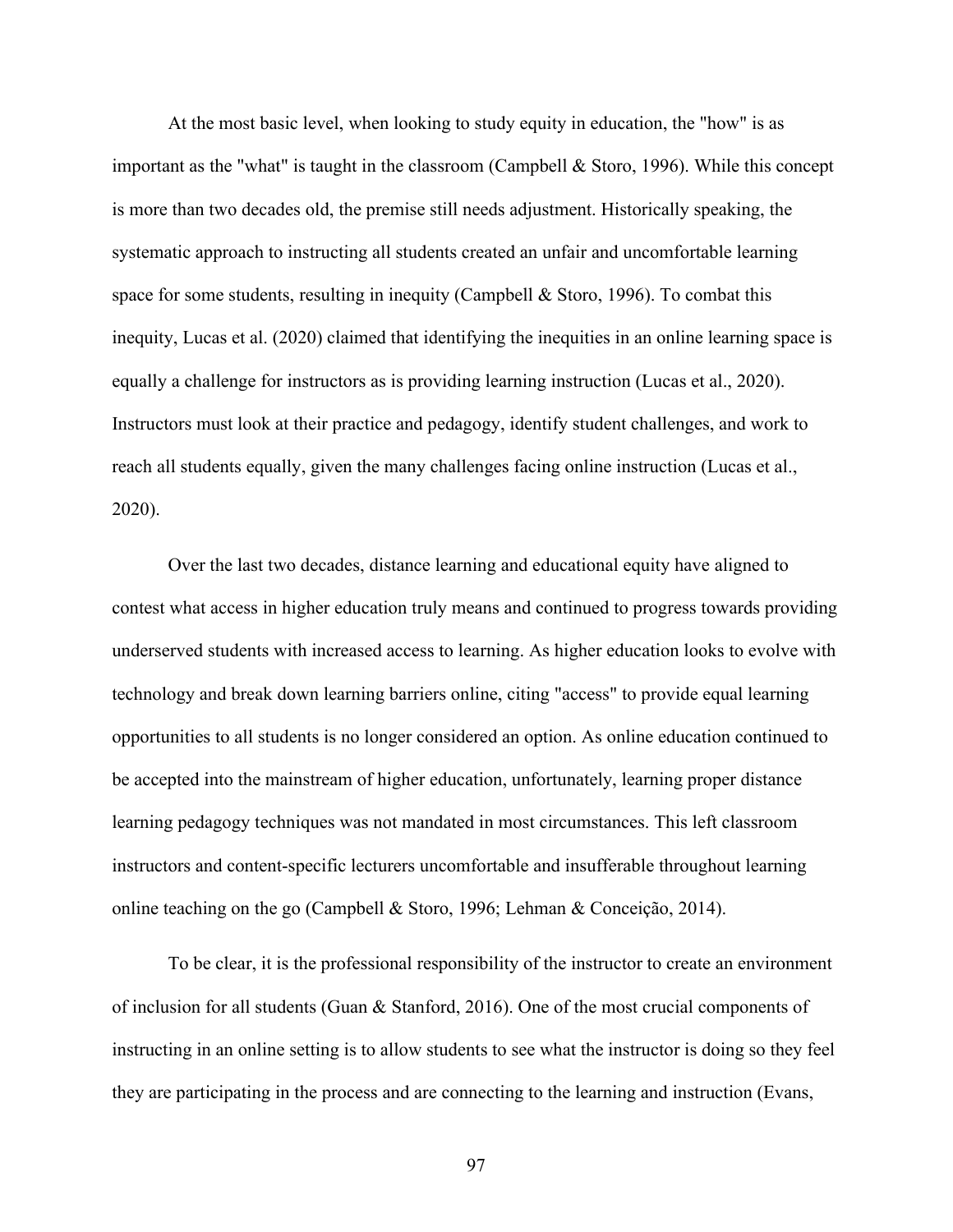2020). The instructor must develop several mediums for interaction, create a learning environment stressing equity, use online pedagogy concentrating on the individual learner and humanizing them, and utilize their unique learning skills to motivate learning. Instructor pedagogy must be intentional and not create barriers to learning, which may have an unintended consequence of lower success and lead to students' potential problematic online course success (Lehman & Conceição, 2014). In addition, the lack of teacher visibility in an online course may significantly influence student success and in turn, completion of a teacher education preparatory program.

At times, distance learning courses will highlight students' academic challenges as reasons for struggle or dropping courses in previous academic settings. A lack of connection, negative social interactions, motivation, and interest in the content have been shown through research to be causes of student failures, which must be addressed by faculty teaching online courses (Campbell & Storo, 1996; Lehman & Conceição, 2014). The ability to adjust teaching strategies to develop intentional student learning and understand appropriate teaching methods falls on the instructor (Guan & Stanford, 2016). Furthermore, utilizing online teaching pedagogy techniques designed to promote instructor-learner interactions elicits a high degree of instructor activity and availability, positively influencing student interest and learning success, especially in an online setting (Lehman & Conceição, 2014).

Supporting these notions, through research completed in 2009 and again in 2014, 60-64% of faculty who taught online courses wanted additional online education professional development opportunities (Guan & Stanford, 2016; Ray, 2009). These teachers cited the lack of connection to students and a lack of understanding of the potential technology utilized for best practices (Guan & Stanford, 2016; Ray, 2009). In addition, program development over the last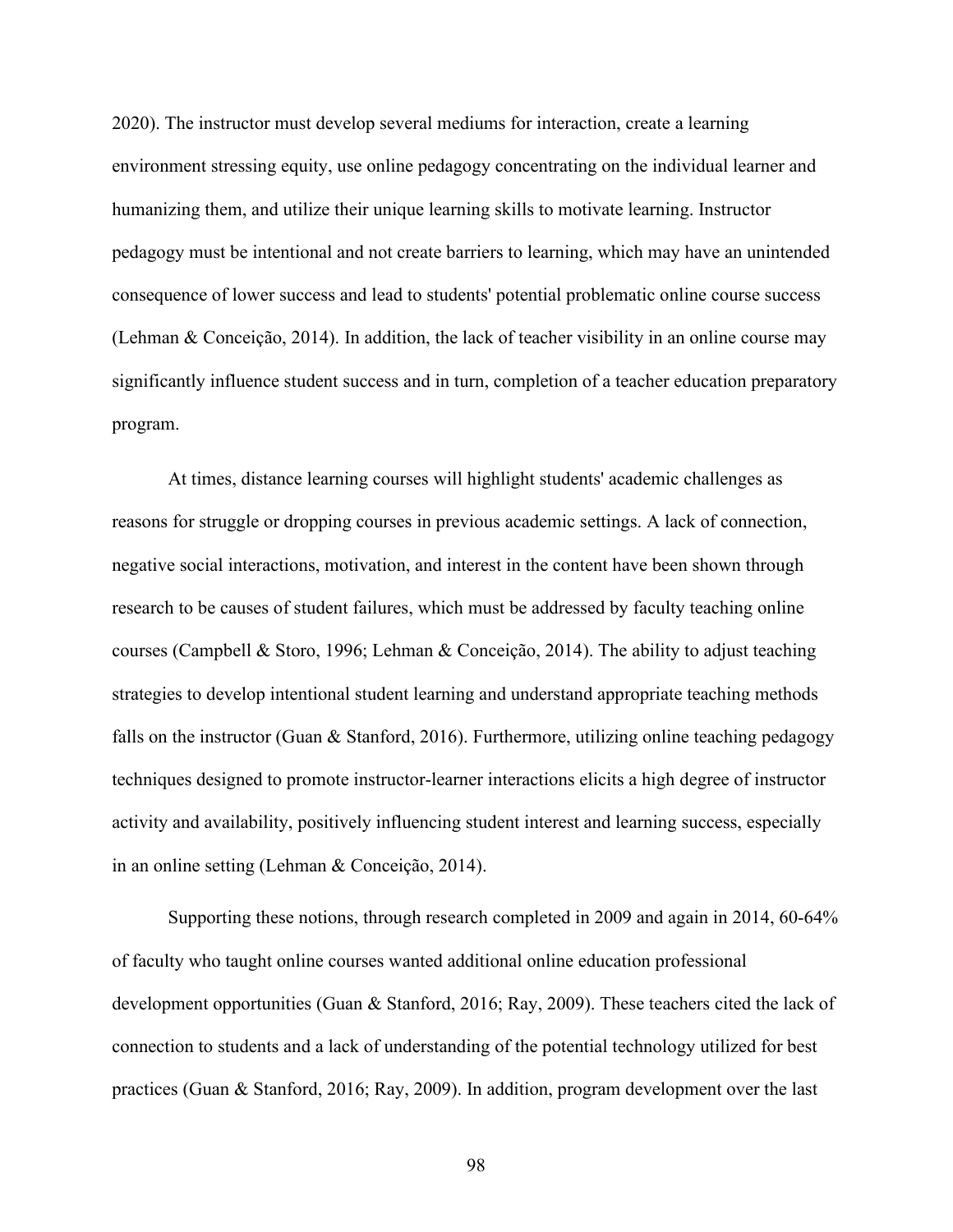decade has found that the best way for instructors to learn proper techniques to instruct online is to experience online education from the student perspective. Most universities did not enforce this notion and, in truth, even considered creating professional development opportunities in this area at many universities. For example, programs developed at DePaul University (2009), the University of Central Florida (2009), and the University of Louisiana Lafayette (2014) all required instructors to participate online in the learning platform as a student. The focus of these programs was to allow instructors to learn how to navigate the course as a student and use various system communication methods to develop further empathy for the students who have enrolled in their classes (Guan & Stanford, 2016; Ray, 2009). These programs are several examples of how genuine professional development opportunities focusing on student needs help faculty to identify the origin of a significant online inequity and to develop an effective learning environment. In 2020, Lucas et al. found that almost 80% of instructors believed that the curriculum was lacking in transferring classroom pedagogy to the online environment. Through conscious awareness of learning needs, faculty began to understand such concepts as cultural awareness and neutrality, the extent to which text-based communication could hinder learners, and how harmful microaggressions could all impact learning and create student lack of motivation leading to dropping out (Campbell & Storo, 1996; Garrison, 2017; Lehman & Conceição, 2014). Specifically, these learning environments did not promote learning success in underrepresented groups, as students may have enrolled in classes without a solid academic background. These environments would further enhance inequity in students (Garrison, 2017).

If the goal of education is to create a personal learning experience, the instructor's primary role is to develop positive teaching practices to support an equitable learning space (Guan & Stanford, 2016). Faculty who teach online education courses must clearly understand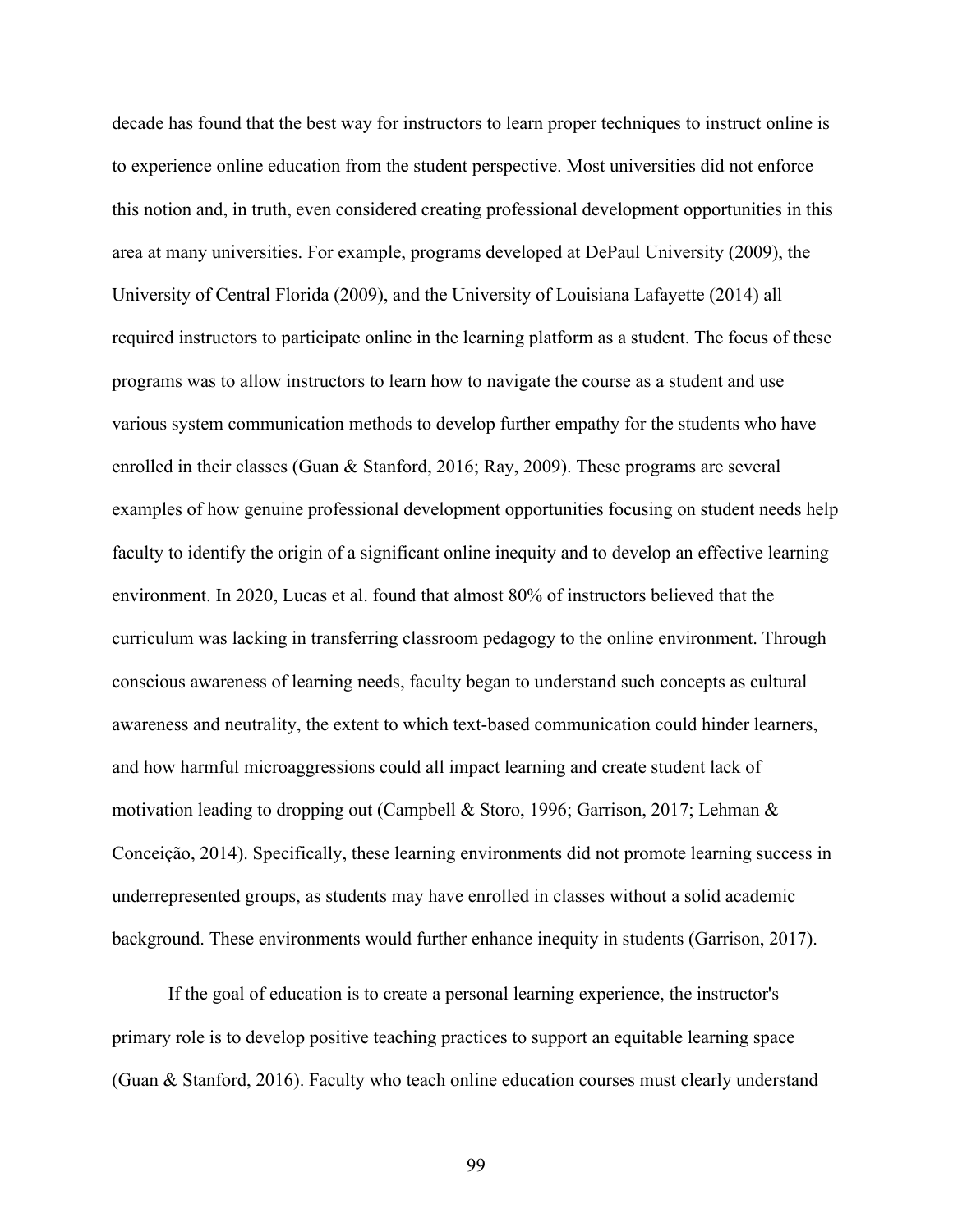both the goal of the course, as well as understand the needs of the students who are enrolled in the course. The educational experience has two main focal points: 1) to construct personal meaning through a reconstruction of experience, and 2) refine meaning and confirm understanding collaboratively within a community of leaders (Garrison, 2017). The course instructor must ensure this is completed for all students by developing an intentional medium for learning and positive communication (Lehman & Conceição, 2014; Moore & Kearsley, 2012, Garrison, 2017). A faculty member's role is to create and shape a learning environment that is pedagogically linked with the course and define expectations through several communication mediums. Much like when enrolled in a traditional F2F course, new technology continues to create sustainable cognitive and social conditions, but cultural awareness and equitable learning potential are still the instructor's responsibility (Garrison, 2017; King & Alperstein, 2018). Again, education is a fundamentally interactive and transactional process for each student (M. Moore, 1993; Moore & Kearsley, 2012; Picciano, 2017). However, how these learning transactions are represented to students acknowledging individual learning, humanizing students, and developing equitable practices within a classroom are primary concerns of the online instructor.

## **Program Development**

As a higher number of students seek entrance into online programs and courses to combat heavy schedules, including work demands, family life, personal life, study responsibilities, and cost, higher education institutions keep developing online education programs as a way to exhibit an understanding of student needs (Miller et al., 2014). Several potential areas of interest for discussion and further study would be to consider how online course creation can be positively or negatively utilized as an option for student enrollment management. As an example, a case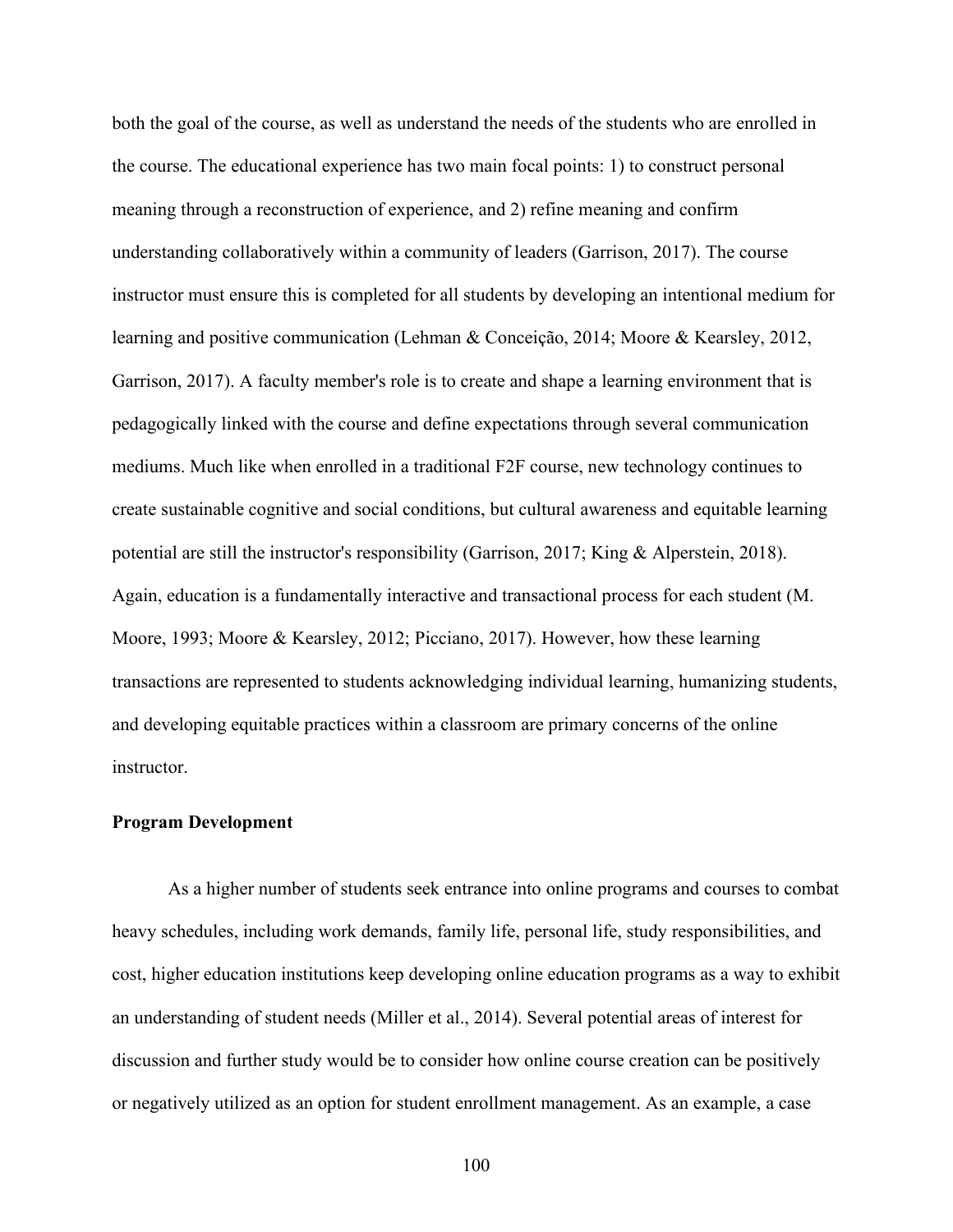study methodology approach may be considered for a research study to determine if equity exists in learning throughout a program.

As outlined in Chapters 1 and 2, the Five Pillars of Quality Online Education were developed to emphasize the quality of online education (Miller et al., 2014). While all pillars focus on quality online education, student success is highlighted in the "student satisfaction" pillar (Miller et al., 2014, p. 9). The Sloan pillars measure student satisfaction based on several factors: student satisfaction with their experiences in learning online, including interactions with instructors and peers, learning outcomes that match expectations, services and orientation, timely faculty/learner interaction, and adequate and fair systems to assess course learning objectives (Miller et al., 2014). It would be imperative to consider the pillars when discussing program redesign to ensure that the quality of the teaching and course design equals what students experience in the face-to-face courses. Additionally, drawing connections to Moore's theory concerning a more robust understanding of students' learning experience related to transactional distance would provide a second pathway to redesign considerations. When combined, these two reference points may deliver more intentionality to course or program design, using proven theories to provide students with the best possible pathway to success.

When developing a curriculum for online education success, program leaders may consider Garrison, Anderson, and Archer's Community of Inquiry (CoI) theory of instruction for understanding interactions related to learning. Much like Moore's method of transactional distance learning discussed earlier in this study, a CoI looks to blend a combination of three distinct presences: cognitive, social, and teaching (Garrison et al., 1999). In further detail, CoI aims to integrate active learning environments or communities dependent on instructor and student sharing ideas, information, and opinions. Moreover, these interactions are aligned with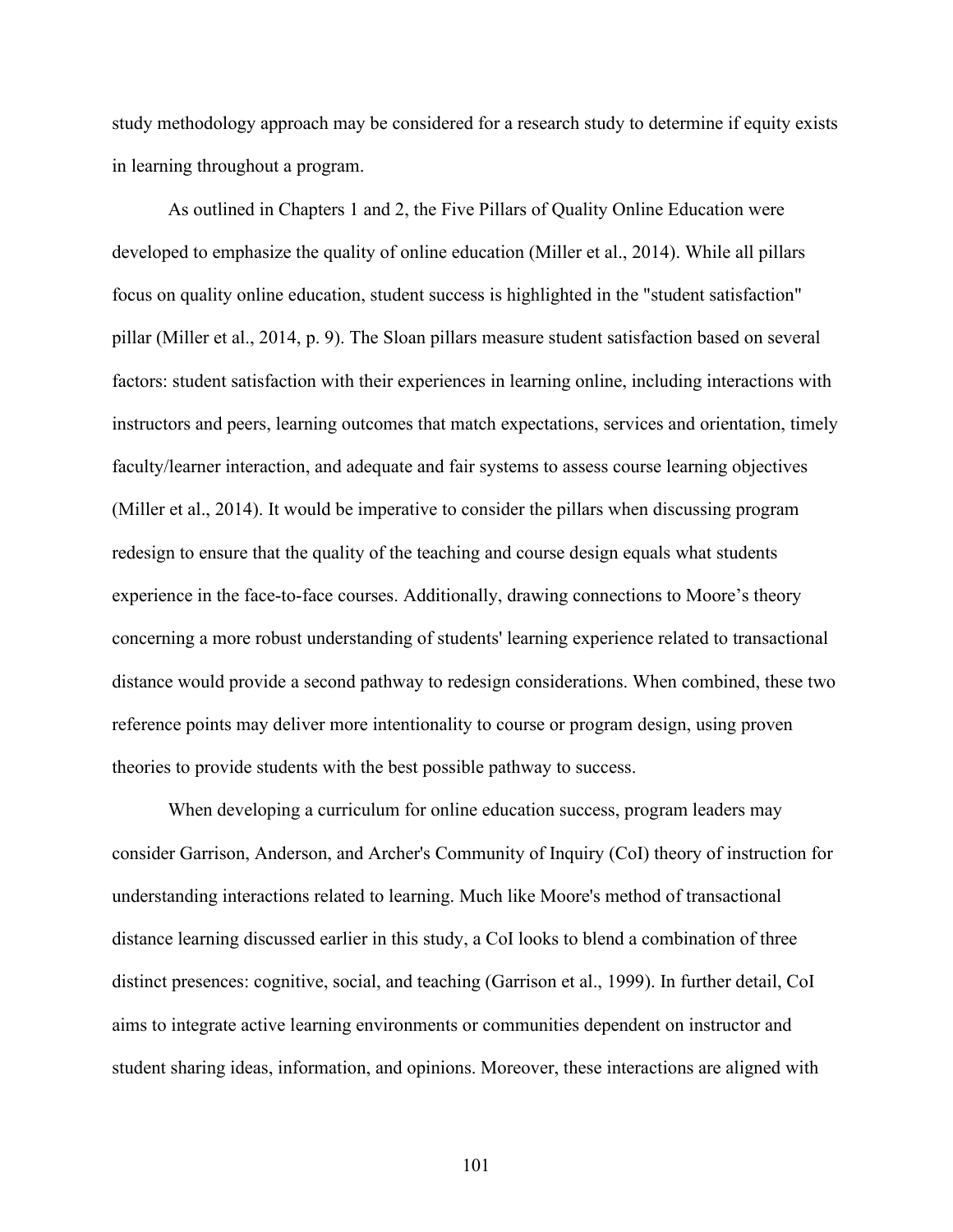what is known as presence, which is explained as a social phenomenon created through interactions between instructor and student (Garrison et al., 1999). Considering how teacher presence and interaction affect student satisfaction, it is essential to recognize the need for students to feel part of the learning environment as a contributor, not just as observers in a learning space viewing content via text. Instructors are charged with creating a learning environment built on student expectations, which include consistency, variety, relevance, and content designed to engage learning from students (Lehman & Conceição, 2014; Miller et al., 2014).

According to statistics from Classes and Career (2018) regarding online education, 31% of all college students in 2017 enrolled in at least part of their coursework online, either in full or partial program requirements. Of this 31% of online student enrollment, 15% of students were enrolled in 100% online classes, representing a continuously increasing number over the last ten years. More significantly, online education enrollment experienced a growth of 17% from 2012 to 2016, marking the highest enrollment climb in higher education (Classes and Career, 2018). With enrollment continuing to climb, the attention to online education shifts from access to quality concerning student satisfaction, student learning, and student motivations in online education courses. Student motivation is a leading factor in online education due to the nature of classroom learning anywhere, anytime. Students need to construct intrinsic motivations developed over time to achieve their success goals while taking ownership of learning outcomes (Moore & Kearsley, 2005, 2012).

Research completed by Flores (2016) explained how in successful online learning, or elearning, the environment can be measured by student satisfaction of the course based on content and quality and is reflective of a student's sense of achievement. These feelings are based on a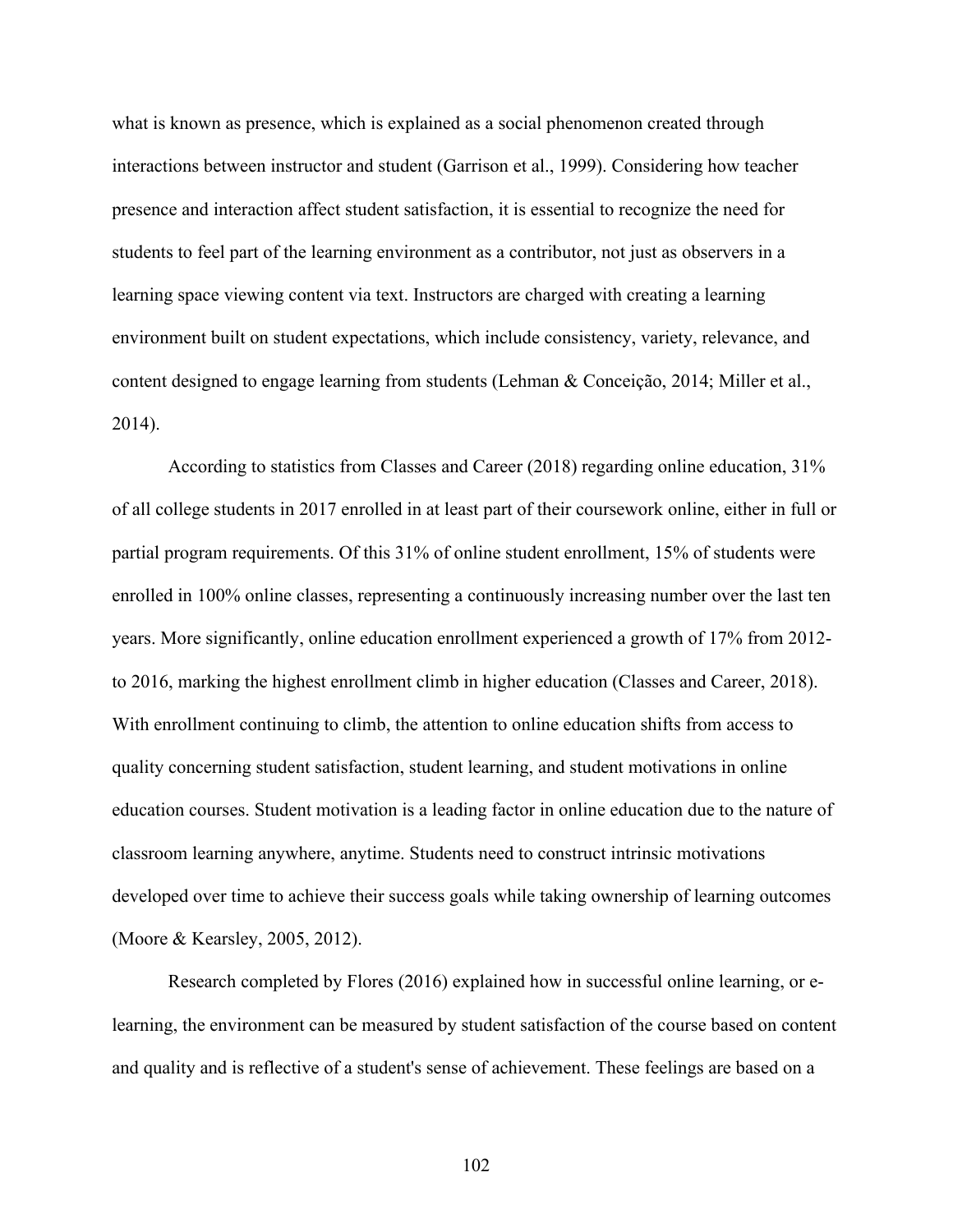student's self-efficacy and self-regulation in an online course and expectations of course structure and self-achievement (Flores, 2016). Lehman & Conceição (2014) also identified strategies that help student motivation and success, including "self-awareness, self-efficacy, a purpose or goal, the desire to achieve learning goals, and achievement recognition as motivating factor" (pp. 38- 39). The overall understanding is garnered in research on student success in online courses. Students must be present, have positive interactions, allow learning to take place at their own pace, and receive feedback from the instructor.

When delving into student dissatisfaction and how students understand barriers to online success in coursework, students often cite a sense of isolation, technology failures, lack of instructor participation and feedback as the top reasons students do not continue in an online program (Lehman & Conceição, 2014). Online learning requires different cognitive and affective motivations for successful completion. Cognitive efforts involve a student's mental learning process while the affective efforts focus on the psychological and emotional process students must actively self-motivate for learning success (Lehman & Conceição, 2014). While isolated from peers and instructors, students must adapt to using different strategies for success and often focus on their online presence and communication integrated into the classroom by the instructor's ability to teach online. These factors enable a student to design a student presence online, allowing ownership to occur to a student's course presence (Guan & Stanford, 2016). In most cases, a student's feeling of isolation is based on a lack of instructor teaching strategies to both engage students in active learning and communication, as well as the instructors' lack of awareness of online teaching pedagogy as being different than F2F learning (Flores, 2016; Lehman & Conceição, 2014). Additionally, students from unrepresented groups often identify a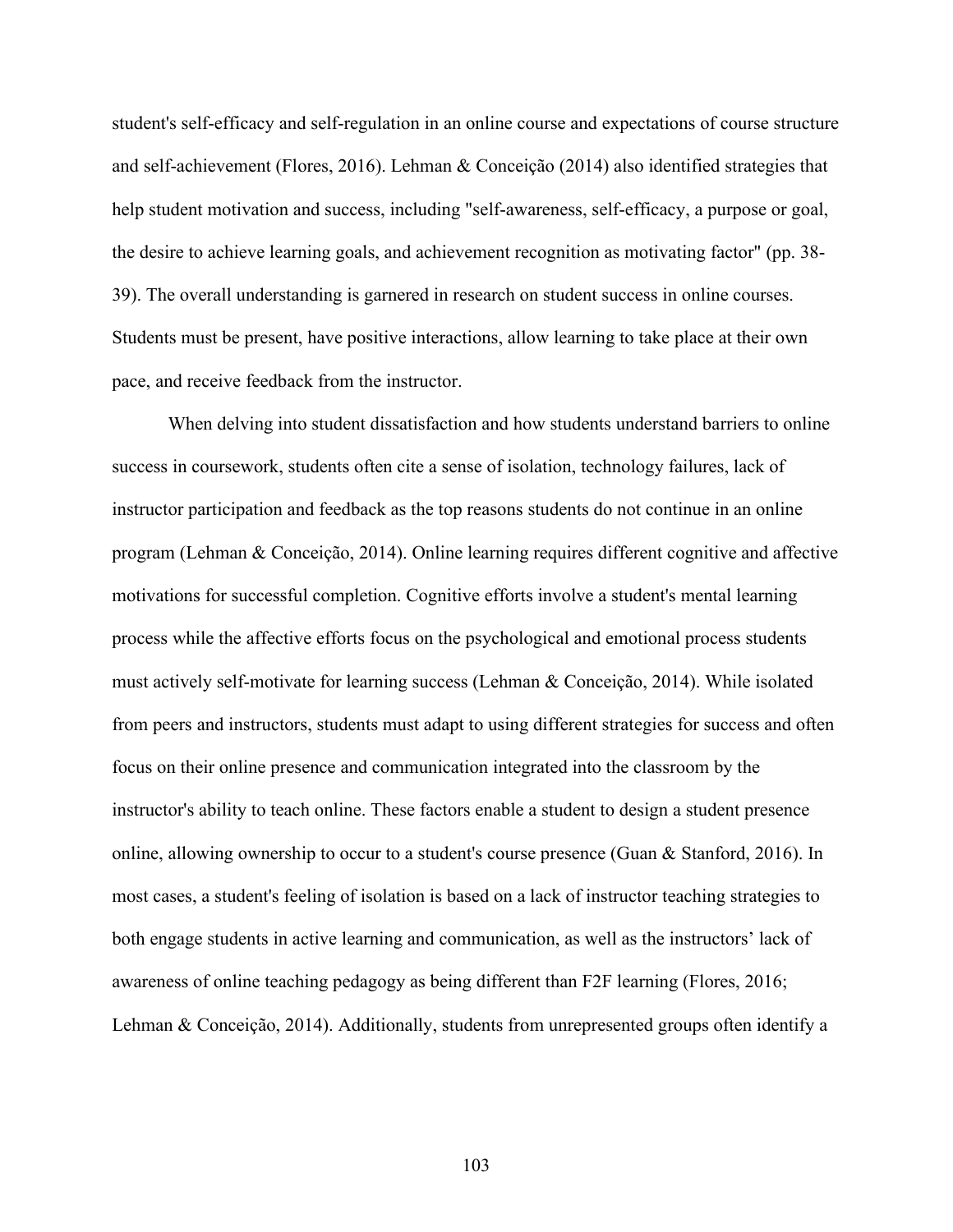lack of technology skills and understanding of online learning platforms as barriers to online learning success (Flores, 2016).

On the topic of program development, an opportunity exists to complete research that asks students to identify reasons for enrolling in one particular course modality instead of the other. It would be interesting to provide background for these conversations that explain the information gathered in this study, that outline data that demonstrates possible connections to lower student success rates and potential higher dropout rates, and that ask students to provide context for their decisions. If the university is concerned with discovering ways to promote online course enrollment as an equal opportunity to complete a course needed within a program, information from this study may provide a context for students who wish to make decisions related to their course success. Frequently, students are not aware of their individual learning strengths and weaknesses that promote success or negatively impact their ability to succeed. With the information provided from this study, students can be made aware of options with examples of student success and then make an informed decision. Such a case study could ask students about their decision and reasons for enrolling in one of the two course modalities when provided this information to detail their decisions with context and reason. This would allow for a deeper understanding of a specific course interest level, regardless of student success rates. A study with that focus may shed light on student interest in a class pertaining to time management, course time offering, learning strengths, online student identity, or even self-motivation strengths (Lehman & Conceição, 2014).

The best way to combat these barriers is to develop an online education system that identifies student background, educational competencies, and student ability, plus grasps how to utilize a student's life experiences to develop online learning platforms and instruction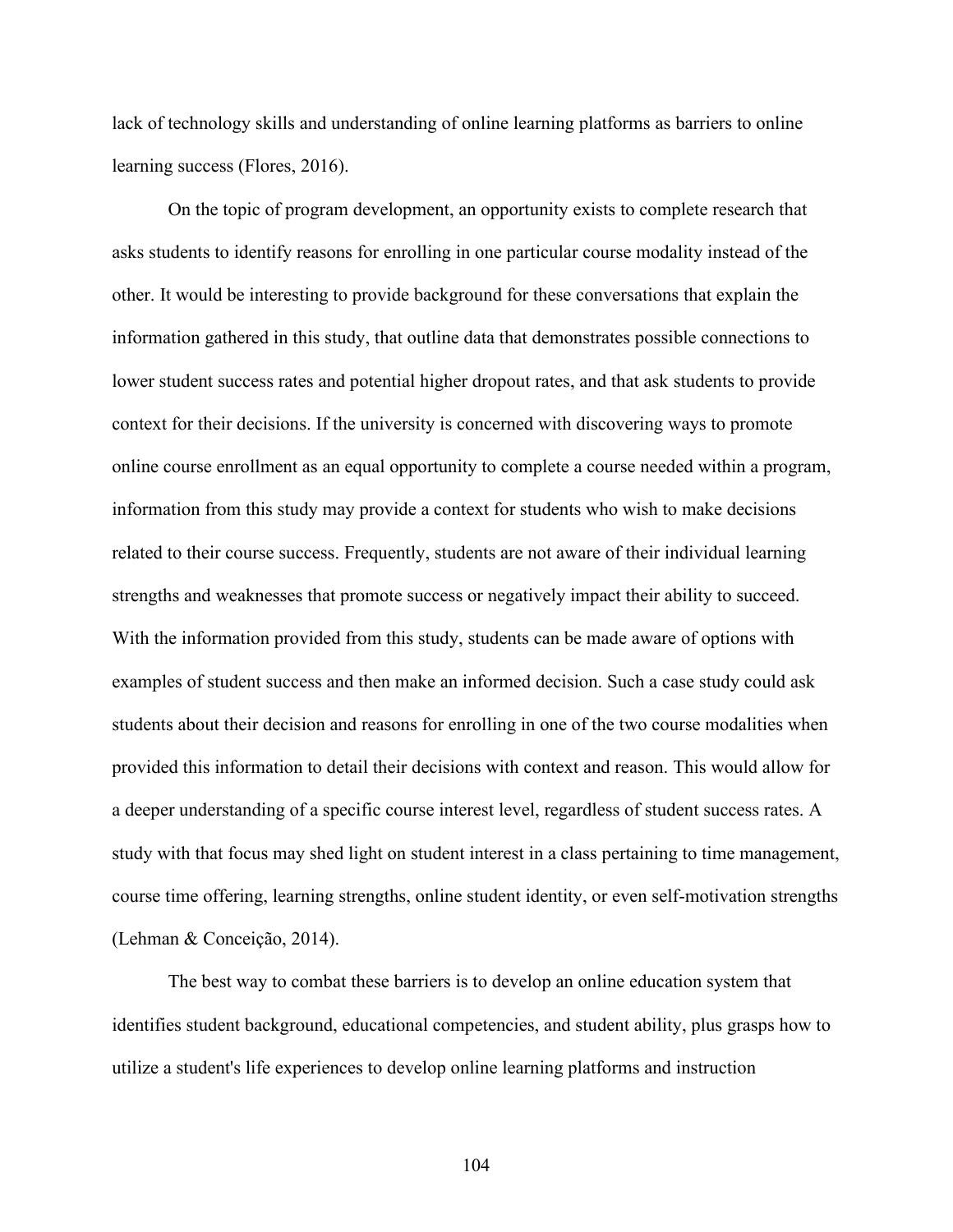successfully. By creating a system that promotes success and establishes a way to circumvent the lack of motivation or interaction that often leads to failure, the system can develop the resources to encourage healthy interactions and support student success. Using an anti-deficit mindset to reframe program development and promote student strengths is a challenge for higher education. In focusing more specifically on the plight of Black males in online education, a program that delivers equitable access to online learning must take aggressive steps to ensure learning reaches the individual student, promoting learning through student motivations and interest (Bambara et al., 2009; Salvo, 2017).

## **Summary and Conclusion**

Higher education is not immune to adapting to student interests to aid in enrollment opportunities, but it often takes a long period of time to do so. Online education is no longer considered "the future of education" but has joined the present framework of the academic landscape. Online courses, teacher pedagogy strategies, course development, and program design must continue to progress, offering all students the opportunity to learn "anytime, anywhere, and in any environment" (Moore & Kearsley, 2012; Picciano, 2017). When constructing online education courses, continued innovation will further push new technologies and change the learning process. These efforts will continue to shift higher education's trend of enrollment decrease as students find positive reasons to align their needs to enrollment in distance learning courses (Duffin 2020). There is now a paradigm shift in the teaching and learning processes, and it is this generation's responsibility to understand it in order to shape a better future for the upcoming generations (Bozkurt & Hilbelink, 2019).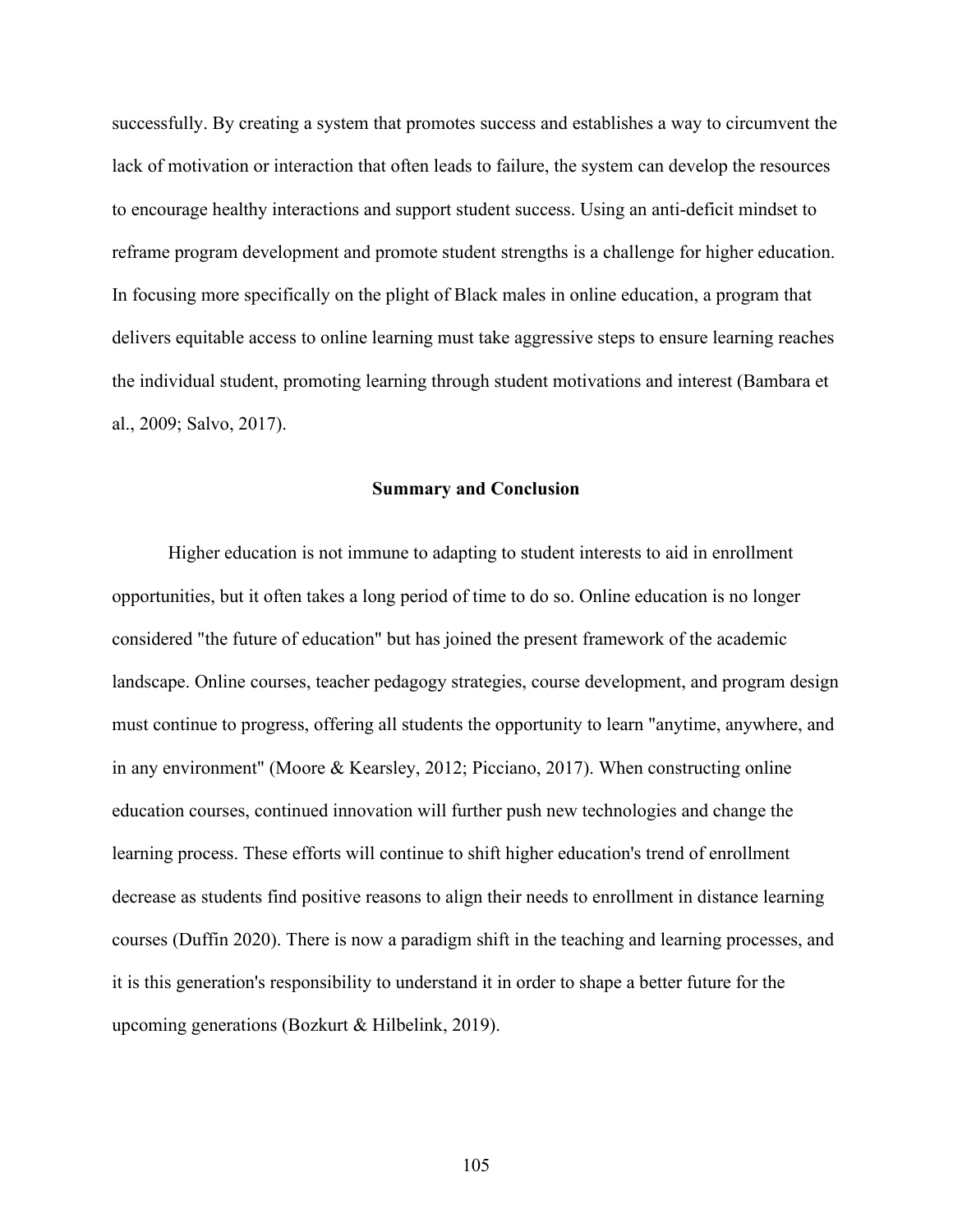With higher education enrollment on the decline, online education could be the solution to encourage more students to pursue their post-secondary studies. After all, even though the overall enrollment rates dropped in the past years, patronage of online courses grew (Lederman, 2018). This idea suggests that if students are provided with the chance to complete their courses online and be successful, many are likely to take the opportunity. Such alternative options could provide substantial benefits to all stakeholders involved, provide additional support, see an increase in student success, and gain enrollment for programs. Ultimately, breaking down learning barriers to promote student success is the goal. With an outlined set of statistical data to support the existence of a gap in online course success, adjusting the attention to shifting the mindset in order to focus on what students need to be successful may provide countless positive dividends to students, programs, institutions, and in this case, a growing workforce shortage.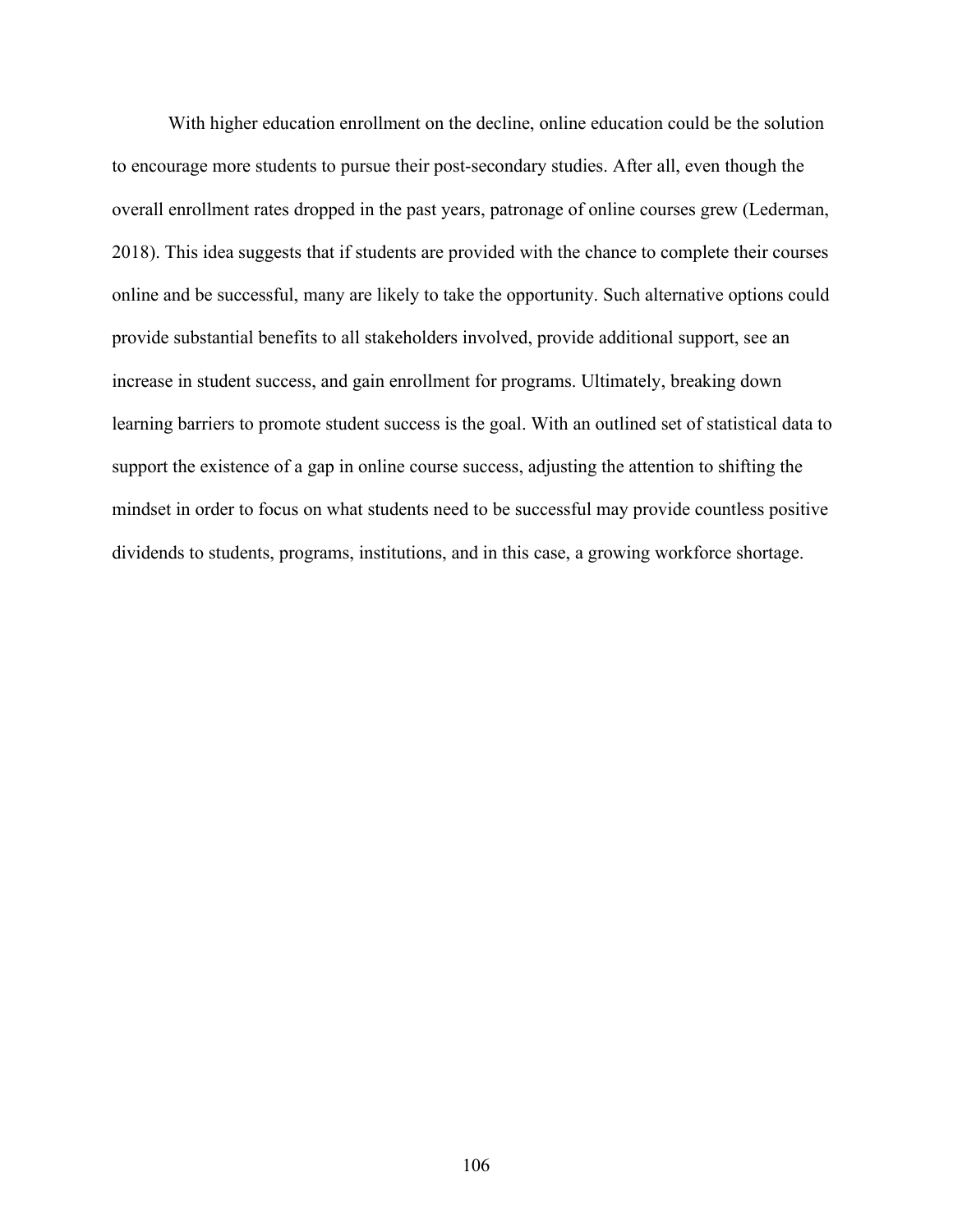## REFERENCES

- Alexious-Ray, J. & Bentley, C. (2015). Faculty professional development for quality online teaching. *British Journal of Educational Technology, 42*(2), *233-250.*
- Allen, I. E., & Seaman, J. (2006). *Making the grade: Online education in the United States,* 2006. Needham, MA: Sloan-C.
- Allen, I. E., & Seaman, J. (2014). Grade change: Tracking online education in the United States. Babson Park, MA: Babson Survey Research Group. Retrieved from http://www.onlinelearningsurvey.com/reports/gradechange.pdf
- Allen, I. E., & Seaman, J. (2017). Digital learning compass: Distance education enrollment report 2017. Babson Survey Research Group.

https://www.bayviewanalytics.com/reports/digtiallearningcompassenrollment2017.pdf

- Arbaugh, J.B. (2001). How instructor immediacy behaviors affect student satisfaction and learning in web-based courses. *Business Communication Quarterly*, 64(4), 42-54. https://journals.sagepub.com/doi/10.1177/108056990106400405
- Arbaugh, J.B. & Cleveland-Innes, M., Diaz, S., Garrison, D., Ice, P., Richardson, J., & Swan, K. (2008). Developing a community of inquiry instrument: Testing a measure of the Community of Inquiry framework using a multi-institutional sample. *The Internet and Higher Education, 11*(3-4), 133-136. https://doi.org/10.1016/j.iheduc.2008.06.003
- Baghdadi, Z. (2011). Best practices in online education: Online instructors, courses and administration. *Turkish Online Journal of Distance Education, 12*(3), 109-117.
- Bailie, J. L. (2011). Effective online instructional competencies as perceived by online university faculty and students: A sequel study. *MERLOT Journal of Online Learning and Teaching, 7*(1), 82-89.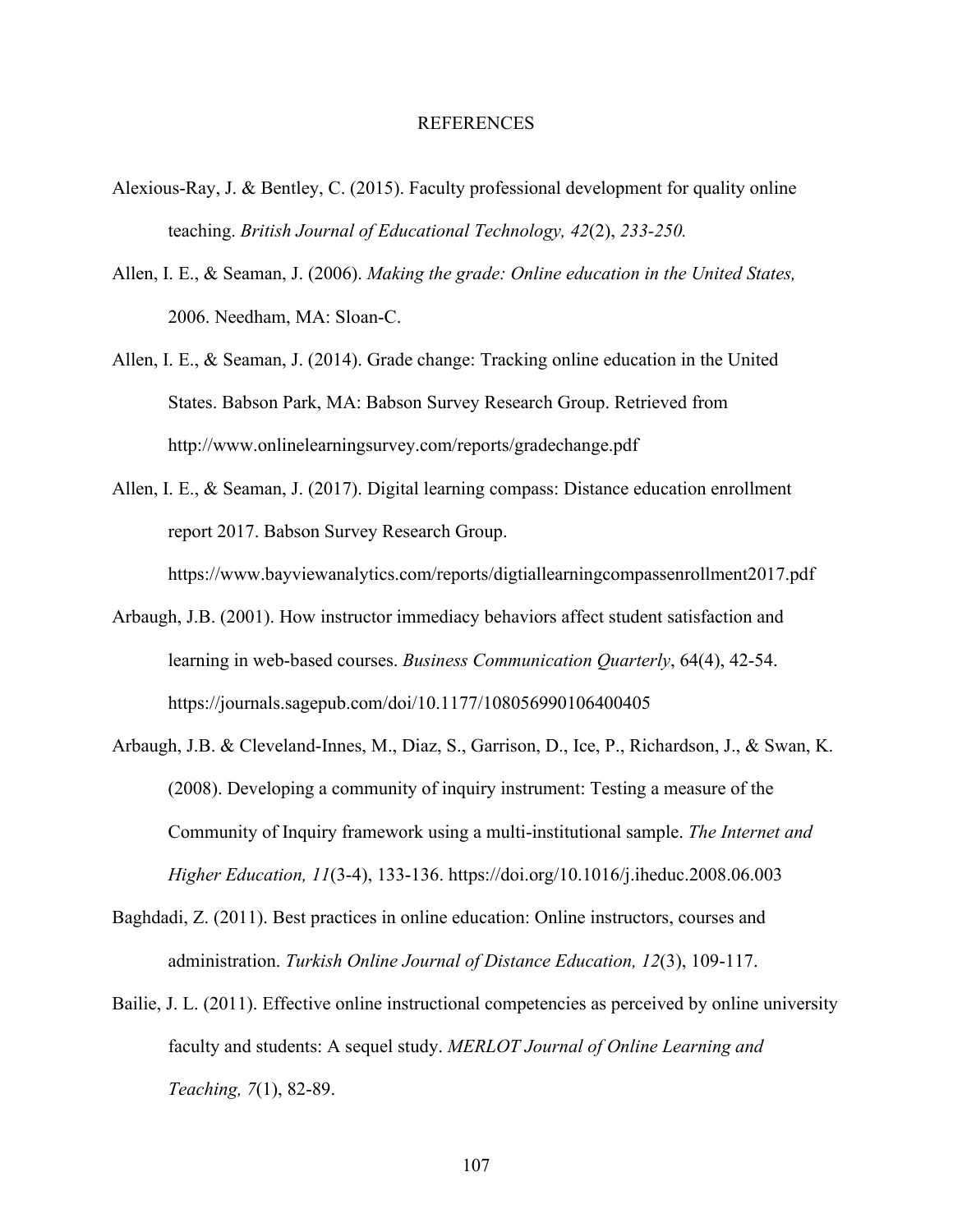- Baker, C. (2010). The impact of instructor immediacy and presence of online student affective learning, cognition, and motivation. *The Journal of Educators Online, 7*(1). 1-30*.*
- Bambara, C.S., P. Harbour, T. G. Davies, And S. Athey. (2009). Delicate engagement: The lived experiences of community college students enrolled in high-risk online courses. *Community College Review, 36*(3): 219-238.
- Bangert, A. (2008). The influence of social presence and teaching presence on the quality of online critical inquiry. *Journal of Computing in Higher Education, 20*, 34-61. https://doi.org/10.1007/BF03033431
- Barnard, L., Paton, V., & Lan, W. (2008). *Online self-regulatory learning behaviors as a mediator in the relationship between online course perceptions with achievement*. Texas Tech University. Retrieved from http://www.irrodl.org/index.php/irrodl/article/view/516/1035
- Benard, R. M., Abrami, P.C., Lou, Y., Borokhovski, E., Wade, A., Wozney, L., Wallet, P.A., Fiset, M., & Huang, B. (2004). How does distance education compare to classroom instruction? A meta-analysis of the empirical literature. *Review of Educational Research, 74*(3), 379-439.
- Berge, Z. (1999). Interaction in post-secondary web-based learning. *Educational Technology, 39*(1), 5-11.
- Bischoff, W. R., Bisconer, S. W., Kooker, B. M., & Woods, L. C. (1996). Transactional distance and interactive television in the distance education of health professionals. *American Journal of Distance Education, 10*(3), 4-19. https://doi.org/10.1080/08923649609526937
- Black, T. R. (1999). *Doing quantitative research in the social sciences*. Thousand Oaks, CA: Sage.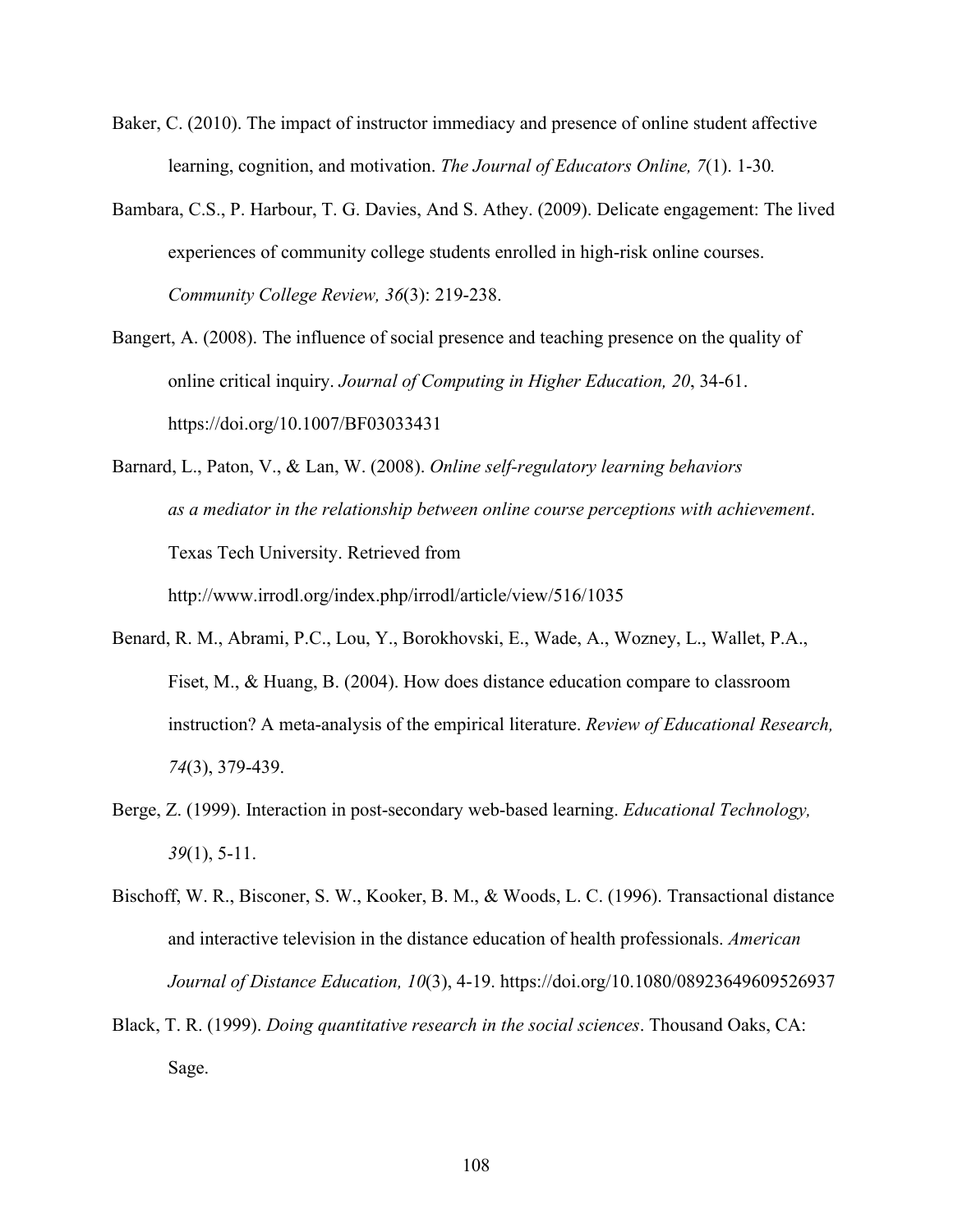Bolker, J. (1998). *Writing your dissertation in fifteen minutes a day*. New York, NY: Henry Holt.

- Bozkurt, A. & Hilbelink, A. (2019). Paradigm shifts in global higher education and elearning: An ecological perspective. *E Learn Magazine*. Retrieved from https://elearnmag.acm.org/archive.cfm?aid=3329487
- Brewer, E. W. & Kubn, J. (2012). Causal-comparative design. In N. J. Salkind (Ed.), *Encyclopedia of Research Design* (pp. 125-131). Thousand Oaks, CA: Sage Publications, Inc.
- Brockbank, A., & McGill, I. (2007). *Facilitating reflecting learning in higher education.*  Society for Research into Higher Education. UK: McGraw-Hill Education.
- Brooks, J. S., & Normore, A. H. (2015). Qualitative research and educational leadership: Essential dynamics to consider when designing and conducting studies. *International Journal of Educational Management, 29*(7), 798-807.
- Bryant, J., & Bates, A. (2015). Creating a constructivist online instructional environment. *TechTrends, 59*, 17-22. https://doi.org/10.1007/s11528-015-0834-1
- Bunker, E., Gayol, Y., Nti, N., & Reidell, P. (1996). A study of transactional distance in an international audioconferencing course. *Proceedings of Society for Information Technology and Teacher Education International Conference*. Waynesville, NC: Association for the Advancement of Computing in Education.
- Bush, R., Castelli, P., Lowry, P., & Cole, M. (2010). The importance of teaching presence in online and hybrid classrooms. In *Proceedings of the Academy of Educational Leadership*, *15*(1), 7-13.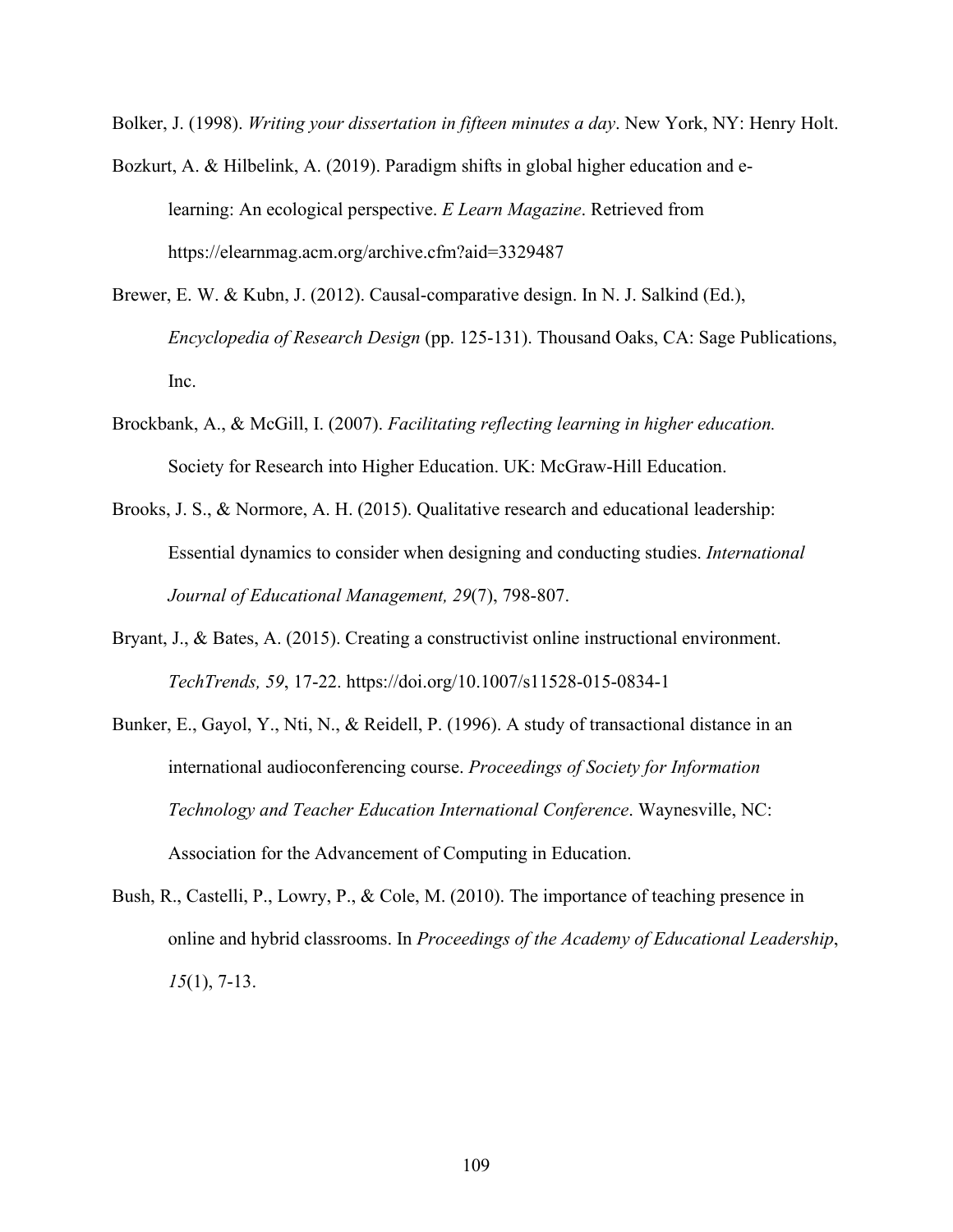- Campbell, P. B., & Storo, J. (1996). Reducing the distance: Equity issues in distance learning in public education. *Journal of Science Education and Technology*, *5*(4), 285–295. https://doi.org/10.1007/BF01677125
- Carr, S. (2000). As distance education comes of age, the challenge is keeping the students. *The Chronical of Higher Education*. Retrieved from https://www.chronicle.com/article/asdistance-education-comes-of-age-the-challenge-is-keeping-the-students/
- Cazden, C. B. (2011). Dell Hymes's construct of Communicative Competence. In N. H. Hornberger (Ed.), *Anthropology & Education, 42*(4), 309-443.
- Chen, Y. (2001). Transactional distance in World Wide Web learning environments. *Innovations in education and teaching international, 38,* 327-338. https://doi.org/10.1080/14703290110074533
- Classes and Careers. (2018). *Online college student trends: growth and demographics*. Digital Media Solutions. Retrieved from https://classesandcareers.com/online/online-collegestudents-growth-demographics
- Clinefelter, D. L., & Aslanian, C. B. (2014). *Online college students 2014: Comprehensive data on demands and preferences*. Louisville, KY: The Learning House.
- Costello, Robert, (2016). Personal learning within higher education. In D. Flores (Ed.), *Elearning: Evolution, strategies and technologies* (1<sup>st</sup> ed., pp. 1-22). Nova Sciences Publishers, Inc.
- Creswell, J. W. (2003). *Research design: Qualitative, quantitative, and mixed methods approaches*. Thousand Oaks, Calif: Sage Publications.
- DePaul University. (2009). *DePaul online teaching series.* Retrieved from https://fits.depaul.edu/Pages/Dots.aspx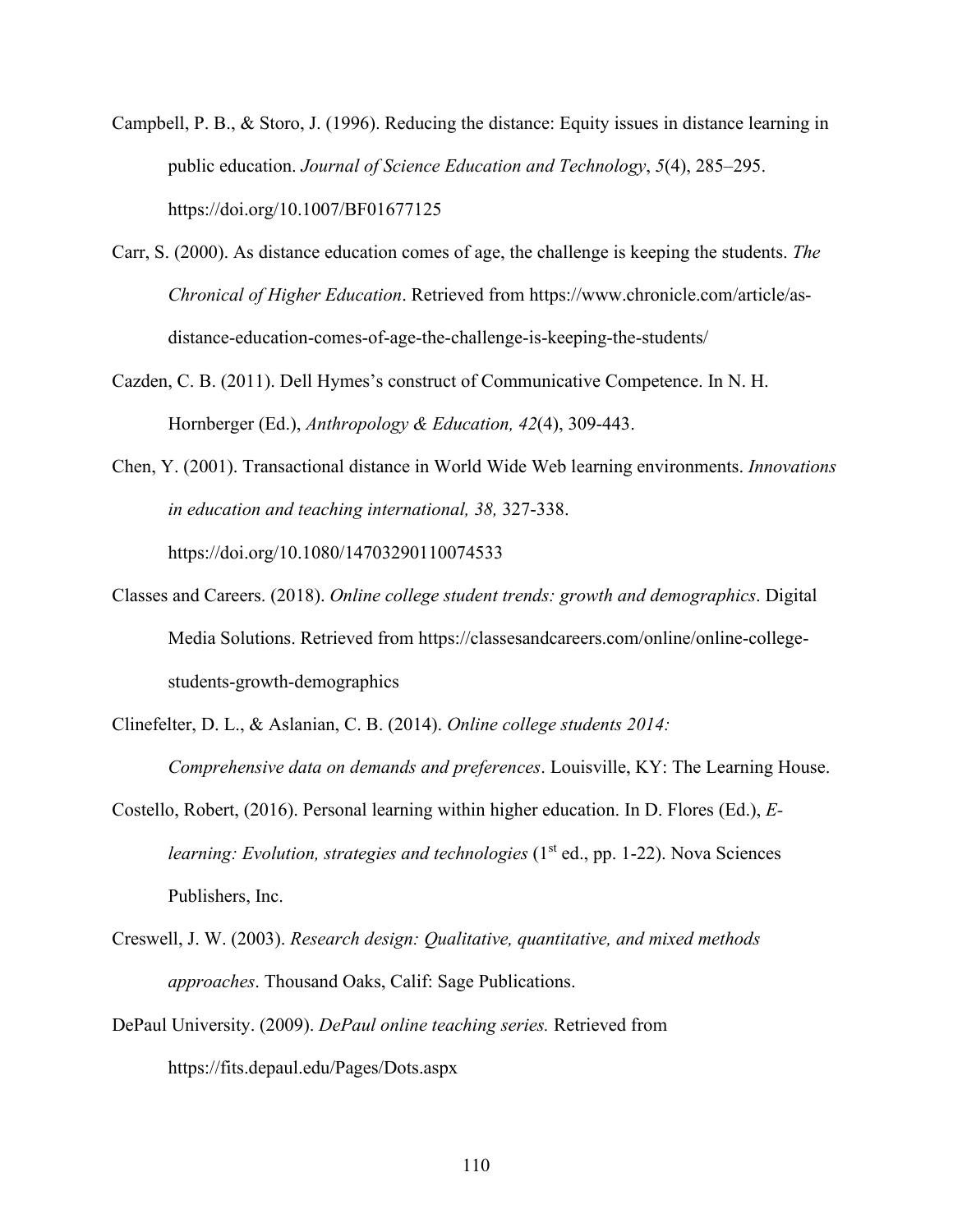Doolittle, P. E. (2001). The need to leverage theory in the development of guidelines for using technology and social studies teacher education. *Contemporary Issues in Technology and Teacher Education, 4*(1), 501-516. Retrieved

from http://www.citejournal.org/vol1/iss4/currentissues/socialstudies/article2.htm

- Duffin, E. (2019). *Opinions of online college students on quality of online education U.S. 2019*. Statista. Retrieved from https://www.statista.com/statistics/956123/
- Duffin, E. (2020). *Reasons for offering new online learning programs at U.S. learning institutions 2019*. Statista. https://www.statista.com/statistics/731103/
- Eastmond, D. & Ziegahn, L. (1995). Instructional design for the online classroom. In: Z. L. Berge & M. P. Collins (Eds.), *Computer mediated communication and the online classroom* (pp. 59-80). Cresskill, N.J.: Hampton Press.
- Elbaum, B., McIntyre, C. & Smith, A. (2002). *Essential elements: Prepare, design, and teach your online course.* Madison, WI: Atwood Publishing.
- Evans, E. M. (2020). No matter the modality, science is a VERB: Supporting elementary preservice science teachers during remote learning. *Voices for Educational Equity, 16*(2).
- Faust, D. G. (2015). *Three forces shaping the university of the future*. World Economic Forum. Retrieved from https://www.weforum.org/agenda/2015/01/three-forces-shaping-theuniversity-of-the-future/
- Flores, D. (2016). *E-learning: evolution, strategies and technologies*. Hauppauge, NY: Nova Science Publishers, Inc.
- Forsey, M., Low, M., & Glance, D, (2013). Flipping the sociology classroom: Towards a practice of online pedagogy. *Journal of Sociology, 49*(4), 471-485.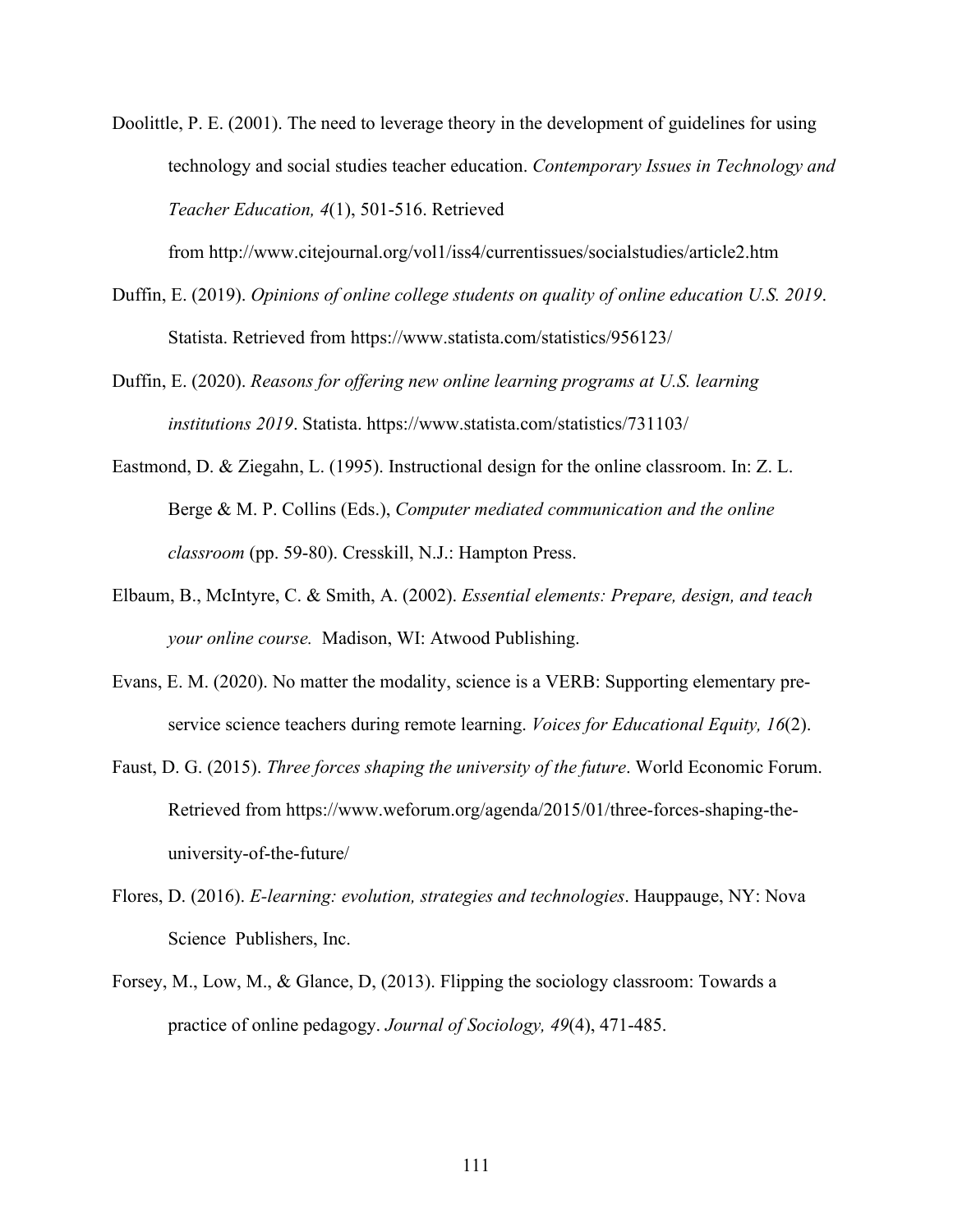- Freitas, F., Myers, S., & Avtgis, T. (1998). Student perceptions of instructor immediacy conventional and distributed learning classrooms. *Communication Education, 47*(4), 366- 372.
- Garrison, D. R. (2000). Theoretical challenges for distance education in the  $21<sup>st</sup>$  century: A shift from structural to transactional issues. *International Review of Research in Open and Distance Learning, 1*(1). Retrieved from http://www.irrodl.org/content/v1.1/randy.html
- Garrison, D. R. (2017). *E-learning in the 21st century: A community of inquiry framework for research and practice* (3rd ed.). Abingdon: Routledge.
- Garrison, D. R., Anderson, T., & Archer, W. (1999). Critical inquiry in a text-based environment: Computer conferencing in higher education. *The Internet and Higher Education*, 2(2–3), 87–105. https://doi.org/10.1016/S1096-7516(00)00016-6
- Garrison, D. & Cleveland-Innes, M. (2005). Facilitating cognitive presence in online learning: Interaction is not enough. *The American Journal of Distance Education, 19*, 133-148. https://doi.org/10.1207/s15389286ajde1903\_2
- Gibbs, G., & Simpson, C. (2004). Conditions under which assessment supports students' learning. *Learning and Teaching in Higher Education*, (1), 3-31. Retrieved from https://eprints.glos.ac.uk/3609/1/LATHE%201.%20Conditions%20Under%20Which
- Giossos, Y., Koutsouba, M., Lionarakis, A., & Skavantzos, K. (2009). Reconsidering Moore's Transactional Distance Theory. *European Journal of Open, Distance, and E-learning,*  (2)*.* Retrieved from https://files.eric.ed.gov/fulltext/EJ911768.pdf
- Gorski, P., & Caspi, A. (2005). A critical analysis of Transactional Distance Theory. *Quarterly Review of Distance Education, 6*(1), 1-11.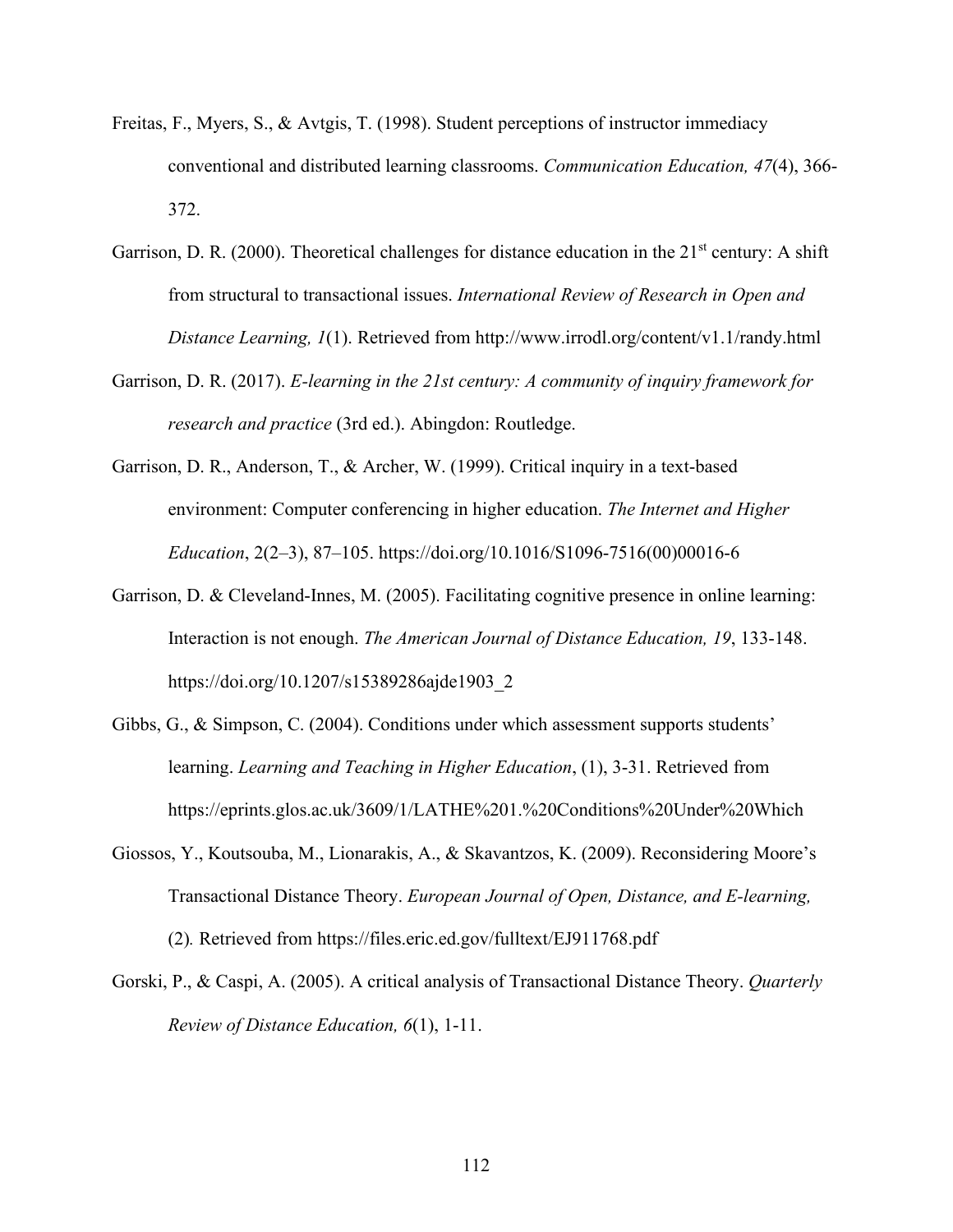- Guan, S., & Stanford, D. (2016). Learner and faculty support. In M. S. Andrade (Ed.), *Issues in distance education* (pp. 21-30). San Francisco, CA: Jossey-Bass.
- Hair, J.F., Anderson, E.R., Tatham, L.R., & Black, C.W. (1999). *Multivariate analysis* (5th ed.). London, UK: Pearson.
- Hall, J. (2010). *African American doctoral student at for-profit college and universities; A critical race theory exploration* (Publication No. 3425905) [Doctoral dissertation, North Carolina State University]. ProQuest.
- Harper, S. R. (2012). *Black male students in public colleges and universities: A 50-state report card*. Washington, DC: Congressional Black Caucus Foundation.
- Henning, G. W. (2012). Leveraging student engagement for student and institutional success. *About Campus*, *17*(4), 15–18. https://doi.org/10.1002/abc.21088
- Holmberg, B. (1995). *Theory and practice of distance education.* New York: Routledge.
- Hosler, K., & Arend, B. (2012). The importance of course design, feedback, and facilitation: Student perceptions of the relationship between teaching presence and cognitive presence. *Educational Media International, 49*(3), 217-229. https://doi.org/10.1080/09523987.2012.738014
- House-Peters, L., Del Casino, V. J., & Brooks, C. F. (2019). Dialogue, inquiry, and encounter: Critical geographies of online higher education. *Progress in Human Geography, 43*(1), 81-103. https://doi.org/10.1177%2F0309132517735705
- Huang, X., Chandra, A., Depaolo, C., Cribbs, J., & Simmons, L. (2015). Measuring transactional distance in web-based learning environments: An initial instrument development. *The Journal of Open, Distance, and e-Learning, 30*(2), 106–126.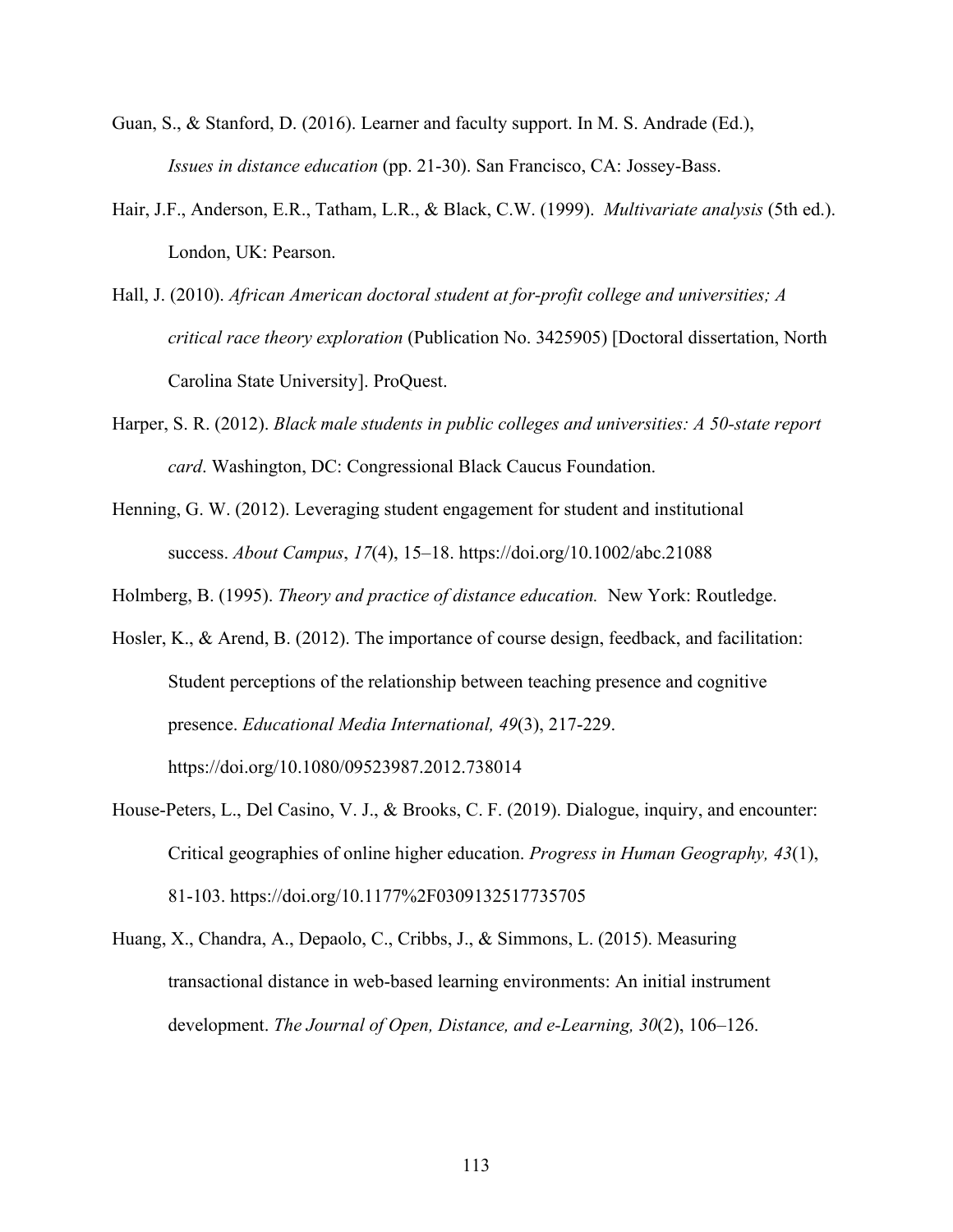- Jaggars, S., & Xu, D. (2010). *Online learning in the Virginia community college system*. Columbia Academic Commons. https://doi.org/10.7916/D80V89VM
- Jukes, I., McCain, T., & Crocket, L. (2010). *Understanding the digital generation; Teaching and learning in the new digital landscape.* Thousand Oaks, CA: Sage.

Keegan, D. (1980). On defining distance education. *Distance Education,1*(1), 13-35.

- Kember, D. (1989). A longitudinal-process model of drop-out from distance education. *Journal of Higher Education, 60*(3), 278-301.
- King, E., & Alperstein, N. M. (2018). *Best practices in planning strategically for online educational programs*. New York, NY: Routledge, Taylor & Francis Group.
- Ko, S., & Rossen, S. (2017). *Teaching online: A practical guide*. New York, NY: Routledge.
- Kuznekoff, H., Munz, S. M., & Titsworth, S. (2020). *Mobile devices and technology in higher education*. New York, NY: Routledge.
- Ladyshewsky, R. (2013). Instructor presence in online courses and student satisfaction. *International Journal for the Scholarship of Teaching and Learning, 7*(1), 1-23. https://doi.org/10.20429/ijsotl.2013.070113
- Lederman, D. (2018). Online education ascends*. Inside Higher Ed.* Retrieved from https://www.insidehighered.com/digital-learning/article/2018/11/07/new-dataonline-enrollments-grow-and-share-overall-enrollment
- Lehman, R. M., & Conceição S. C. O. (2014). *Motivating and retaining online students: Research-based strategies that work*. San Francisco: Jossey-Bass.
- Lowenthal, P., & Dennen, V. (2017). Social presence, identity, and online learning: Research development and needs. *Distance Education, 38*, 137-140. https://doi.org/10.1080/01587919.2017.1335172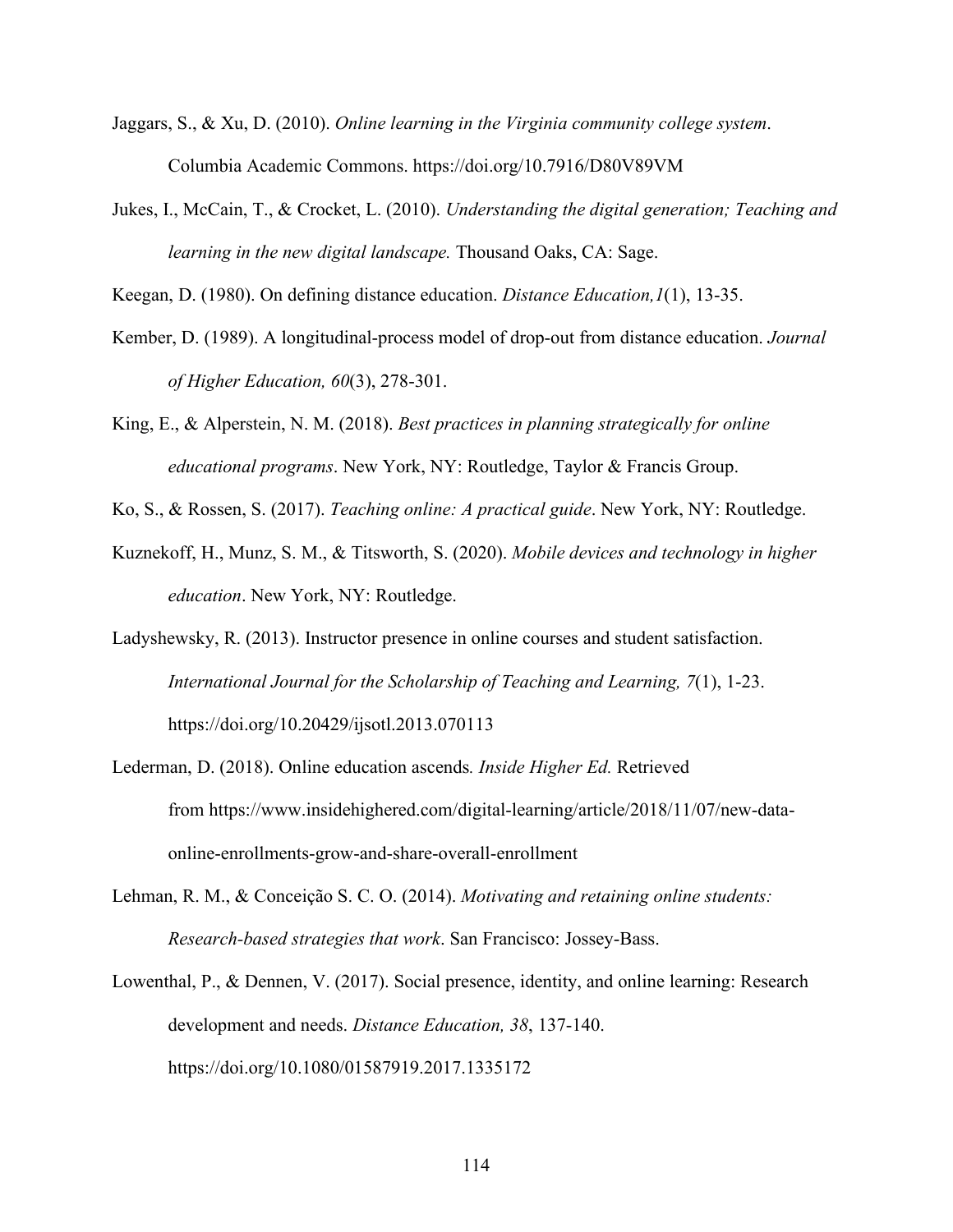- Lucas, M., Nelson, J., & Sims, D. (2020). *Schools response to Covid-19: Pupil engagement in remote learning.* Berkshire, UK: National Foundations of Education Research.
- Magda, A. J., Capranos, D., & Aslanian, C. B. (2020). *Online college students 2020: Comprehensive data on demands and preferences*. Louisville, KY: Wiley Education Services.
- Martin, M., & Martin, D. (2015). *Online teaching in education, health, and human services: Helping faculty transition to online instruction and providing tools for attaining instructional excellence*. Springfield, IL: Charles C. Thomas.
- McLoughlin, C., & Lee, M. J. W. (2010). Personalised and self-regulated learning in the Web 2.0 era: International exemplars of innovative pedagogy using social software. *Australasian Journal of Educational Technology, 26*(1). https://doi.org/10.14742/ajet.1100
- Mertens, D. (2014). *Research and evaluation in education and psychology. Integrating diversity with quantitative, qualitative, and mixed methods*. Thousand Oaks, CA: Sage Publications.
- Midwestern University. (2020). *Undergraduate Course Catalog-K12 and Secondary Education.* Retrieved from Midwestern University website.
- Miller, G., Benke, M., Chaloux, B., Ragan, L. C., Schroeder, R., Smutz, W., & Swan, K. (2014). *Leading the e-learning transformation of higher education: Meeting the challenges of technology and distance education*. Stylus Publishing.
- Moore, D. (2014). *An investigation of the attrition of African American students in an online undergraduate program* (Publication No. 3626928) [Doctoral dissertation]. Proquest Dissertations and Theses Database.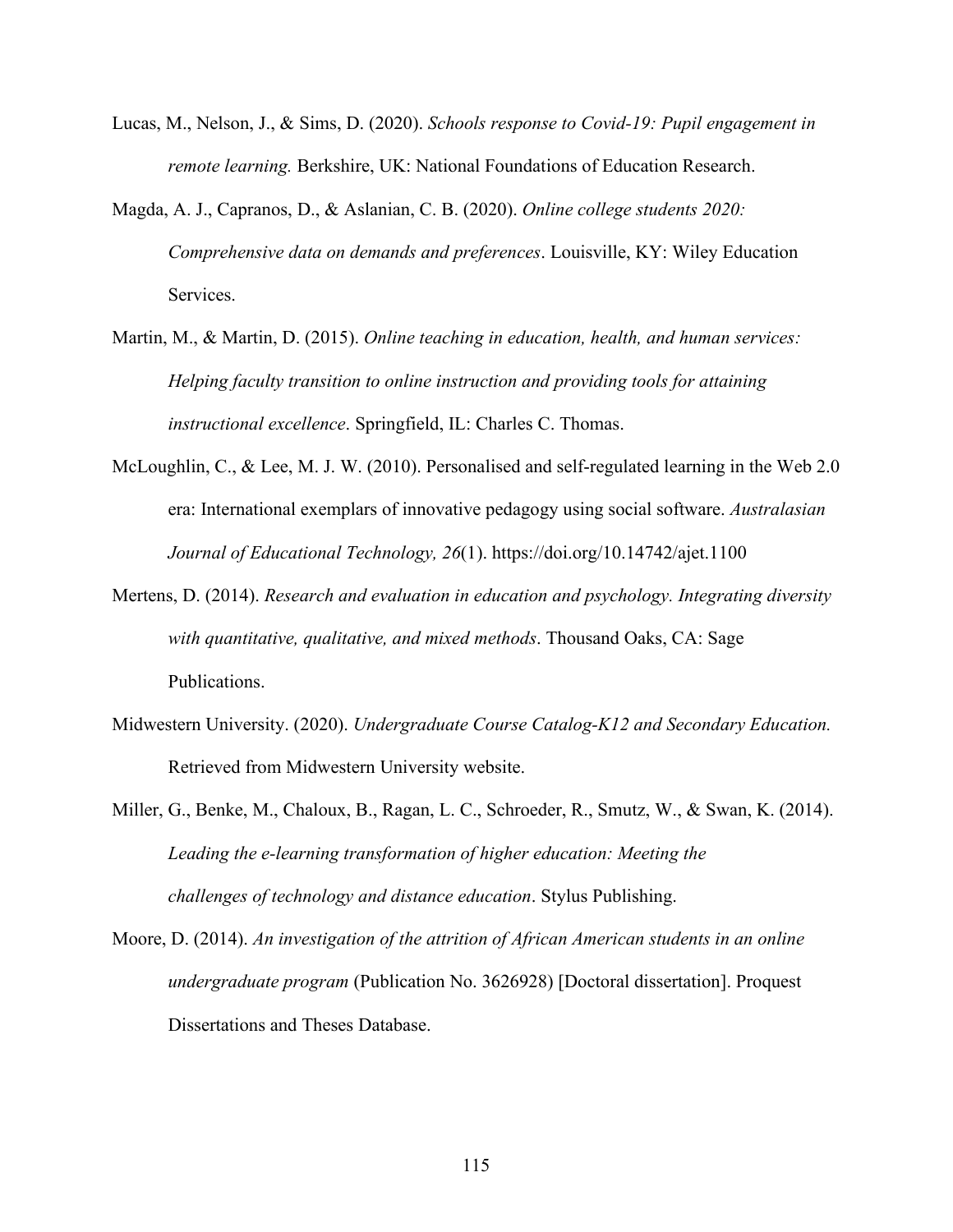- Moore, M.G. (1972). Learner autonomy: The second dimension of independent learning. *Convergence, 2*, 76-88.
- Moore, M. G. (1983). The individual adult learner. In M. Tight (Ed.), *Adult learning and education* (pp. 153–168). London: Croom Helm.
- Moore, M. G. (1989). Editorial: Three types of interaction. *The American Journal of Distance Education, 3*(2) 1-6.
- Moore, M. G. (1991). Editorial: Distance education theory. *The American Journal of Distance Learning, 5*(3), 1-6.
- Moore, M. G. (1993). Theory of transactional distance. In D. Keegan (Ed). *Theoretical principles of distance education.* Oxford, UK: Routledge.
- Moore, M.G. (2007). The theory of transactional distance. In M. G. Moore & W. C. Diehl (Eds.), *Handbook of distance education* (3<sup>rd</sup> ed., pp. 89-105). New York, NY: Routledge.
- Moore, M. G. (2013). The theory of transactional distance. In M. G. Moore & W. C. Diehl (Eds.), *Handbook of distance education* (3rd ed., pp. 66-87). New York, NY: Routledge.
- Moore, M. G. (2016). Self-directed learning and distance education: In retrospect. *International Journal of E-Learning & Distance Education, 32*(2). Retrieved from http://www.ijede.ca/index.php/jde/article/view/1000/1656
- Moore, M. G. (2018). The theory of Transactional Distance. In In M. G. Moore & W. C. Diehl (Eds.), *Handbook of distance education* (3rd ed., pp. 66-87). New York, NY: Routledge.
- Moore, M. G., & Kearsley, G. (2005). *Distance education: A systems view* (2nd ed.). Belmont, CA: Wadsworth Publishing.
- Moore, M. G., & Kearsley, G. (2012). *Distance education: A system view of online learning* (3rd ed.). Belmont, CA: Wadsworth Cengage Publishing.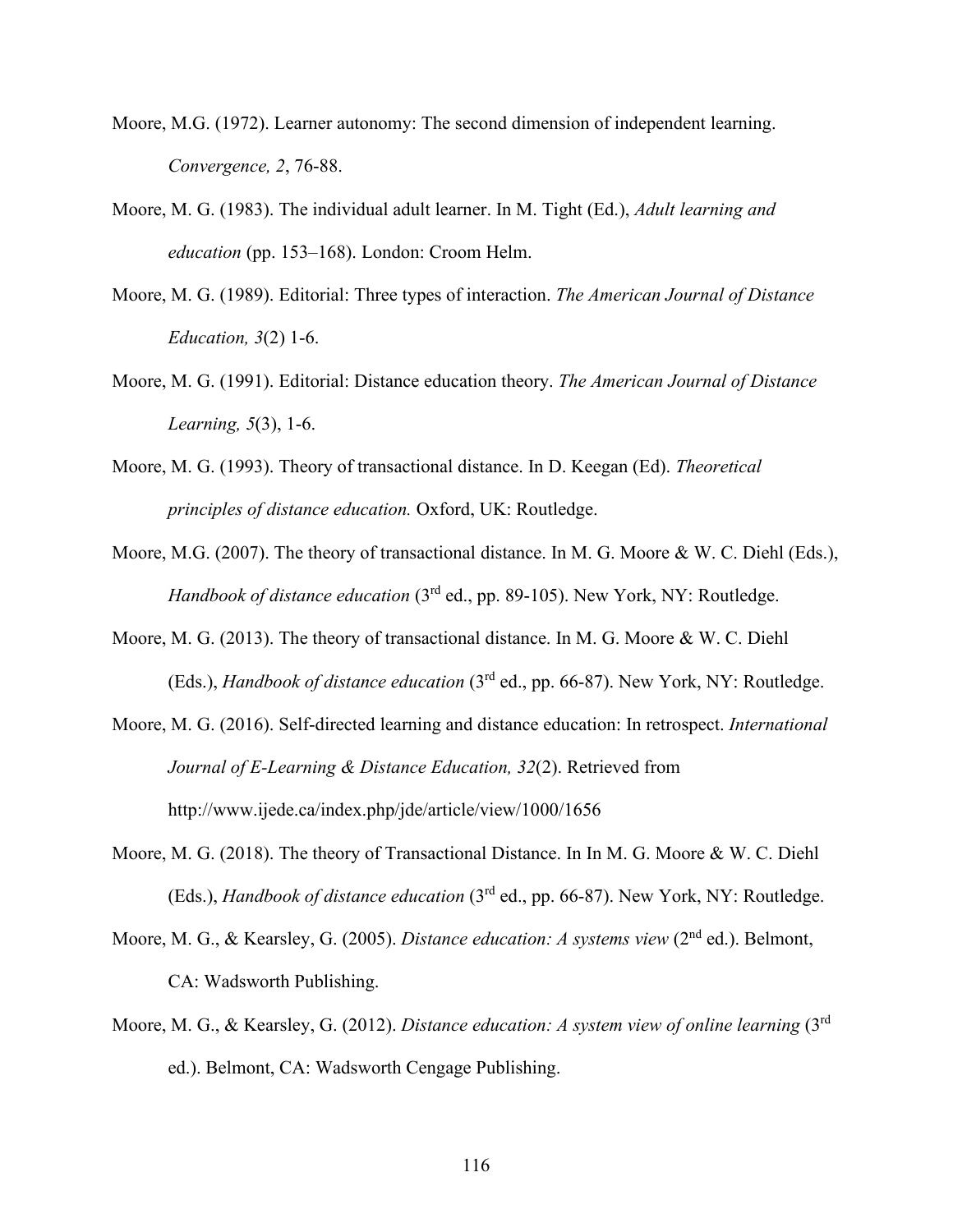- National Center for Educational Statistics (2017). Total fall enrollment in degree-granting postsecondary institutions, by level of enrollment, sex, attendance status, and race/ethnicity of student: Selected years, 1976 through 2016. Retrieved from https://nces.ed.gov/programs/digest/d17/tables/dt17\_306.10.asp?referrer=report
- National Center for Educational Statistics (2019). Fast facts: Distance learning. Retrieved from https://nces.ed.gov/fastfacts/display.asp?id=80
- Oldale M., Knightley M. (2018). Values, identity and successful online teaching relationships. In J. Baxter, G. Callaghan, & J. McAvoy (Eds.), *Creativity and critique in online learning*. Palgrave Macmillan. https://doi.org/10.1007/978-3-319-78298- 0\_11
- Patterson, B., & McFadden, C. (2009). Attrition in Online and Campus Degree Programs. *Online Journal of Distance Learning Administration, 12*(2).
- Parker, K., Lenhart, A., & Moore, K. (2011). *Online learning 101.* U.S. Department of Education
- Picciano, A. G. (2017). Theories and frameworks for online education: Seeking an integrated model. *Online Learning, 21*(3), 166-190. https://doi.org/10.1163/9789004471382\_005
- Ray. J. (2009). Faculty perspective: Training and course development for the online classroom. *Merlot Journal of Online Learning and Teaching, 5*(2), 263-276. Retrieved from http://jolt.merlot.org/Vol5\_No2.htm
- Rehn, N., Maor, D., & McConnery, A. (2016). Investigating teacher presence in courses using synchronous videoconferences. *Distance Education. 37*(3), 302-316.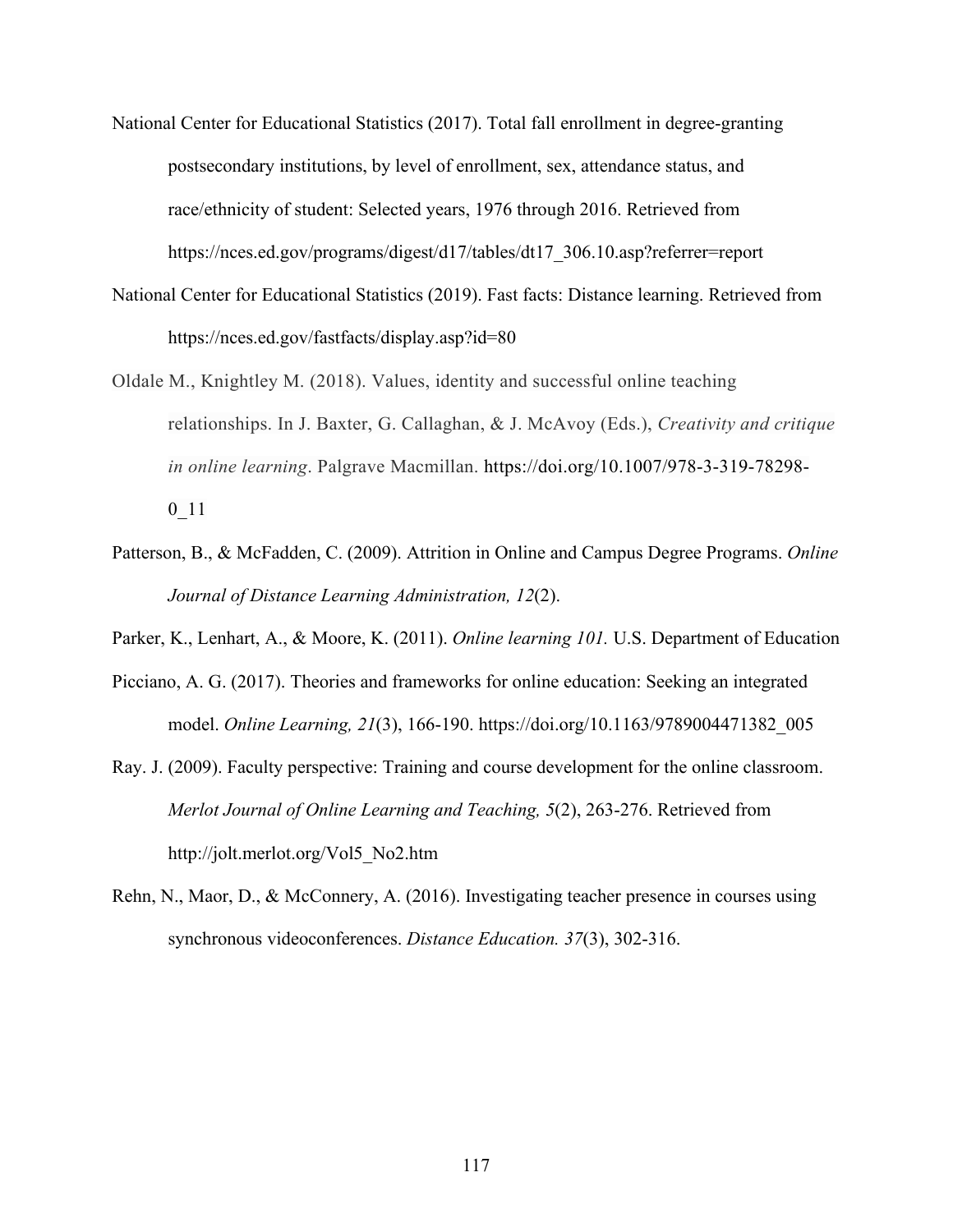Rhode, J. (2009). Interaction equivalency in self-paced online learning environments: An exploration of learning preferences. *The International Review of Research in Open and Distributed Learning, 10*(1). Retrieved from

http:www.irrodl.org/index.php/irrodl/article/view/603/1178

- Roblyer, M. D. (2006). *Integrating education technology into teaching* (4<sup>th</sup> ed.). Upper Saddle River, NJ: Pearson Prentice Hall.
- Rovai, A. P. (2002). Building sense of community at a distance. *International Review of Research in Open and Distance Learning, 3*(1). https://doi.org/10.19173/irrodl.v3i1.79
- Rovai, A. P., & Wighting, M. J. (2005). Feelings of alienation and community among higher education students in a virtual classroom. *Internet and Higher Education, 8*(2), 97-110. https://doi.org/10.1016/j.iheduc.2005.03.001
- Saba, F. (2016). Theories of distance education: Why they matter. In M. S. Andrade (Ed.), *Issues in distance education* (pp. 21-30). San Francisco, CA: Jossey-Bass.
- Saba, F. & Shearer, R. L. (1994). Verifying key theoretical concepts in a dynamic model of distance education. *American Journal of Distance Education, 8*(1), 36-59.
- Saba, F., & Shearer, R. L. (2018). Transactional distance and adaptive learning: Planning for the future of higher education. New York, NY: Routledge.
- Salkind, N. J. (2011). *Statistics for people who (think they) hate statistics* (4th ed.). Thousand Oaks, CA: Sage Publications.
- Salvo, S. G. (2017). *Factors contributing to course completion among African American male undergraduate students in distance learning environments: A phenomenological study*. (Publication No. 10681034) [Doctoral dissertation, Lamar University]. ProQuest.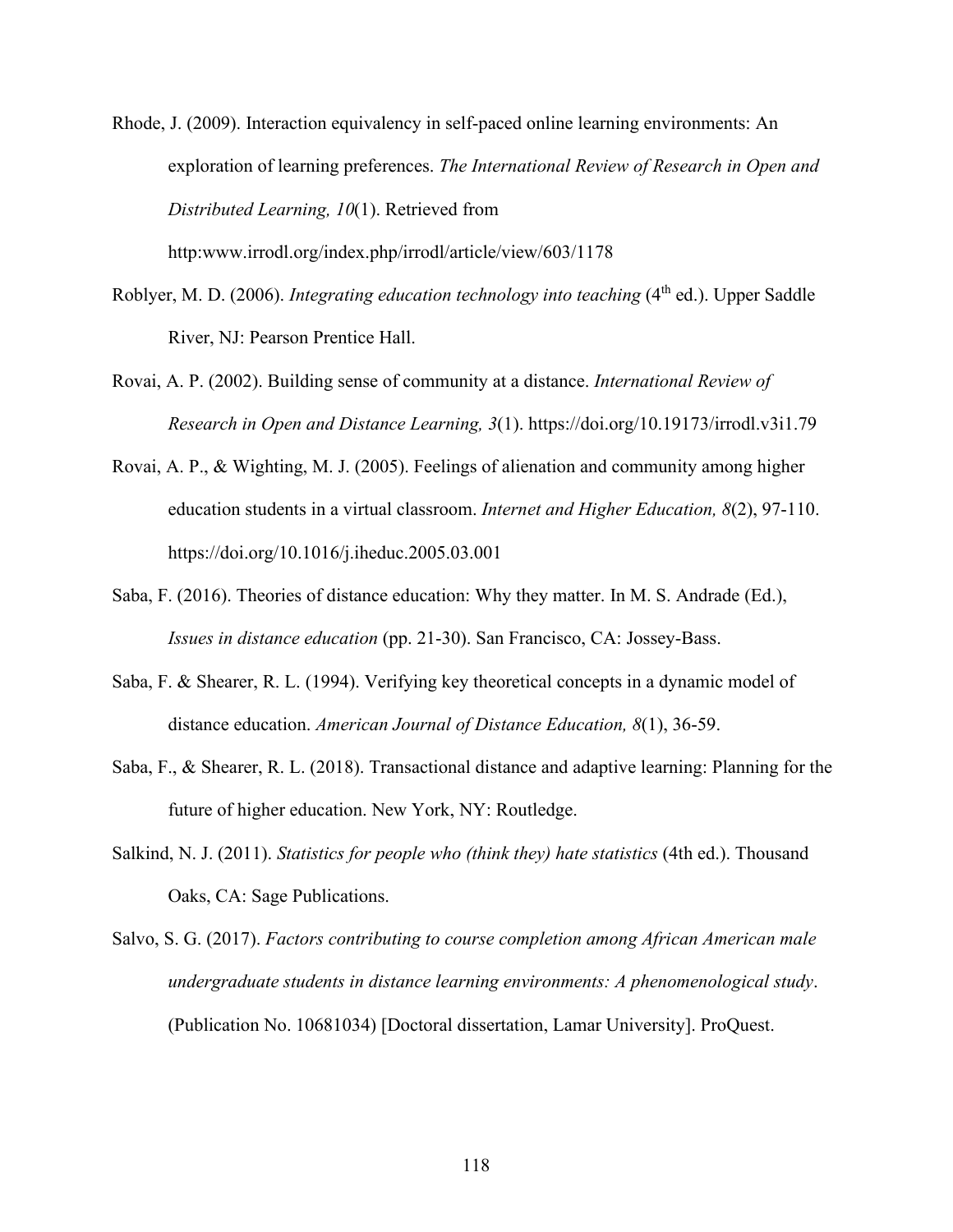- Schenker, J. D., & Rumrill, Jr., P. D. (2004). Causal-comparative research designs. *Journal of Vocational Rehabilitation, 21*(3), 117–121.
- Schifter, C. C. (2000). Faculty participation in asynchronous learning networks: A case study of motivating and inhibiting factors. *Journal of Asynchronous Learning Networks, 4*(1), 15- 22.
- Shea, P., Li, C. S., & Pickett, A. M. (2006). A study of teaching presence and student sense of learning community in fully online and web-enhanced college course. *The Internet and Higher Education, 9*(3), 175-190. http://dx.doi.org/10.1016/j.iheduc.2006.06.005
- Shea, P., Pickett, A., & Pelz, W. (2003). A follow-up investigation of teaching presence in the SUNY learning network, *Journal of Asynchronous Learning Networks,* 7(2), 68-80.
- Sheridan, K. & Kelly, M. A. (2010). The indicators of instructor presence that are important to students in online courses. *MERLOT Journal of Online Learning and Teaching, 6*, 767- 779.
- Simonson, M. (2006). Best practices for designing distance education and the U-M-T Approach. *Faculty Books and Book Chapters*. 76. https://nsuworks.nova.edu/fse\_facbooks/76
- Slagter van Tryon, P. J., & Bishop, M. J. (2009). Theoretical foundations for enhancing social connectedness in online learning environments. *Distance Education, 30*(3), 291-315.
- Smylie, Samantha. (2022*). Illinois school staffing shortages could persist for years, a new report finds.* ChalkBeat-Chicago. https://chicago.chalkbeat.org/2022/1/18/22890187/illinoisteacher-shortage-diversity-covid
- St. Pierre, S., & Olsen, L. K. (1991). Student perspectives on the effectiveness of correspondence instruction. *The American Journal of Distance Education, 5*(3), 65-71.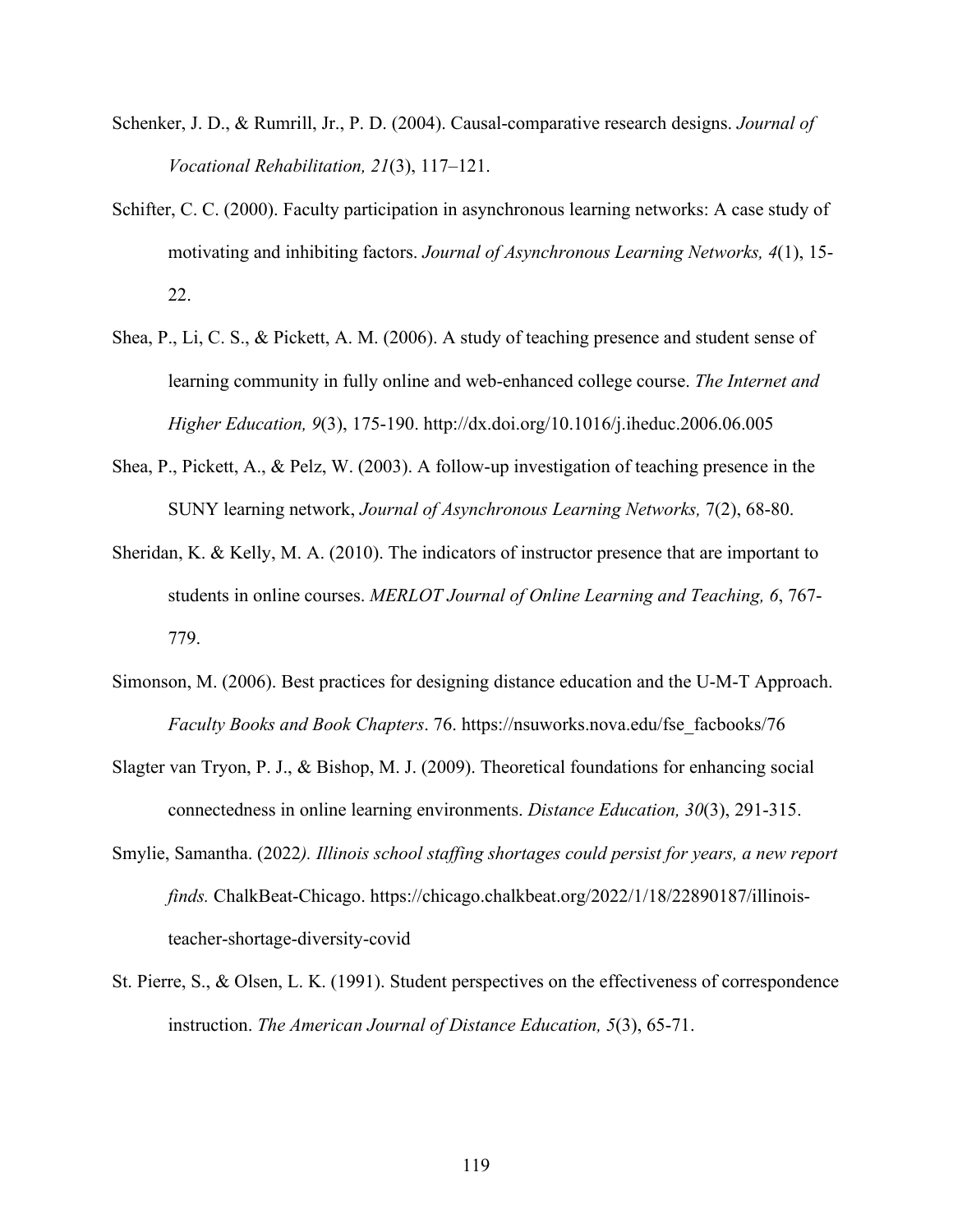- Tallent-Runnels, M., Thomas, J., Lan, W., Cooper, S., Ahern, T., Shaw, S., & Liu, X. (2006). Teaching courses online: A review of the research. *Review of Educational Research. 76*. 93-135. https://doi.org/10.3102%2F00346543076001093
- Tucker, W. G. (2014). *Spaces for success in higher education. Males of color at an online predominantly white community college* (Publication No. 3621155) [Doctoral dissertation]. ProQuest.
- University of Central Florida. (2009). *Teaching online professional development.* Retrieved from http://teach.ucf.edu/professional-development/idl6543/
- University of Louisiana at Lafayette. (2014). *Faculty certification.* Retrieved from http://distancelearning.lousisana.edu/teach-online/faculty-certification

Vogt, W. P. (2007). *Quantitative research methods for professionals*. Boston, MA: Pearson.

- Walker, D., & Lambert, L. (1995). Learning and leading theory: A century in the making. In L. Lambert et al., *The constructivist leader* (pp. 1-27). New York: Teachers College Press.
- Wallis, L. (2020). *Growth in distance learning outpaces total enrollment growth*. State of Oregon Employment Department. Retrieved from https://www.qualityinfo.org/-/growthin-distance-learning-outpaces-total-enrollment-growth
- Wellman, M. (2017). Report: The race gap in higher education is very real. *USA Today*. Retrieved from https://www.usatoday.com/story/college/2017/03/07/report-the-race-gapin-higher-education-is-very-real/37428635/
- Wenger, E. & Lave, J. (1991). *Situational learning: Legitimate peripheral participation (Learning in doing: Social, cognitive and computational perspectives).* Cambridge: Cambridge University Press.